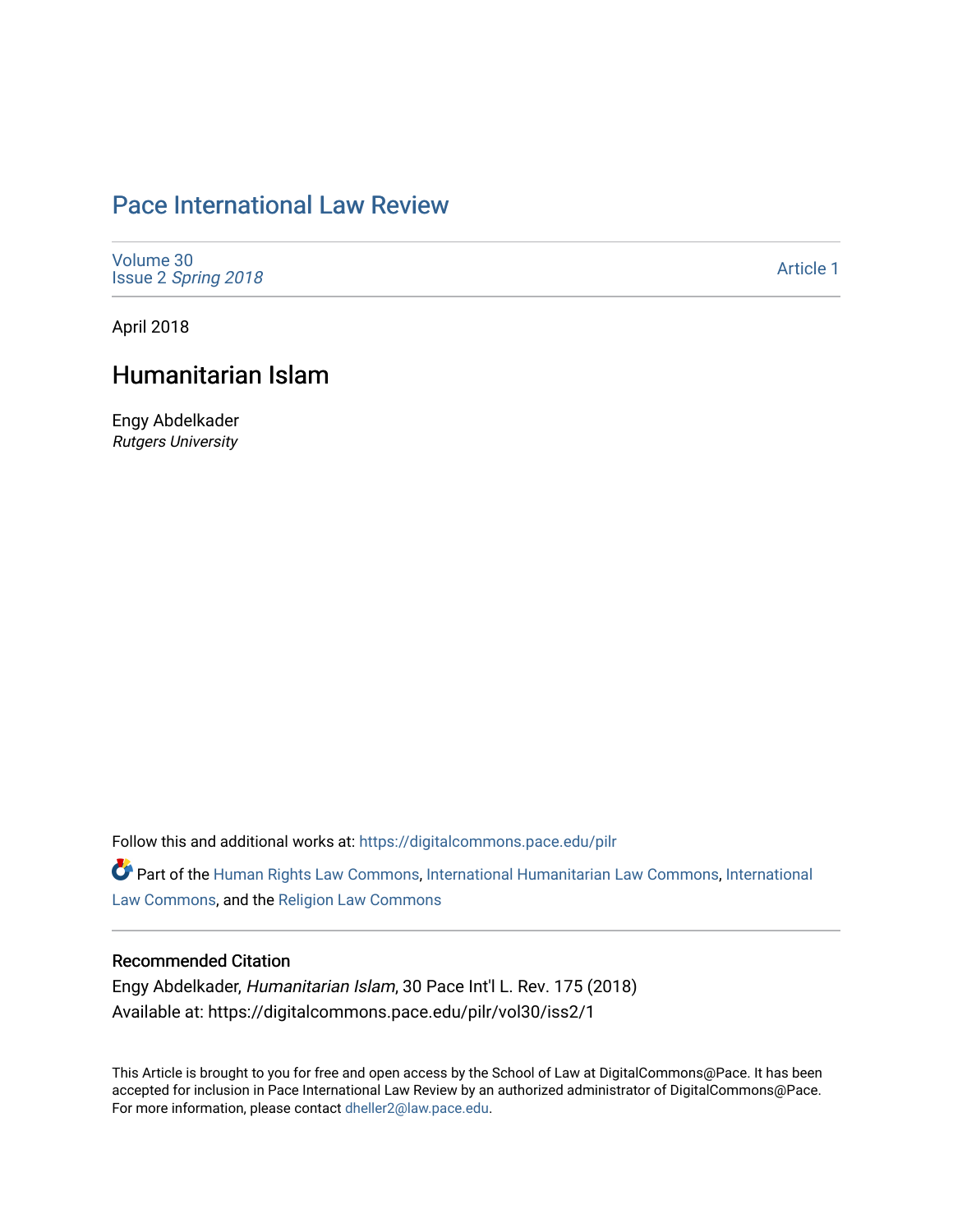1

# **HUMANITARIAN ISLAM**

# **Engy Abdelkader\***

# ABSTRACT

In the aftermath of mass shootings by violent extremists and amid increasing anti-Muslim prejudice and discrimination, many Muslim Americans have responded to these and other social, legal, and political developments with philanthropic initiatives inspired by orthodox Islamic teachings. This humanitarian impulse in Islam, which has shaped the religion since its founding, is relatively unknown to non-Muslim Americans. *Humanitarian Islam* is defined here in largely oppositional terms to so-called the "radical Islam." In contrast to the violence, aggression, death, and destruction commonly associated with "radical Islam," selfless volunteerism, benevolence, altruism, and charitable giving in service to others are characteristic of *humanitarian Islam.* This Article presents interdisciplinary research in its inquiry into *humanitarian Islam* and employs case studies to achieve a number of objectives. First, through the unique lens of philanthropy, it reveals the Muslim lived experience in contemporary America, from countering violent extremism to challenging discrimination. Second, it explores the minority faith community's varied contributions in geographically diverse regions of the country. Third, this Article examines the communal relations that Muslim Americans have formed with non-Muslim Americans. Fourth, it illuminates the role, extent, and influence of Islamic faith beliefs and practices among Americans who are Muslims and a distinct perspective regarding Islam in America.

## 175

<sup>\*</sup> Engy Abdelkader, JD, LL.M., teaches courses on international human rights at Rutgers University.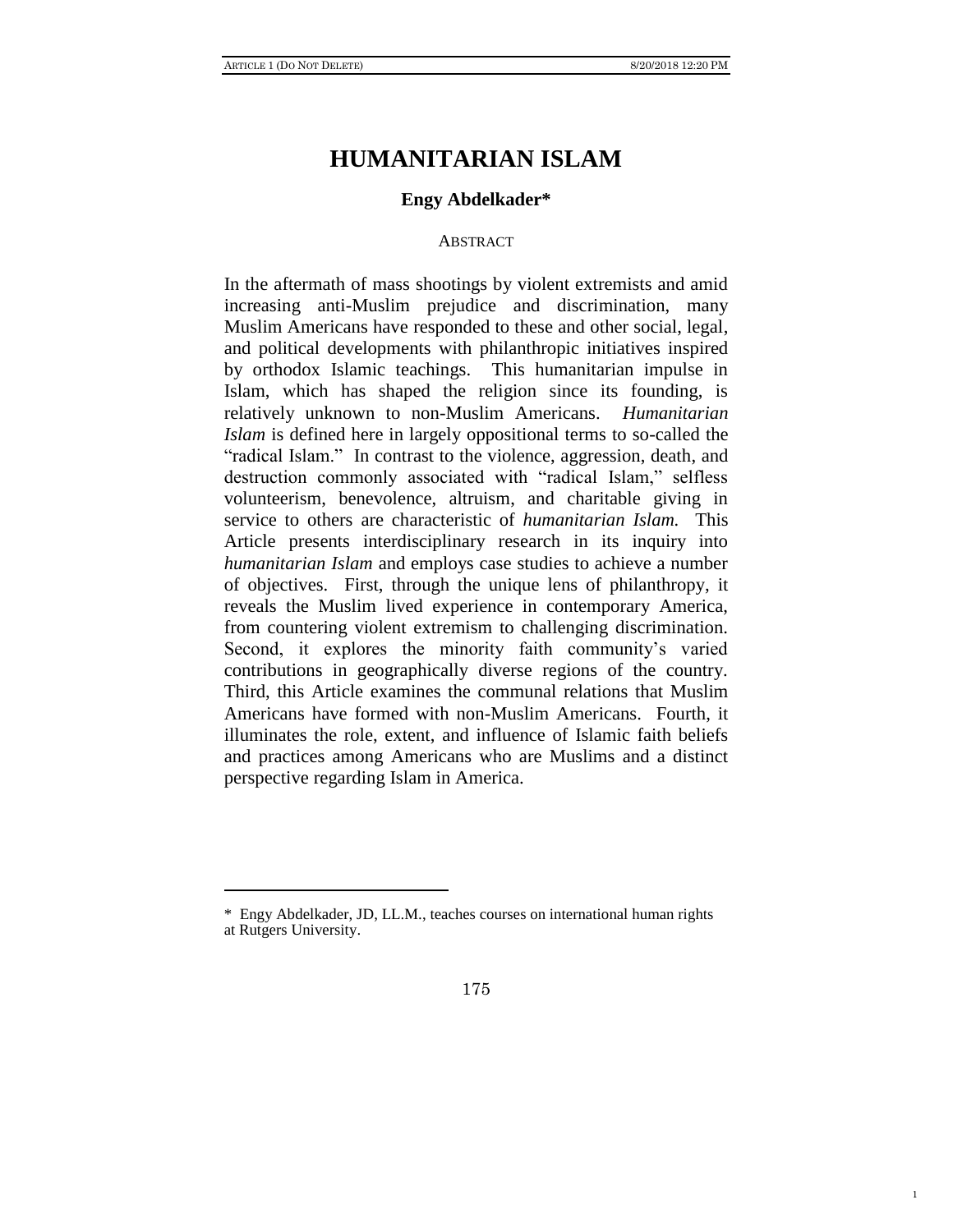# TABLE OF CONTENTS

| B. The Significance of Charity in Islam 207          |  |
|------------------------------------------------------|--|
| C. Muslim Charitable Giving in the Post 9/11 Era 212 |  |
|                                                      |  |
| 1. Case Study: Muslims United for Victims of         |  |
|                                                      |  |
| 2. Case Study: Muslims United for San Bernardino     |  |
|                                                      |  |
| 3. Case Study: United for Chattanooga Families 224   |  |
| E. Humanitarian Islam: "Repel Evil With Good"226     |  |
|                                                      |  |
|                                                      |  |
| B. Worsening Anti-Muslim Prejudice and               |  |
|                                                      |  |
|                                                      |  |
|                                                      |  |
|                                                      |  |
|                                                      |  |
| B. Case Study: Muslims Against Hunger Project253     |  |
| C. Case Study: Michigan Muslim Community Council 255 |  |
|                                                      |  |
|                                                      |  |
|                                                      |  |
|                                                      |  |
|                                                      |  |
|                                                      |  |
|                                                      |  |
|                                                      |  |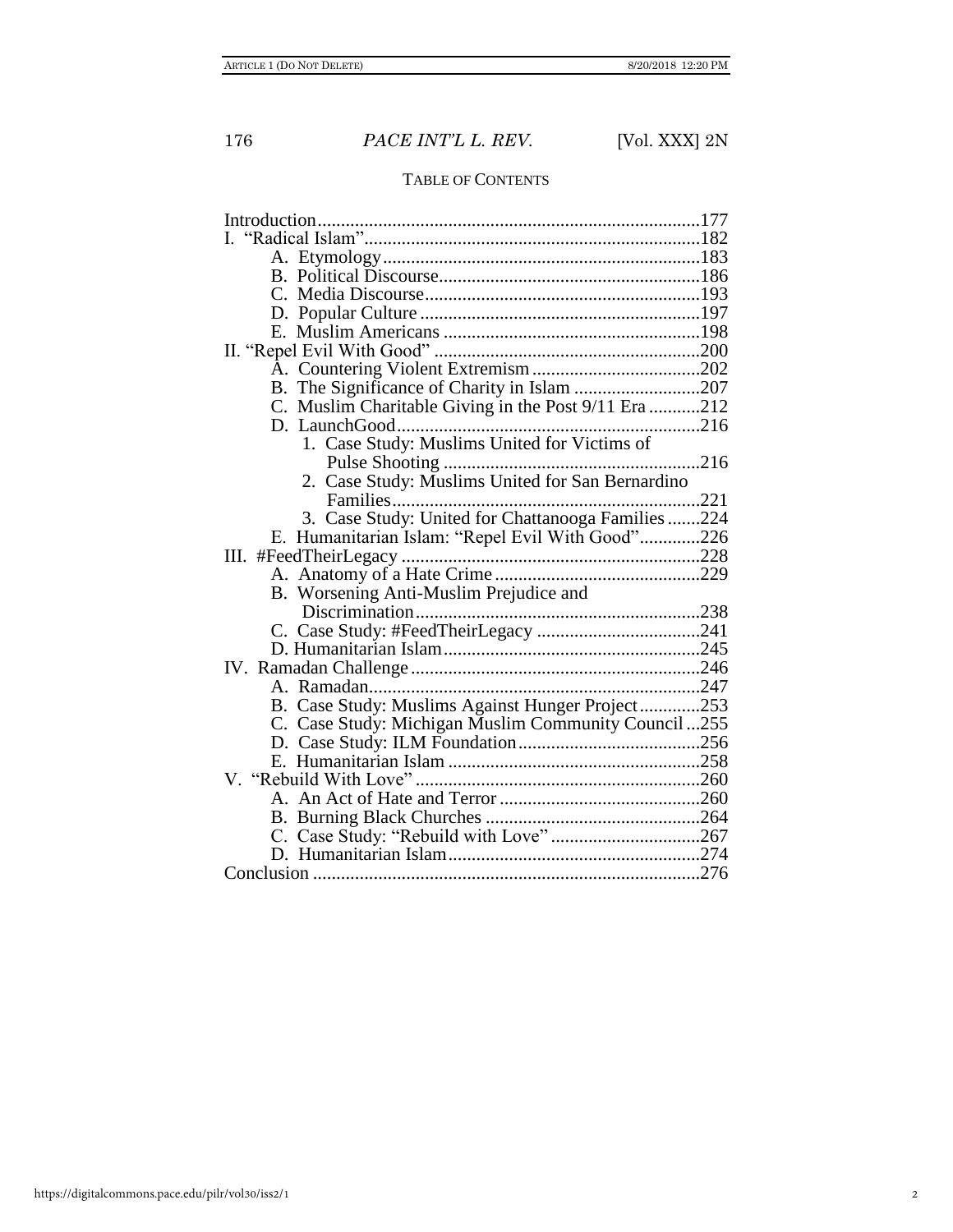# 2018 *Humanitarian Islam* 177

## **INTRODUCTION**

In the aftermath of mass shootings by violent extremists and amid increasing anti-Muslim prejudice and discrimination, many Muslim Americans have responded to these and other social, legal, and political developments with philanthropic initiatives inspired by orthodox Islamic teachings. In San Bernardino, California, for instance, an attack on a local disability center prompted Muslims to launch a national crowd funding campaign—raising more than \$200,000 within one week—to demonstrate interfaith harmony and solidarity with the victims and their families.<sup>1</sup> Further, in South Bend, Indiana, a local Muslim American family gifted fifteen million dollars to the University of Notre Dame, one of the nation's most prestigious Catholic universities, to create an academic institute that promotes interreligious understanding amid intensifying anti-Muslim sentiment across the nation. $2$  In addition, in North Brunswick, New Jersey, Muslims gathered at a local mosque on Martin Luther King Day to make sandwiches to feed the homeless.<sup>3</sup>

This humanitarian impulse in Islam, which has shaped the religion since its founding, is relatively unknown to non-Muslim Americans. *Humanitarian Islam* is defined here in largely oppositional terms to the so-called "radical Islam." In contrast to the violence, aggression, death, and destruction commonly associated with "radical Islam," selfless volunteerism, benevolence, altruism, and charitable giving in service to others are characteristic of *humanitarian Islam.* Interestingly, in the domestic context, *humanitarian Islam* has manifested in the past fifteen years *vis-à-vis*

<sup>1</sup> Melissa Chan, *American Muslims Are Raising \$1,000 an Hour for San Bernardino Victims*, TIME (Dec. 9, 2015), http://time.com/4143416/sanbernardino-shooting-muslims-donald-trump-fundraising/.

<sup>2</sup> Paul Sullivan, *An Unorthodox Giftto Notre Dame from Muslim Philanthropists*, N.Y. TIMES (Mar. 17, 2017), https://www.nytimes.com/2017/03/17/your-money/norte-dame-muslimphilanthropists.html.

<sup>3</sup> New Brunswick Islamic Ctr., *NBIC MLK Day of Service*, FACEBOOK (Jan. 15, 2018), https://www.facebook.com/events/281903069001956/.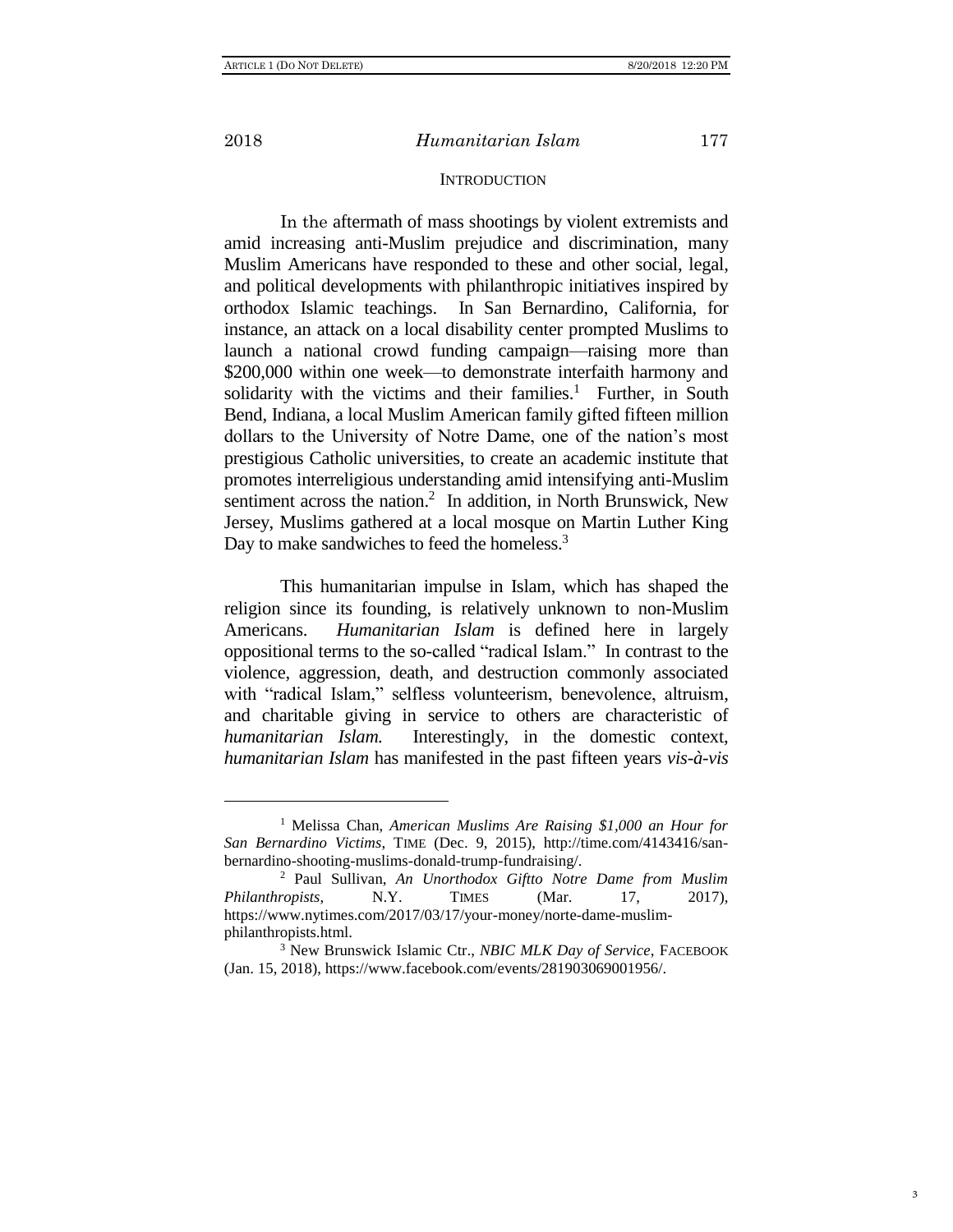# 178 *PACE INT'L L. REV.* [Vol. XXX] 2N

intensified philanthropy and as a response to a spectrum of developments affecting Muslim and non-Muslim Americans. Moreover, as depicted in forthcoming sections, the charitable initiatives that it has inspired support religious freedom, counter violent extremism, and facilitate inter-religious understanding. In fact, these religiously motivated efforts promote and advance American interests and values, signify positive Muslim American contributions, illuminate Islam's domestic role, and challenge pervasive misconceptions and stereotypes surrounding the minority faith community.

This work comes at a critical moment and is written with a sense of urgency. At the time of this writing, fear, derision, suspicion, and hatred obscure knowledge about and frustrate meaningful understanding of Muslims in the United States ("U.S."), and beyond. According to a recent 2016 survey from the University of Minnesota, for instance, Muslim Americans rank as the most disfavored faith group domestically.<sup>4</sup> Additionally, researchers at the University of Pennsylvania found that the minority community is the most dehumanized.<sup>5</sup> Further, recent research from the University of Delaware shows that a staggering seventy-one percent of Americans view Muslims as more "them" than "us." 6

Increasingly, public perceptions of Muslims as a security threat inform such anti-Muslim sentiment. This often translates into quantifiable acts of discrimination in both the public and private

<sup>4</sup> *See* Penny Edgell et al., *Atheists and Other Cultural Outsiders: Moral Boundaries and the Non-Religious in the United States,* 95 SOC. FORCES 607, 618 (2016).

<sup>5</sup> *See generally* Nour Kteily & Emile Bruneau, *Backlash: The Politics and Real-World Consequences of Minority Group Dehumanization,* 43 PERSONALITY & SOC. PSYCHOL. BULL. 87 (2016).

<sup>6</sup> *See* Univ. of Del., *Survey: Majority of Americans say Muslims are more "Them" than "Us,"* NEWSWISE (Sept. 29, 2017, 10:05 AM), https://www.newswise.com/articles/survey-majority-of-americans-say-muslimsare-more-them-than-us.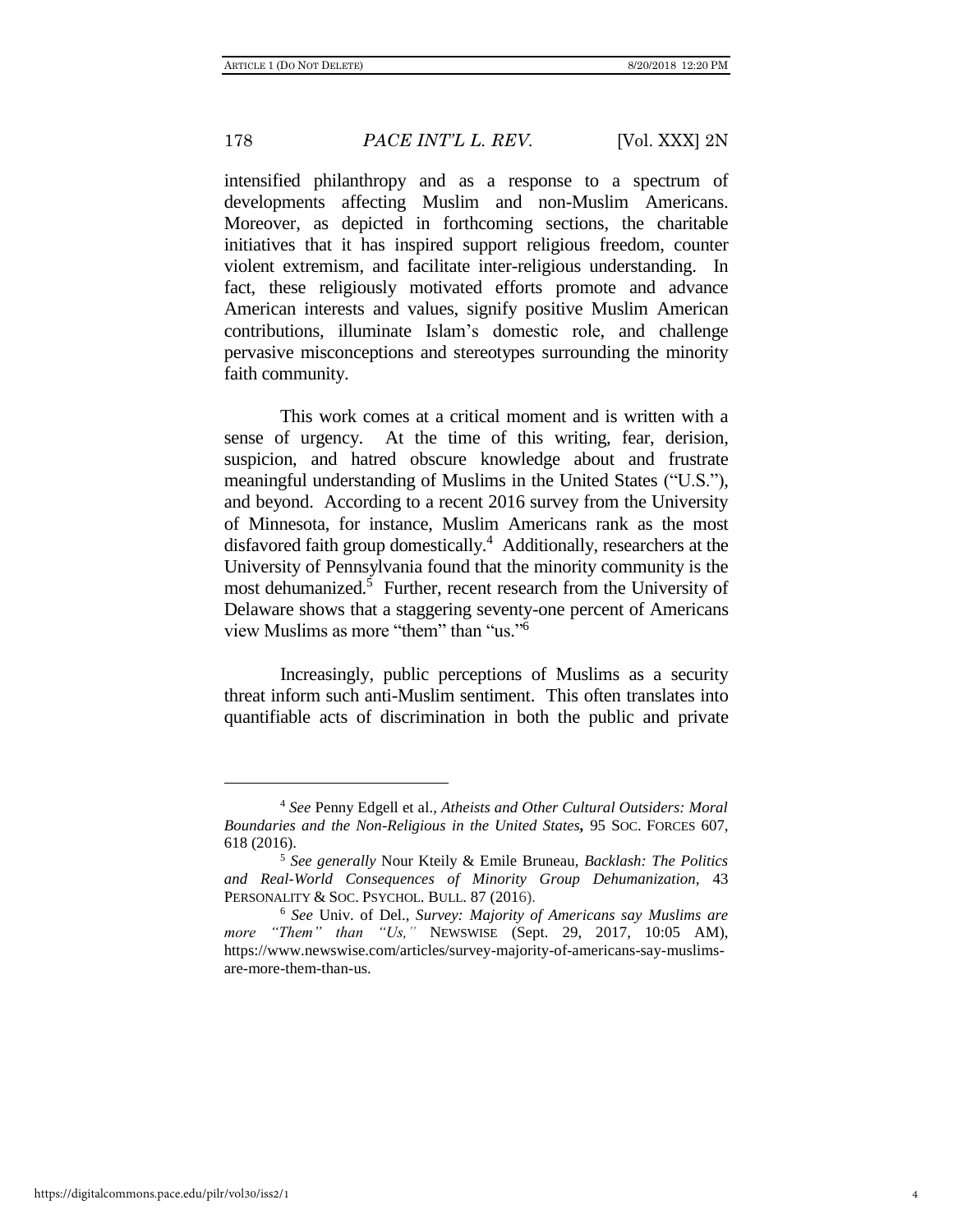# 2018 *Humanitarian Islam* 179

spheres. While the minority faith group, estimated at three<sup>7</sup> to seven million,<sup>8</sup> comprises just one to two percent of the entire U.S. population, 9 it experiences disproportionate levels of religious discrimination at work, in schools, and in the public square. According to the U.S. Department of Justice, approximately forty percent of its investigations into violations of federal religious land use law—protecting houses of worship and religious institutions from discrimination by local government zoning officials—involve Muslim Americans.<sup>10</sup> Furthermore, the most recently available statistics from the Federal Bureau of Investigations ("FBI") confirm that anti-Muslim hate crimes increased by sixty-seven percent in 2015, and physical assaults have surpassed  $2001$  levels.<sup>11</sup> Additionally, data from the Equal Employment Opportunity Commission, the federal government agency tasked with enforcing civil rights laws in the workplace, reveals that Muslim Americans account for forty percent of all religious employment discrimination claims—a marked increase from twenty-five per cent in 2009 (still disproportionately high considering the minority faith group's relative size).<sup>12</sup> And, forty percent of Muslim American parents report that their child has experienced bias-based bullying at

<sup>9</sup> *See* Mohamed, *supra* note 7.

<sup>10</sup> *See* U.N. Web TV, *(Part 1) High-level Forum on Combating Anti-Muslim Discrimination and Hatred #no2hatred*, U.N. (Jan. 17, 2017), http://webtv.un.org/watch/part-1-high-level-forum-on-combating-anti-muslimdiscrimination-and-hatred-no2hatred/5285331909001.

<sup>11</sup>*See* Katayoun Kishi, *Assaults against Muslims in U.S. surpass 2001 level*, PEW RESEARCH CTR. (Nov. 15, 2017), http://www.pewresearch.org/facttank/2017/11/15/assaults-against-muslims-in-u-s-surpass-2001-level/.

<sup>7</sup> *See* Besheer Mohamed, *A new estimate of the U.S. Muslim population*, PEW RESEARCH CTR., (Jan. 6, 2016), http://www.pewresearch.org/fact-tank/2016/01/06/a-new-estimate-of-the-u-smuslim-population/.

<sup>&</sup>lt;sup>8</sup> President Barack Obama, The President's Speech in Cairo: A New Beginning (June 4, 2009).

<sup>12</sup> *See* Carol Hymowitz & Jeff Green, *The Rise of the Muslim-Friendly Workplaces in Corporate America*, BLOOMBERG NEWS (July 19, 2016, 5:00 AM), https://www.bloomberg.com/news/articles/2016-07-19/making-u-sworkplaces-safe-for-muslims-and-deterring-lawsuits.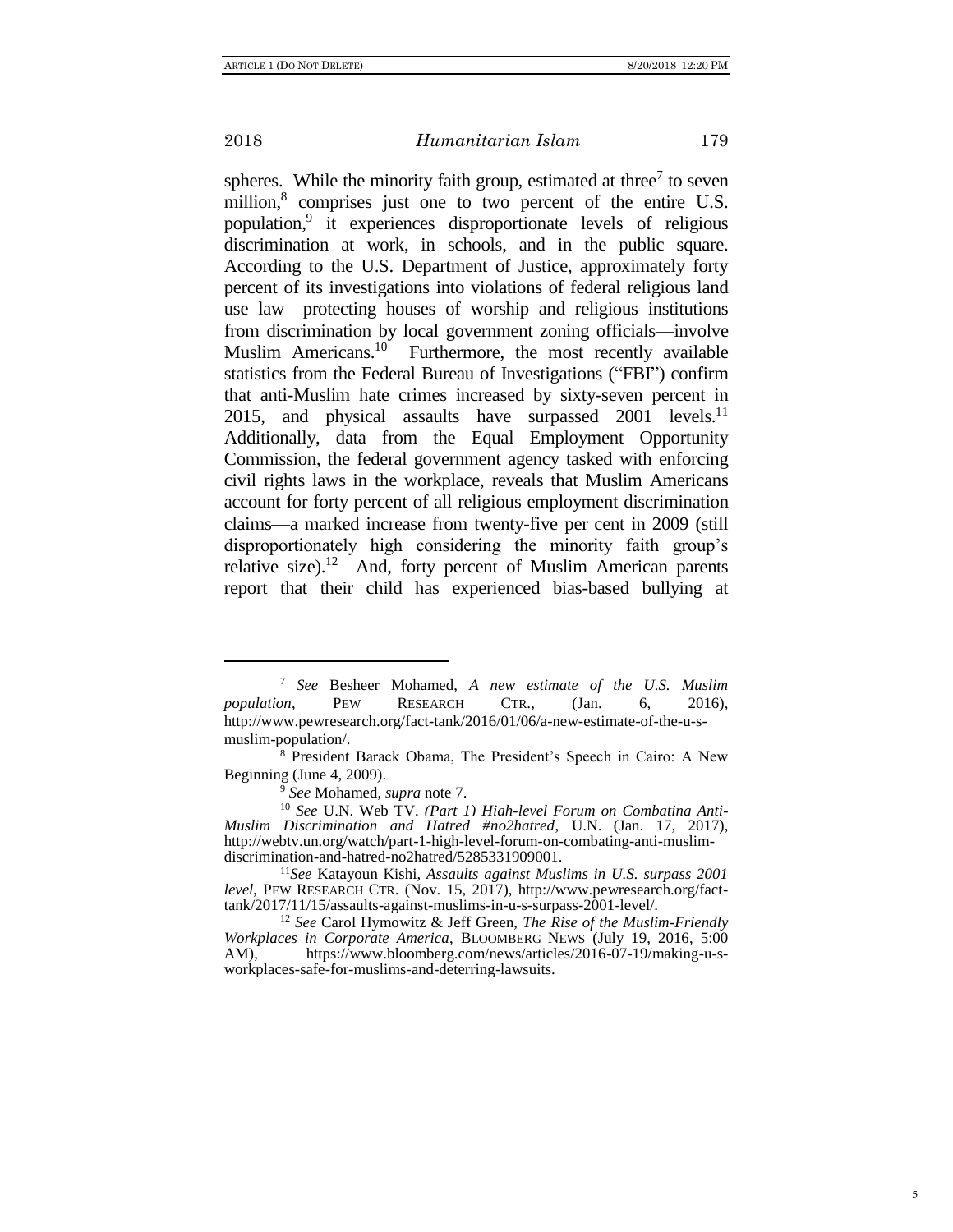# 180 *PACE INT'L L. REV.* [Vol. XXX] 2N

school. $13$ 

Interestingly, most Americans recognize the religious freedom challenges confronting their Muslim counterparts. A recent study from the Pew Research Center found, for instance, that sixtynine percent of Americans believe Muslims encounter "a lot of discrimination."<sup>14</sup> Yet, Islamophobia continues to intensify and several factors may account for this upwards trend.

Research shows that Americans often associate Muslims with violence and fanaticism.<sup>15</sup> This perception problem is purposefully perpetuated by a cadre of anti-Muslim extremists engaged in a multimillion dollar industry fomenting fear, as documented by the Center for American Progress.<sup>16</sup> Depictions of Muslims almost exclusively as the violent terrorist in reports by some news media outlets arguably the most influential information source for Americans on Muslims—also reinforce negative associations in absence of alternative, more representative portrayals of the minority faith community as a whole. Similarly, stereotypical depictions in popular culture also obscure public understanding while depriving Muslim Americans of accurate representation. Additionally, U.S. foreign military interventions abroad also contribute to the psychological profile of Muslims as an enemy in the public imagination.

<sup>13</sup> *See* DALIA MOGAHED & YOUSSEF CHOUHOUD, AMERICAN MUSLIM POLL 2017: MUSLIMS AT THE CROSSROADS 13 (Inst. Soc. Pol'y & Understanding 2017), http://www.ispu.org/wp-content/uploads/2017/03/American-Muslim-Poll-2017-Report.pdf.

<sup>14</sup> *See How the U.S. general public views Muslims and Islam*, PEW RESEARCH CTR. (July 26, 2017), http://www.pewforum.org/2017/07/26/howthe-u-s-general-public-views-muslims-and-islam/.

<sup>15</sup> *See The Great Divide: How Westerners and Muslims View Each Other*, PEW RESEARCH CTR. (June 22, 2006), http://www.pewglobal.org/2006/06/22/the-great-divide-how-westerners-andmuslims-view-each-other/.

<sup>16</sup> *See* Wajahat Ali et al., *Fear, Inc*., CTR. AM. PROGRESS (Aug. 26, 2011, 2011, 2011, 2011, 2011, 2011, 2011, 2011, 2011, 2011, 2011, 2012, 2011, 2012 https://www.americanprogress.org/issues/religion/reports/2011/08/26/10165/fear -inc/.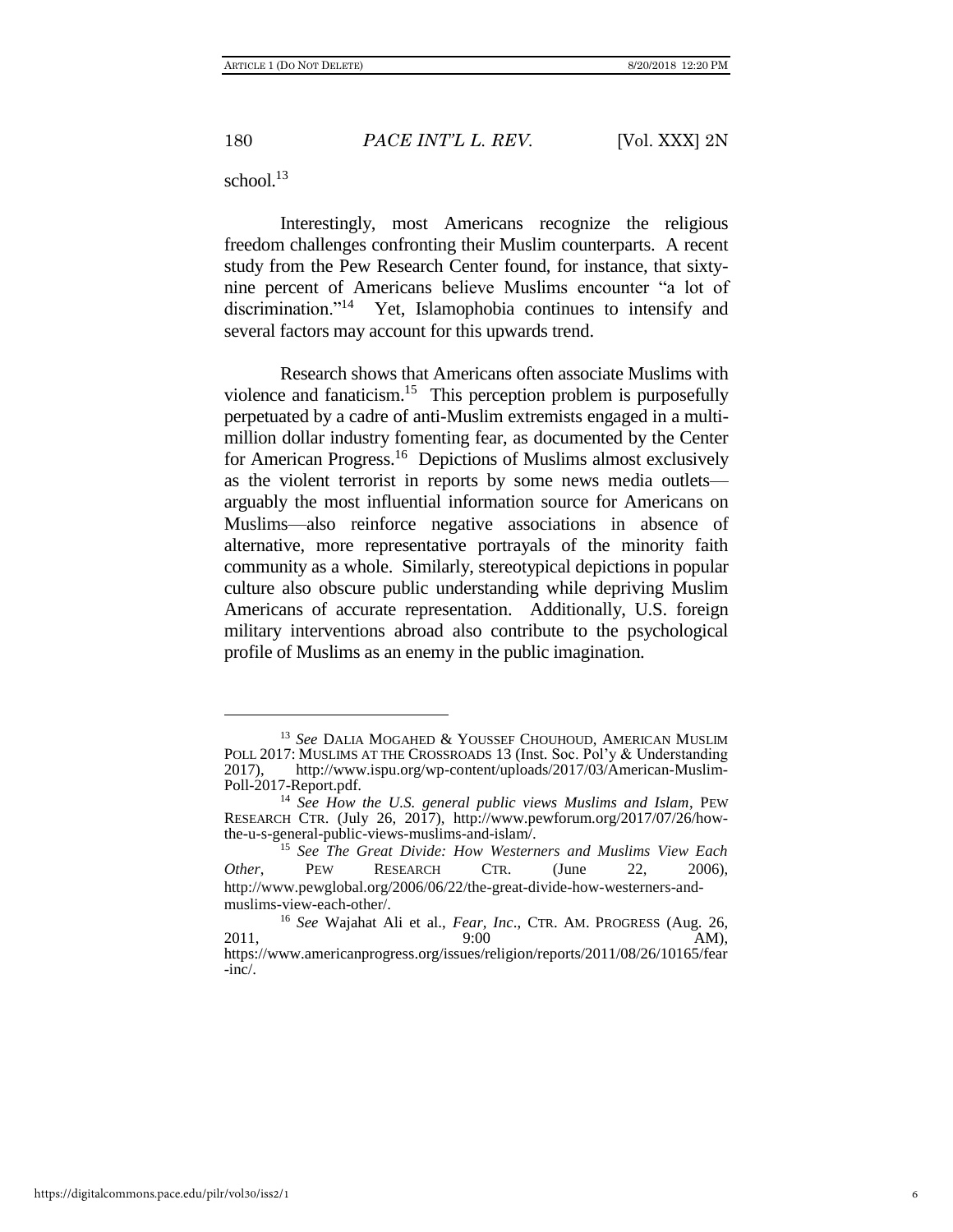# 2018 *Humanitarian Islam* 181

Set against this backdrop, this Article presents interdisciplinary research and employs case studies to achieve a number of objectives. First, through the unique lens of philanthropy, it reveals the Muslim American experience in contemporary America, from countering violent extremism to challenging intersectional and unlawful discrimination. Second, it explores the minority faith community's varied contributions in geographically diverse regions of the country. While Muslim contributions to the world are frequently understood in an exclusively historical context, the depictions here provide a fresh counter-narrative. Third, this Article examines the communal relations that Muslim Americans have formed with non-Muslim Americans. While encounters and exchanges between Muslims and non-Muslim Americans are frequently contextualized in violence or as civilized Westerners benevolently helping a backwards, aggressive, and barbarous people, the forthcoming sections reveal an alternative narrative. Fourth, it illuminates the role, extent, and influence of Islamic faith beliefs and practices among Americans who are Muslims and a distinct perspective regarding Islam in America. Many non-Muslim Americans fear Islam and its law. In the realm of counter-terrorism or countering violent extremism, for instance, Islamic belief and practice are often conflated with an increased propensity for criminality. As evidenced within these pages, however, *humanitarian Islam* is informed by the same textual legal sources with distinct results.

The first section of this Article, *Radical Islam,* sets the Article's foundation by briefly examining "radical Islam" from a historical, sociological, and normative perspective. The second section, *Repel Evil With Good*, examines philanthropic initiatives countering violent extremism. The third section is entitled *#FeedTheirLegacy* and it explores philanthropic responses to Islamophobia through the lens of the Chapel Hill Shooting involving the triple homicide of Muslim American youth. The fourth section, *Ramadan Challenge*, explores humanitarianism across the country during the Islamic holy month. The last section, *Rebuild With Love,* examines American Muslim responses to racism.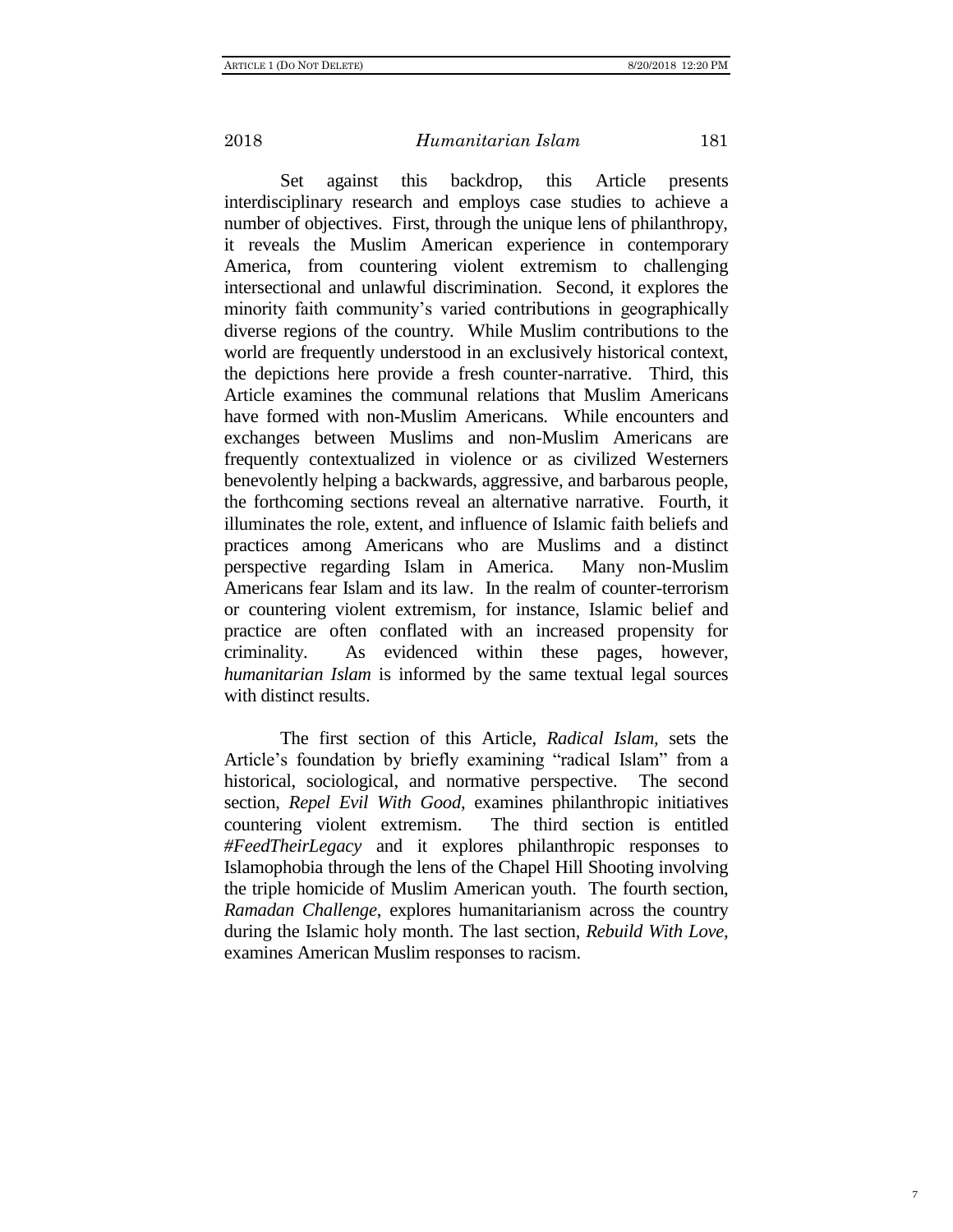# I. "RADICAL ISLAM"

On August 15, 2016, in Youngston, Ohio, $17$  then Republican presidential nominee Donald J. Trump delivered a speech, *Understanding The Threat: Radical Islam and the Age of Terror*, <sup>18</sup> to a crowd of his supporters. With Election Day just months away, the multi-million dollar businessman turned reality television star detailed his plans to "Make America Safe Again,"<sup>19</sup> and eradicating "Radical Islamic Terrorism" featured prominently in that discussion.<sup>20</sup>

Trump subsequently featured the speech on his campaign website as constituting his counter-terrorism strategy and he reiterated its key themes—the threat posed to national security and human rights—in cities across the nation. In fact, those remarks provide a useful lens through which to understand "radical Islam" in contemporary public, political, and media discourse. Indeed, to appreciate the significance of *humanitarian Islam* and the positive contributions it invariably inspires, as depicted in forthcoming sections, we must first pause and reflect upon its antithesis.

In his Ohio remarks, Trump described "radical Islam" as a formidable threat to domestic security, a familiar refrain. To support his claim, he cited domestic terrorist attacks perpetrated by selfidentifying Muslims on U.S. soil since September 11,  $2001<sup>21</sup>$ However, several months later, in January of 2017, the Triangle Center on Terrorism and Homeland Security at Duke University published a research report, *Muslim American Involvement with* 

<sup>17</sup> *See Read Donald Trump's Ohio Speech on Immigration and Terrorism*, TIME (Aug. 15, 2016), http://time.com/4453110/donald-trumpnational-security-immigration-terrorism-speech/.

<sup>18</sup> *See* President Donald J. Trump, Understanding The Threat: Radical Islam and the Age of Terror (Aug. 15, 2016) (transcript available at https://assets.donaldjtrump.com/Radical\_Islam\_Speech.pdf).

<sup>19</sup> *Id.* at 1.

<sup>20</sup> *See generally id.*

 $^{21}$  *Id.* at 1-2.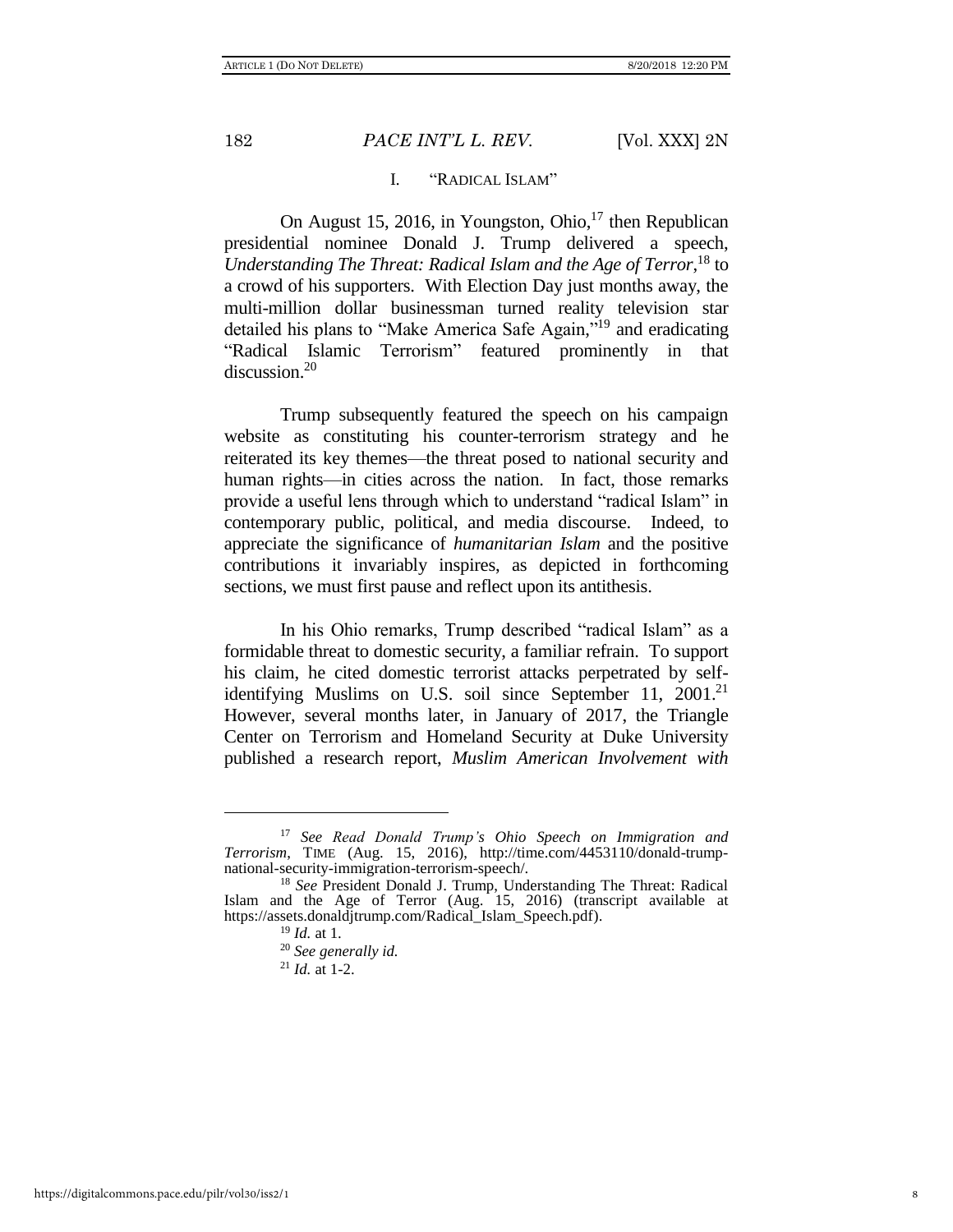2018 *Humanitarian Islam* 183

*Violent Extremism, 2016*, <sup>22</sup> that suggests that Trump may have overstated his argument. Its findings reveal, for instance, that Muslim American involvement in violent extremism decreased by forty percent in  $2016^{23}$  and that more Americans died in mass shootings by non-Muslims that year than in terror attacks by selfidentifying Muslims over the course of the past fifteen years. $24$  In other words, mass shootings by non-Muslim Americans pose a greater threat to domestic security than the average Muslim American.

*A. Etymology*

Trump's remarks demonstrate how Muslims are viewed primarily through the lens of national security and, and how the world's second largest faith tradition is consistently conflated with criminal violence. References to "radical Islam" help perpetuate such misconceptions because it directly attributes criminality perpetrated by non-state actors, such as ISIS and Al-Qaeda, to a religious tradition with more than a billion followers. A closer examination of the etymology of "radical Islam," as examined in a prior essay stemming from a presentation at Harvard University reveals that this has not always been so. $25$ 

While the term "radical" dates back to 1817 when it conveyed the meaning "reformist" regarding the British Liberal Party, "Islam" describes the world's second largest religion so named

<sup>22</sup> CHARLES KURZMAN, MUSLIM-AMERICAN INVOLVEMENT WITH VIOLENT EXTREMISM, 2016 (Triangle Ctr. on Terrorism & Homeland Sec. at Duke Univ. 2017), https://sites.duke.edu/tcths/2017/01/26/muslim-americaninvolvement-with-violent-extremism-2016/.

<sup>23</sup> *Id.* at 2.

<sup>&</sup>lt;sup>24</sup> *Id.* at 2 ("The 54 fatalities caused by Muslim-American extremists in 2016 brought the total since 9/11 to 123. More than 240,000 Americans were murdered over the same period. In 2016 alone, 188 Americans were killed in mass shootings.").

<sup>&</sup>lt;sup>25</sup> *See* Engy Abdelkader, *The Origins, Evolution, and Impact of the "Radical Islam,"* PENN. L. GLOB. AFF. BLOG, *Term "Radical Islam,"* PENN. L. GLOB. AFF. BLOG, https://www.law.upenn.edu/live/news/6593-the-origins-evolution-and-impactof-the-term/news/international-blog.php (last visited Mar. 21, 2017).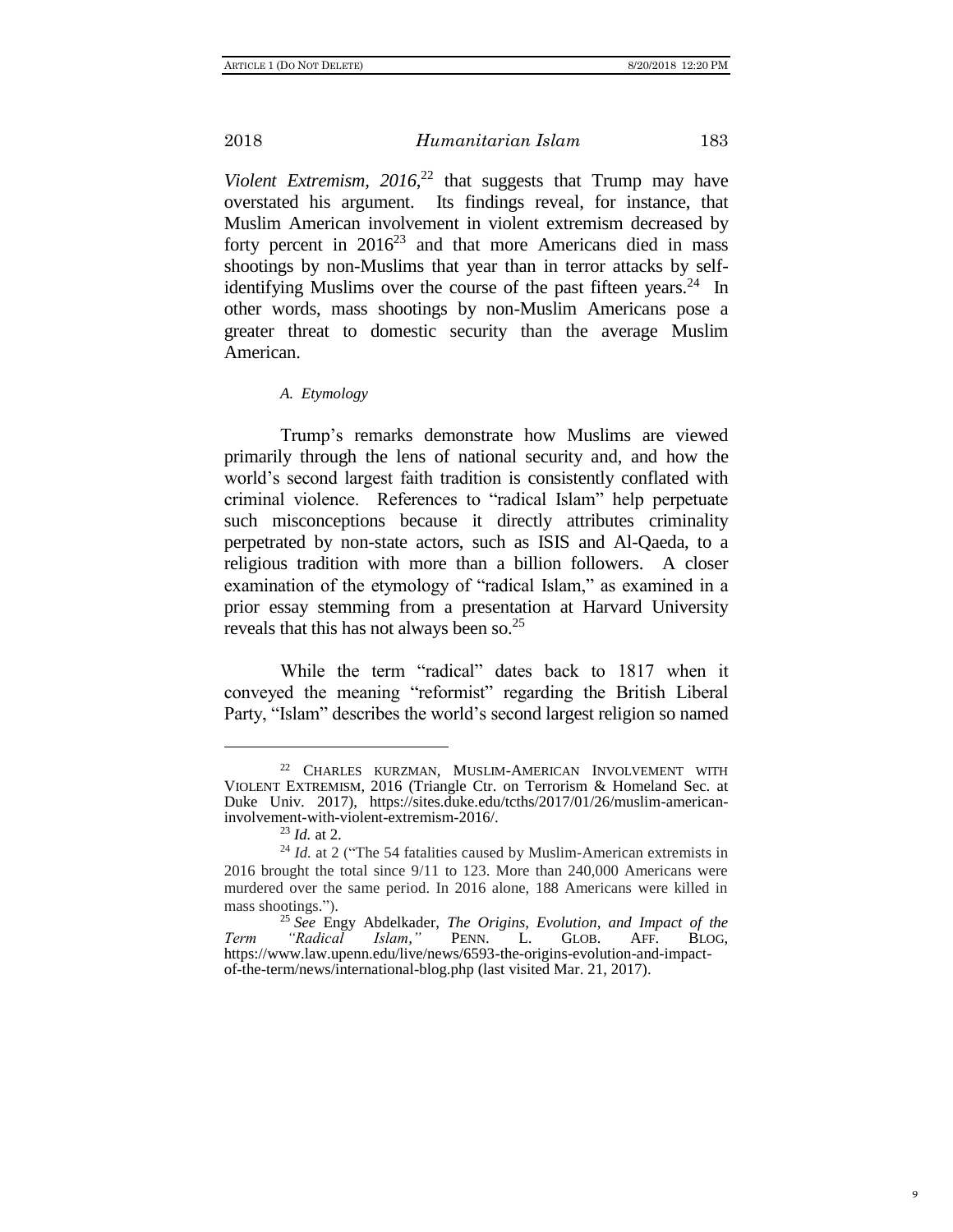more than 1,400 years ago.<sup>26</sup> In contrast, "radical Islam" has a modern history as it was first referenced in January of 1979, when the New York Jewish Weekly published an article titled *Carter pushes Sadat to demand West Bank link, Jackson says*. 27 The author interviewed then U.S. Senator Henry Martin "Scoop" Jackson (D-WA) about the Ayatollah Khomeini's rise in Iran.<sup>28</sup> The article quotes Jackson referring to the Ayatollah's "anti-Christian, anti-Jewish, anti-Bahai" rhetoric as "radical Islam."<sup>29</sup>

It is not until August of 1979 that "radical Islam" was associated with death or violence, however. Specifically, the Associated Press reported on the assassinations of two of Khomeini's supporters as having "been the work of a radical Islamic group."30 Approximately five years later, during the 1984 vice presidential debates between then Vice President George Bush and Congresswoman Geraldine Ferraro, political officials publicly identified "radical Islam" as a threat to American interests and synonymous with international terrorism. During the debate, Bush addressed the importance of strategic partnerships with "moderate Arab states" to "guard against international terror or radical Islam perpetrated by Khomeini."<sup>31</sup>

At this time, "radical Islam" represented a security threat perpetrated by Khomeini's distinct brand of religion. And, that threat was still limited to Iran. Soon, "radical Islam" would grow in its geographical reach. In 1985, for example, the Wall Street Journal first reported on "radical Islam's" arrival in the Philippines, Thailand,

<sup>26</sup> *See id*.

<sup>27</sup> Richard Yaffe, *Carter pushes Sadat to demand West Bank link, Jackson says,* N.Y. JEWISH WEEK, 1979, at 189.33.

 $^{28}$ *Id.* 

<sup>29</sup> *Id.*

<sup>30</sup> Associated Press, *Iran's Troops Crush Kurdish Rebel Siege; New Fight Expected*, N.Y TIMES, Aug. 27, 1979, at 1.

<sup>31</sup> *The Bush-Ferraro Vice-Presidential Debate*, COMM'N PRESIDENTIAL DEBATES (Oct. 11, 1984), http://www.debates.org/index.php?page=october-11- 1984-debate-transcript.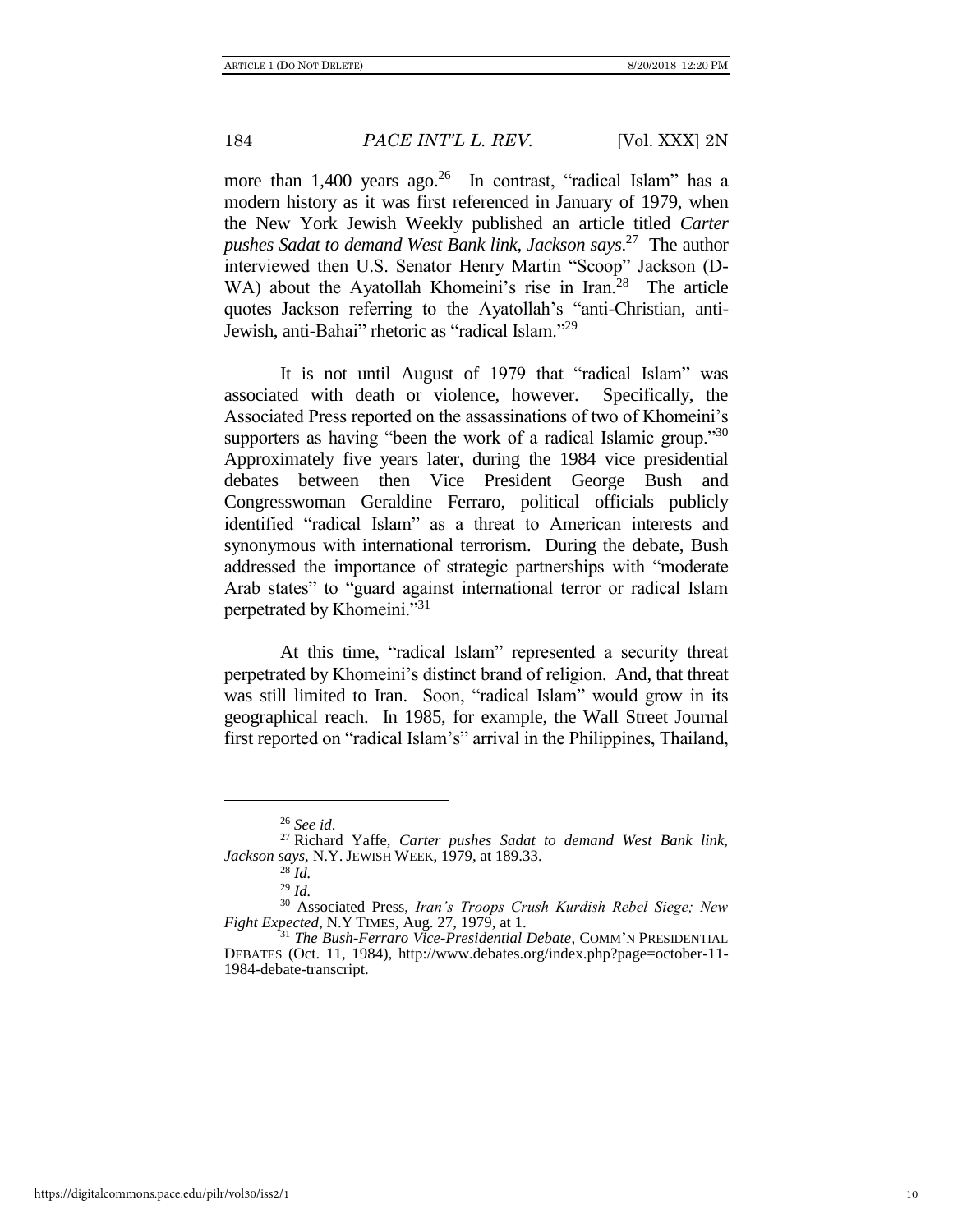2018 *Humanitarian Islam* 185

Indonesia, and Malaysia.<sup>32</sup> Beyond Southeast Asia, in 1986, the Chicago Tribune reported on "radical Islam" in Libya and Syria.<sup>33</sup> In 1987, U.S. News & World Report added Egypt to that list.<sup>34</sup> In 1988, scholarship published in the Third World Quarterly described the presence of "radical Islam" in Algeria as having existed for more than a decade. $35$ 

Several years later, in June 1990, an article entitled *Egypt: Success and Uncertainties* published in American-Arab Affairs asserted:

> [T]he magnitude of human rights violations by the [Egyptian] government reflects the perceived threat posed by radical Islam, whose adherents are far and away the major targets of these measures. Because much of the public shares the government's fear of and hostility towards radical Islamicists, it condones steps taken against them.<sup>36</sup>

It is in this context that "radical Islam" now appears in Egypt. Here, "radical Islam" appears to justify state-sanctioned abuses to curb or contain its criminality. Interestingly, this narrative persists even today well beyond Egyptian borders and in the context of state response to acts of terrorism. Soon thereafter, "radical Islam" made its first appearance in America. In January 1993, the Wall Street

<sup>32</sup> Harold Crouch, *Radical Islam's Reach Into Malaysia, Indonesia: ASIA*, WALL ST. J., Jul. 26 1985.

<sup>33</sup> *Waiting for the Retaliation*, CHICAGO TRIB. (Sept. 11, 1986), http://articles.chicagotribune.com/1986-09-11/news/8603080081\_1\_abu-nidallibya-moammar-gadhafi.

<sup>34</sup> *See* Abdelkader, *supra* note 25.

<sup>35</sup> *See generally* Hugh Roberts, *Radical Islamism and the dilemma of Algerian nationalism: The embattled Arians of Algiers*, 10 THIRD WORLD Q. 556, 556-57 (1988), http://www.tandfonline.com/doi/abs/10.1080/01436598808420072.

<sup>36</sup> Robert Springborg, *Egypt: Successes and Uncertainties*, 33 AM. ARAB AFF. 78, 89 (1990).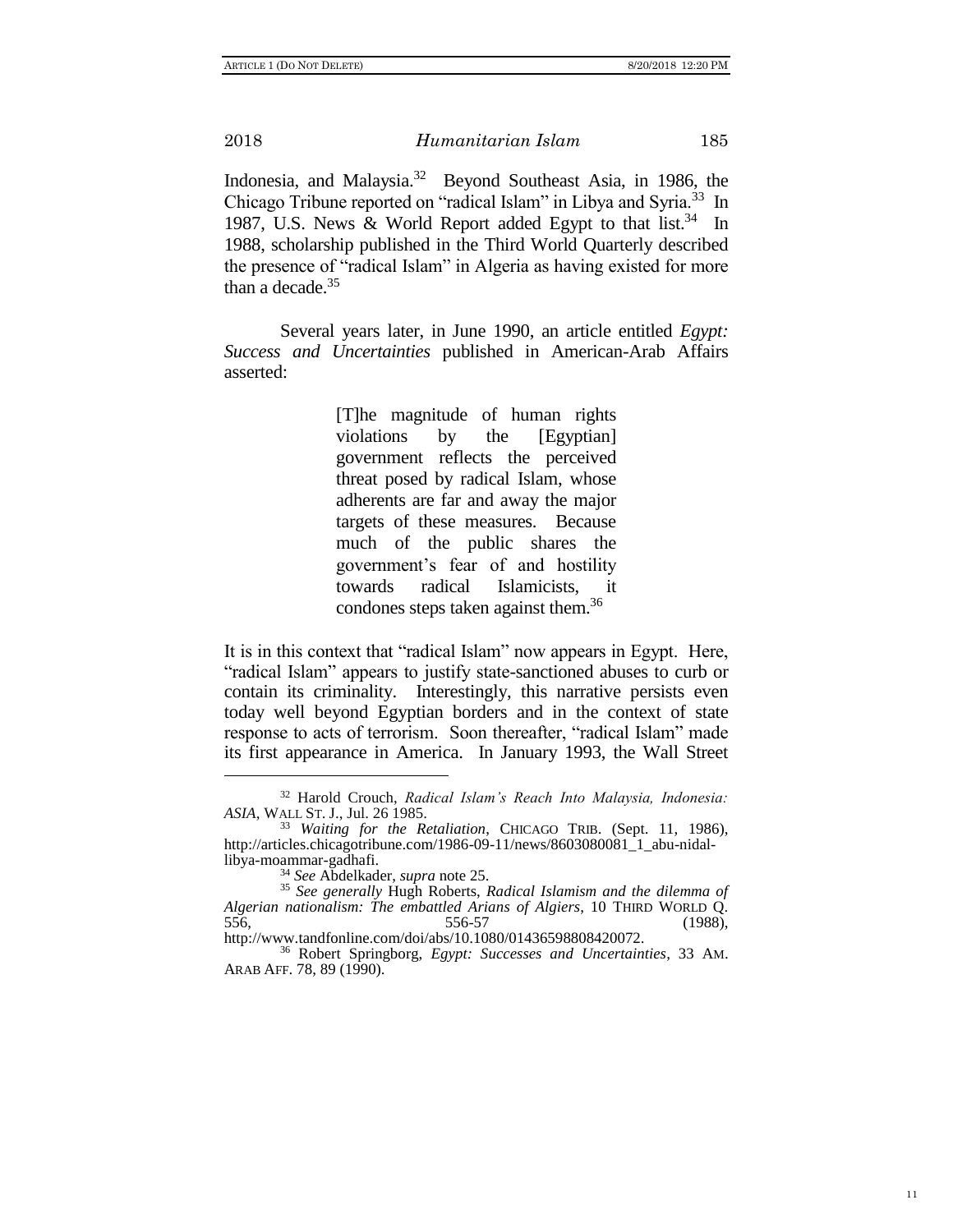# 186 *PACE INT'L L. REV.* [Vol. XXX] 2N

Journal published an article, *Egyptian Jihad Leader Preaches Holy War to Brooklyn Muslims,* about Sheik Omar Abdel-Rahman, the blind Egyptian cleric convicted for the World Trade Center bombings that same year.<sup>37</sup>

*B. Political Discourse*

Today, "radical Islam" is a hotly contested term. During the 2016 U.S. presidential election cycle, for instance, debates not only centered on proposed policy solutions to myriad challenges confronting our nation, but the most effective language to implement and effectuate such ends. In November of 2015, Senator Marco Rubio, then a Republican presidential candidate, appeared on ABC News: This Week and questioned why former U.S. Secretary of State Hillary Clinton "wouldn't use the term 'radical Islam."<sup>38</sup> Clinton had cited concerns about alienating members of the Muslim American community as well as strategic political allies abroad.<sup>39</sup> Rubio went on to draw the following provocative analogy: "That would be like saying we weren't at war with Nazis because we were afraid to offend some Germans who may have been members of the Nazi party, but weren't violent."<sup>40</sup> Rubio's statements are representative of the distrust, suspicion, and animus held by some members of the broader public toward Muslims.

And, in the aftermath of the mass shooting at the Pulse Nightclub in Orlando, Florida, then Republican presidential candidate Trump publicly criticized President Obama because of the

<sup>40</sup> Flegenheimer, *supra* note 38.

<sup>37</sup> Peter Waldman, *Egyptian Jihad Leader Preaches Holy War to Brooklyn Muslims*, WALL ST. J., Jan. 6, 1993, at A1.

<sup>38</sup> Matt Flegenheimer, *Invoking Nazis, Marco Rubio Hits Hillary Clinton for Not Saying U.S. Is at War With 'Radical Islam*,*'* N.Y. TIMES (Nov. 15, 2015, 10:56 AM), https://www.nytimes.com/politics/firstdraft/2015/11/15/invoking-nazis-marco-rubio-hits-hillary-clinton-for-notsaying-u-s-at-war-with-radical-islam/.

<sup>39</sup> *See* Andrew Prokop, *Why Republicans want Obama to denounce "radical Islam" — and why he won't do it*, VOX (Nov. 16, 2015, 9:57 PM), https://www.vox.com/2015/11/16/9745334/obama-radical-islam-isis.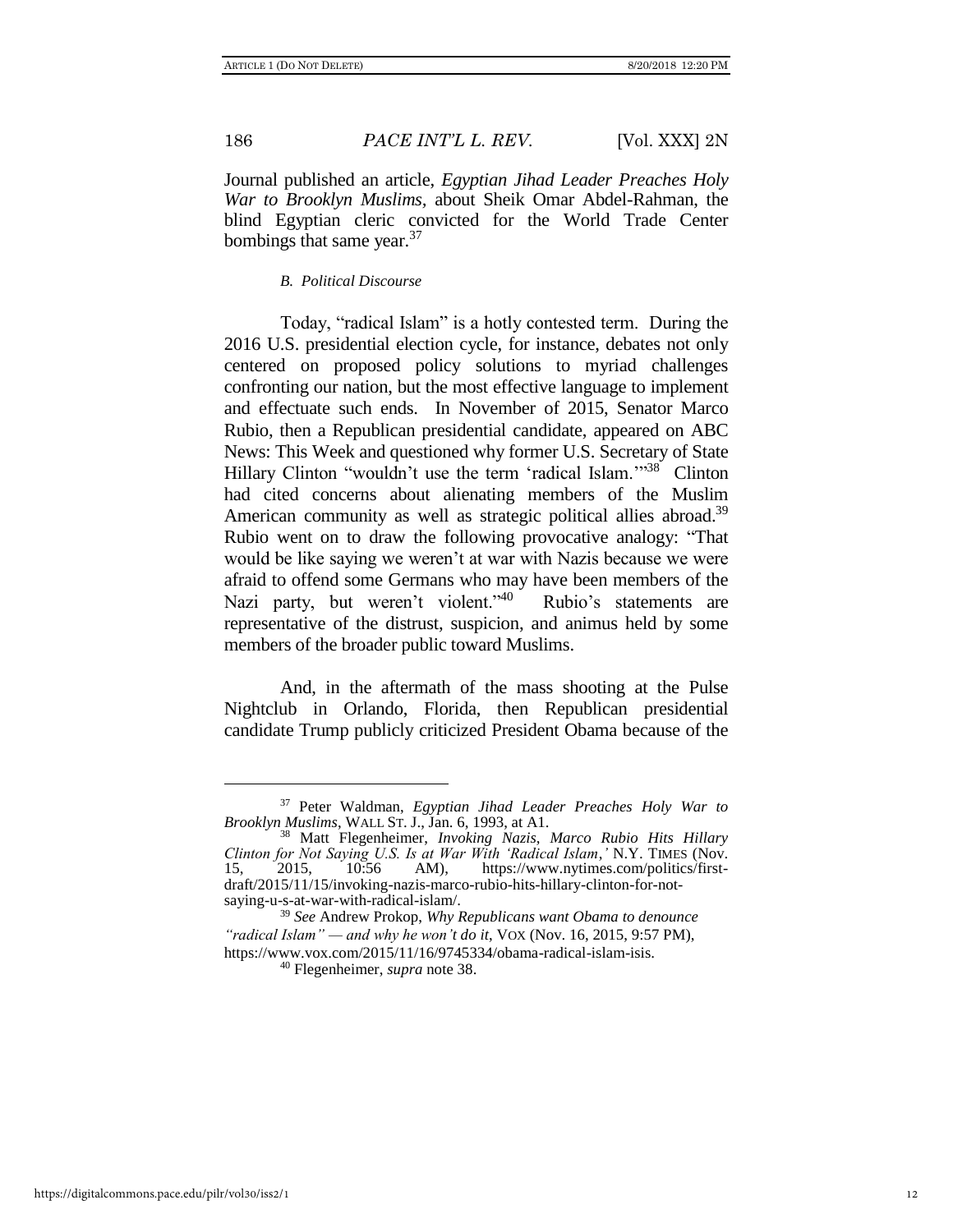2018 *Humanitarian Islam* 187

language he used in his address to the nation. $41$  Essentially, Obama described the tragedy as an "act of terror and an act of hate" while omitting references to "radical Islam."<sup>42</sup> Mr. Trump went so far as to demand President Obama "step down" from the high office.<sup>43</sup> Shortly thereafter, during a September 2016 presidential town hall meeting, an audience member questioned Obama about his refusal to employ such language. Obama responded in relevant part:

> [T]his is an issue that has been sort of manufactured, because there is no doubt, and I've said repeatedly that where we see terrorist organizations like al-Qaeda or ISIL, they have perverted and distorted and tried to claim the mantle of Islam for an excuse, for basically barbarism and death. These are people who kill children, kill Muslims, take sex slaves — there's no religious rationale that would justify in any way any of the things that they do.

> But what I have been careful about when I describe these issues is to make sure that we do not lump these murderers into the billion Muslims that exist around the world, including in this country, who are peaceful, who

<sup>41</sup> Jaclyn Reiss, *Trump calls for President Obama to resign after Orlando shooting*, BOSTON GLOBE (June 12, 2016), https://www.bostonglobe.com/news/politics/2016/06/12/trump-calls-forpresident-obama-resign-amid-orlando-

shooting/sa0cTibFFBnRL83LkDwoyH/story.html.

<sup>42</sup> Joe Mozingo, Matt Pearce & Tracy Wilkinson, *An 'Act of terror and an act of hate': The aftermath of America's worst mass shooting*, L.A. TIMES (June 13, 2016, 1:27 AM), http://www.latimes.com/nation/nationnow/la-naorlando-nightclub-shooting-20160612-snap-story.html.

<sup>43</sup> Reiss, *supra* note 41.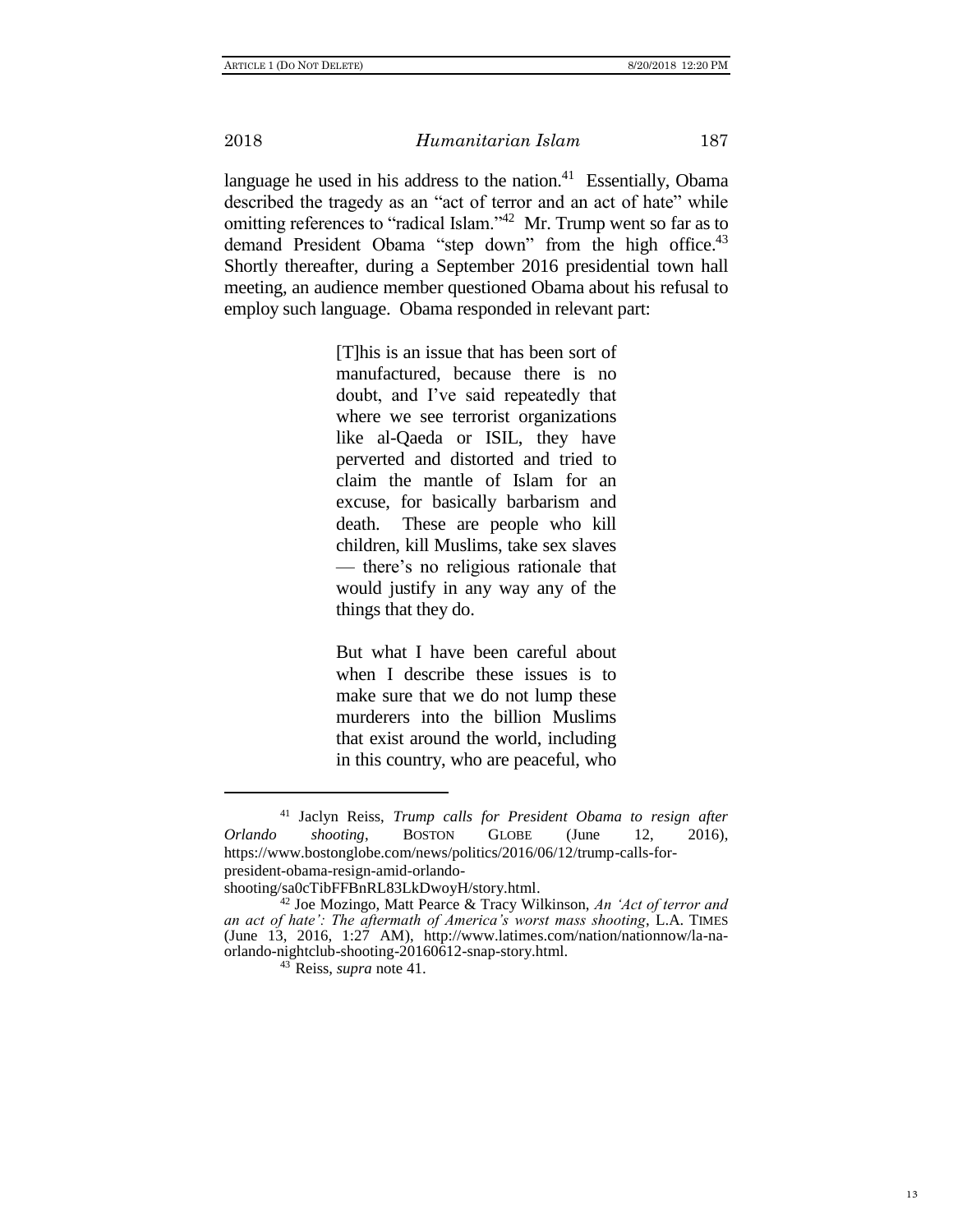are responsible, who in this country, are our fellow troops and police officers and firefighters and teachers and neighbors and friends.

And what I learned from listening to some of these Muslim families both in the United States and overseas is that when you start calling these organizations Islamic terrorists, the way it's heard, the way it's received by our friends and allies around the world is that somehow Islam is terroristic. And that then makes them feel as if they're under attack. some cases, it makes it harder for us to get their cooperation in fighting terrorism.<sup>44</sup>

The ideological divide concerning the use of "radical Islam" proves to be along largely partisan lines. Significantly, this mirrors public opinion about Islam and its adherents suggesting that the way we speak about Islam impacts public understanding and literacy. During the 2016 U.S. presidential election cycle, for instance, eightyfour percent of those who supported Trump—who consistently referred to Muslims in derogatory terms—admitted to holding a negative view of Islam compared to thirty-three percent of likeminded supporters of Democratic nominee Hillary Clinton, according to findings from the University of Maryland and Brookings Center on the Middle East.<sup>45</sup> Additionally, sixty-six

<sup>44</sup> President Barack Obama, CNN Presidential Town Hall, (Sept. 28, 2016) (transcript available at a http://cnnpressroom.blogs.cnn.com/2016/09/28/transcript-cnn-presidentialtown-hall-americas-military-and-the-commander-and-chief/).

<sup>45</sup> SHIBLEY TELHAMI, AMERICAN ATTITUDES TOWARDS THE MIDDLE EAST 13 (BROOKINGS CTR. ON MIDDLE E. 2016), https://sadat.umd.edu/sites/sadat.umd.edu/files/FINAL%20July%2011%20Poll %20Release%204.pdf.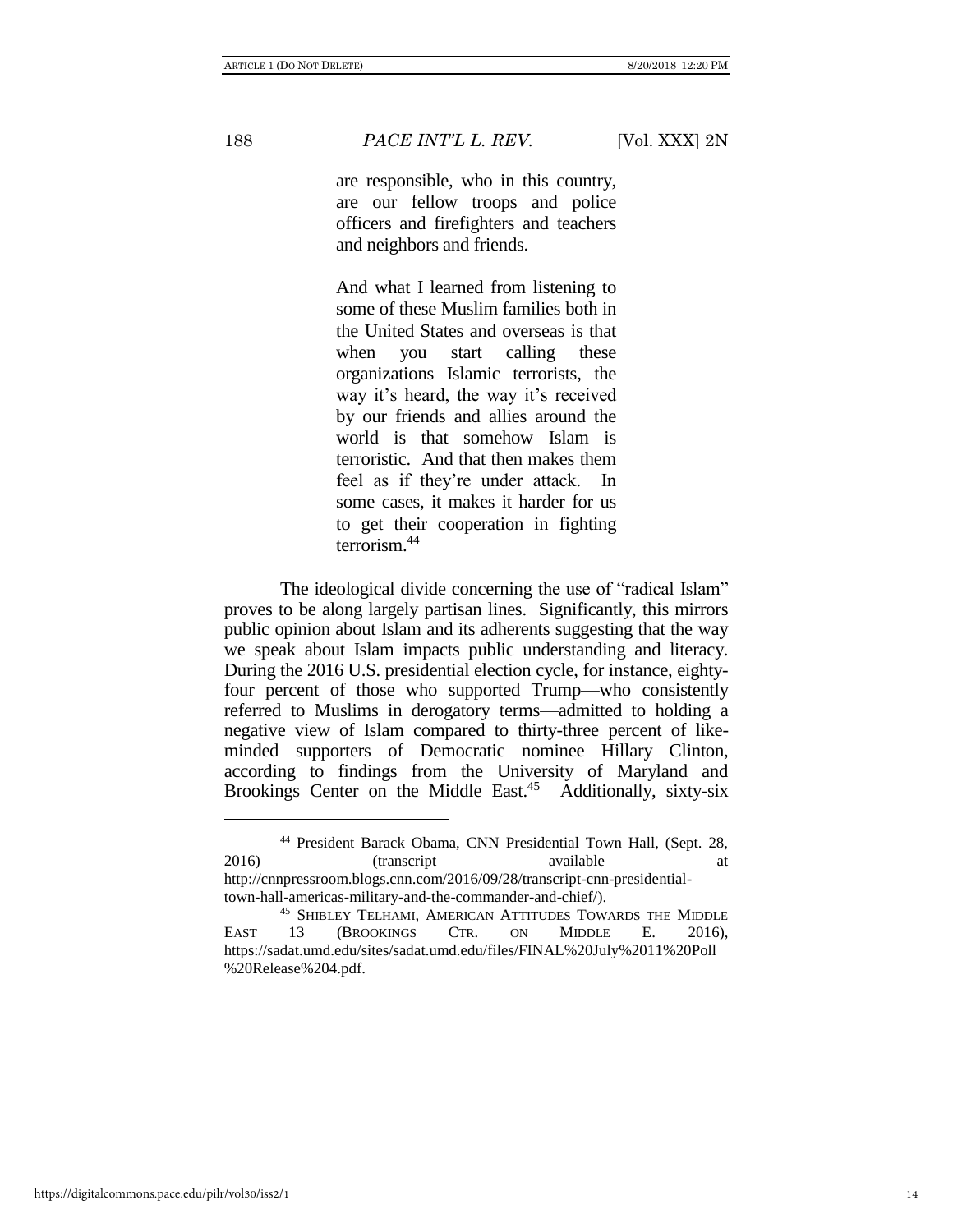2018 *Humanitarian Islam* 189

percent of Trump supporters professed holding negative views of Muslims as compared to seventeen percent of Clinton supporters who felt the same way.<sup>46</sup> Consider, for instance, the following related sentiments from self-described Trump supporters revealed in a CNN report on the "Trump phenomenon:"

> Lee Walter: "Hey, hey. Ho, ho. All the Muslims have to go!"

> Ed Campbell: "I don't want them here. Who knows what they're going to bring into this country?"

> Bickie Mason: "I don't believe all Muslims are bad. But anybody can turn bad, and you've got to be able to locate them and know where they're at."

> Hoyt Wood: "Islam is not a religion. It's a violent blood cult. OK? All they know is violence, that's all they know"

> Susan Kemmelin: "We can't look at a Muslim and tell if they're a terrorist or friendly."

> Robert Engelkes: "What did we do in World War II? We put all the Japanese in internment camps. We had to do something with them."<sup>47</sup>

<sup>46</sup> *Id.* at 9.

<sup>47</sup> MJ Lee et al., *Why I'm voting for Trump: CNN talks to more than 150 people in 31 cities to explore what's driving the Trump phenomenon*, CNN POL. (Jan. 28, 2016), https://www.cnn.com/2016/01/27/politics/donald-trumpvoters-2016-election/index.html.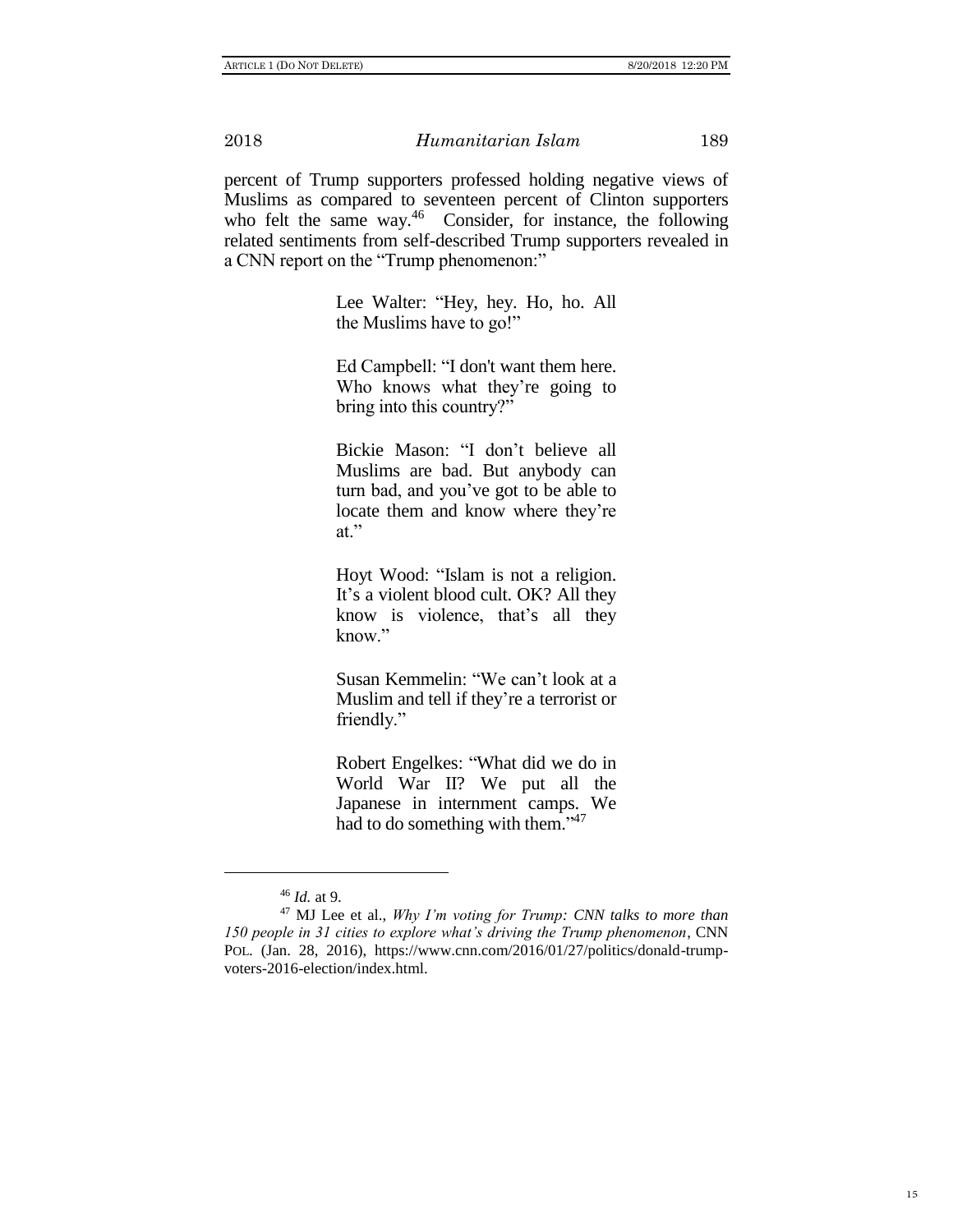Significantly, research has also illustrated that among Americans who have met and known at least one Muslim, positive view of the minority faith group are more likely.<sup>48</sup>

Interestingly, the partisan divide does not merely reflect a highly polarized presidential election cycle. Research from Brookings shows, for instance, that seventy-three percent of Republicans—the political party that typically employs language such as "radical Islam" to refer to terrorism—hold unfavorable opinions about Islam.<sup>49</sup> This figure contrasts sharply with fifty-one percent of Democrats who view the religion in a positive light.<sup>50</sup> Additionally, according to the Pew Research Center, eighty-two percent of Republicans are concerned about the rise of violent extremism (by Muslims) around the world as opposed to fifty-one percent of Democrats.<sup>51</sup> Pew Research Center also found that more than sixty percent of Republicans believe Islam is more likely to encourage violence among its adherents while forty percent of Democrats hold that negative opinion (arguably still a sizable number).<sup>52</sup> In a nation where Republicans currently upset the balance of power between the branches of government, these findings are significant because they portend to the immediate future of law and policy.

<sup>48</sup> *See, e.g.*, *How the US General Public Views Muslims and Islam*, PEW RESEARCH CTR. (July 26, 2017), http://www.pewforum.org/2017/07/26/howthe-u-s-general-public-views-muslims-and-islam/.

<sup>49</sup> Shibley Telhami, *What Americans really think about Muslims and Islam*, **BROOKINGS** (Dec. 19, 2015), https://www.brookings.edu/blog/markaz/2015/12/09/what-americans-reallythink-about-muslims-and-islam/.

<sup>50</sup> *Id.*

<sup>51</sup> *Growing Concern about Rise of Islamic Extremism at Home and Abroad: More Prioritize Security over Civil Liberties in Anti-Terror Policies*, PEW RESEARCH CTR. (Sept. 10, 2014), http://www.peoplepress.org/2014/09/10/growing-concern-about-rise-of-islamic-extremism-athome-and-abroad/.

<sup>52</sup> *See Michael Lipka, Muslims and Islam: Key findings in the U.S. and around the world,* PEW RESEARCH CTR. (Aug. 9, 2017), http://www.pewresearch.org/fact-tank/2017/08/09/muslims-and-islam-keyfindings-in-the-u-s-and-around-the-world/.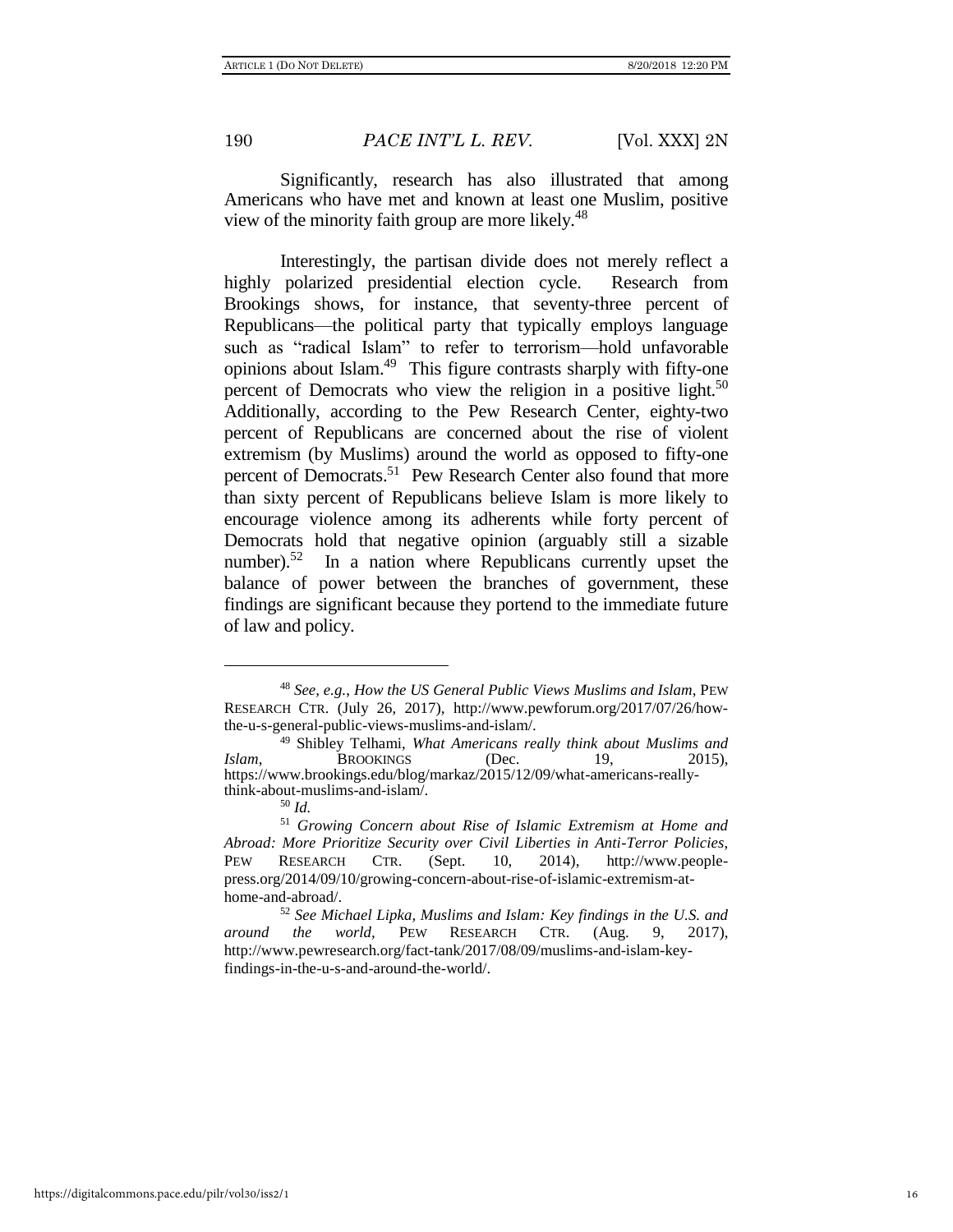2018 *Humanitarian Islam* 191

It is interesting to note, however, that in the immediate aftermath of the September 11 terror attack, then President George W. Bush spoke of Islam favorably by explaining, "this great Nation of many religions understands, our war is not against Islam, or against faith practiced by the Muslim people; our war is a war against evil."<sup>53</sup> According to Pew Research Center, just two months later fifty-nine percent of Americans held a favorable opinion of Islam.<sup>54</sup> Again, this suggests that the language used and sentiments expressed about Islam and Muslims by elected officials are influential.

Unsurprisingly, American Muslims have long expressed discomfort with religiously charged language—such as "radical Islam," "Islamic terrorism," and "violent jihad"—that they deem has a stigmatic effect, inadvertently rendering their faith synonymous with mayhem and violence.<sup>55</sup> Further, a number of national security experts and U.S. government officials argue that such terminology legitimizes criminality as divinely sanctioned thereby reinforcing violent extremist narratives that they are undertaking God's work.<sup>56</sup> Clearly, this undermines counter-terrorism programs.

<sup>53</sup> President George W. Bush, Remarks at Town Hall Meeting with Citizens of Ontario (Jan. 5, 2002) (transcript available at http://www.presidency.ucsb.edu/ws/?pid=62589;).

<sup>54</sup> *Post September 11 Attitudes: Religion more prominent; Muslim-Americans more accepted*, PEW RESEARCH CTR. (Sept. 10, 2014), http://www.people-press.org/2001/12/06/post-september-11-attitudes/.

<sup>55</sup> *See* Engy Abdelkader, *American Muslim Philanthropy and Humanitarian Islam*, OXFORD ISLAMIC STUD. ONLINE, http://www.oxfordislamicstudies.com/Public/focus/essay1009\_humanitarian\_isl am.html#2.

<sup>56</sup> *See* STANDING UNITED, UPHOLDING RELIGIOUS FREEDOM KEY TO NATIONAL SECURITY 1 (Hum. Rts. First), https://www.humanrightsfirst.org/wpcontent/uploads/pdf/HRF\_Factsheet\_King.pdf (last visited May 5, 2018) (citing a quote from John Brennan: "Describing our enemy in religious terms would lend credence to the lie—propagated by al Qaeda and its affiliates to justify terrorism—that the United States is somehow at war against Islam. The reality, of course, is that we never have been and will never be at war with Islam.").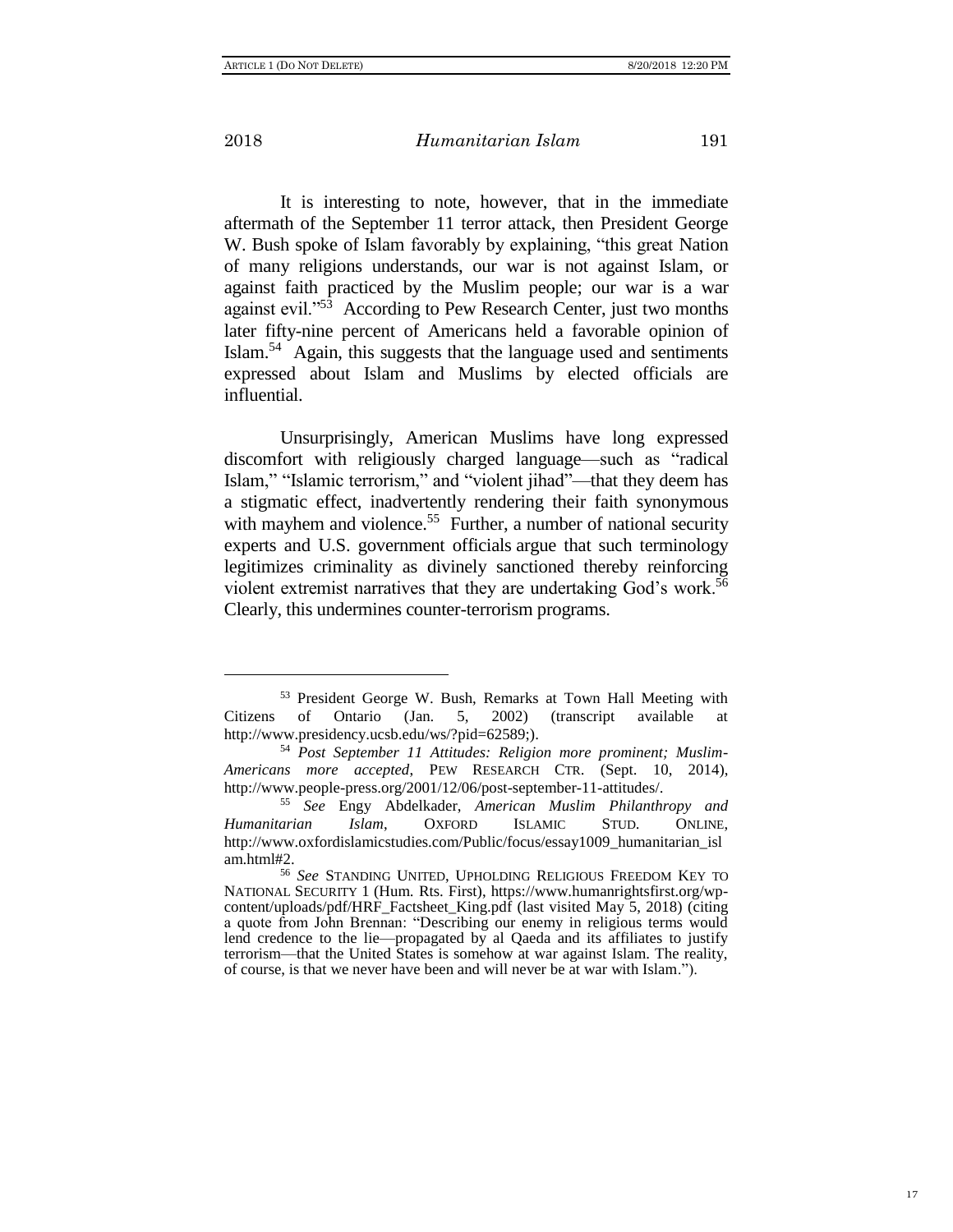The term "radical Islam" has evolved significantly since 1979 when a congressman described the Ayatollah Khomeini's rhetoric in Iran as unconventional or extreme.<sup>57</sup> Today, such language damages a minority faith community's reputational interests, undermines the nation's strategic interests, and frustrates understanding of terrorism's root causes.

In addition to the rhetoric, elected officials have leveraged "radical Islam" and the national security narrative articulated in Trump's Ohio remarks to introduce discriminatory laws and policies. Representative measures include both the original and repeatedly revised versions of the de facto "Muslim Ban" signed into law by President Trump during the course of 2017. Those Executive Orders, quickly deemed unconstitutional by numerous federal courts<sup>58</sup> and with a related appeal now pending before the U.S. Supreme Court,<sup>59</sup> attempted to bar admission of foreign nationals from primarily Muslim-majority nations.<sup>60</sup> Upon signing the initial order and consistent with his campaign promise calling for "a total and complete shutdown of Muslims entering the United States until our country's representatives can figure out what the hell is going on,"<sup>61</sup> Trump declared: "I am establishing new vetting measures to keep radical Islamic terrorists out of the United States of America. . . . We don't want them here." 62

<sup>57</sup> *See* Abdelkader, *supra* note 25.

<sup>58</sup> *See, e.g.,* Hawaii v. Trump, No. 17-17168, 2017 WL 6554184 (9th Cir. Dec. 22, 2017), *cert granted*, 138 S. Ct. 923 (U.S. Jan. 19, 2018) (No. 17- 965).

<sup>59</sup> *Id.*

<sup>60</sup> *See, e.g.,* Exec. Order No. 13,780, 82 Fed. Reg. 13,209 (Mar. 6, 2017).

<sup>61</sup> Jenna Johnson, *Trump calls for 'total and complete shutdown of Muslims entering the United States,'* WASH. POST (Dec. 7, 2015), https://www.washingtonpost.com/news/post-politics/wp/2015/12/07/donaldtrump-calls-for-total-and-complete-shutdown-of-muslims-entering-the-unitedstates/?utm\_term=.6cffdd5fe854.

<sup>62</sup> Dan Merica, *Trump signs executive order to keep out 'radical Islamic terrorists,'* CNN POL. (Jan. 20, 2017), https://www.cnn.com/2017/01/27/politics/trump-plans-to-sign-executive-actionon-refugees-extreme-vetting/.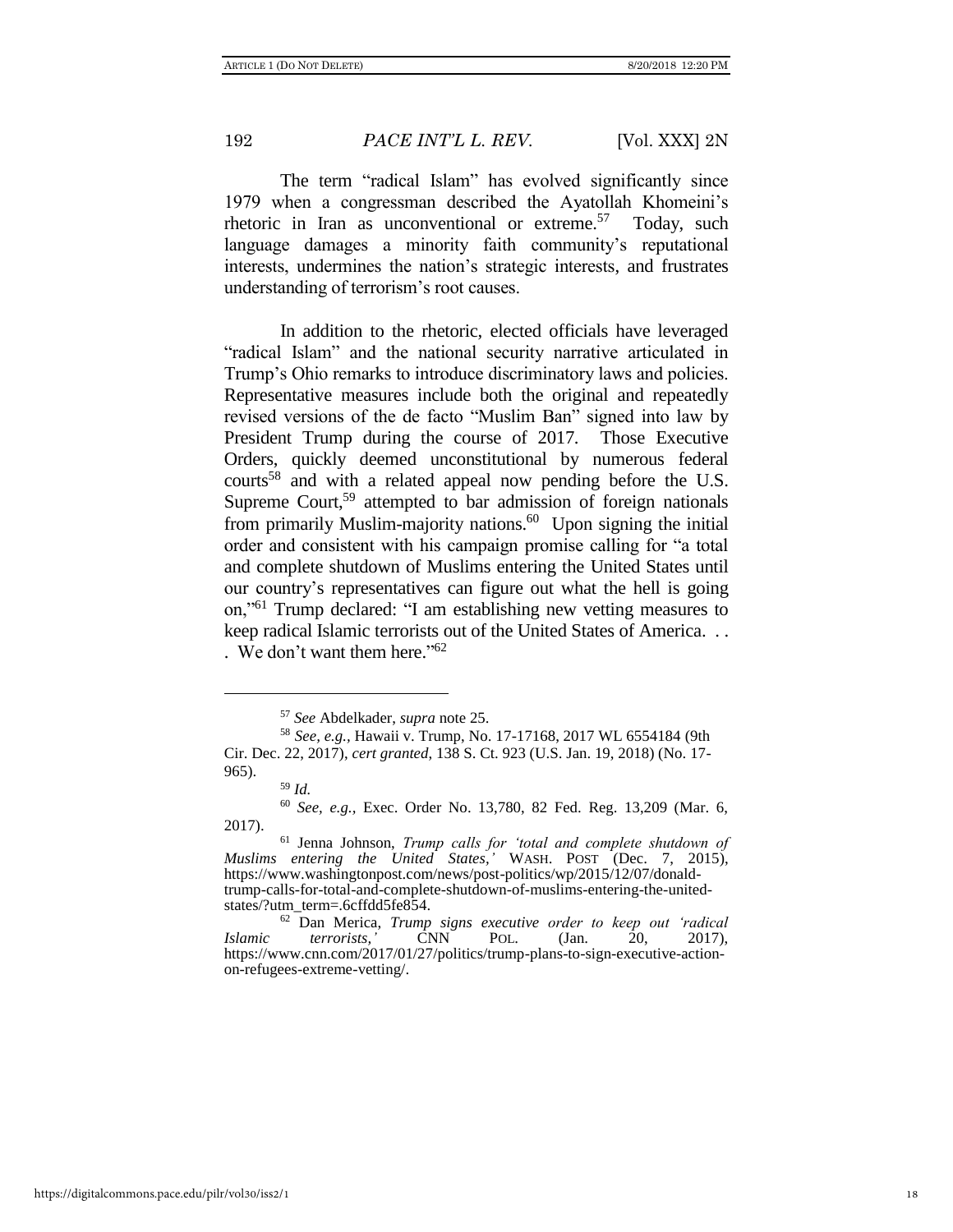2018 *Humanitarian Islam* 193

Significantly, intelligence reports from the U.S. Department of Homeland Security confirm little connection between violent extremism and a foreign national's citizenship or country of origin.<sup>63</sup> This is an important finding because it undermines the purported national security rationale informing the ban.

#### *C. Media Discourse*

Still, "radical Islam," as a national security threat, has not just found a welcome home in the political arena but also in media discourse, as well. A lot of news coverage of terrorism is worrisome because it disproportionately focuses on the threat of "radical Islam" to the exclusion of other ignored security threats. While research shows that a greater terrorist threat—in both the U.S. and European Union ("EU")—comes from right-wing extremists, ultra-separatist groups, and white supremacists,<sup>64</sup> most news reports continue to focus almost exclusively on Muslims.<sup>65</sup>

In the EU, Muslims are viewed almost exclusively through the security lens as seen in the aftermath of the attacks in Paris in January and November of 2015, despite evidence suggesting comparable or even potentially greater threats from other sources. According to Europol's 2016 EU Terrorism Situation and Trend Report, ethno-nationalist and separatist groups were responsible for

<sup>63</sup> Rick Jervis, *DHS memo contradicts threats cited by Trump's travel ban*, USA TODAY (Feb. 24, 2017, 7:09 PM), [https://www.usatoday.com/story/news/2017/02/24/dhs-memo-contradict-travel](https://www.usatoday.com/story/news/2017/02/24/dhs-memo-contradict-travel-ban-trump/98374184/)[ban-trump/98374184/.](https://www.usatoday.com/story/news/2017/02/24/dhs-memo-contradict-travel-ban-trump/98374184/)

<sup>64</sup> *See, e.g.,* Kurt Eichenwald, *Right-Wing Extremists Are a Bigger Threat to America than Isis*, NEWSWEEK (Feb. 2, 2014, 6:02 AM), http://www.newsweek.com/2016/02/12/right-wing-extremists-militants-biggerthreat-america-isis-jihadists-422743.html.

<sup>65</sup> *See* Tara Boyle et al., *When Is It 'Terrorism'? How The Media Cover Attacks By Muslim Perpetrators*, NPR (June 19, 2017, 9:01 PM), https://www.npr.org/2017/06/19/532963059/when-is-it-terrorism-how-themedia-covers-attacks-by-muslim-perpetrators.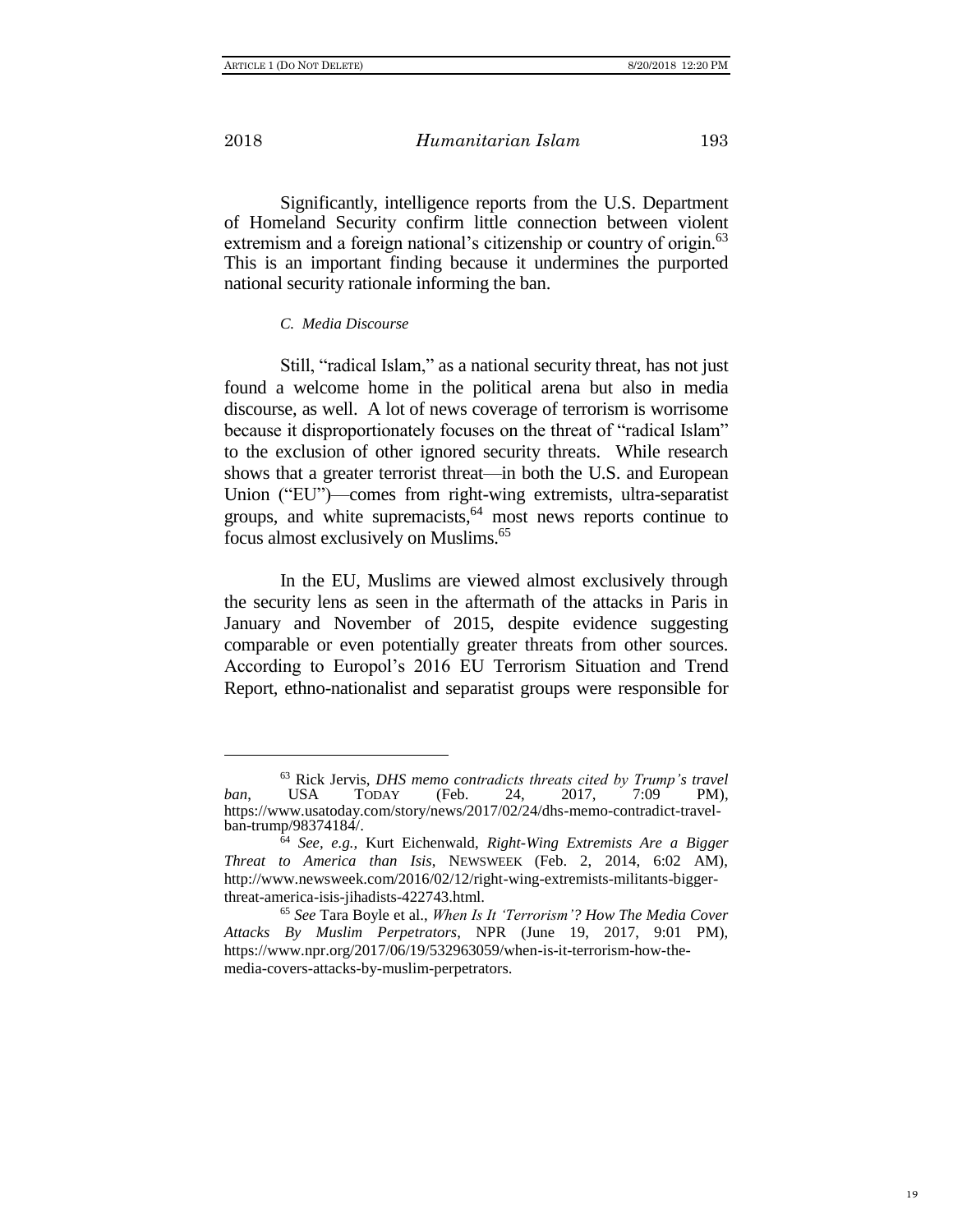the most terrorist attacks in the EU.<sup>66</sup> There were seventeen terrorist attacks perpetrated by self-identifying Muslims in the EU in  $2015$ ,  $67$ as compared to sixty-five nationalist and separatist acts of terrorism.<sup>68</sup> That is about three to four times as many as those that are categorized as religiously inspired. Europol also noted an increase in right-wing terrorist attacks: there were nine reported incidents in 2015 as compared to none the previous year.<sup>69</sup> Similarly, the 2017 Europol report showed that 142 terrorist attacks occurred in the prior year.<sup>70</sup> Self-identifying Muslims were responsible for nine percent of those assaults.<sup>71</sup> By comparison, separatists committed seventy percent of terror attacks in the  $EU$ .<sup>72</sup> Yet, in the collective public psyche, European terrorism remains a largely Muslim phenomenon with "radical Islam" a culprit.

Analogously, American Muslims are also viewed primarily through the lens of national security. Significantly, the FBI defines terrorism as "the unlawful use of force and violence against persons or property to intimidate or coerce a government, the civilian population, or any segment thereof, in furtherance of political or social objectives."<sup>73</sup> According to FBI statistics, from 1980 to 2005, Muslims were responsible for only six percent of terror attacks in the

<sup>&</sup>lt;sup>66</sup> EUROPOL, EUROPEAN UNION TERRORISM SITUATION AND TREND<br>2016 24 (Euro Police Off. ed., 2016). REPORT 2016 34 (Euro Police Off. ed., 2016), https://www.europol.europa.eu/activities-services/main-reports/european-unionterrorism-situation-and-trend-report-te-sat-2016.

<sup>67</sup> *Id.* at 10.

<sup>68</sup> *Id.* at 34.

<sup>69</sup> *Id.* at 41.

<sup>&</sup>lt;sup>70</sup> EUROPOL, EUROPEAN UNION TERRORISM SITUATION AND TREND 2017  $10$  (Euro Police Off. ed., 2017), REPORT 2017 10 (Euro Police Off. ed., 2017), [https://www.europol.europa.eu/activities-services/main-reports/eu-terrorism](https://www.europol.europa.eu/activities-services/main-reports/eu-terrorism-situation-and-trend-report-te-sat-2017)[situation-and-trend-report-te-sat-2017.](https://www.europol.europa.eu/activities-services/main-reports/eu-terrorism-situation-and-trend-report-te-sat-2017)

 $71$  *Id.* 

<sup>72</sup> *Id.*

<sup>73</sup> 28 C.F.R. § 0.85(*l*) (2018); FEDERAL BUREAU OF INVESTIGATION [FBI], TERRORISM 2002-2005 iv (Dep't of Justice ed., 2005), https://www.fbi.gov/stats-services/publications/terrorism-2002-2005.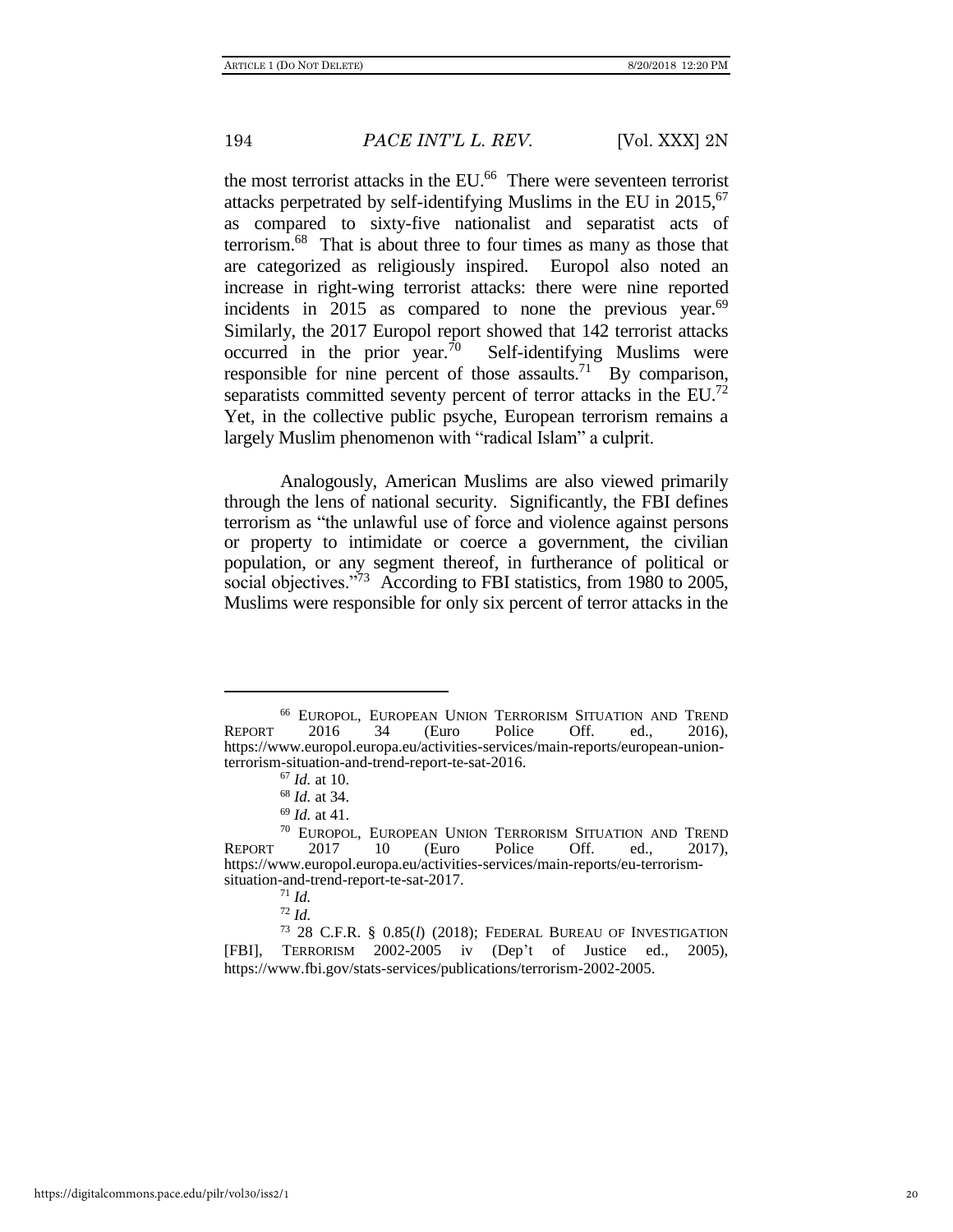# 2018 *Humanitarian Islam* 195

U.S.<sup>74</sup> More recently, a 2017 study examining Muslim-Americans and violent extremism shows that approximately 344 Muslim-Americans have been involved in violent extremism since September 11.<sup>75</sup> For the sake of perspective, as of 2017, there are approximately three to seven million Muslims in the U.S.<sup>76</sup> In other words, the overwhelming majority of Muslim Americans have had no involvement with such criminality in the preceding sixteen years despite media depictions that would suggest otherwise. Professor Charles Kurzman, who authored that report, also notes that while those self-identifying as Muslims have taken 123 American lives over the course of the past fifteen years, more than 240,000 Americans were murdered in the same time period.<sup>77</sup>

Additionally, in a survey conducted by the University of Maryland, state and local law enforcement officers rated sovereign citizenship groups as posing the greatest threat to domestic security.<sup>78</sup> Similarly, research from Duke University into threat assessments showed that law enforcement agencies considered antigovernment violent extremists to pose the most dangerous threat to domestic security.<sup>79</sup> What is more, officials indicated the same assessment even after ISIS enhanced their recruitment efforts: their

<sup>&</sup>lt;sup>74</sup> *Non-Muslims Carried Out More than 90% of All Terrorist Attacks in America*, WASH.'S BLOG (May 1, 2013), *America*, WASH.'S BLOG (May 1, 2013), http://washingtonsblog.com/2013/05/muslims-only-carried-out-2-5-percent-ofterrorist-attacks-on-u-s-soil-between-1970-and-2012.html.

<sup>75</sup> KURZMAN, *supra* note 22, at 2.

<sup>76</sup> Besheer Mohamed, *New estimates show U.S. Muslim population continues to grow,* PEW RESEARCH CTR. (Jan. 3, 2018), http://www.pewresearch.org/fact-tank/2018/01/03/new-estimates-show-u-smuslim-population-continues-to-grow/.

<sup>77</sup> KURZMAN, *supra* note 22, at 2.

<sup>78</sup> DAVID CARTER ET. AL., UNDERSTANDING LAW ENFORCEMENT INTELLIGENCE PROCESSES: REPORT TO THE OFFICE OF UNIVERSITY PROGRAMS, SCIENCE AND TECHNOLOGY DIRECTORATE,<br>U.S. DEPARTMENT OF HOMELAND SECURITY 7 (Start 2014). U.S. DEPARTMENT OF HOMELAND SECURITY 7 (Start 2014), https://www.start.umd.edu/pubs/START\_UnderstandingLawEnforcementIntelli genceProcesses\_July2014.pdf.

<sup>79</sup> CHARLES KURZMAN & DAVID SCHANZER, LAW ENFORCEMENT ASSESSMENT OF THE VIOLENT EXTREMISM THREAT 3 (Triangle Ctr. on Terrorism & Homeland Sec. at Duke Univ. 2015). & Homeland Sec. at Duke Univ.  $2015$ ), https://sites.duke.edu/tcths/files/2013/06/Kurzman\_Schanzer\_Law\_Enforcement \_Assessment\_of\_the\_Violent\_Extremist\_Threat\_final.pdf.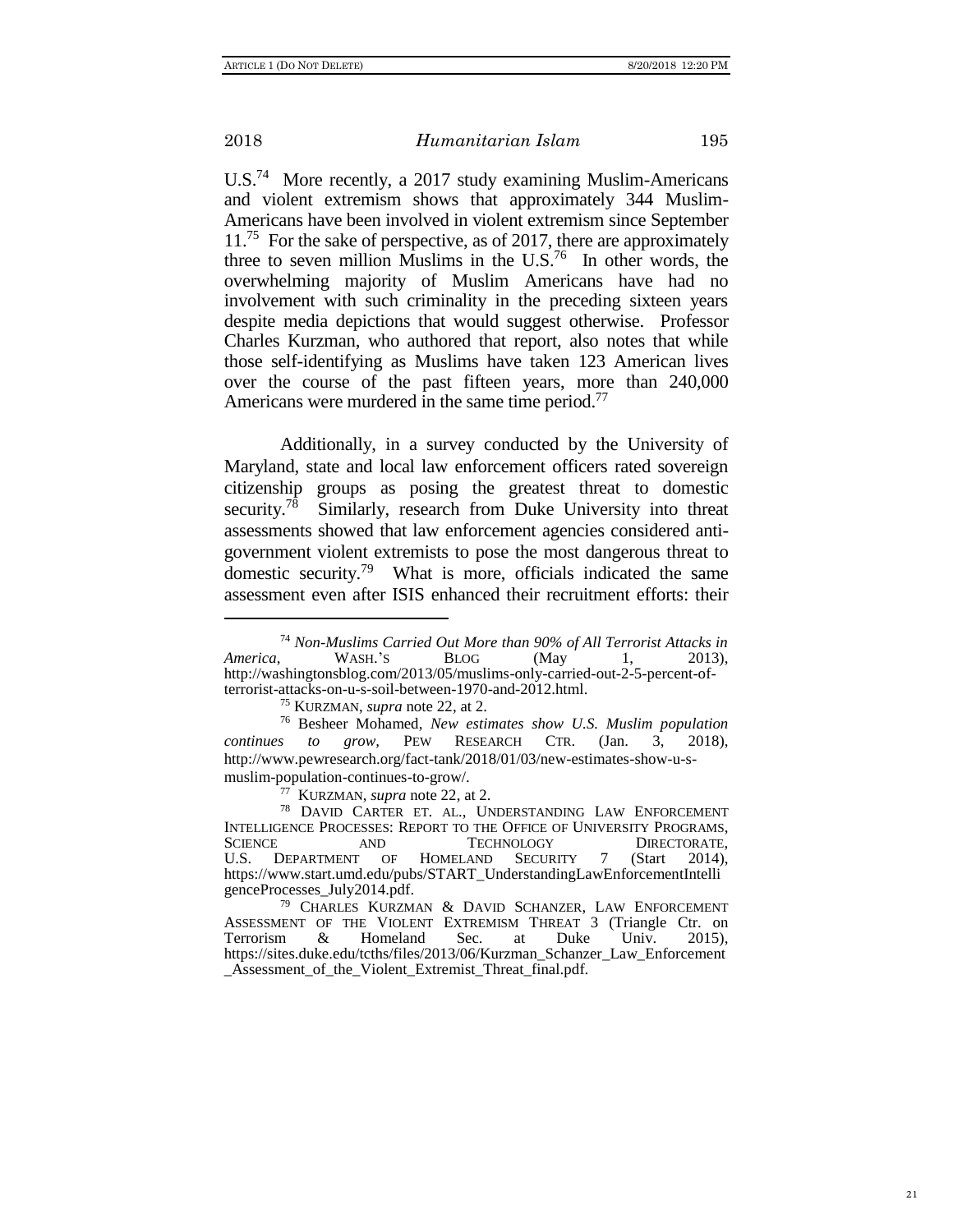top-rated threat continues to be right wing extremists. $80$  According to recent data, officials at the U.S. Department of Homeland Security and the FBI are also concerned about the rise of right-wing extremists. $81$ 

If these findings sound suspect or even surprising, it is largely due to the way that some news media cover terrorism, and Muslims, respectively. A recent academic study concerning terrorist attacks in the U.S. and related news media coverage revealed intriguing findings. Researchers found that the news media extended more coverage to attacks perpetrated by self-identifying Muslims despite reduced rate of incidence. $82$  This was particularly so for foreign-born Muslim perpetrators.<sup>83</sup> They were more likely to make the news.

After examining all terrorist attacks from 2011 to 2015, the study identified eighty-nine attacks during that five-year period.<sup>84</sup> And, while self-identifying Muslims were implicated in a little over twelve percent of those attacks, they received forty-one percent of the news coverage.<sup>85</sup> While only five percent of all attacks involved a foreign-born Muslim perpetrator, they received thirty-two percent of all news media coverage.<sup>86</sup> In other words, attacks by a selfidentifying Muslim receive four and a half times more media coverage than those committed by an individual belonging to another

<sup>80</sup> *Id.* at 12.

<sup>81</sup> *See* Evan Perez & Wes Bruer, *DHS intelligence report warns of domestic right-wing terror threat*, CNN (Feb. 20, 2015, 3:59 PM), http://edition.cnn.com/2015/02/19/politics/terror-threat-homelandsecurity/index.html.

<sup>82</sup> *See* Erin M. Kearns, Allison Betus & Anthony Lemieux, *Yes, the media do underreport some terrorist attacks. Just not the ones most people think of.*, WASH. POST (Mar. 13, 2017), https://www.washingtonpost.com/news/monkey-cage/wp/2017/03/13/yes-themedia-do-underreport-some-terrorist-attacks-just-not-the-ones-most-peoplethink-of/?utm\_term=.4288c912d8e5.

<sup>83</sup> *Id.*

<sup>84</sup> *Id.*

<sup>85</sup> *Id.*

<sup>86</sup> *Id.*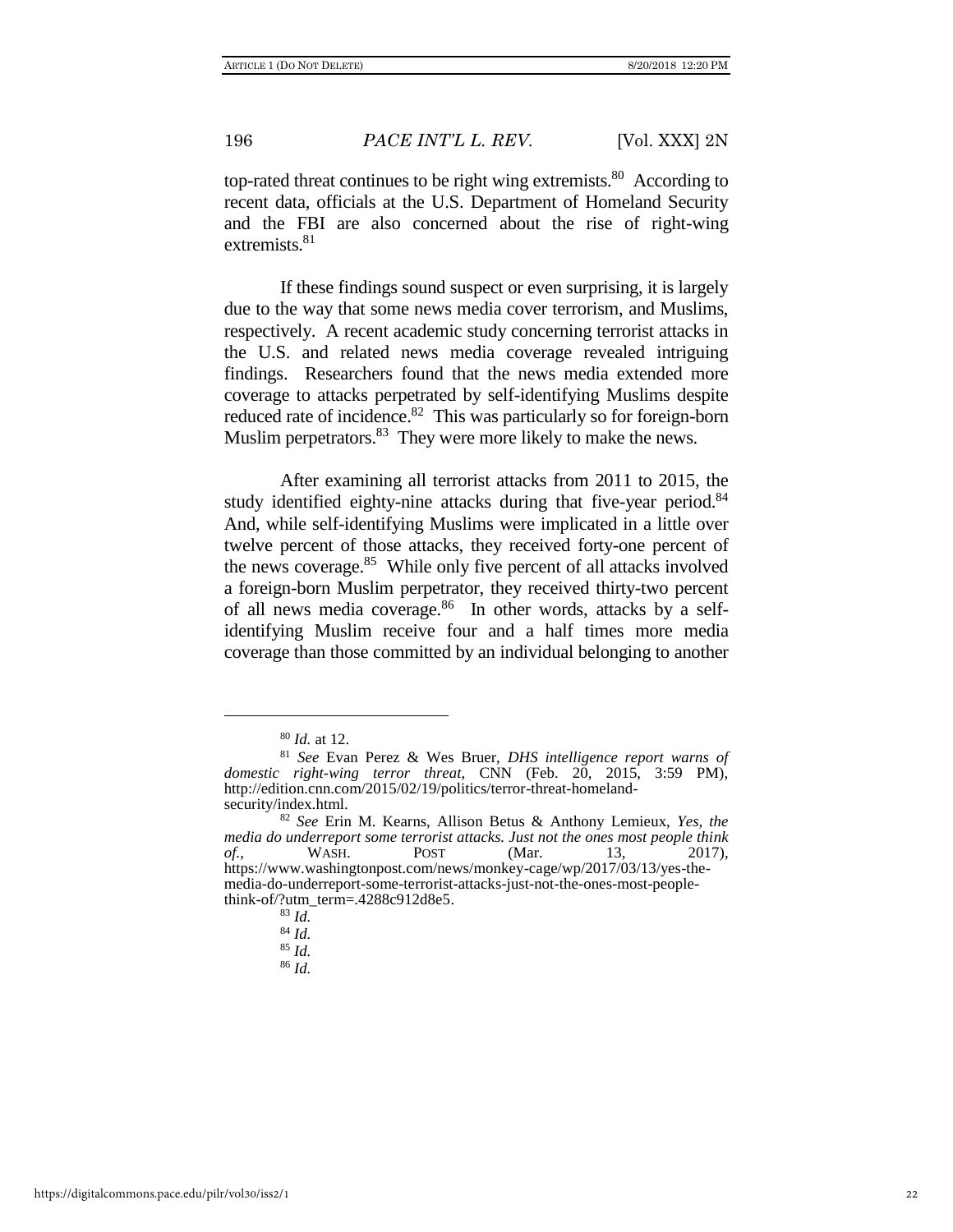2018 *Humanitarian Islam* 197

religion. $87$  The researchers also found that people are more likely to view an attack as an act of terror when committed by a Muslim.<sup>88</sup>

Rather than challenge dominant stereotypes, misconceptions and myths with more representative portrayals of Muslim Americans, some of the current media discourse may reinforce fear and suspicion by disproportionately—even if unintentionally focusing on "radical Islam" to the exclusion of *humanitarian Islam*.

## *D. Popular Culture*

In addition to political and media discourse, "radical Islam," as a national security threat, is also a subject of great interest in American popular culture—particularly, television, and film. This reinforces stereotypes about Muslims in the absence of representative portrayals. Consider, for instance, the 2015 blockbuster film, *American Sniper*. The movie depicts the life of a U.S. Navy Seal, Chris Kyle, known for the highest single kill record—achieved during four tours in the Iraq War.<sup>89</sup> Commentators have noted that the film demonizes its Arab and Muslim characters, including three Iraqi child characters branded as terrorists.<sup>90</sup> Significantly, following its release, the American Arab Anti-Discrimination Committee ("ADC") reported that anti-Muslim and anti-Arab threats—such as advocating murder—tripled. $91$  The popular film was nominated for

<sup>87</sup> *Id.*

<sup>88</sup> *Id.*

<sup>89</sup> Martin Childs, *Chris Kyle: US Navy Seal sniper*, INDEPENDENT (Feb. 6, 2013), https://www.independent.co.uk/news/obituaries/chris-kyle-us-navyseal-sniper-8482300.html.

<sup>90</sup> *See, e.g.,* Letter from Samer Khalaf, Esq., American-Arab Anti-Discrimination Committee President, to Bradley Cooper (Jan. 21, 2015) (on file with author); *see also* Alex von Tunzelmann, *Is American Sniper historically accurate,* THE GUARDIAN (Jan. 20, 2015, 8:37 EST), https://www.theguardian.com/film/filmblog/2015/jan/20/why-american-snipershistorical-dishonesty-misleads.

<sup>91</sup> *See* Dominique Mosbergen, '*American Sniper' Triggers Flood Of Anti-Muslim Venom*, *Civil Rights Group Warns*, HUFFINGTON POST (Jan. 24, 2015, 4:07 PM), https://www.huffingtonpost.com/2015/01/24/american-sniperanti-muslim-threats\_n\_6537950.html.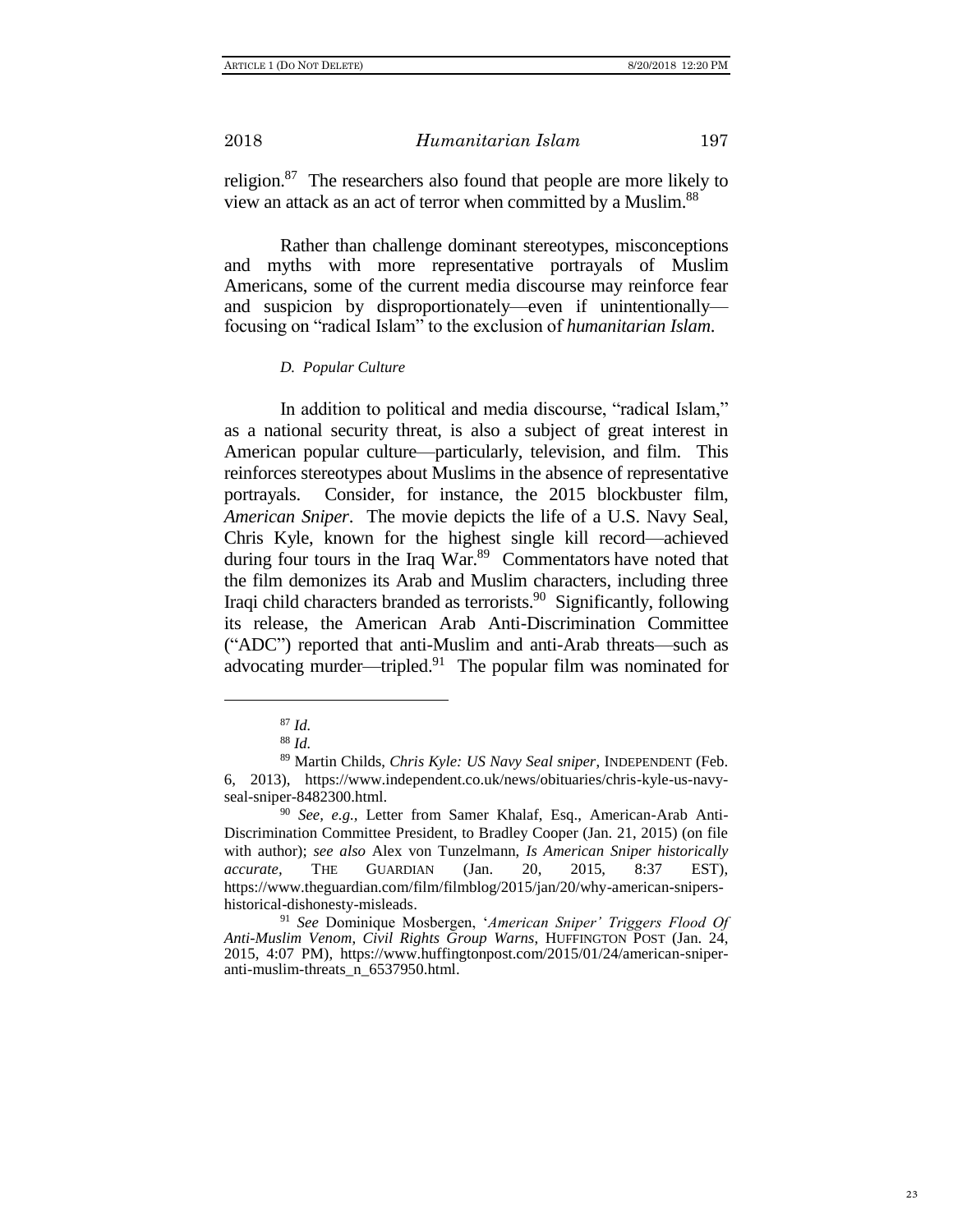six Oscars and grossed over 547 million dollars worldwide.<sup>92</sup> Still, *American Sniper* is not exceptional in its stereotypical depictions of Arabs and Muslims. Muslim-American actors have reported that they are consistently forced to play terrorists in films or on television or they receive no role at all. $93$  They cite *CSI*, *NCIS*, *Homeland*, *24, The Kingdom*, *Three Kings*, *True Lies, Law & Order: Criminal Intent, Iron Man*, and *Executive Decision* as representative examples.<sup>94</sup>

According to late media scholar Jack Shaheen, the proliferation of anti-Muslim stereotyping in Hollywood is directly attributable to politics, both historically and in terms of contemporary realities, such as the rise of al-Qaeda and ISIS.<sup>95</sup> He cautioned that negative depictions of Muslims are now at their worst levels, risk alienating Muslim Americans, and provide fodder to recruiters for violent extremist groups.<sup>96</sup>

### *E. Muslim Americans*

While political, media, and public discourse so often focuses on Muslims and Islam, it does so at the intersection of religion, crime, and violence. The religious lives, perspective, and contributions of ordinary Muslims—who constitute the majority of the world's second largest faith group—have been generally neglected.

American Muslims are the most diverse of any religious

<sup>92</sup> *American Sniper,* BOX OFFICE MOJO, http://www.boxofficemojo.com/movies/?id=americansniper.htm (last visited Mar. 22, 2018).

<sup>93</sup> *See, e.g.,* Jon Ronson, *You May Know Me from Such Roles as Terrorist #4*, GQ (July 27, 2015), https://www.gq.com/story/muslim-americantypecasting-hollywood.

<sup>94</sup> *See id.*

<sup>95</sup> Hannah Allam, *Muslim stereotyping in pop culture is worse than ever*, MCCLATCHY (Apr. 26, 2016, 1:59 PM),

http://www.mcclatchydc.com/news/nation-world/national/article73969887.html. <sup>96</sup> *See id.*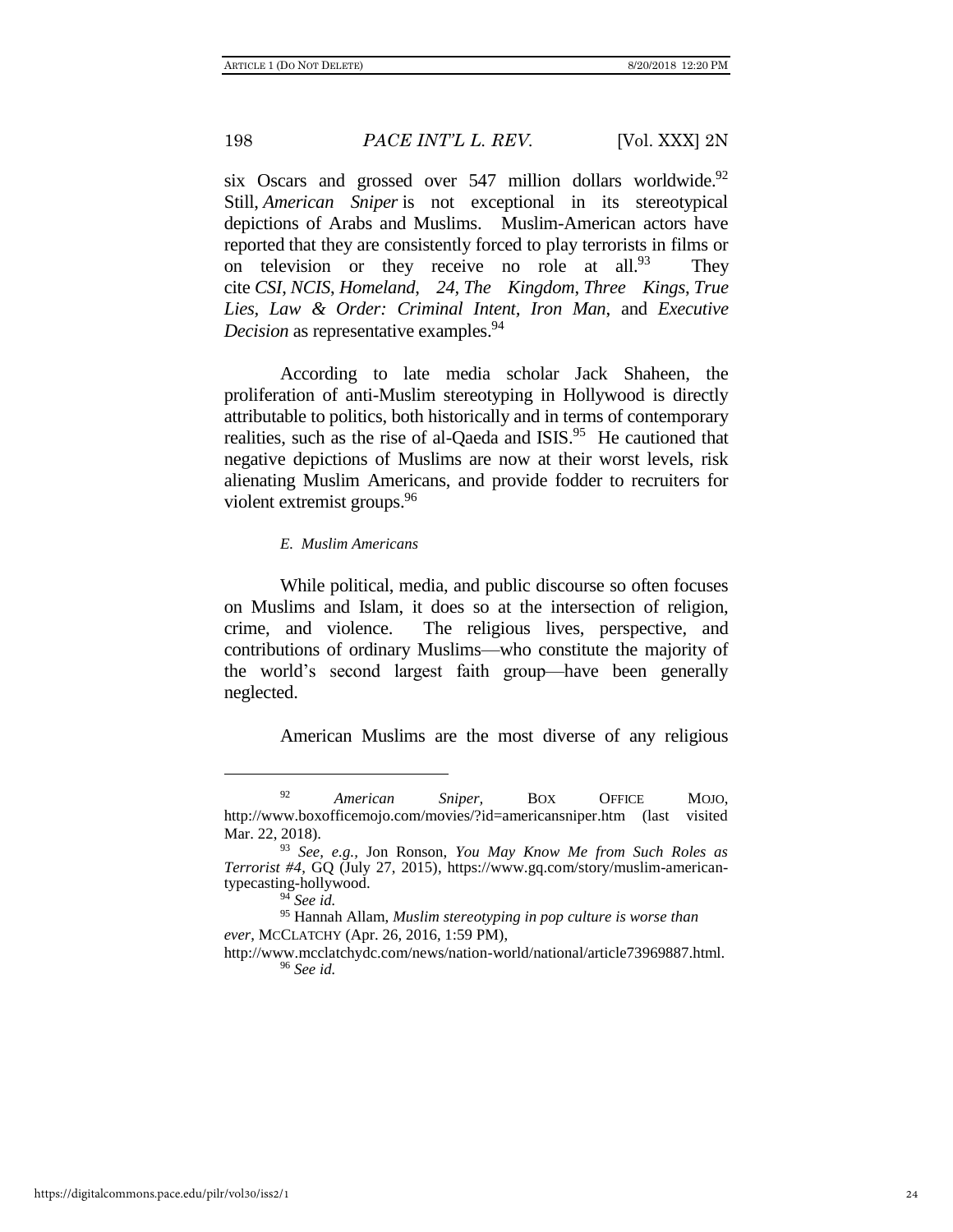2018 *Humanitarian Islam* 199

group; as religiously observant as Christian Americans; and are attempting to normalize their status as religious minorities. $97$ Further, 2007 data from the Pew Research Center indicates that American Muslims are largely assimilated, happy with their lives, and moderate.<sup>98</sup> They have a generally positive view of society at large, believe their communities are excellent or good places to live, and are American in their outlook, values, and attitudes.<sup>99</sup> Additionally, a 2011 Gallup research study titled *Muslim Americans: Faith, Freedom and the Future* found that American Muslims are the most likely major faith group in the U.S. to reject violent attacks against civilians.<sup>100</sup> A 2013 Pew survey similarly found that eighty-one percent find such acts as never justified.<sup>101</sup>

In fact, while the term "radical Islam" suggests a positive association between religiosity and violence (a perception that is reinforced as noted above), research suggests that many violent extremists are actually religious novices. An investigation by the Associated Press, for example, revealed that most ISIS recruits possessed a rudimentary understanding of Islam and that those most versed in the religious tradition were hesitant to embrace martyrdom.<sup>102</sup>

<sup>97</sup> *See* MOGAHED & CHOUHOUD, *supra* note 13, at 3-4.

<sup>98</sup> ANDREW KKOHUT ET AL., MUSLIM AMERICANS: MIDDLE CLASS AND MOSTLY MAINSTREAM 1 (Pew Research Ctr. 2007), http://assets.pewresearch.org/wp-content/uploads/sites/12/2007/05/muslimamericans.pdf.

 $^{99}$ *Id.* 

<sup>100</sup> ABU DHABI GALLUP CTR., MUSLIM AMERICANS: FAITH FREEDOM, AND THE FUTURE: EXAMINING U.S. MUSLIMS' POLITICAL, SOCIAL, AND SPIRITUAL ENGAGEMENT 10 YEARS AFTER SEPTEMBER 11 2 (2011), http://news.gallup.com/poll/148931/presentation-muslim-americans-faithfreedom-future.aspx.

<sup>101</sup> Luis Lugo et al., *The World's Muslims: Religion, Politics and Society*, PEW RESEARCH CTR. (Apr. 30, 2013), http://www.pewforum.org/2013/04/30/the-worlds-muslims-religion-politicssociety-overview/.

<sup>102</sup> *See* Aya Batrawy, Paisley Dodds & Lori Hinnant, '*Islam for Dummies:' IS recruits have poor grasp of faith*, ASSOC. PRESS (Aug. 15, 2016), https://apnews.com/9f94ff7f1e294118956b049a51548b33.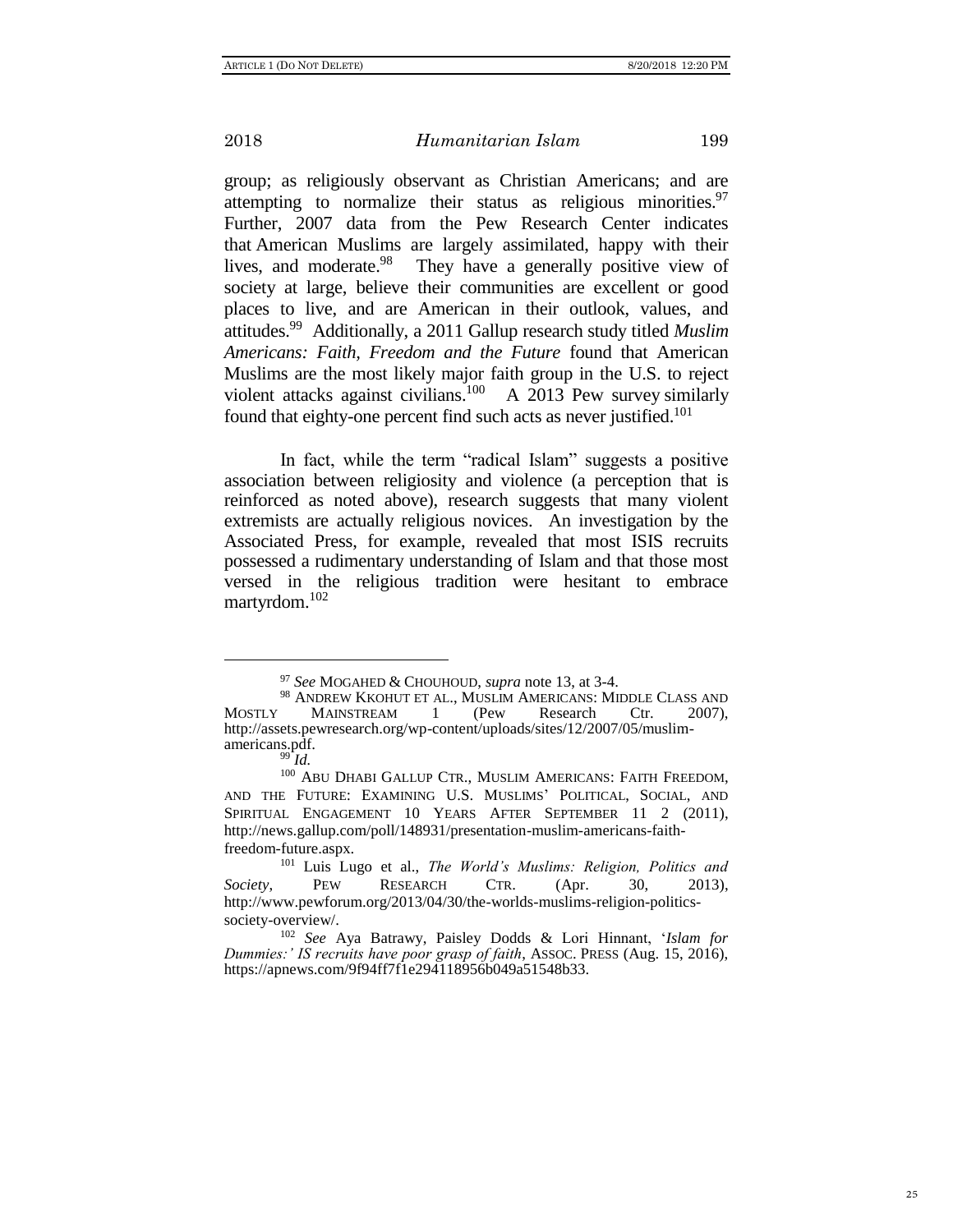They found that seventy percent of ISIS recruits indicated on the organization's recruitment form, asking individuals who had crossed into Syria in 2013 and 2014 to rank their knowledge of Islam from a scale of one to three, that they had only "basic" knowledge of Islam.<sup>103</sup> About twenty-four percent claimed to have "intermediate" grasp of the religion, and only five percent regarded themselves as "advanced."<sup>104</sup> To boot, a mere five recruits (of the more than four thousand studied) boasted of having memorized the Qur'an.<sup>105</sup>

Most of the newly minted violent extremists could not accurately answer questions about Islam with some having purchased *The Koran for Dummies* and *Islam for Dummies* from Amazon prior to their journey to Syria.<sup>106</sup> Interestingly, this is in juxtaposition to the Muslim Americans depicted in this Article who cite religious convictions, including specific verses from sacred scripture and Prophetic tradition, as underpinning their humanitarianism.

Alternative representations of Muslims—those that do not correspond with common tropes about "radical Islam"—are woefully lacking. In fact, from organizing food pantries to global volunteerism, Americans who are Muslims are redefining their public faith identity while embracing the humanitarian dimensions to Islamic law. As revealed in the pages and sections that follow, these efforts have culminated in myriad contributions, including countering the violent extremism with which the minority faith group is so often associated.

# II. "REPEL EVIL WITH GOOD"

In the past decade, U.S. government officials have allocated millions of dollars to fund a spectrum of community-based initiatives

<sup>103</sup> *Id.*

<sup>104</sup> *Id.*

<sup>105</sup> *Id.*

<sup>106</sup> *Id.*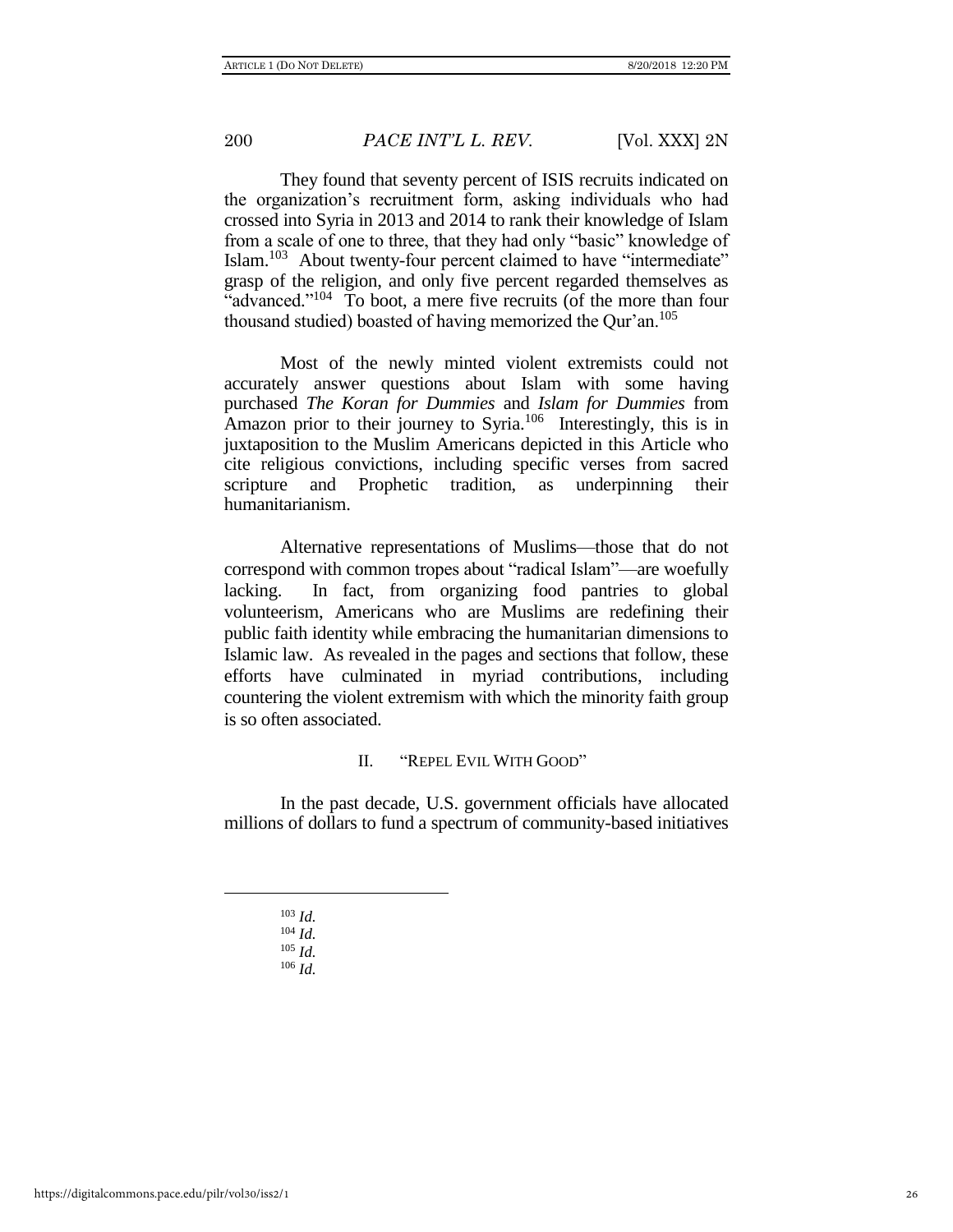# 2018 *Humanitarian Islam* 201

to counter violent extremism,  $107$  also commonly referred to as "radical Islamic terrorism" by the current Administration. According to a popular myth surrounding the minority faith group, Muslims are not doing enough to prevent radicalism in their local religious communities.<sup>108</sup> According to Pew Research Center findings, According to Pew Research Center findings, however, the majority of Muslim Americans generally believe that suicide bombings and other criminal violence against civilians are "rarely or never justified."<sup>109</sup> Similarly, Gallup research found that Muslim Americans are more likely than other major faith communities to reject such violence against civilians.<sup>110</sup> Additionally, a study funded by the U.S. Department of Justice found that such viewpoints manifest in concrete actions: Muslim Americans are actively engaged in anti-radicalization efforts. These include public and private condemnations of extremist violence, selfpolicing, community-building, and political engagement.<sup>111</sup> The minority faith group has also issued incessant public condemnations of terrorism.<sup>112</sup> In fact, Muslim Americans represent one of the largest sources of tips to law enforcement agencies about potential terrorist plots.<sup>113</sup> Moreover, as this section illustrates, Muslim Americans are actively waging their own battle against terrorists in the aftermath of tragic attacks domestically. And, charitable giving has often proven to be their weapon of choice.

<sup>107</sup> *See, e.g.,* Penny Starr, *DHS to Award \$10 Million in Grants for 'Countering Violent Extremism*,*'* CNS NEWS (Aug. 31, 2016, 1:54 PM), https://www.cnsnews.com/news/article/penny-starr/homeland-security-award-10-million-grants-countering-violent-extremism.

<sup>&</sup>lt;sup>108</sup> This is reflected in the recurrent questions: "Why aren't Muslims condemning terrorism? Where are the moderate Muslims?"

<sup>109</sup> *See* Lipka, *supra* note 52.

<sup>110</sup> *See* Lymari Morales, *Muslim Americans Express Optimism, Loyalty to U.S.*, GALLUP NEWS (Aug. 2, 2011), http://news.gallup.com/opinion/queue/173321/muslim-americans-expressoptimism-loyalty.aspx.

<sup>111</sup> Charles Kurzman et al., *Muslim American Terrorism Since 9/11: Why So Rare?,* 101 MUSLIM WORLD 464, 473-81 (2013).

<sup>112</sup> *See generally*, MUSLIMS CONDEMN,<https://muslimscondemn.com/> (last visited Mar.  $22$ , 2018).

<sup>113</sup> *See* Kurzman et al, *supra* note 111, at 467.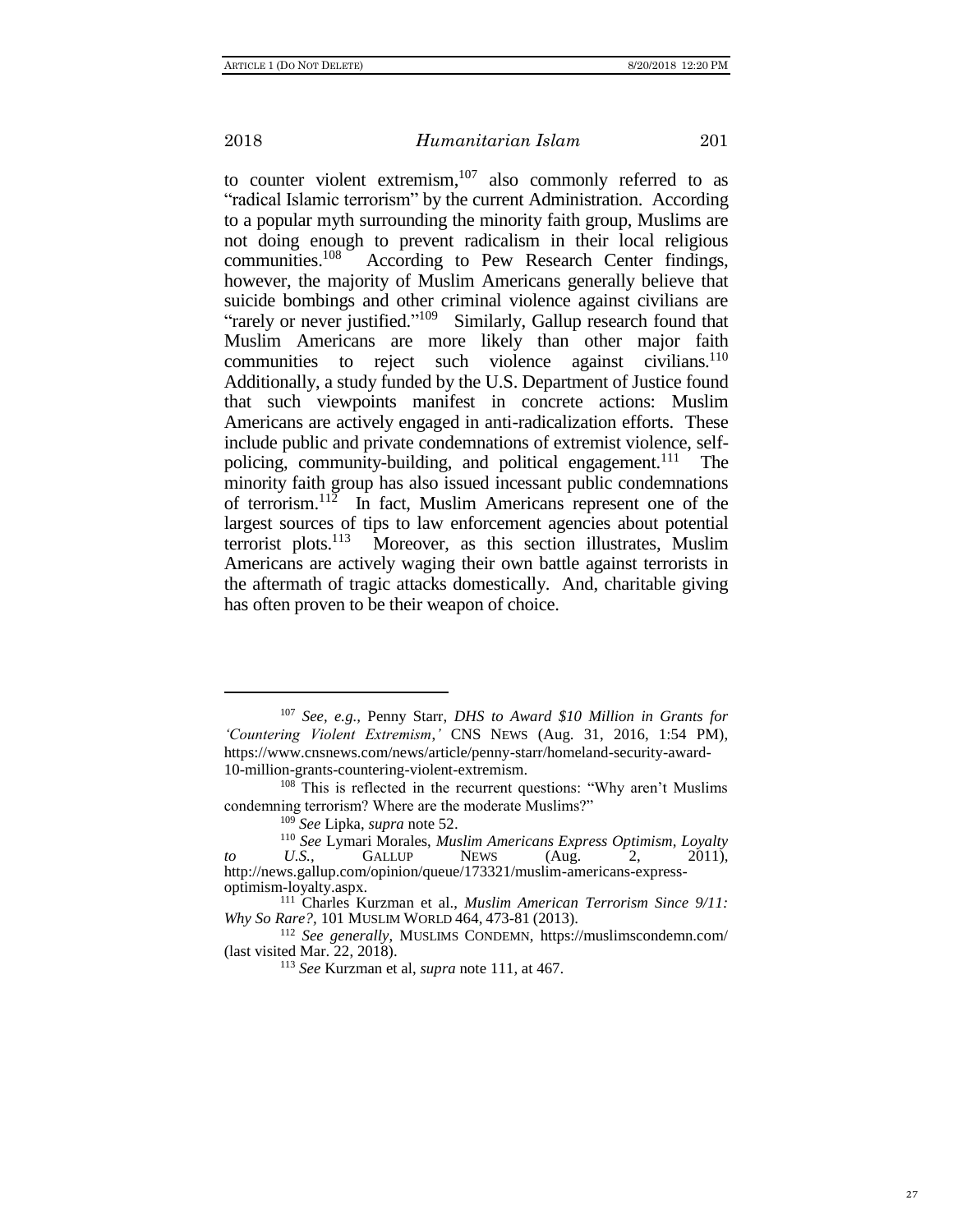#### *A. Countering Violent Extremism*

By way of background, countering violent extremism ("CVE") programs arise from the 2007 *Implementation Plan for Empowering Local Partners to Prevent Violent Extremism* in the U.S.<sup>114</sup> According to the U.S. Department of Homeland Security, the program has three broad objectives. First, it maintains that we must understand violent extremism by assessing the threat it poses to our national security.<sup>115</sup> Second, it highlights the significant role that local communities play in countering violent extremism and seeks to strengthen grass-roots organizational capacity to prevent radicalism.<sup>116</sup> Third, it ensures institutional and financial support for local law enforcement agencies to undermine violent extremist recruitment efforts.<sup>117</sup>

While such programs appear facially neutral, encompassing all ideologies in theory, CVE has focused almost exclusively on Muslim Americans in practice. CVE's pilot programs were initially launched in Boston,  $118$  Los Angeles,  $119$  and Minneapolis.  $120$  Some

<sup>114</sup> U.S. DEP'T OF HOMELAND SEC., STRATEGIC IMPLEMENTATION PLAN FOR EMPOWERING LOCAL PARTNERS TO PREVENT VIOLENT EXTREMISM IN THE UNITED STATES 2 (U.S. Dept. of Homeland Sec. ed., 2016), https://www.dhs.gov/sites/default/files/publications/2016\_strategic\_implementat ion\_plan\_empowering\_local\_partners\_prev.pdf.

<sup>115</sup> *Id.*

<sup>116</sup> *Id.*

<sup>117</sup> *Id.*

<sup>118</sup> Shelley Murphy, *Boston to host anti-extremist pilot program: Aims to deter recruitment by violent groups*, BOSTON GLOBE (Sept. 24, 2014), https://www.bostonglobe.com/metro/2014/09/23/boston-site-program-preventresidents-from-joining-extremist-

groups/YpEpq2cYvITZ6u8AFkbarL/story.html.

<sup>119</sup> Press Release, Asian Americans Advancing Justice, Los Angeles Based Groups Serving American Muslim Communities Question Federal Government's "Countering Violent Extremism" Programs as Ill-Conceived, Ineffective, and Stigmatizing (Nov. 13, 2014) (available at Ineffective, and Stigmatizing (Nov. 13, 2014) (available at https://www.advancingjustice-la.org/sites/default/files/20141113%20- %20MR%20-%20CVE%20Statement.pdf).

<sup>120</sup>*See* Amanda Sperber, *Somalis in Minnesota question counterextremism program targeted at Muslims*, THE GUARDIAN (Sept. 14, 2015, 8:00 PM), https://www.theguardian.com/us-news/2015/sep/14/somali-muslimsminnesota-counter-extremism-program.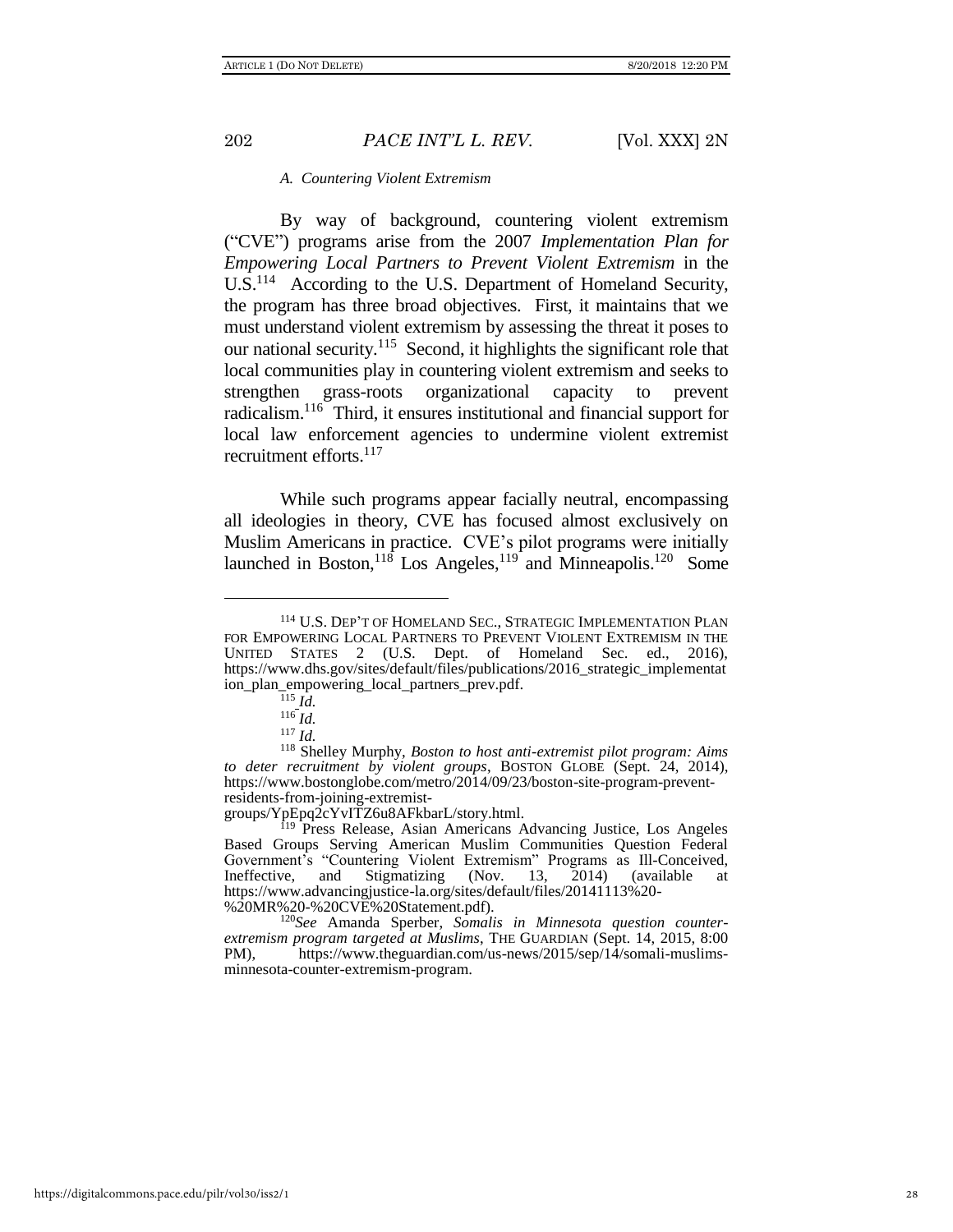2018 *Humanitarian Islam* 203

commentators have accurately observed that sizeable Muslim American populations, including poor and working-class subsets of the minority faith community, can be found in each city.<sup>121</sup>

Muslim community advocates and civil libertarians have set forth a number of critical concerns about the program. First, CVE stigmatizes Americans who are Muslim by virtue of its singular focus on that minority religious community.<sup>122</sup> Essentially, official scrutiny signals to the public that Muslims are criminally suspect and prone to violence. As a result, Muslims are more vulnerable to private acts of discrimination by misguided Americans acting out of a sense of patriotism. If mosques are viewed as bastions of extremism subject to warrantless surveillance by law enforcement, for instance, some Americans will object to mosque construction projects in their neighborhood because of the perceived link to terrorism. In fact, research from the Public Religion Research Institute ("PRRI") reveals that nearly one half of Americans are uncomfortable with a mosque being built in their neighborhood.<sup>123</sup> Ironically, research shows that religious identity and mosque attendance contribute to higher levels of civic engagement<sup>124</sup> and serve as a guard *against* violent extremism.<sup>125</sup>

Second, advocates argue that CVE relies on flawed models

<sup>121</sup> *See, e.g*., Khaled Beydoun, *Between Indigence, Islamophobia, and Erasure: Poor and Muslim in "War on Terror" America*, 104 CAL. L. REV. 1463 (2016).

<sup>122</sup> *See, e.g.*, Debi Kar, *Countering Violent Extremism*, *(CVE)*, MUSLIM ADVOCS. (Mar. 9, 2015), https://www.muslimadvocates.org/cve-counteringviolent-extremism/.

<sup>123</sup> *See* Amelia Thomson-DeVeaux, *Number of U.S. Mosques Doubled in the Past Decade*, PUB. RELIGION RESEARCH INST. (Mar. 1, 2012), https://www.prri.org/spotlight/number-of-u-s-mosques-doubled-in-the-pastdecade/.

<sup>124</sup> *See* Dana Karam et al., *Mosques as American Institutions: Muslim Incorporation in American Politics*, 2(4) AMER. POL. SCI. ASSOC. 504, 515 (2011).

<sup>125</sup> DAVID SCHANZER ET AL., ANTI-TERROR LESSONS OF MUSLIM AMERICANS 2 (2010), https://fds.duke.edu/db/attachment/1255.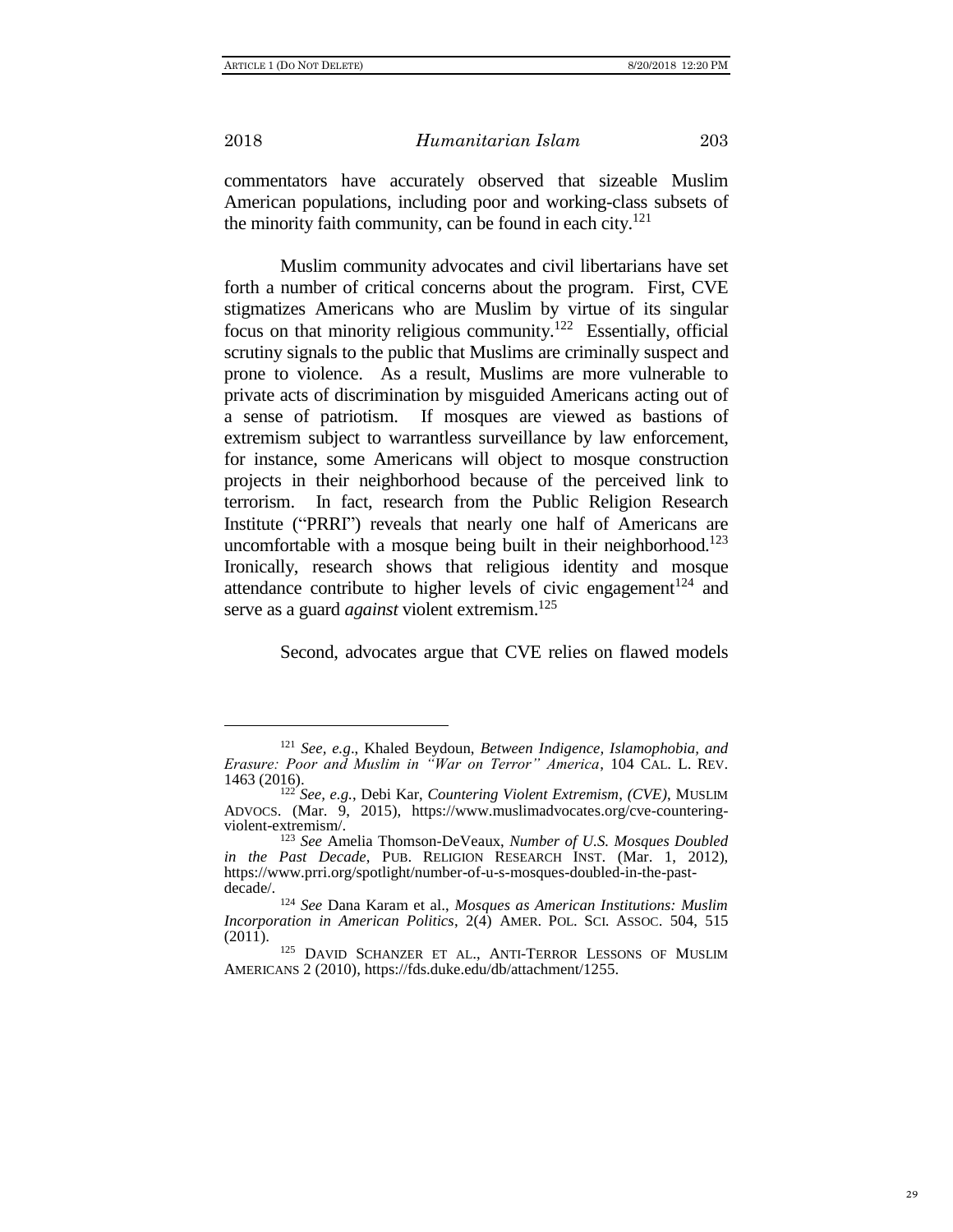for predicting violent extremism.<sup>126</sup> They are concerned that too many law enforcement agents continue to conflate constitutionally protected religious or political activity with a propensity for criminality. When a Muslim man embraces Islamic faith practices abandoning alcohol consumption, ending a pre-marital relationship, and grooming a beard, for instance—such manifestations of First Amendment protected activity is mistaken for evidence of an increased likelihood to hold hostile intentions towards the U.S. In fact, such law enforcement tactics, tantamount to religious profiling as opposed to effective policing, have culminated in litigation raising challenges under the U.S. Constitution.

In 2012, for instance, the Associated Press revealed in a Pulitzer Prize winning series that the New York Police Department's ("NYPD") Intelligence Unit employed such discriminatory policies for years.<sup>127</sup> In its warrantless surveillance of Muslim American community leaders, student associations, mosques, organizations, restaurants, cafes, and businesses along the Northeast Corridor, officers selected Muslim subjects for surveillance in the absence of any prior evidence of criminal wrongdoing. In 2013, the American Civil Liberties Union ("ACLU"),<sup>128</sup> Muslim Advocates,<sup>129</sup> Center for Constitutional Rights,<sup>130</sup> and others subsequently filed lawsuits, challenging the constitutionality of such pervasive unwarranted surveillance practices against the minority faith community.

<sup>130</sup> *Id.*

<sup>&</sup>lt;sup>126</sup> *See, e.g.*, FAIZA PATEL & MEGHAN KOUSHIK, COUNTERING VIOLENT<br>ISM 26 (2017). **EXTREMISM** [https://www.brennancenter.org/sites/default/files/publications/Brennan%20Cent](https://www.brennancenter.org/sites/default/files/publications/Brennan%20Center%20CVE%20Report_0.pdf) [er%20CVE%20Report\\_0.pdf.](https://www.brennancenter.org/sites/default/files/publications/Brennan%20Center%20CVE%20Report_0.pdf)

<sup>127</sup> *See Highlights of AP's Pulitzer Prize-Winning Probe into NYPD Intelligence Operations*, ASSOC. PRESS, [https://www.ap.org/about/awards-and](https://www.ap.org/about/awards-and-recognition/highlights-of-aps-pulitzer-prize-winning-probe-into-nypd-intelligence-operations)[recognition/highlights-of-aps-pulitzer-prize-winning-probe-into-nypd](https://www.ap.org/about/awards-and-recognition/highlights-of-aps-pulitzer-prize-winning-probe-into-nypd-intelligence-operations)[intelligence-operations](https://www.ap.org/about/awards-and-recognition/highlights-of-aps-pulitzer-prize-winning-probe-into-nypd-intelligence-operations) (last visited Mar. 22, 2018).

<sup>&</sup>lt;sup>128</sup> Press Release, American Civil Liberties Union, Rights Groups File Lawsuit Challenging NYPD's Muslim Surveillance Program (June 17, 2013) (on file with the author).

<sup>129</sup> *See Hassan v. City of New York*, CTR. CONST. RTS, https://ccrjustice.org/home/what-we-do/our-cases/hassan-v-city-new-york (last updated Feb. 3, 2017).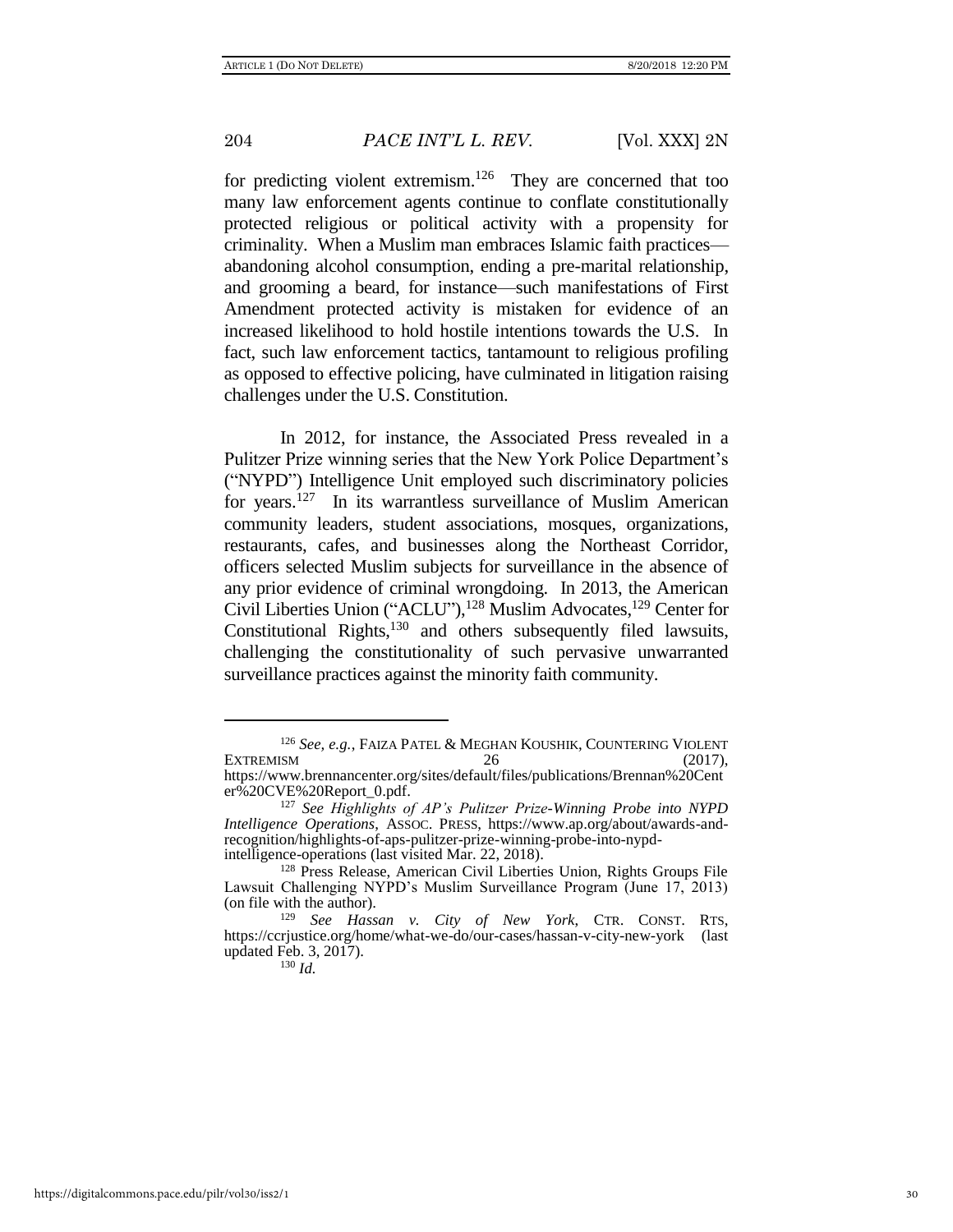2018 *Humanitarian Islam* 205

According to the ACLU lawsuit, NYPD officers and informants attended religious sermons, documented those in attendance, and positioned video surveillance outside mosques to track congregants without any prior indication of unlawful activity.<sup>131</sup> The lawsuit, which has since settled, also alleged that officers infiltrated Muslim student organizations, even attending a white-water rafting outing where they documented conversations and the frequency with which students prayed.<sup>132</sup> According to the legal settlement, recently approved by a federal court in 2017, the NYPD is prohibited from conducting investigations in which race, religion, ethnicity, or national origin is a substantial or motivating factor and must have prior evidence of possible unlawful activity prior to an investigation into political or religious activity.<sup>133</sup>

It is interesting to note that President Trump has publicly endorsed the religious profiling of Muslims. On the 2016 U.S. presidential campaign trail, then GOP candidate Trump lauded the profiling tactics employed by the NYPD. He supported the unwarranted surveillance<sup>134</sup> and closures<sup>135</sup> of mosques even though research evidence demonstrates that radicalization occurs largely online<sup>136</sup> rather than in houses of worship. In fact, the evidence

<sup>131</sup> *See* Complaint at para. 2, Raza v. City of N.Y., 998 F. Supp. 2d 70 (E.D.N.Y. 2013) (No. 13 Civ. 3448).

<sup>132</sup> *Id.* paras. 2, 33, 133.

<sup>133</sup> *Raza v. City of N. Y. - Legal Challenge to NYPD Muslim Surveillance Program*, ACLU, https://www.aclu.org/cases/raza-v-city-newyork-legal-challenge-nypd-muslim-surveillance-program (last updated Aug. 3,  $2017$ ).

<sup>134</sup> *See* Jeremy Diamond, *Trump doubles down on calls mosque surveillance*, CNN POLITICS (June 15, 2016, 8:10 PM), http://www.cnn.com/2016/06/15/politics/donald-trump-muslims-mosquesurveillance/index.html.

<sup>135</sup> *See* Nick Gass, *Trump: 'Absolutely no choice' but to close mosques*, POLITICO (Nov. 18, 2015), https://www.politico.com/story/2015/11/trump-closemosques-216008.

<sup>136</sup> *See generally* Maeghin Alarid, *Recruitment and Radicalization: The Role of Social Media and New Technology, in* IMPUNITY: COUNTERING ILLICIT POWER IN WAR AND TRANSITION 313 (Michelle Hughes & Michael Miklaucic eds., 2016).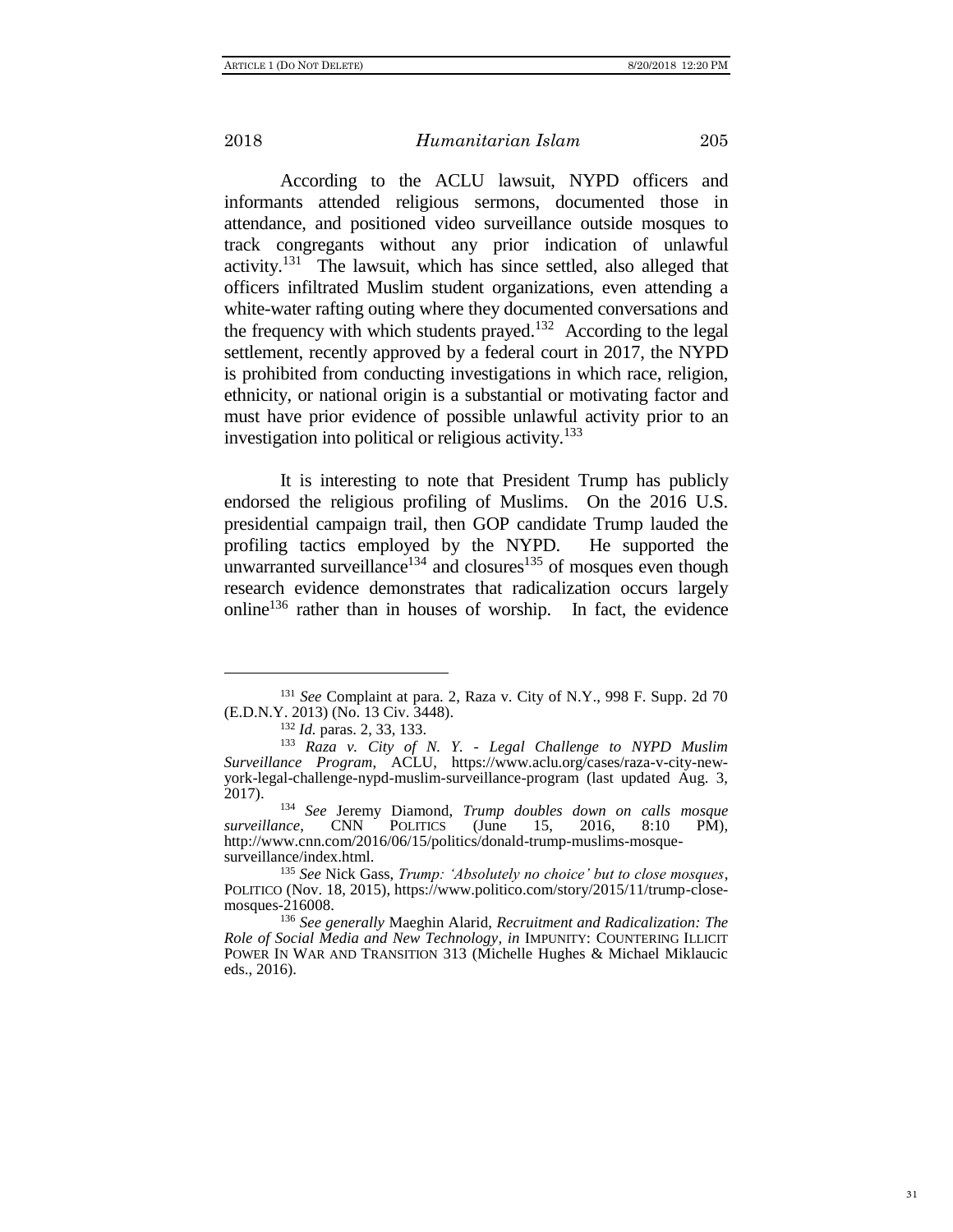suggests that a strong religious identity<sup>137</sup> serves as a barrier against, rather than a precursor to, such radicalization among Muslim-Americans. Muslim-American leaders argue that most of those who perpetrate terrorist attacks are not active members of mosques and are radicalizing *vis-à-vis* new media and the Internet with minimum to no contact with the larger Muslim community. $138$ 

Third, advocates argue that federal CVE funding for grassroots organizations erode community trust and contribute to a prevailing climate of suspicion.<sup>139</sup> Such groups help identify individuals prone to radicalism, leading some community members to engage in self-censorship. Additionally, some federally funded Muslim American organizations are providing interpretations of religious scripture frequently manipulated by violent extremists to support terrorism. $140$  When those institutions are in receipt of federal funding, however, it inadvertently creates the appearance of a statesanctioned version of religion that is likely to be viewed with suspicion by the very community it seeks to influence.

Fourth, many Muslim American community leaders prioritize worsening anti-Muslim discrimination, rather than violent extremism, as the most formidable threat confronting the minority

<sup>137</sup> Alan Travis, *MI5 report challenges views on terrorism in Britain*, THE GUARDIAN (Aug. 20, 2008, 2:01 PM), https://www.theguardian.com/uk/2008/aug/20/uksecurity.terrorism1.

<sup>138</sup> *See, e.g.*, Michael Kaplan, *Are Mosques Conduits for Extremism? How Muslim Leaders Are Fighting Terrorism*, INT'L BUS. TIMES (Dec. 4, 2015, 12:16 PM), http://www.ibtimes.com/are-mosques-conduits-extremism-howmuslim-leaders-are-fighting-terrorism-2210772.

<sup>139</sup> *See, e.g.*, Ron Nixon et al., *Pointing to Trump, Groups Reject U.S. Aid to Fight Extremism,* N.Y. TIMES (Feb. 3, 2017), https://www.nytimes.com/2017/02/02/us/politics/trump-muslim-groups-aidextremism.html.

<sup>140</sup> *See, e.g.*, Letter from ACLU et al., to The Honorable Lisa O. Monaco, Assistant to the President for Homeland Sec. & Deputy Nat'l Sec. Adviser (Dec. 18, 2014) (on file with author).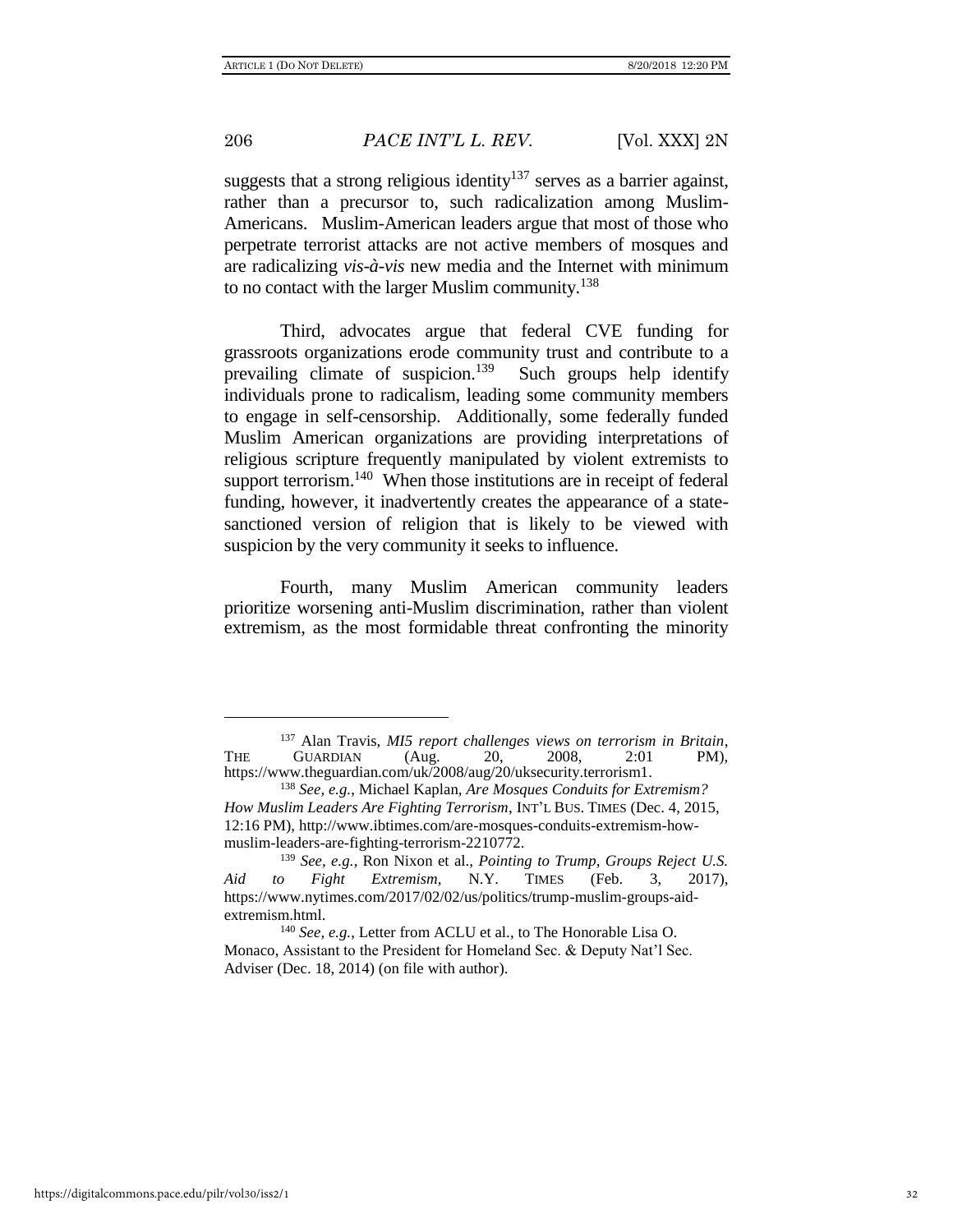2018 *Humanitarian Islam* 207

faith group.<sup>141</sup> To better understand their assessment, consider the related empirical data detailed above.

The CVE program's singular focus on Muslim Americans suggests that the minority represents an unparalleled threat to national security interests. As previously discussed, however, data shows otherwise. As a result of such security narratives, Muslim men, women, and even children are more likely to be stereotyped as probable terrorists and treated with suspicion, derision, and hostility.

What is more, despite the popular perception that the minority faith community is not doing enough to curb radicalism, Muslim Americans are countering violent ideologies through philanthropic campaigns inspired by their faith teachings as detailed further below. Prior to discussing those initiatives, however, it is significant to note the role of charitable giving in the Islamic faith tradition.

### *B. The Significance of Charity in Islam*

The significance of charitable giving in Islam cannot be overstated. In fact, *zakat,* a mandatory two percent tithe on one's wealth, is one of five pillars<sup>142</sup> of the faith tradition including daily ritual prayers, an annual monthly fast, a religious pilgrimage to Makkah, and the testimony of faith.<sup>143</sup> As set forth by Noel J. Coulson in *A History of Islamic Law*, *zakat* or almsgiving, as practiced in Muslim-majority countries and diaspora communities around the world, is referenced repeatedly in Qur'anic injunctions and constitutes an obligation toward God to be fulfilled annually.<sup>144</sup>

<sup>141</sup> *See, e.g.,* Lisa Wangsness, *New Generation of Muslim Leaders Rises to the Fore*, BOSTON GLOBE (July 1, 2015), https://www.bostonglobe.com/metro/2015/07/01/new-generation-muslimleaders-rises-fore-boston/77lrvP7afdJNqUqK2U4QxJ/story.html.

<sup>&</sup>lt;sup>142</sup> *See* AMY SINGER, CHARITY IN ISLAMIC SOCIETIES 18 (2008).<br><sup>143</sup> *See Pillars of Islam* OXEORD ISLAMIC STUD (

See Pillars of Islam, OXFORD ISLAMIC STUD. ONLINE, http://www.oxfordislamicstudies.com/article/opr/t125/e1859 (last visited Apr. 21, 2018).

<sup>144</sup> *See* NOEL J. COULSON, A HISTORY OF ISLAMIC LAW 19, 124 (1964).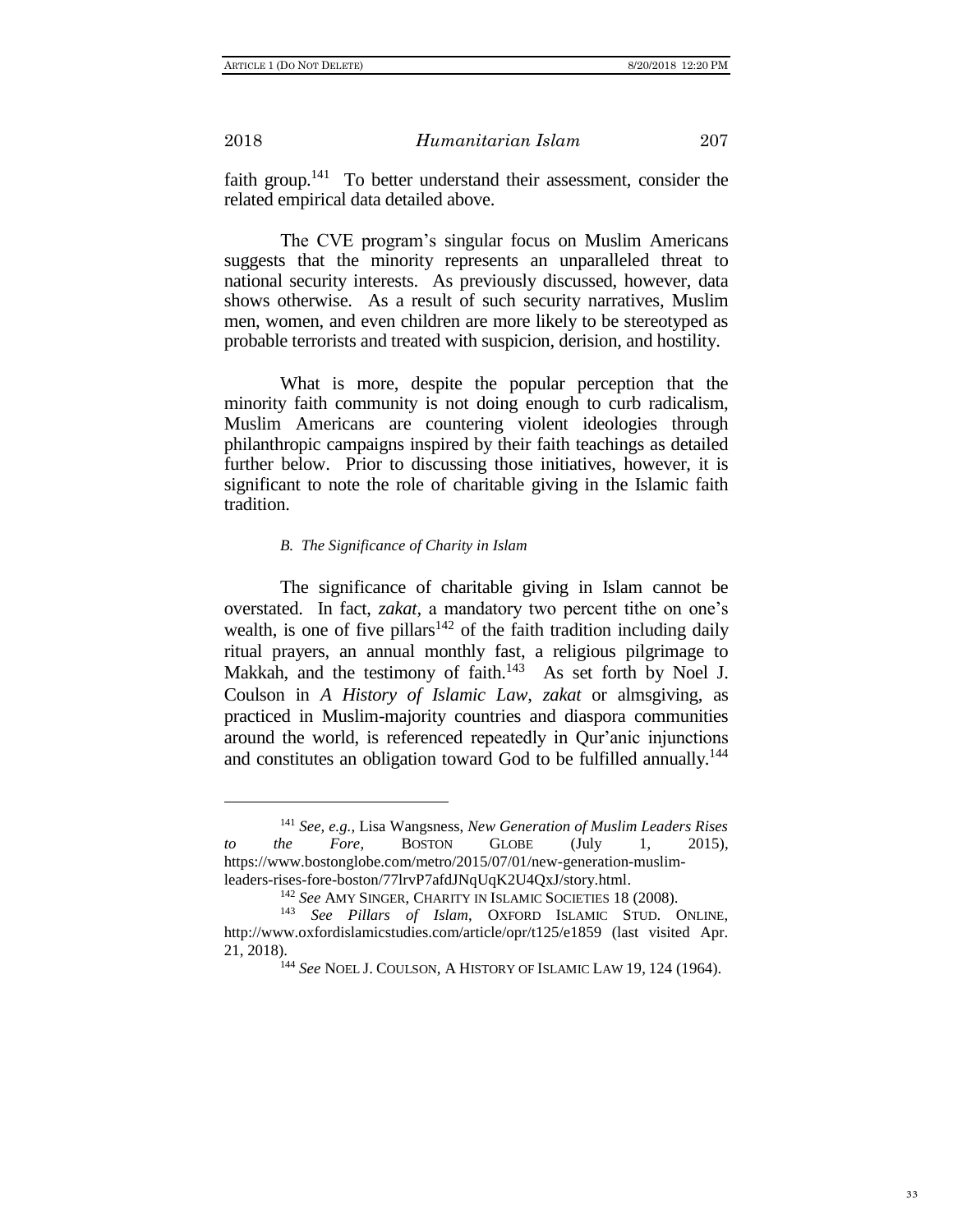The Qur'an, regarded by Muslims as the literal word of God and a primary source for legal, spiritual, and moral guidance, provides in relevant part: "Establish the Salah (*five time daily prayers*) and pay the Zakah (*obligatory charity*)." 145 As such, a person who fulfills this Divine commandment will be rewarded in this temporal life and the Hereafter.

Pursuant to such injunctions, every Muslim who possesses a minimum amount of wealth is obligated to pay *zakat*. <sup>146</sup> Religious scholars have opined that its wisdoms are many, including the purification of the human soul from the vices of stinginess and greed, comforting the poor, fulfilling the needs of the distraught and deprived, and limiting the inflation of wealth among those who possess it.<sup>147</sup> It is important to note that the Qur'an also describes those who are eligible to receive *zakat*: "[T]he sadaqat (*Zakah – Obligatory Charity*) *collection* is for the poor, the helpless, those employed to administer the funds, those whose hearts need to be won over *to the truth*, ransoming the captives, helping the destitute who is in debt, in the Way of Allah and for the wayfarer."<sup>148</sup>

Regarding the first category—the poor and the needy—*zakat* is used to ensure basic human dignity by providing food, shelter, and healthcare to those who lack sufficient means to fulfill these needs for oneself and dependents. Some scholars have argued that the poor and needy encompass Jews and Christians in addition to Muslims.<sup>149</sup> In fact, Caliph Umar ibn al-Khattab, revered from Islamic history as one of the "rightly guided" leaders, provided alms to non-Muslim minorities during his administration.<sup>150</sup>

<sup>145</sup> MUHAMMAD FAROOQ-I-AZAM MALIK, ENGLISH TRANSLATION OF THE MEANING OF AL-QUR'AN: THE GUIDANCE FOR MANKIND 678 (Inst. Islamic Knowledge 2013) [hereinafter MALIK].

<sup>146</sup> *See* COULSON, *supra* note 144, at 124.

<sup>147</sup> *See generally* OMER FARUK SENTURK, CHARITY IN ISLAM: A COMPREHENSIVE GUIDE TO ZAKAT (ISLAM IN PRACTICE) (Erdinc Atasever trans., 2d ed., 2016).

<sup>148</sup> MALIK, *supra* note 145, at 263.

<sup>149</sup> *See, e.g*., SENTURK, *supra* note 147, at 13.

<sup>150</sup> *Id.* at 141.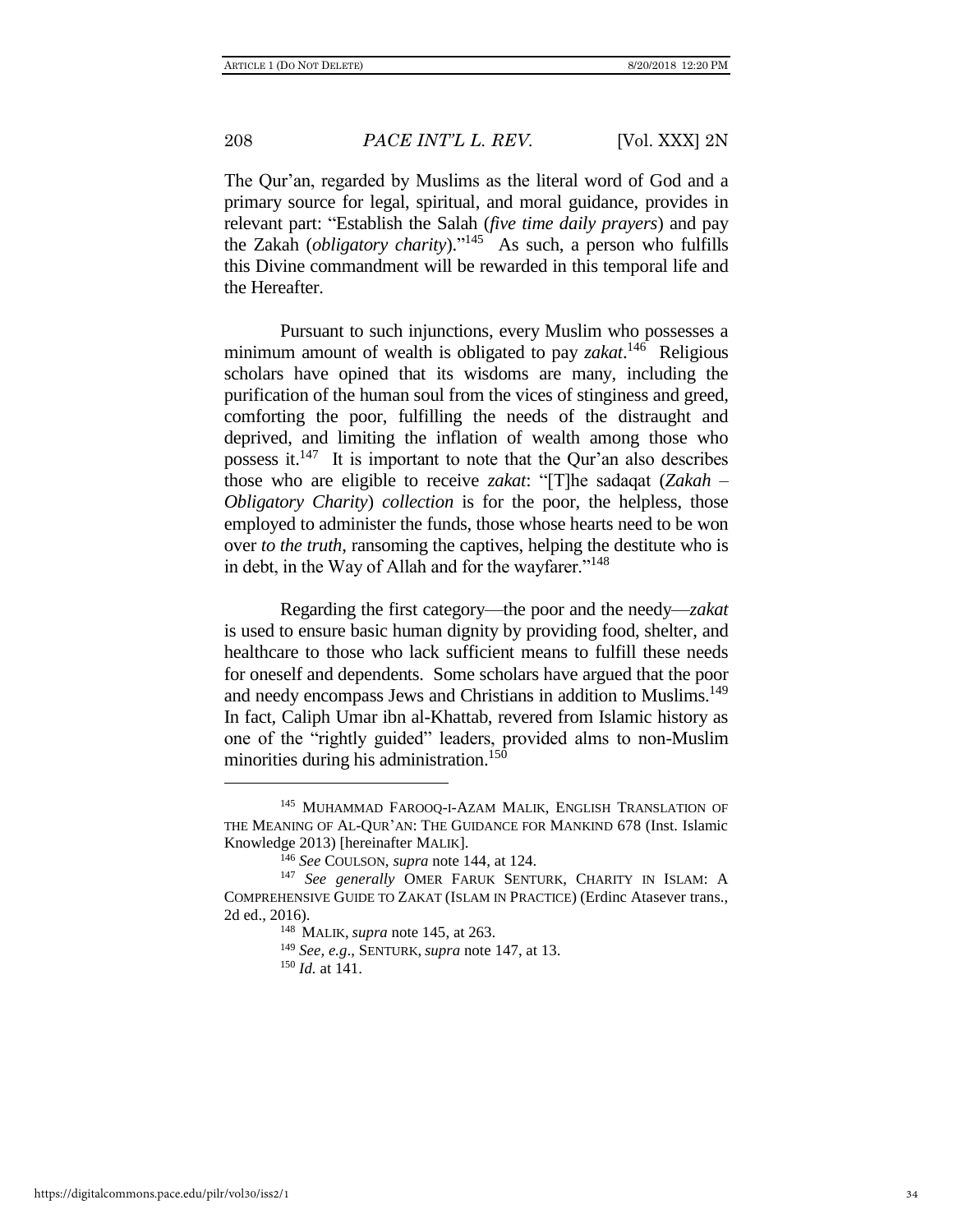2018 *Humanitarian Islam* 209

Regarding those "whose hearts are to be reconciled," this category also encompasses non-Muslims. It includes those who may harbor hostility, aggression, or bitterness toward Islam and Muslims.<sup>151</sup> During the lifetime of the Prophet Muhammad, for example, he offered pagans *zakat* in order to repel their potential for injuring the early community of believers.<sup>152</sup> This inclusion is significant for purposes of this Article. Increasingly, although not explicitly articulated as an underlying motivation, Muslim Americans appear to be reviving this practice to mollify those who may harbor anti-Muslim sentiment, thus, facilitating greater social peace, religious freedom, and interfaith understanding.

Interestingly, while *zakat* is commonly understood as benefiting recipients, the Qur'an illuminates the rewards to the benefactor, as well. Specifically, it depicts *zakat* as a means of extending compassion to the created so as to attract the compassion of one's Creator. The Qur'an sets forth in relevant part: "My mercy encompasses everything. I will ordain *special mercy* for those who are righteous, who pay Zakah (*obligatory charity*) and who believe in Our revelations,"<sup>153</sup> and "Establish Salah (*prayers*), pay Zakah (*obligatory charity*) and obey the Rasool, so that you may be shown mercy." 154

Arguably, these verses suggest that, by exercising compassion and mercy toward others, Muslims and non-Muslims are more likely to find the same with the Divine. The particular theme of mercy will be revisited further below in the context of Muslim-American responses to countering violent extremism.

It is important to note that *zakat* is distinct from *sadaqa*. The

<sup>151</sup> *See id.* at 114-120.

<sup>152</sup> *See id.*

<sup>153</sup> MALIK, *supra* note 145, at 240.

<sup>154</sup> MALIK, *supra* note 145, at 404.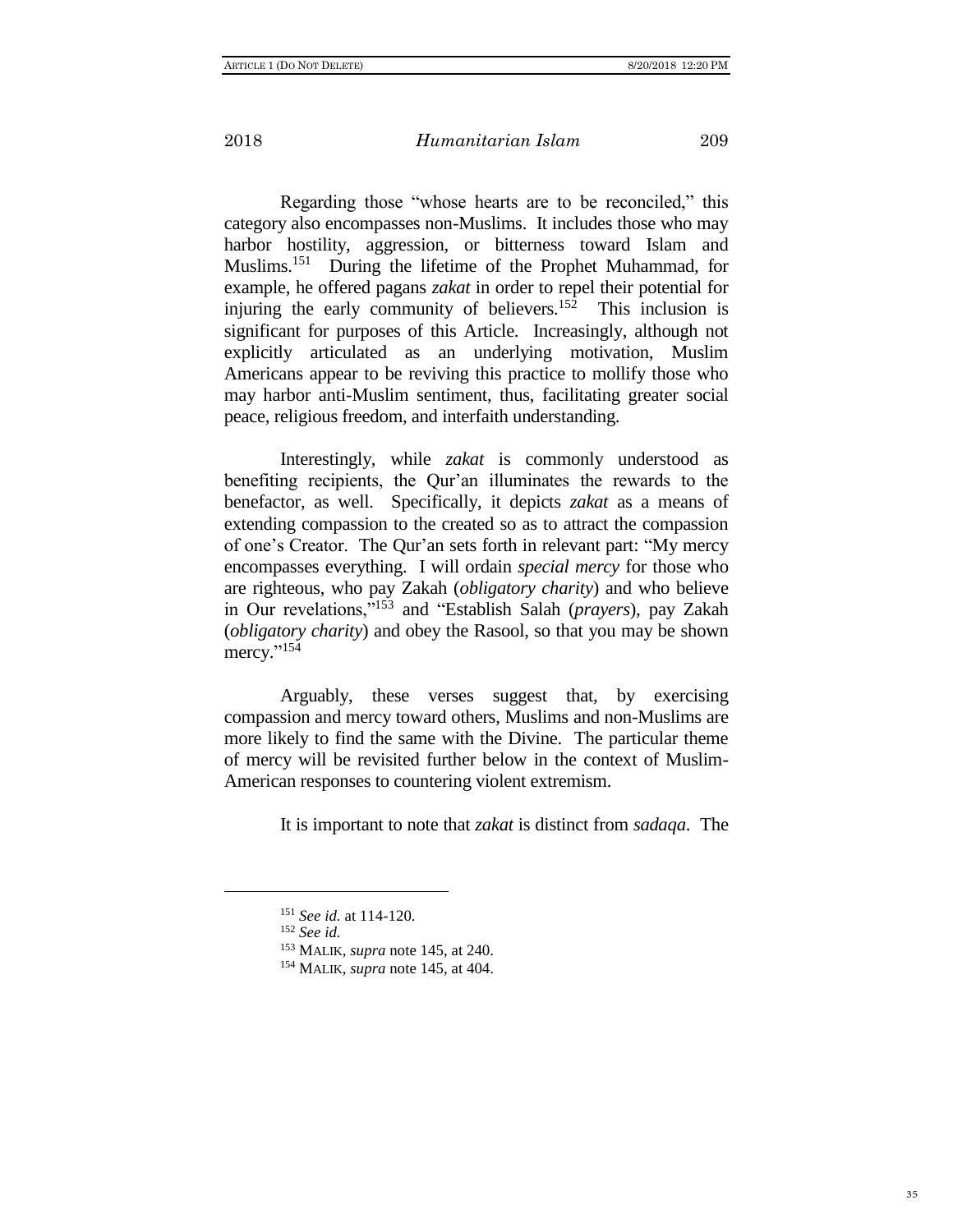term *sadaqa* in the Qur'an is commonly interpreted as "charity."<sup>155</sup> Yet, some commentators have observed that the word communicates extreme kindness, benevolence, and a duty to refrain from behavior that harms others. While often used interchangeably with *zakat*, it signifies voluntary giving—an individual act of sincere charity—that the primary textual legal sources strongly encourage for those who are able.<sup>156</sup> In fact, generosity is emphasized as a noble character and stinginess as a metaphorical disease requiring spiritual purification. The Qur'an explains in relevant part: "So for him who gives in *charity*, fears *Allah* and testifies to goodness, We shall facilitate for him the Path to good. As for him who is a stingy and considers himself independent of *Allah* and rejects the goodness, We shall facilitate for him the Path to evil."<sup>157</sup> And further:

> Whatever you spend in charity or whatever vow you make, surely Allah knows it. The wrongdoers shall have no helpers. To give charity in public is good, but to give to the poor in private is better and will remove from you some of your sins. Allah is aware of your actions. *O Prophet*, you are not responsible for their guidance, it is Allah Who guides whom He pleases. Whatever wealth you spend in charity, it is to your own advantage; provided you give to seek pleasure of Allah. Whatever wealth you spend for the sake of Allah, will be paid back to you in full, and you will not be

<sup>155</sup> Shakeel Ahmad, *CHARITY: Quranic Verses on Sadaqa (Sadaqah)*, BIHAR ANJUMAN, <http://www.biharanjuman.org/charity.htm> (last visited Mar. 27, 2018).

<sup>&</sup>lt;sup>156</sup> KIMBERLY HART, AND THEN WE WORK FOR GOD: RURAL SUNNI ISLAM IN WESTERN TURKEY 78 (2013).

<sup>157</sup> MALIK, *supra* note 145, at 726.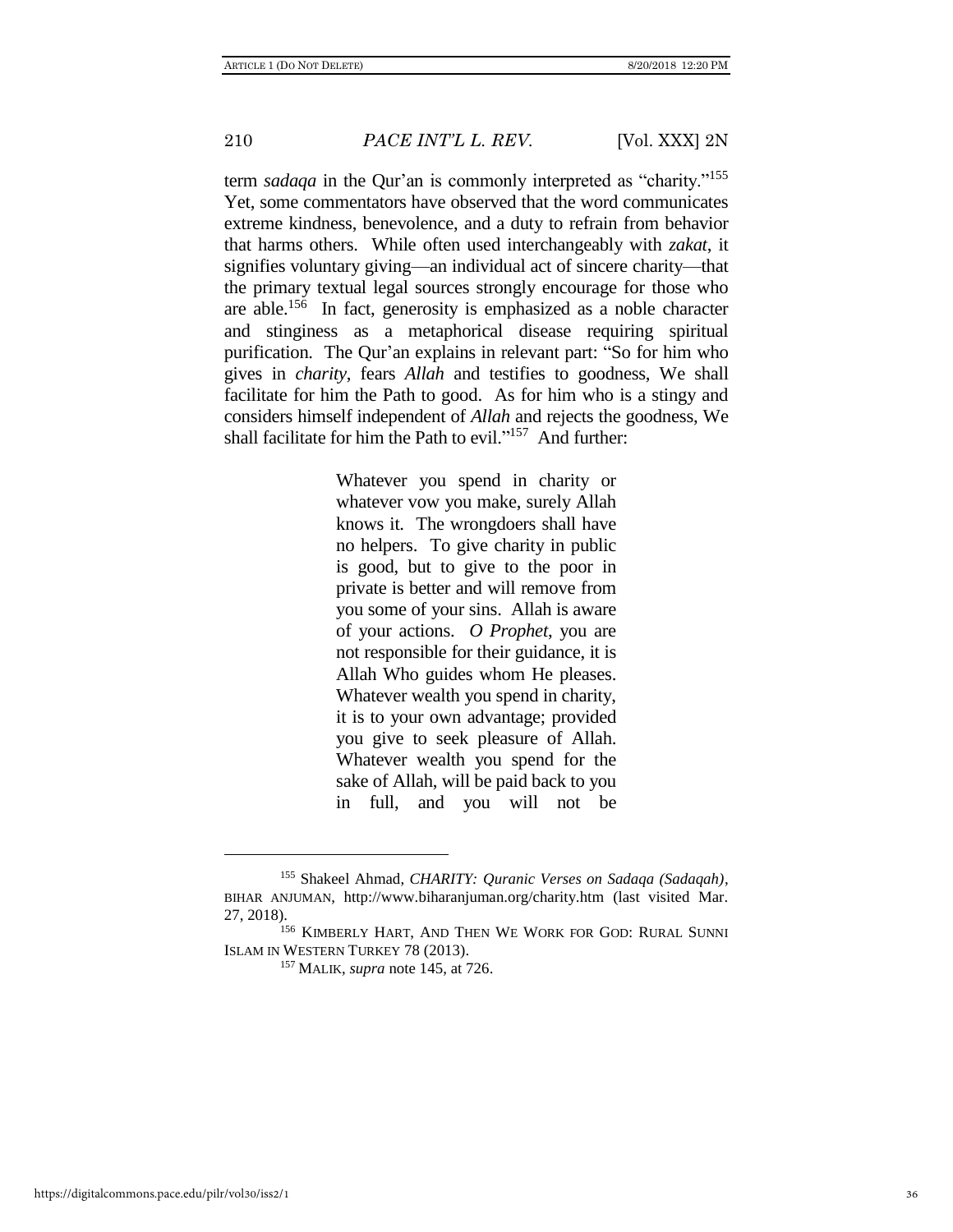$\overline{a}$ 

# wronged.<sup>158</sup>

These verses suggest that God knows of each person's deeds, including an individual act of charity performed in secret, and He rewards so long as the underlying intention is sincere. It is significant to note that the Prophet Muhammad, regarded by Muslims as the last in a long line of Messengers starting with Adam, also emphasized this virtue. According to the Hadith literature, canonical collections of narrations depicting prophetic sayings, conduct and omissions that represent the second textual source for Islamic moral and legal guidance, charitable giving is rewarded by the Divine:

> Verily God is Generous and loves generosity. He loves noble character and He hates disgraceful behavior.<sup>159</sup>

> There should be no envy except in the case of two: A man whom God gives wealth, so he is able to spend it on charity, and a man whom God gives wisdom so he judges and teaches with  $it.<sup>160</sup>$

> Do not withhold your money, (for if you did so) Allah would with-hold His blessings from you.<sup>161</sup>

Based upon the foregoing, arguably both *zakat* and *sadaqa* are critical aspects to Islamic faith practices in Muslim-majority contexts as well as diaspora communities around the world, including the U.S. Yet, since September 11, 2001, domestic counter-

<sup>158</sup> MALIK, *supra* note 145, at 145-46.

<sup>159</sup> Abu Bakr Jabir al-Jazairy, *Kindness and Generosity*, ISLAAM.NET (Feb. 1, 2005), http://www.islaam.net/purification-of-the-soul/islamicmanners/kindness-and-generosity/.

<sup>160</sup> SAHIH AL-BUKHARI, VOL. 2, BOOK 24, HADITH 490.

<sup>161</sup> SAHIH AL-BUKHARI, VOL. 2, BOOK 24, HADITH 515.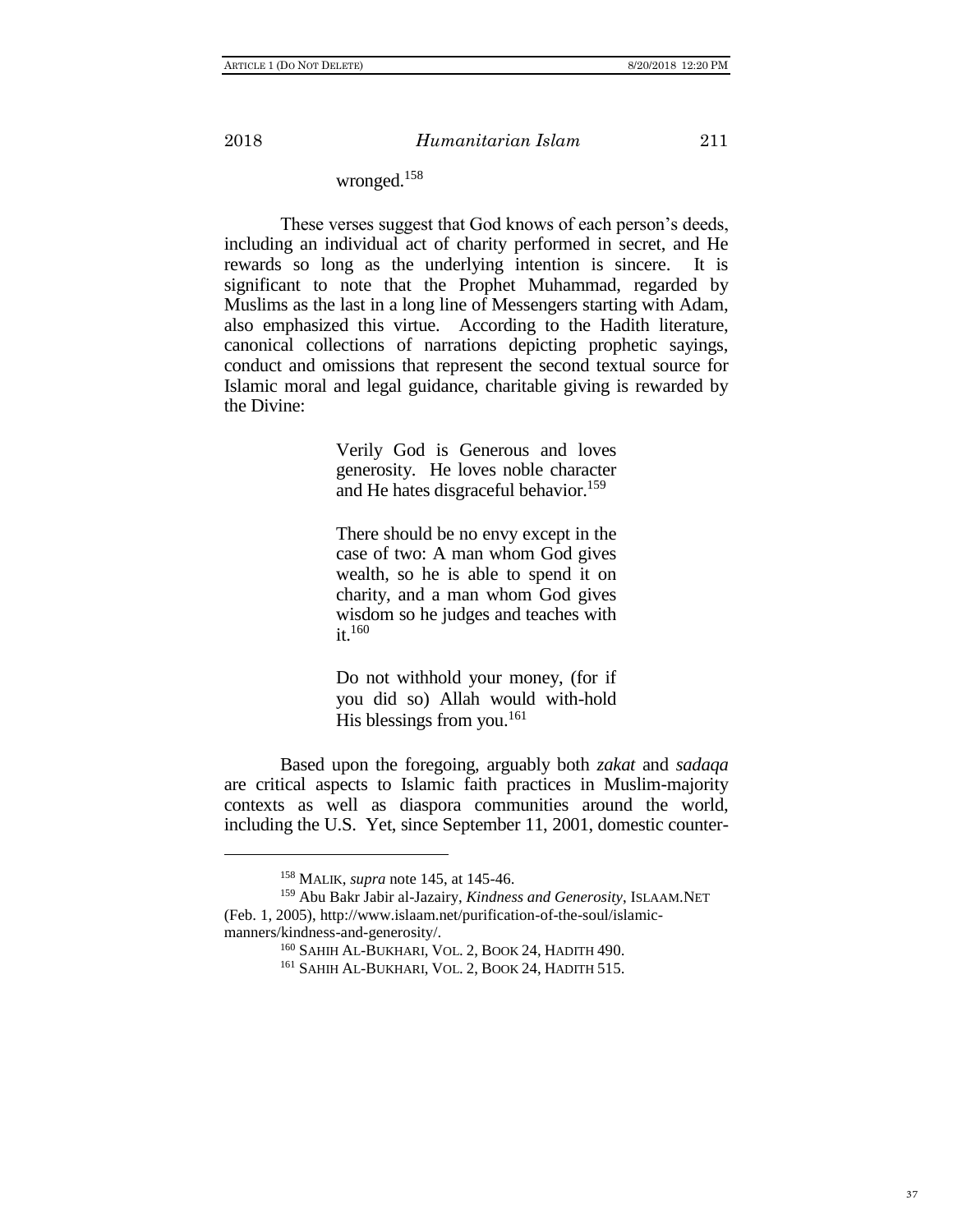terrorism policies and practices have undermined such constitutionally protected rights.

#### *C. Muslim Charitable Giving in the Post 9/11 Era*

From politicians to journalists, Muslim charitable giving has sometimes been associated with terrorist financing since the events of September 11, 2001. As discussed in this subsection, this is most evident in the legal and political spheres.

In 2002, for example, during a congressional hearing entitled *The Role of Charities and NGO's in the Financing of Terrorist Activities*, U.S. Senator Evan Bayh stated:

> Cutting off the financing of terrorist organizations is a critically important component of the war against terror and to protect America. But it is often an invisible part of that war. When we cut off the finances of these organizations, we in many cases are literally taking weapons out of their hands. But it is not as obvious as a bombing run or a capture mission. Unfortunately, charities are an important part of the financing picture. . . . It is particularly galling and outrageous when funds generated in the United States by what I assume are predominantly legal and patriotic U.S. citizens, are being diverted to assisting attacks upon America and harming or, in some cases, as we have tragically learned, killing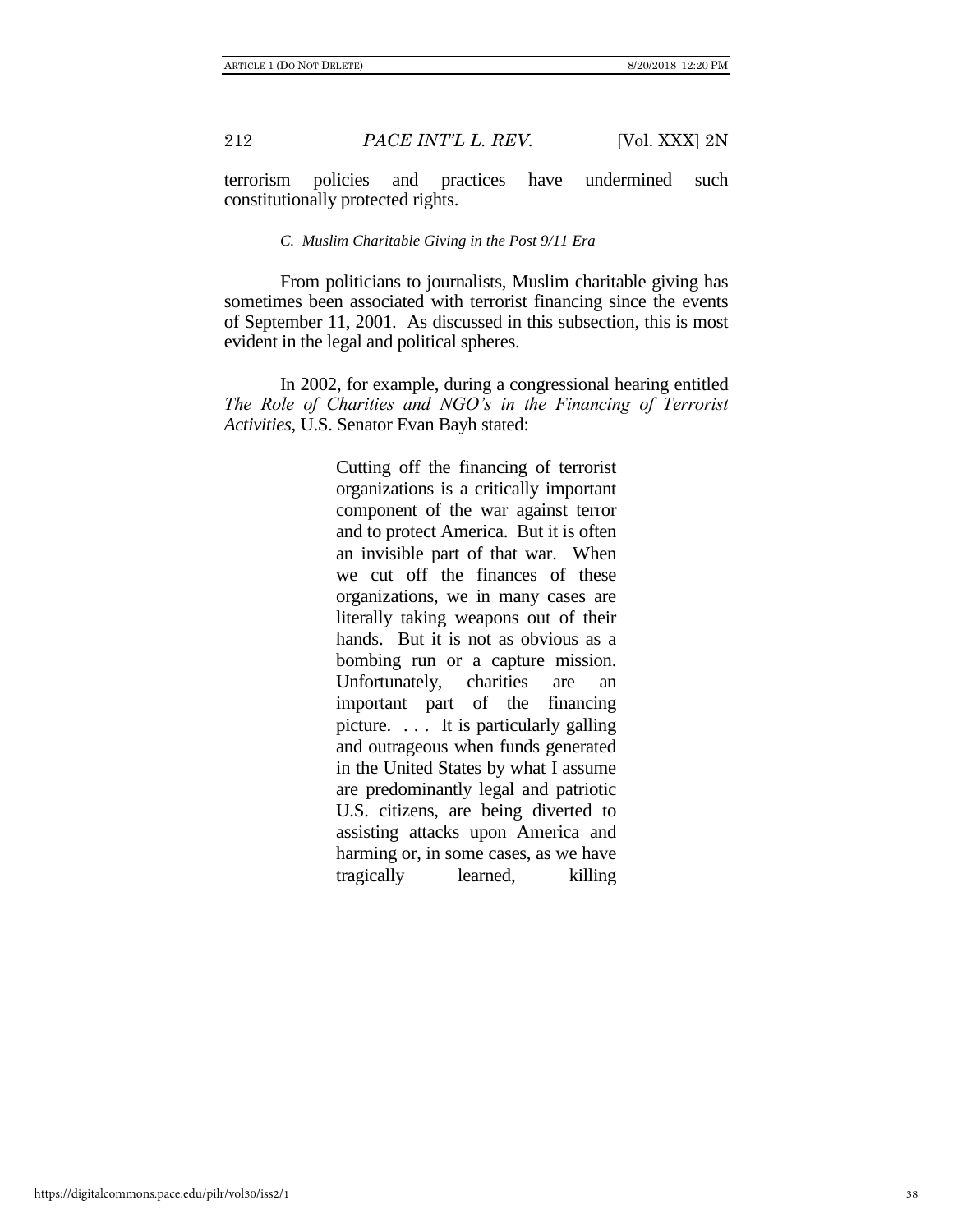Americans.<sup>162</sup>

In another representative statement, U.S. Senator Michael B. Enzi added: "We cannot allow charitable organizations to paint themselves as tools of goodwill when they are nothing more than facilitators of evil."<sup>163</sup>

During the course of the past fifteen or so years, despite little to no evidence, such anxieties prompted increased surveillance of American Muslim civil society groups, closure of some charities, and even criminal prosecutions. Newly enacted anti-terrorism laws facilitated this process despite findings from The 9/11 Commission Report that the attacks were funded primarily through criminal activity rather than the charitable sector's abuse or misallocation of funds. $164$ 

For instance, the USA Patriot Act, enacted in the immediate aftermath of September 11, amended the International Emergency Economic Powers Act ("IEEPA") to bar material support to terrorist organizations, including the provision of services, training, and expertise to designated entities, and only carved out exemptions for medicine and religious materials.<sup>165</sup> Violators are subject to both civil and criminal penalties. Notably, the USA Patriot Act authorizes officials to freeze an organization's assets without a formal terrorist designation, which is an open investigation into whether or not such a designation is warranted is sufficient.<sup>166</sup>

Additionally, Executive Order No. 13,224, also signed immediately following the terrorist attacks to amend IEEPA,

<sup>162</sup> *The Role of Charities and NGO's in The Financing of Terrorist Activities: Hearing Before the Subcomm. on Int'l Trade and Fin. of the Comm. on Banking, Hous., and Urban Aff. U.S. S.*, 107th Cong. 2 (2002) (statement of Senator Evan Bayh).

<sup>&</sup>lt;sup>163</sup> *Id.* at 4 (statement of Senator Michael B. Enzi).

<sup>164</sup> *See generally* THE 9/11 COMM'N, THE 9/11 COMMISSION REPORT (2004).

<sup>165</sup> *See* USA PATRIOT Act of 2001, Pub. L. No. 107-56, § 805, 115 Stat. 272 (2001).

<sup>166</sup> *Id.* § 806.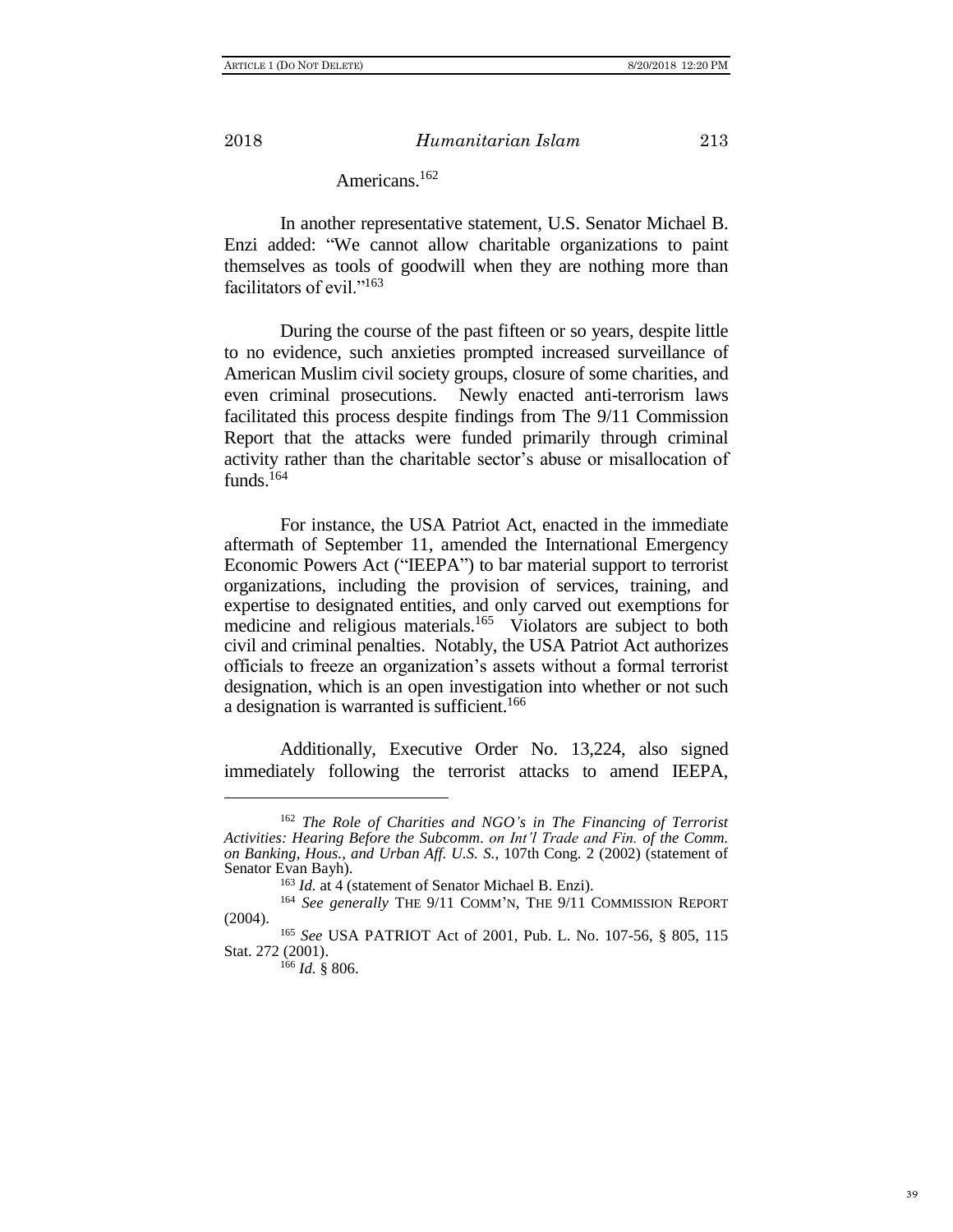authorized the Secretaries of State and Treasury to designate persons and entities as 'Specially Designated Global Terrorists' ("SDGT"), allowing the government to freeze their assets and impose civil and potentially criminal penalties.<sup>167</sup> The Executive Order's designation criteria are vague and lack evidentiary standards extending officials broad discretion, thus creating fertile ground for discriminatory practices.<sup>168</sup> It allows for a formal terrorist designation without hearing or notice or even a statement of reasons underlying the decision to the impacted party.<sup>169</sup> Treasury has since taken the position that it merely needs reasonable suspicion that the entity provided "financial, material, or technological support for, or financial services to" or is "otherwise associated with" an SDGT to make such a designation.<sup>170</sup> In 2006, this latter aspect was found to be unconstitutional and has since been revised in pertinent regulations.<sup>171</sup>

Notably, among nine U.S.-based charities whose assets have been seized following an SDGT Treasury designation, seven are Muslim.<sup>172</sup> At minimum, six American Muslim charities have been subject to government investigation or raided by law enforcement officials.<sup>173</sup> Approximately three have been criminally prosecuted with one conviction for terrorism related charges.<sup>174</sup> Significantly,

<sup>167</sup> *See* Exec. Order No. 13,224, 66 Fed. Reg. at 49,080, § 1(d).

<sup>168</sup> *Id*.

<sup>169</sup> *Id.*

<sup>170</sup> *Oversight of the Department of the Treasury: Hearing Before the House Fin. Servs. Subcomm. on Oversight & Investigations*, 112th Cong. 4 (2011) (Testimony of Daniel L. Glaser, Deputy Assistant Secretary, Office of Terrorist Financing and Financial Crimes, U.S. Dept. of Treasury), https://financialservices.house.gov/media/file/hearings/111/final\_glaser\_testimo ny\_on\_charities.pdf.

<sup>171</sup> *See* Humanitarian Law Project v. Gonzales, 380 F. Supp. 2d 1134 (C.D. Cal. 2005).

<sup>172</sup> *See* ACLU, BLOCKING FAITH, FREEZING CHARITY: CHILLING MUSLIM CHARITABLE GIVING IN THE "WAR ON TERRORISM FINANCING" 8 (June 2009),

https://www.mintpressnews.com/wp-content/uploads/2018/02/blockingfaith.pdf. <sup>173</sup> *See id.*

<sup>174</sup> *See id.*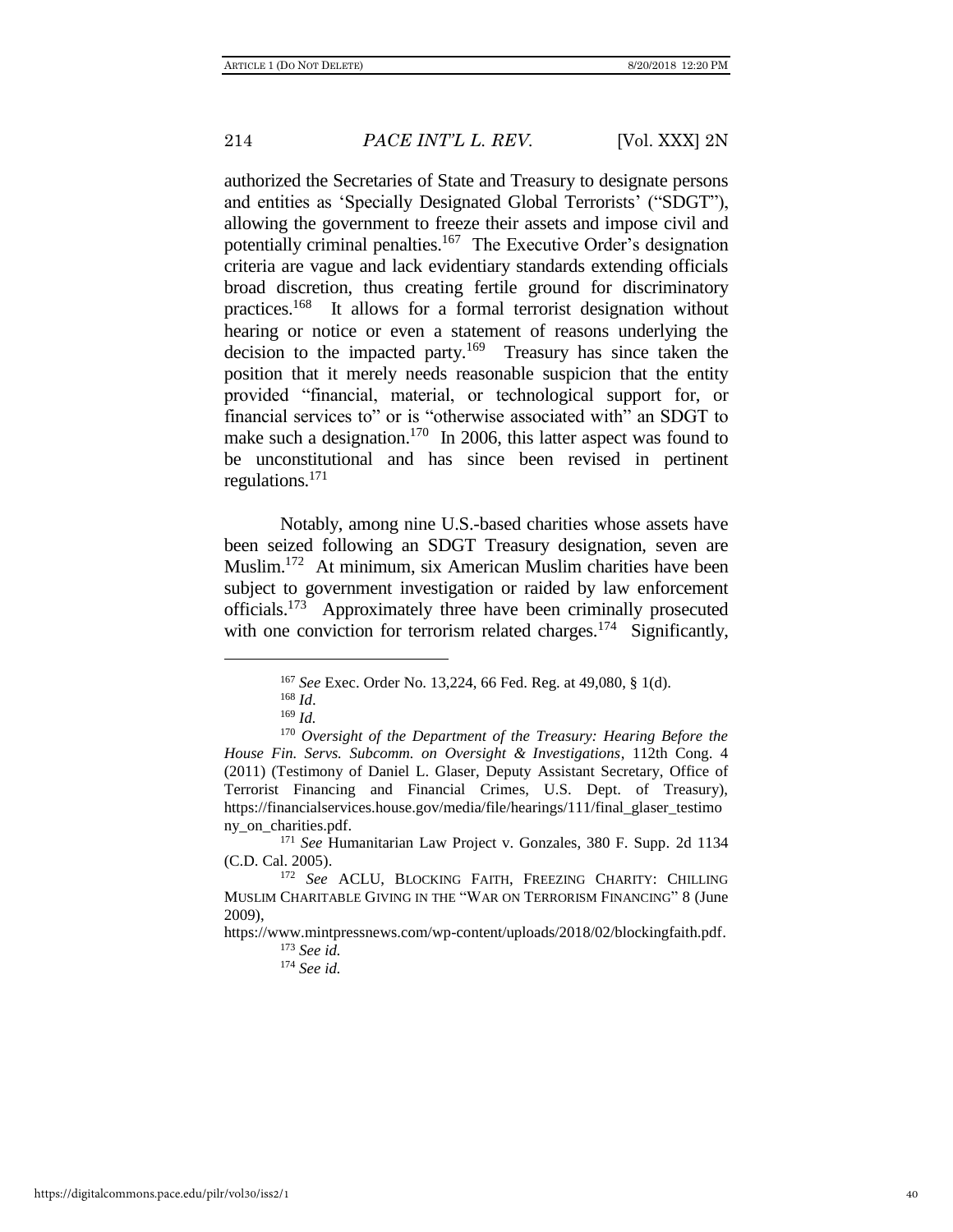2018 *Humanitarian Islam* 215

during the Bush Administration, the assets of the three largest U.S. based Muslim charities were frozen, including the United Holy Land Foundation for Relief and Development, the Benevolence International Foundation, and the Global Relief Foundation, as well as millions of dollars in U.S. charitable funds have been seized.<sup>175</sup> Since Trump prevailed in the 2016 presidential elections, Muslim-American charities are anticipating many more such investigations, raids, and seizures.

In his historic June 2009 Cairo Address, President Obama seemed to acknowledge the adverse impact such developments had on constitutionally protected rights when he observed: "[I]n the United States, rules on charitable giving have made it harder for Muslims to fulfill their religious obligation. That's why I'm committed to working with American Muslims to ensure that they can fulfill zakat."<sup>176</sup>

In addition to frustrating a critical religious tenet, such developments have also chilled donations to Muslim charities and organizations due to fear of potential scrutiny and harassment for allegedly providing "material support" to terrorism. Muslim donors have been subject to tax audits, denial of citizenship applications, and FBI requests for interviews.<sup>177</sup> Some organizations reported up to fifty percent decreases in donations post 9/11.<sup>178</sup> As Professor Malick W. Ghachem observed: "The designation of charitable organizations as 'specially designated global terrorists' [ ] has fundamentally altered the Muslim philanthropic landscape."<sup>179</sup> This

<sup>175</sup> *See* Stephen Lendman, *Targeting Muslim Charities in America*, BALT. CHRON. & SENTINEL (Nov. 23, 2009), http://www.baltimorechronicle.com/2009/112309Lendman.shtml.

<sup>176</sup> President Barack Obama, The President's Speech in Cairo: A New Beginning (June 4, 2009).

<sup>177</sup> *See* Sahar Aziz, *Countering Religion of Terrorism: Selective Enforcement of Material Support Laws Against Muslim Charities*, 47 INST. SOC. POL'Y & UNDERSTANDING (2011).

<sup>178</sup> *See* Zahra Jamal, *Charitable Giving Among Muslim Americans: Ten Years After 9/11*, 46 INST. SOC. POL'Y & UNDERSTANDING (2011).

<sup>179</sup> Malick W. Ghachem, *Of 'Scalpels' and 'Sledgehammers': Religious Liberty and the Policing of Muslim Charities in Britain and America Since 9/11*, 9 UCLA J. NEAR E. & ISLAMIC L. 25, 27 (2010).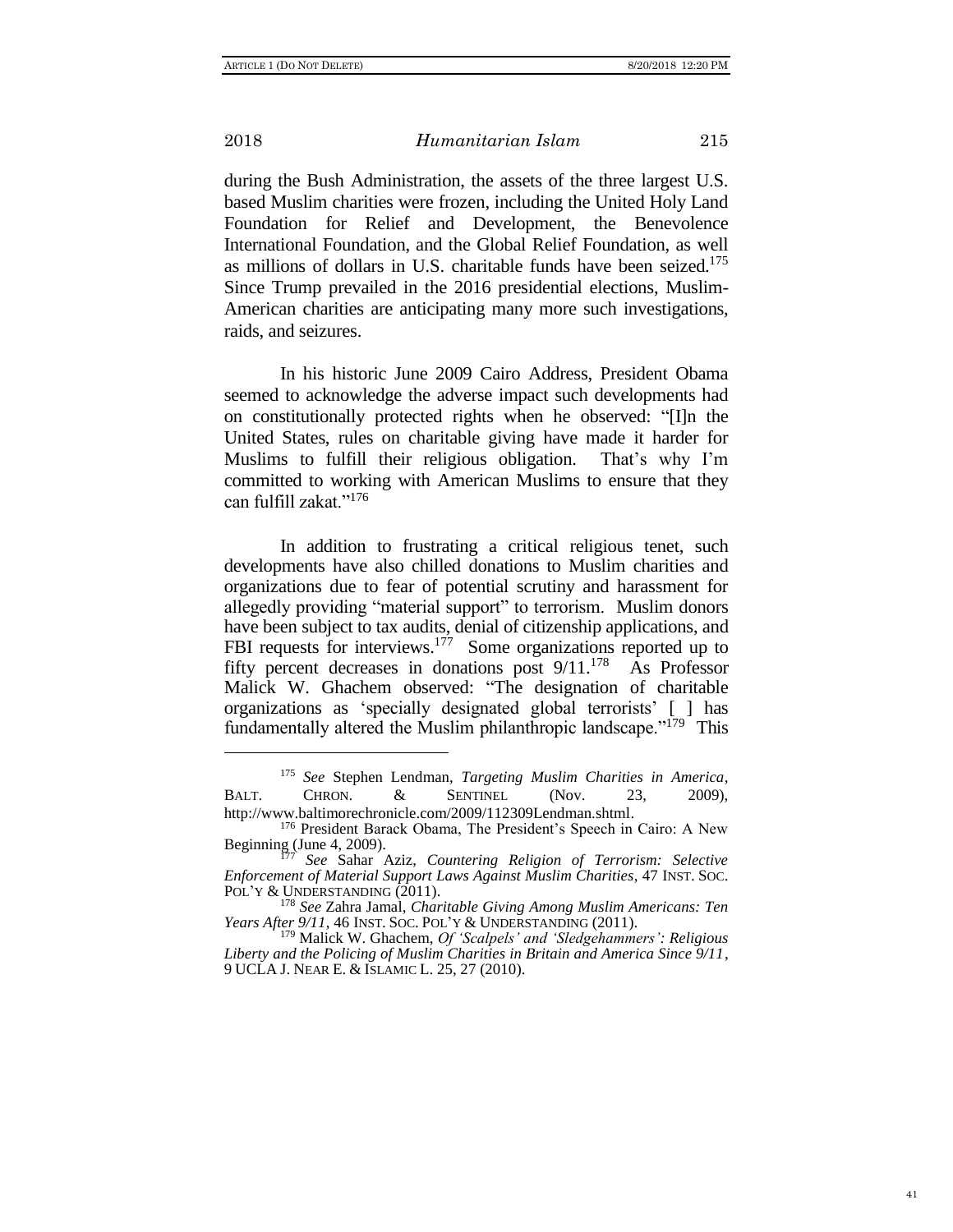not only frustrates the First Amendment and undermines the growth, advancement, and success of Muslim civil society, but also exacerbates the plight of the indigent who would have benefited from such philanthropy.

Ultimately, it is against this evolving social, political, and legal landscape that Muslim Americans have adapted charitable giving practices while concurrently responding to violent extremism domestically.

## *D. LaunchGood*

While the public is well acquainted with "radical Islam," as discussed in the previous section, the humanitarian impulse in Islam, which has shaped the religion since its founding, is arguably less familiar. In the wake of mass shootings and criminality by perceived co-religionists, and amid increasing levels of anti-Muslim prejudice and discrimination, members of the minority faith group have responded with philanthropic acts consistent with orthodox Islamic teaching. In contrast to the death and destruction commonly associated with "radical Islam," selfless volunteerism and charitable giving are distinctive qualities of *humanitarian Islam*. Representative are Muslim American responses to mass shootings perpetrated by co-religionists in Orlando, Florida, Chattanooga, Tennessee, and San Bernardino, California.

#### 1. Case Study: Muslims United for Victims of Pulse Shooting

On June 12, 2016, Omar Mateen, who was twenty-nine years old, opened fire on the Pulse nightclub in Orlando, Florida, killing forty-nine victims, wounding sixty-eight, and dying in a shootout with law enforcement officials.<sup>180</sup> Prior to his demise, Mateen spoke to an emergency dispatcher and expressed support for multiple terrorists and groups, including  $ISS<sup>181</sup>$  He also visited Facebook to

<sup>180</sup> *See Orlando Gay Night Club Shooter: Who Was Omar Mateen?,* BBC (June 14, 2016), http://www.bbc.com/news/world-us-canada-36513468. <sup>181</sup> *Id*.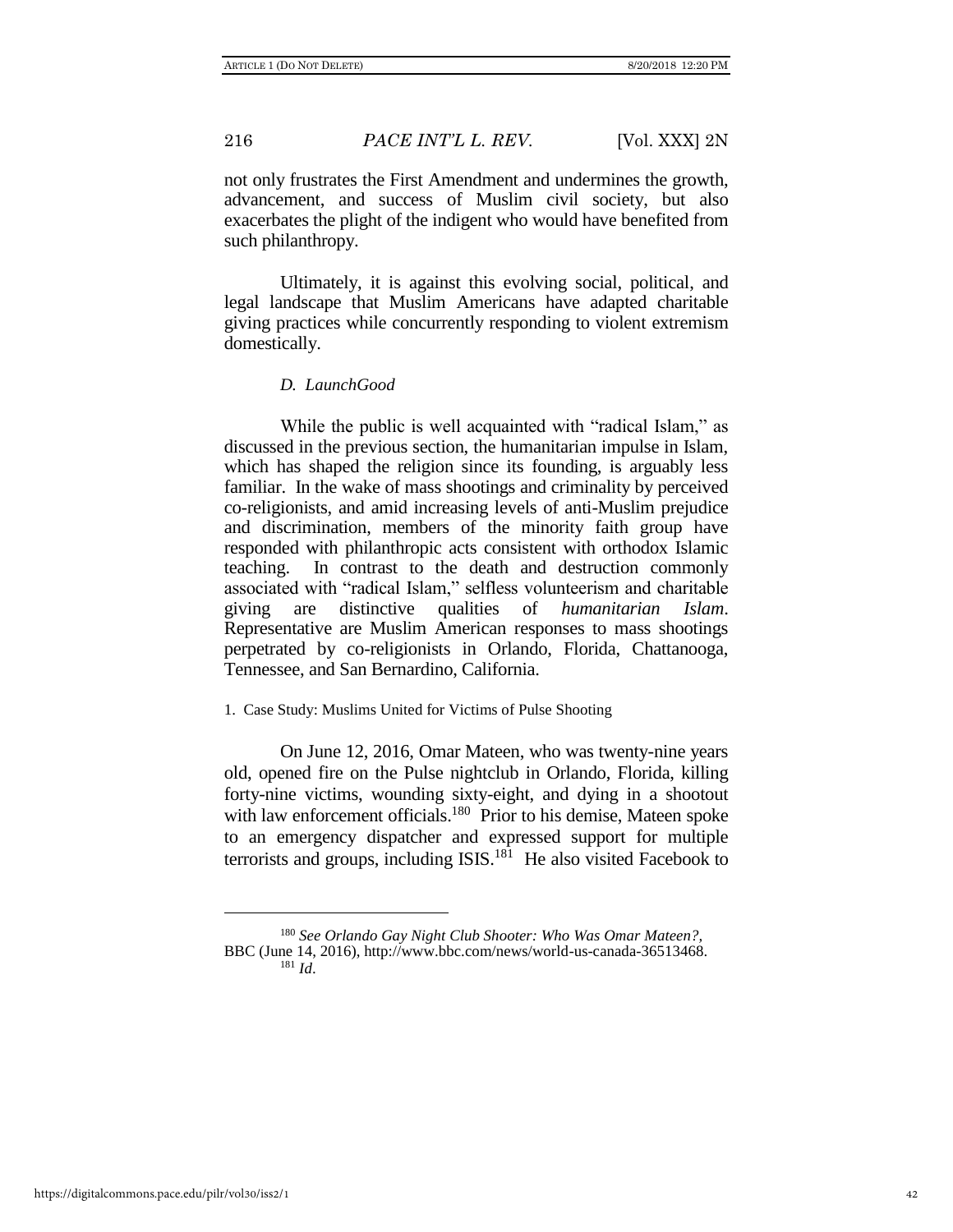2018 *Humanitarian Islam* 217

check reactions as he committed the atrocity.<sup>182</sup> His ex-wife described Mateen as physically abusive,<sup>183</sup> and suffering from bipolar disorder.<sup>184</sup> The FBI interviewed him twice prior to the assault on the Pulse nightclub without further investigation.<sup>185</sup> According to his father, Mateen reacted angrily when he witnessed two men engaging in acts of intimacy in Miami several months prior to the assault.<sup>186</sup> He explained to the press: "This has nothing to do with religion."<sup>187</sup>

Significantly, in a public address to the nation, President Obama referred to the Pulse shootings as "an act of terror and an act of hate."<sup>188</sup> The President's insistence on religiously neutral language prompted strong rebuke from politically conservative corners, including then presumptive Republican presidential nominee Donald Trump. Referencing President Obama's "disgraceful" omission of the phrase "radical Islam," Mr. Trump demanded that he "step down."<sup>189</sup> The controversy occupied news media discourse,

<sup>184</sup> *See* Ben Fox et al.*, Orlando shooter was bipolar, 'mentally*  **TORONTO** SUN (June 13, 2016), http://torontosun.com/2016/06/13/orlando-shooter-was-bipolar-mentallyunstable-says-ex-wife/wcm/e23a8940-1d82-4a1a-9e09-3cbbacb1ad63.

<sup>185</sup> *See id.*

<sup>186</sup> Braden Goyette, *Omar Mateen got 'very angry' seeing two men kissing, father tells NBC*, L.A. TIMES (June 12, 2016, 9:40 AM), http://www.latimes.com/nation/la-na-orlando-nightclub-shooting-live-omarmateen-got-very-angry-seeing-two-1465749495-htmlstory.html.

<sup>188</sup> Nolan D. McCaskill, *Obama: 'An act of terror and an act of hate,'* POLITICO (June 12, 2016, 2:07 PM), https://www.politico.com/story/2016/06/obama-orlando-224238.

<sup>189</sup> Reiss, *supra* note 41.

<sup>182</sup> Denver Nicks, *Orlando Shooter Checked Facebook to See if His Attack Went Viral*, TIME (June 16, 2016), http://time.com/4371910/orlandoshooting-omar-mateen-facebook/.

<sup>183</sup> *See* Michael Safi, *Omar Mateen: Orlando killer's ex-wife says he beat and held her hostage*, THE GUARDIAN (June 13, 2016, 6:48 PM), https://www.theguardian.com/us-news/2016/jun/13/orlando-massacre-omarmateens-ex-wife-says-he-beat-her-and-held-her-hostage.

<sup>&</sup>lt;sup>187</sup> *Orlando shooter's father to NBC News: 'This has nothing to do with religion,'* L.A. TIMES (June 12, 2016, 8:16 AM), *religion,'* L.A. TIMES (June 12, 2016, 8:16 AM), http://www.latimes.com/nation/la-na-orlando-nightclub-shooting-live-orlandoshooter-s-father-to-nbc-news-1465744484-htmlstory.html.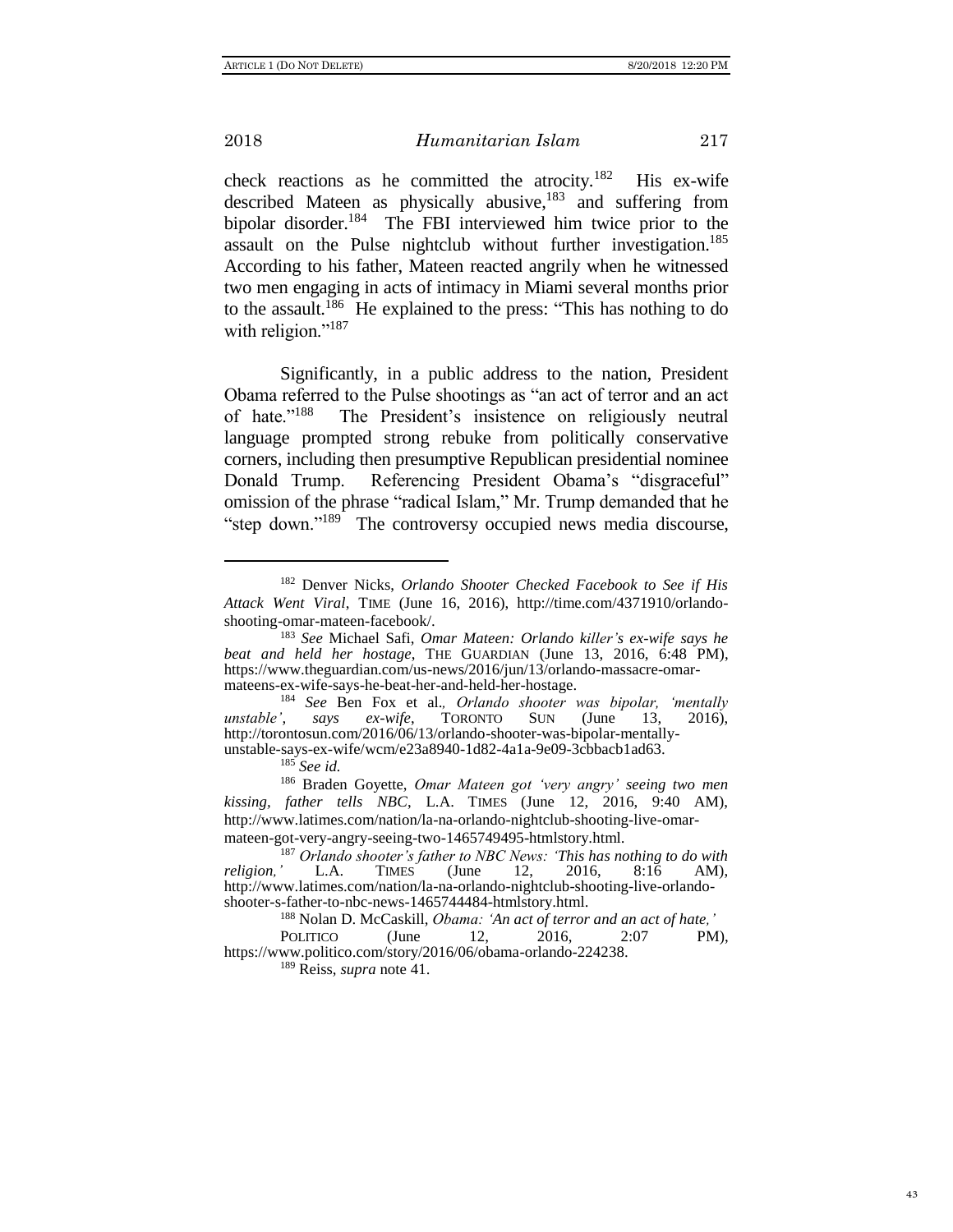from CNN to The New York Times.

In the wake of the attack, in addition to numerous condemnations from Muslim leaders and institutions, a spectrum of Muslim American organizations launched an initiative on the crowdfunding platform LaunchGood for the victims and their families. The campaign, *Muslims United for Victims of Pulse Shooting*, cites a Qur'anic verse and hadith to encourage participation.<sup>190</sup> The campaign achieved its initial goal of \$25,000 within hours and its second goal of \$50,000 within two days.<sup>191</sup> In less than two weeks, it collected in excess of \$75,000 in charitable contributions.<sup>192</sup> As of this writing, the campaign collected more than \$100,000 in donations from Americans who are Muslims.<sup>193</sup>

By way of background, Chris Blauvelt,<sup>194</sup> an American Muslim who resides in Dearborn with his wife and daughter, founded LaunchGood in 2013.<sup>195</sup> Blauvelt hoped the platform would empower Muslims.<sup>196</sup> As the first Muslim crowd funding site, the platform not only supports entrepreneurial ideas, but it now represents a vehicle through which the minority faith community exercises agency on both a local and global scale. It allows

<sup>190</sup> *See Muslims United for Victims of Pulse Shooting*, LAUNCHGOOD, https://www.launchgood.com/project/muslims\_united\_for\_victims\_of\_pulse\_sh ooting#!/ (last visited Mar. 28, 2018).

<sup>191</sup> *See* Frances Kai-Hwa Wang, *Muslim Organizations Raise Funds for Victims of Orlando Massacre*, NBC NEWS (June 16, 2016, 9:09 AM), https://www.nbcnews.com/news/asian-america/muslims-organizations-raisefunds-victims-orlando-massacre-n593586.

<sup>192</sup> *See id.*

<sup>193</sup> *See Muslims United for Victims of Pulse Shooting, supra* note 190.

<sup>194</sup> *See Chris Abdur-Rahman Blauvelt*, MUSLIMS AM. PROGRESS,

https://www.muslimsforamericanprogress.org/chris-abdur-rahman-blauvelt (last visited Mar. 2018).

<sup>&</sup>lt;sup>195</sup> See Chris Blauvelt, LAUNCHGOOD,

https://www.launchgood.com/about-us#!/ (last visited Apr. 22, 2018). <sup>196</sup> *See, e.g*., Zeky Ahmed, *Interview: LaunchGood CEO, Chris* 

*Blauvelt on Muslim Entrepreneurship*, WEALTHINISLAM, http://www.wealthinislam.com/interview-launchgood-ceo-chris-blauvelt-on-

muslim-entrepreneurship/ (last visited Apr. 22, 2018).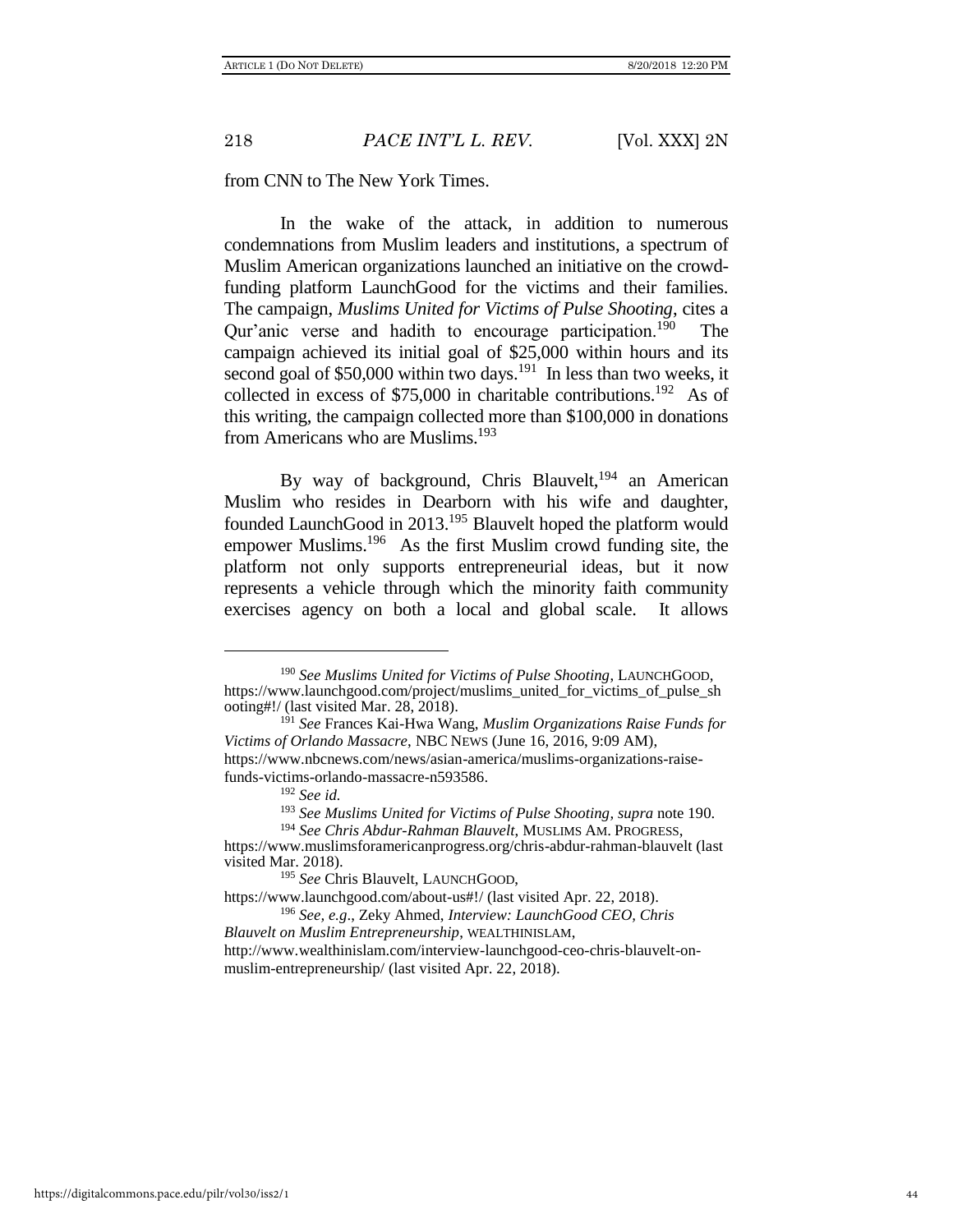2018 *Humanitarian Islam* 219

individuals and groups to "launch good" *vis-à-vis* diverse projects that collect small amounts of donations from numerous people and also allows Muslim Americans to express support in favor of a social, political, or legal cause, such as countering violent extremism.<sup>197</sup>

The platform has thus far collected five million dollars for more than four hundred projects.<sup>198</sup> Arguably the site—not to mention the numerous campaigns it has helped launch—manifests the humanitarian impulse in Islam. Blauvelt explains: "After 9/11, we had a rude awakening. We realized we had to do more than get good jobs as doctors and engineers and buy houses in the suburbs. We have to give back to the communities we live in, the American community."<sup>199</sup>

While many believe that Muslim Americans engage in humanitarian efforts in spite of Islam, the *Muslims United for Victims of Pulse Shooting* organizers' statements—in addition to the religious scripture referenced on the campaign webpage—reveal the faithbased inspiration for the crowd funding campaign.<sup>200</sup> One of the organizers explained the religion's influential role in this way:

> Our faith is our guidance to be the best human beings we can possibly be, and in a moment like this, our faith calls on us to support and mourn with the families of the victims, to act in whatever way we can to manifest the light and togetherness of community,

<sup>197</sup> *See, e.g., How It Works*, LAUNCHGOOD https://www.launchgood.com/how-it-works#!/ (last visited Apr. 22, 2018).

<sup>198</sup> *See About Us,* LAUNCHGOOD, [https://www.launchgood.com/about](https://www.launchgood.com/about-us#!/)[us#!/](https://www.launchgood.com/about-us#!/) (last visited Mar. 27, 2018).

<sup>199</sup> Teresa Watanabe, *American Muslims raise more than \$100,000 for families of San Bernardino shooting victims*, L.A. TIMES (Dec. 8, 2015, 5:15 PM), http://www.latimes.com/local/lanow/la-me-ln-muslim-fundraise-20151208-story.html.

<sup>200</sup> *See Muslims United for Victims of Pulse Shooting, supra* note 190.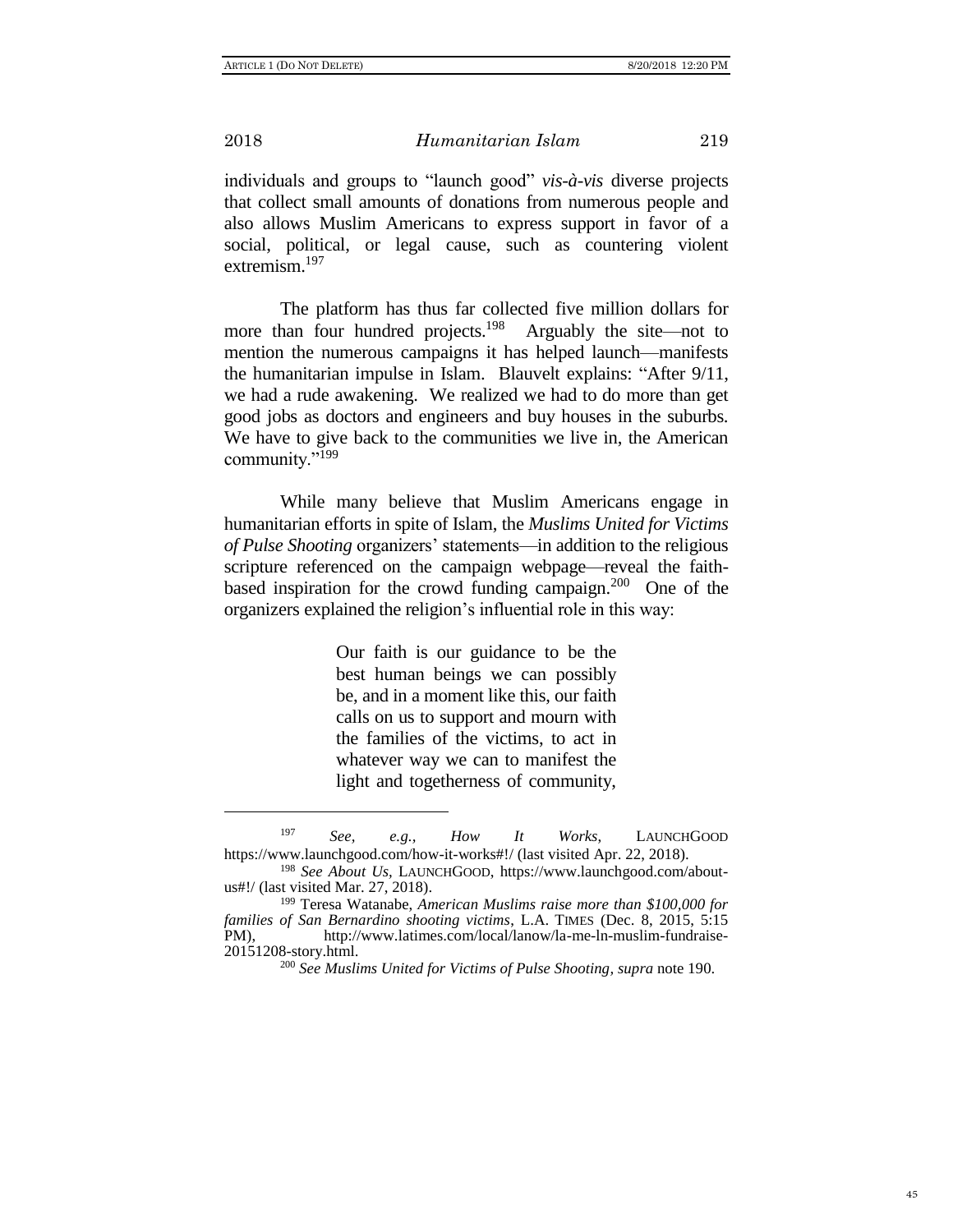rather than division and hate. 201

Significantly, the attack occurred during the first week of Ramadan, the holiest month in the Islamic calendar when Muslims around the world observe a daily fast from sunrise to sunset to help cultivate self-control, gratitude, God-consciousness, and empathy for the poor and needy. A number of American Muslim leaders found the assault's timing particularly reprehensible with one commenting, for instance:

> While fasting [for Ramadan], Muslims are ordered to abstain from food and all worldly pleasures. They are not supposed to even get into any arguments or petty fights. They are not supposed to hurt anyone's feelings through harsh words. Anyone perpetrating the acts of violence is not following the tenets of Islam. They are doing it to promote their own political agenda  $\ldots$ .<sup>202</sup>

Other Muslims noted the holy month's impact on popular responses to the tragedy. According to an Orlando resident who worked with the Muslim American institutions to launch the fundraising campaign, Ramadan motivated fasting Muslims into action: "I don't think the fact that it's Ramadan has . . . stopped us

<sup>201</sup> Carol Kuruvilla, *American Muslims Send a Powerful Message of Solidarity to Orlando Victims*, HUFFINGTON POST (June 13, 2016, 6:43 PM), https://www.huffingtonpost.com/entry/american-muslims-send-a-powerfulmessage-of-solidarity-to-orlando-victims\_us\_575ef3d4e4b071ec19ee9fbe.

<sup>202</sup> Bryna Zumer, *Harford Muslims, community leaders voice support for Orlando victims*, BALT. SUN (June 13, 2016, 2:43 PM), http://www.baltimoresun.com/news/maryland/harford/belair/ph-ag-orlandoharford-reaction-0615-20160613-story.html.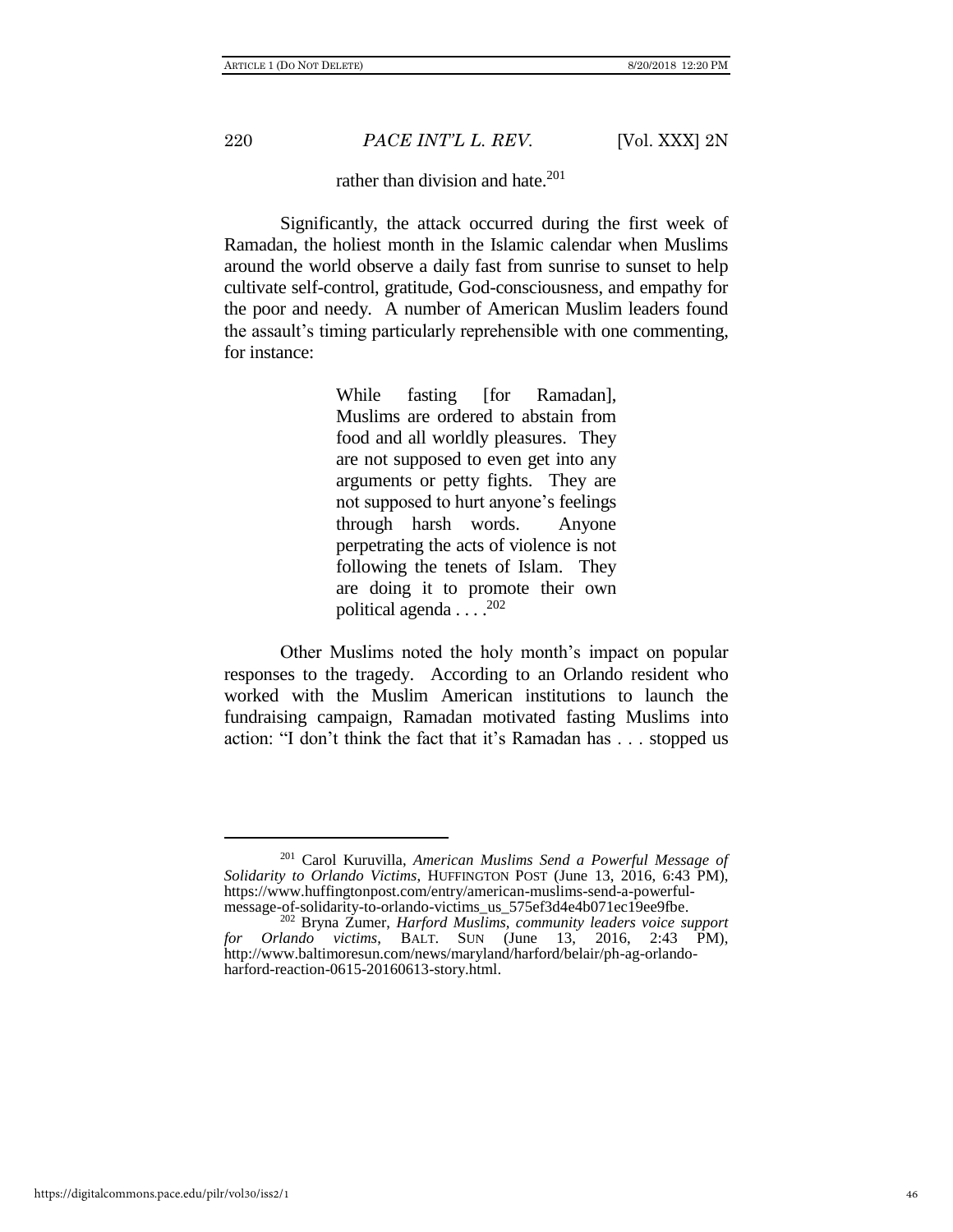from doing what we should, but it's actually done the opposite."<sup>203</sup> Another volunteer stated: "In this holy month of Ramadan many Muslims will be offering their fasting and prayers for them and their families. The vile criminal who perpetrated this does not represent Islam nor the American Muslim community." 204

A time for spiritual reflection and increased charitable giving, many fasting Muslims also donated blood to save victims in response to the tragedy.<sup>205</sup> Other fasting Muslims participated in marches to promote peace and demonstrate solidarity against hatred and violence. Approximately one hundred people gathered in Springfield, Florida, for instance, for an interfaith walk coordinated by the Miami Valley Islamic Association; organizers also raised more than ten thousand dollars for the victims.<sup>206</sup> Participants carried placards that read: "United we stand," "Terrorism has no religion," and "Islam means peace."<sup>207</sup> Others stressed the sanctity of life. $208$ 

#### 2. Case Study: Muslims United for San Bernardino Families

Prior to the attack on the Pulse nightclub, there was the 2015 mass shooting in San Bernardino, California. By way of background, on December 2, Syed Rizwan Farook and Tashfeen Malik, attacked the former's office holiday party at the Inland

<sup>203</sup> Bethany Rodgers, *For Orlando Muslims, Pulse cast grief's shadow over holy month*, ORLANDO SENTINEL (July 1, 2016, 4:47 PM), http://www.orlandosentinel.com/news/pulse-orlando-nightclub-shooting/ospulse-nightclub-islamic-community-ramadan-20160701-story.html.

<sup>204</sup> Wang, *supra* note 191.

<sup>205</sup> Jessica Durando, *After Orlando shooting, Muslim Americans show support for victims*, USA TODAY (June 12, 2016, 2:48 PM), https://www.usatoday.com/story/news/nation/2016/06/12/orlando-nightclubmuslim-reaction/85790320/.

<sup>206</sup> Allison Whichie, *Springfield Muslim group promotes peace, support for Orlando victims*, SPRINGFIELD NEWS-SUN (June 27, 2016, 7:00 PM), http://www.springfieldnewssun.com/news/local/springfield-muslim-grouppromotes-peace-support-for-orlando-victims/zdFg14xBUnt3q8TnksvL2L/.

 $^{207}$  *Id.* 

<sup>208</sup> *Id.*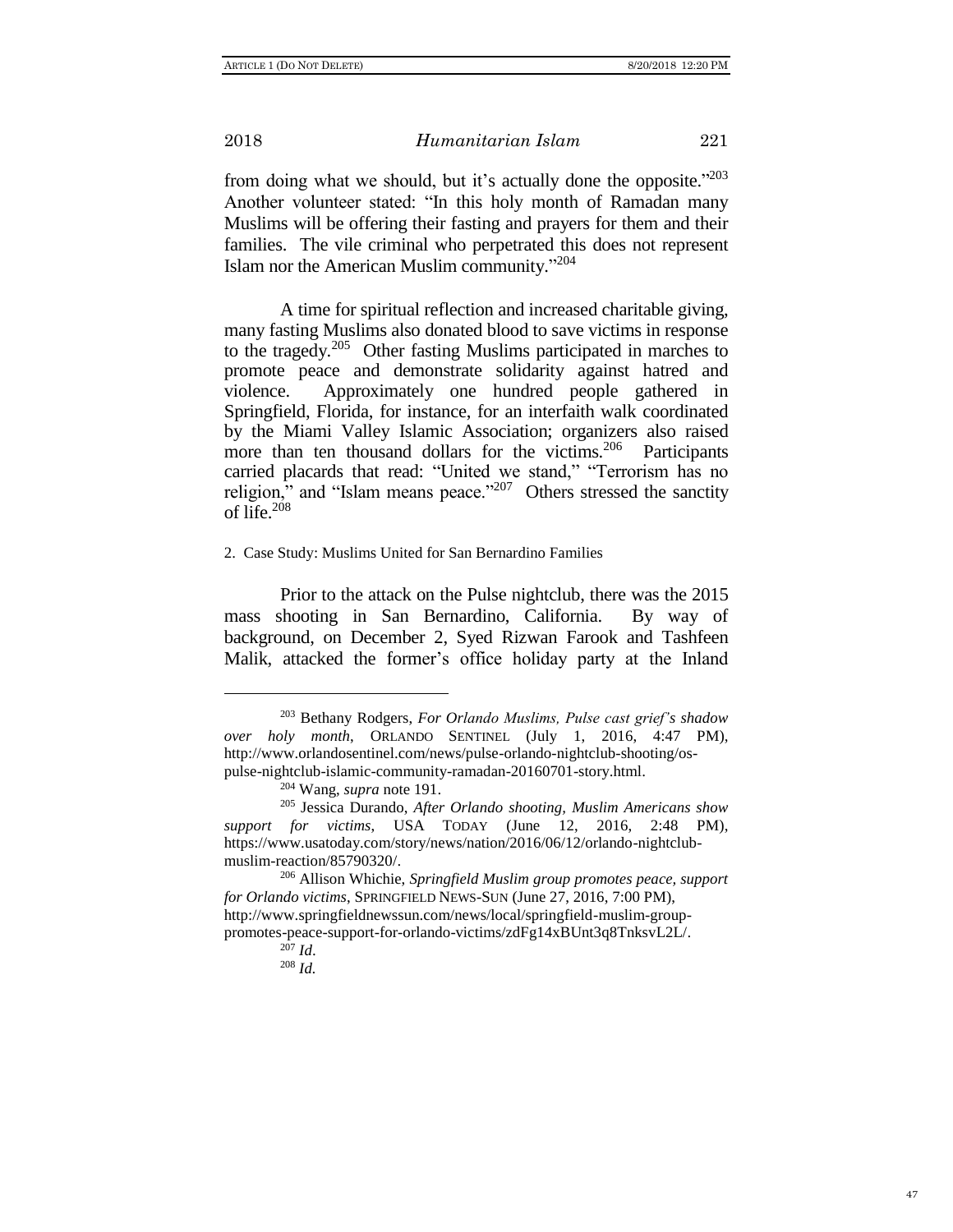Regional Center, killing fourteen victims and wounding twentytwo. $209$  Both shooters met their ultimate demise in a violent confrontation with law-enforcement officials, leaving behind a sixmonth-old daughter.<sup>210</sup>

Almost immediately, diverse American Muslim institutions responded to the attack with philanthropy. The fundraising campaign, *Muslims United for San Bernardino Families*, <sup>211</sup> cited a Qur'anic verse and Prophetic narration to encourage monetary contributions.<sup>212</sup> It requested that Muslims "combat hate with charity and love," collecting in excess of \$200,000 in charitable contributions within seven days—the equivalent of one thousand dollars an hour—to help ease the financial burden of grieving families. $213$ 

Dr. Faisal Qazi helped lead the campaign.<sup>214</sup> He is a Muslim American neurologist who resides with his wife and children in California where he provides healthcare at no cost to low-income patients through the award-winning charitable organization MiNDS.<sup>215</sup> He initiated efforts prior to learning of the perpetrator's identities because the center catered to many of his patients' families.<sup>216</sup>

<sup>209</sup> *See* Saeed Ahmed, *Who were Syed Farook and Tashfeen Malik*, CNN (Dec. 4, 2015, 7:23 PM), http://www.cnn.com/2015/12/03/us/syed-farooktashfeen-malik-mass-shooting-profile/index.html.

<sup>210</sup> *See* Joel Achenbach & Sari Horowitz, *What happens next to the baby orphaned by the San Bernandino shooters?,* WASH. POST (Dec. 14, 2015), https://www.washingtonpost.com/news/post-nation/wp/2015/12/14/whathappens-next-to-the-baby-orphaned-by-the-san-bernardinoshooters/?utm\_term=.a1cebad7fa63.

<sup>211</sup> *See Muslims United for San Bernardino*, LAUNCHGOOD, https://www.launchgood.com/project/muslims\_united\_for\_san\_bernardino#!/ (last visited Mar. 28, 2018).

<sup>212</sup> *Id.*

<sup>213</sup> *See id.*

<sup>214</sup> *See* Watanabe*, supra* note 199.

<sup>&</sup>lt;sup>215</sup> This information is based on the author's conversations with Dr. Faisal Qazi.

<sup>216</sup> *See* Watanabe*, supra* note 199.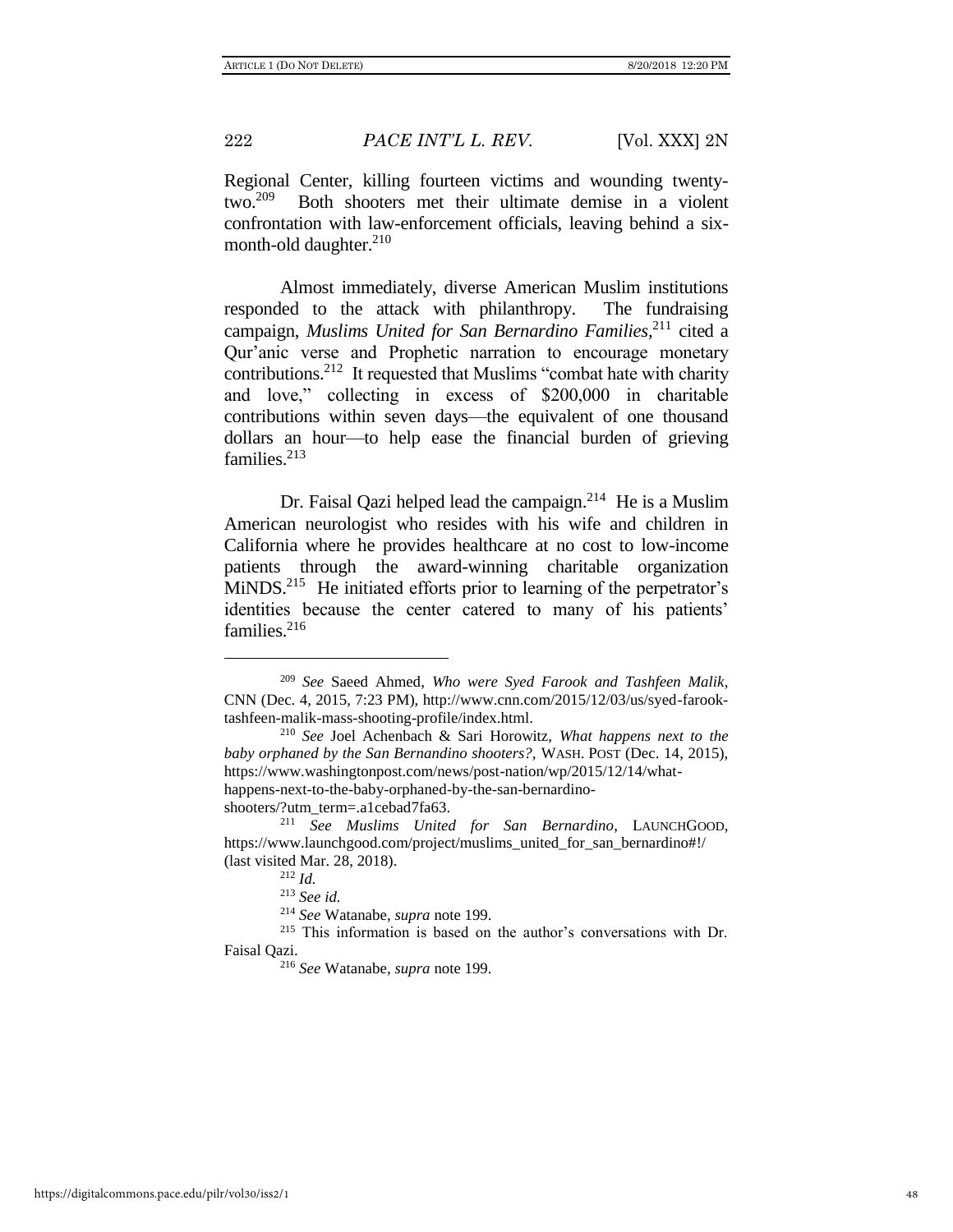Within hours of the assault, he created a webpage for the fundraising campaign on LaunchGood. The initial goal was to collect \$20,000, but when local religious scholars learned of the initiative as well as the shooters' religious identity, they persuaded Qazi to transform the campaign into a national one.<sup>217</sup> He raised the goal to  $$140,000.<sup>218</sup>$  It was endorsed by a number of mosques, organizations, and leaders across the nation.<sup>219</sup> During the Friday congregational sermon, for instance, Imams incorporated references to the initiative in their remarks while encouraging worshippers to show "kindness and compassion" to the victims and their families.<sup>220</sup>

Ultimately, the initiative became one of the most successful crowd-funding campaigns that Muslim-Americans have coordinated for the broader non-Muslim American community. In four days, more than one thousand donors around the nation, from Florida to Tennessee, helped raise more than \$100,000 for the shooting victims and their families.<sup>221</sup>

Regarding motivations, Qazi recognized his faith as "the biggest inspiration for the work [he does]." $222$  He describes how "taxing" it is to "defend Islam and Muslims against scrutiny and negative assertions" and expressed hope in "a new generation of American Muslims being emotionally and physically invested in whatever transpires in society."<sup>223</sup>

In fact, in the days following the San Bernardino shooting, controversy erupted when then Republican presidential nominee

<sup>217</sup> *See* Ben Brumfield, *Muslim Americans' fund to help San Bernardino attack victims tops \$100,000*, CNN (Dec. 11, 2015, 11:18 AM), http://www.cnn.com/2015/12/09/us/san-bernardino-muslim-american-fundraiser/index.html.

<sup>218</sup> *Id.*

<sup>219</sup> *See* Watanabe*, supra* note 199.

<sup>220</sup> *See id.*

<sup>221</sup> *See* Brumfield, *supra* note 217.

<sup>222</sup> *Id.*

<sup>223</sup> *Id.*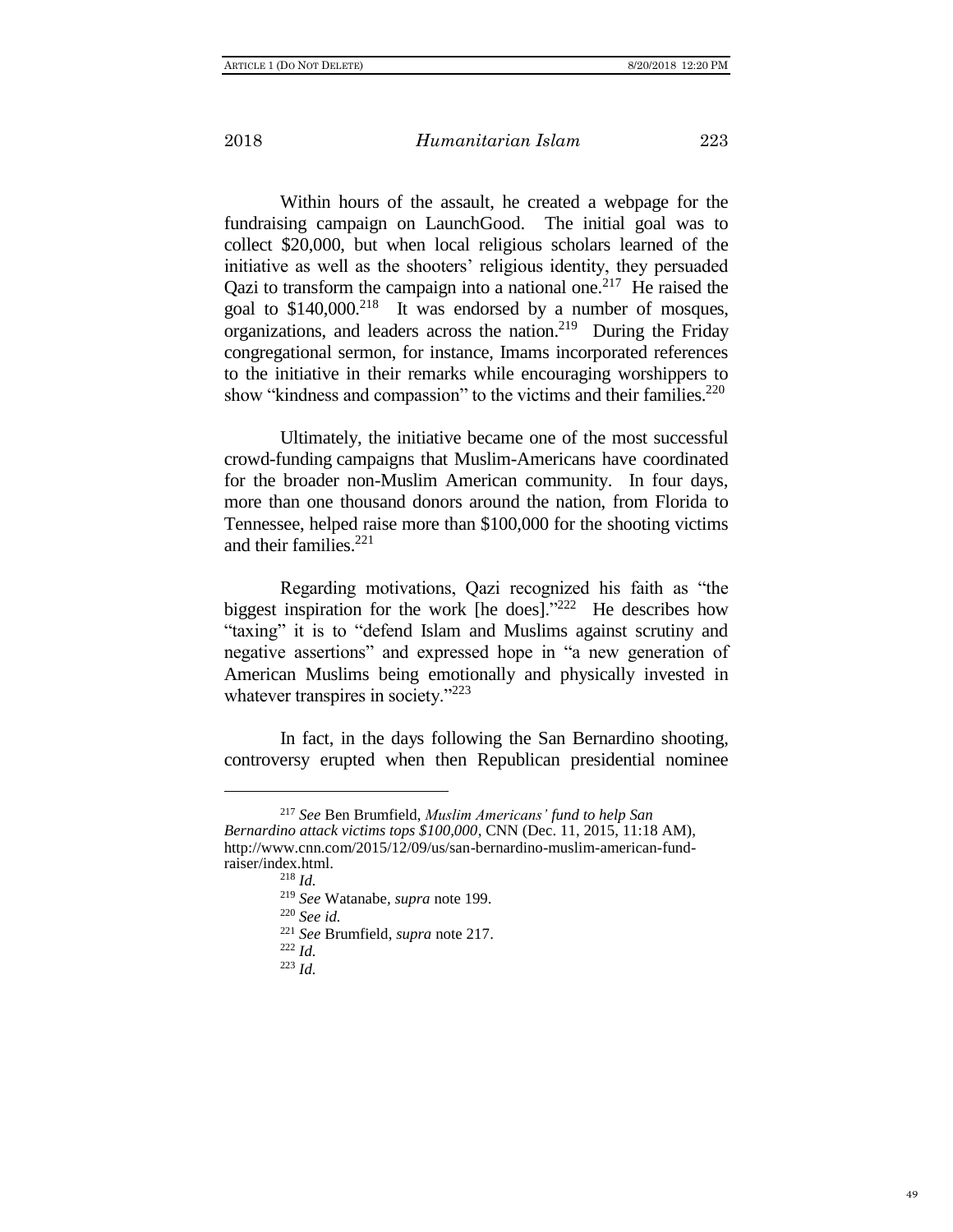Donald J. Trump called for "a total and complete shutdown of Muslims entering the United States until our country's representatives can figure out what the hell is going on."<sup>224</sup> Despite the heightened anti-Muslim political rhetoric during the 2016 U.S. presidential election cycle, Qazi insisted, that it was important to remain "focused on things that are important and the people that need to be taken care of."<sup>225</sup>

Many of these sentiments seemed to be mirrored by donors, as well. According to one American Muslim college student from California who contributed fifty dollars to the campaign, for instance, she wanted to show solidarity with the victims.<sup>226</sup> She credited her faith for teaching the importance of generosity and stressed that she did not want to be associated with violent extremists in the public mind.<sup>227</sup> Another American Muslim donor who serves as a domestic violence counselor in Washington, D.C., explained that she felt strongly about assisting victims of violence: "This really hit me hard. It didn't happen in my backyard, and I didn't know how to engage being so far away. But, I felt I had to do something . . . it was so horrific."<sup>228</sup> And, a trauma anesthesiologist in Phoenix, Arizona who made a \$15,000 gift to the campaign, observed: "It's really all about helping your neighbors here. What we can do as Muslims is be that much more graceful and better versions of ourselves."<sup>229</sup>

## 3. Case Study: United for Chattanooga Families

In addition to San Bernardino and Pulse, the humanitarian side of the world's second largest religion also emerged in Tennessee in July of 2015 after an American Muslim with a history of mental

<sup>224</sup> Johnson*, supra* note 61.

<sup>225</sup> Ryan Rifai, *Muslims raise funds for families of California victims*, AL JAZEERA (Dec. 6, 2015), https://www.aljazeera.com/news/2015/12/muslimsraise-funds-families-california-victims-151206141134887.html.

<sup>226</sup> *See* Watanabe*, supra* note 199.

<sup>227</sup> *See id*.

<sup>228</sup> *See id.*

<sup>229</sup> Chan*, supra* note 1.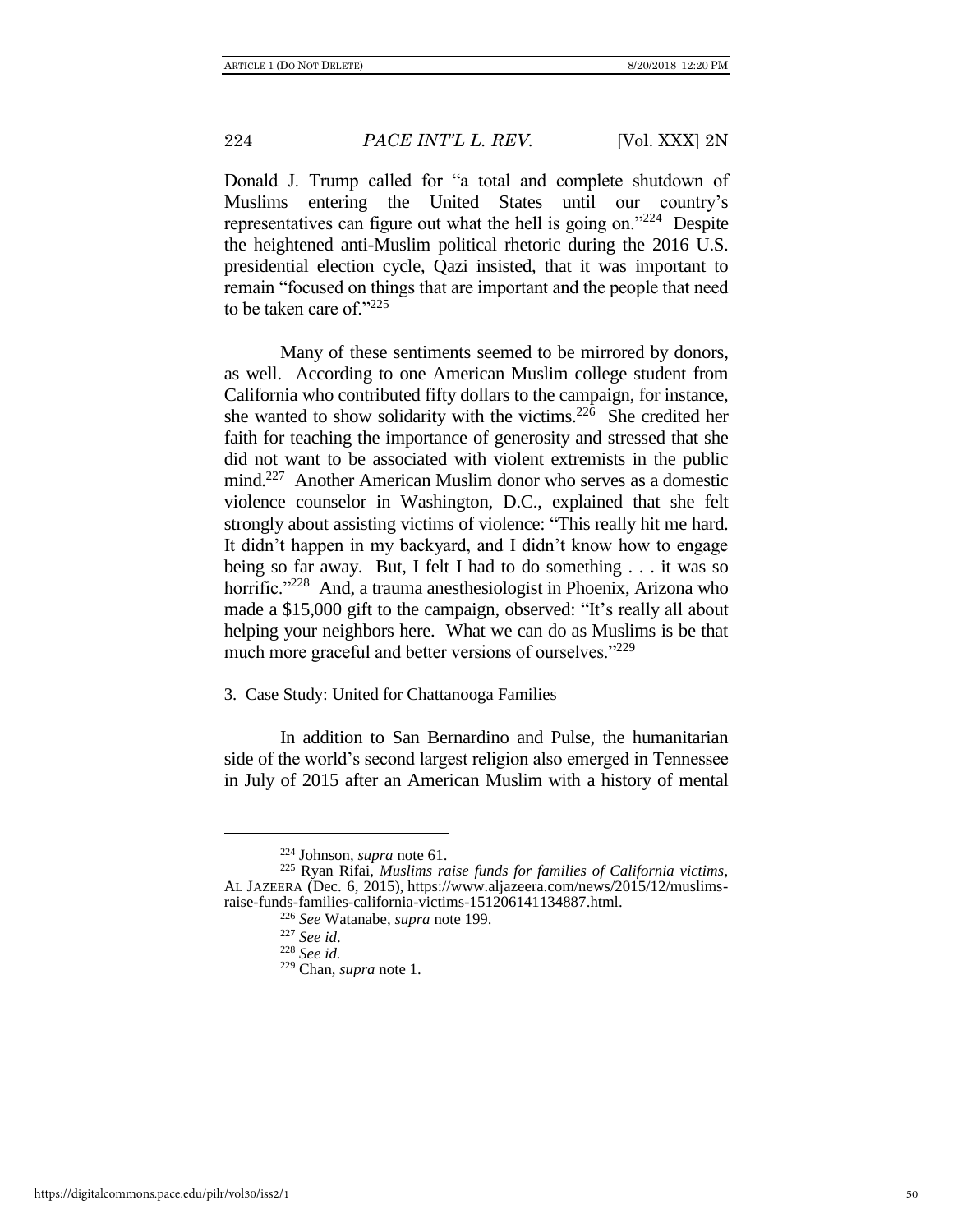2018 *Humanitarian Islam* 225

illness murdered five people in Chattanooga. $230$  Mohammad Youssuf Abdulazeez, who was twenty-four years old, was killed in a violent confrontation with police officers after he attacked a military recruiting office and Naval reserve station.<sup>231</sup> Former U.S. presidential hopeful and Louisiana Governor Bobby Jindal said the Chattanooga shooting "underscores the grave reality of the threat posed to us by radical Islamic terrorism."<sup>232</sup>

In response, the perpetrator's family immediately rejected the attack and offered their condolences and prayers to the victims' families.<sup>233</sup> In addition, the local Muslim community initiated a philanthropic initiative on LaunchGood, *United for Chattanooga Families*, collecting \$20,000 in contributions for the victims and their families.<sup>234</sup> A local Imam, a Muslim spiritual leader akin to a rabbi or priest, at the Islamic Center of Murfreesboro, urged potential donors: "Our communities need to come together and support the victims' families. By coming together, no matter where you live or what religion you practice, you can be a part of something making our community a better place. Please give and support this important effort."<sup>235</sup>

<sup>230</sup> *See Muslims Raise Funds For Chattanooga Victims,* MUSLIM OBSERVER (July 30, 2015), http://muslimobserver.com/muslims-raise-funds-forchattanooga-victims/.

<sup>231</sup> *See Mohammad Youssuf Abdulazeez: What we know about Chattanooga gunman*, BBC (July 17, 2015), http://www.bbc.com/news/worldus-canada-33562142.

<sup>&</sup>lt;sup>232</sup> *Statement by Governor Bobby Jindal on the Chattanooga Shooting*, PRESIDENCY PROJECT (July 16, 2015), AM. PRESIDENCY PROJECT (July 16, 2015), http://www.presidency.ucsb.edu/ws/index.php?pid=112073.

**Family of Chattanooga shooter Muhammad Youssef Abdulazeez** *statement*, THE **TENNESSEAN** (July 2015), *releases statement*, THE TENNESSEAN http://www.tennessean.com/story/news/local/2015/07/19/chattanoogaabdulazeez-family-statement/30380915/ ("There are no words to describe our shock, horror, and grief. The person who committed this horrible crime was not the son we knew and loved. For many years, our son suffered from depression. It grieves us beyond belief to know that his pain found its expression in this

heinous act of violence.").<br> $\frac{^{234}}{United}$ for *Chattanooga Families*, LAUNCHGOOD, https://www.launchgood.com/project/multifaith\_fundraiser\_for\_families\_of\_cha ttanooga\_shooting#!/ (last visited Dec. 2017).

<sup>235</sup> *Id.*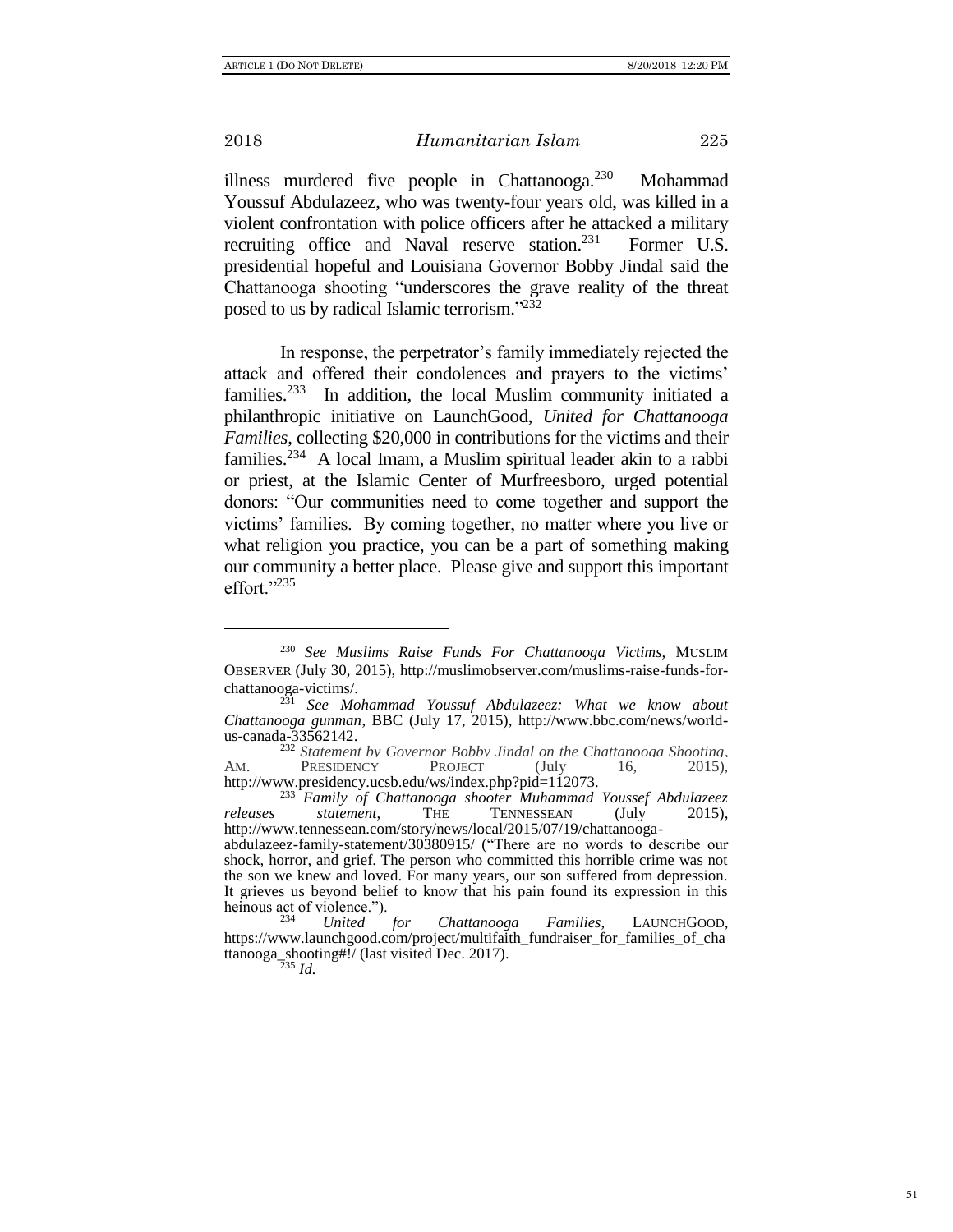Ultimately, the local Chattanooga Muslim community donated  $$22,500$  to the victims and their families.<sup>236</sup> In addition to the monetary donation, the local Muslim community also canceled Eid-ul-Fitr celebrations marking the end of the Islamic holy month of Ramadan, scheduled for that day.<sup>237</sup> Rather, Chattanooga Muslims joined the broader non-Muslim American community in their collective grieving, and to show their respect for the victims. For the sake of perspective, this is analogous to cancelling Christmas or Hanukkah. In lieu of partaking in religious festivities, more than 150 Muslims attended an interfaith service at the Mount Olivet Baptist Church. $238$ 

#### *E. Humanitarian Islam: "Repel Evil With Good"*

As discussed, charitable giving is a central tenet of the Islamic faith. *Zakat*, or almsgiving, is obligatory upon Muslims, and is viewed as a form of social responsibility and the purification of one's surplus wealth. In the American Muslim context, *zakat* is generally cited when providing relief for the poor and homeless. Both the Quran and Hadith literature reference *zakat* extensively, highlighting the spiritual emphasis placed upon charitable giving in Islamic tradition.

At first glance, one might suspect that this traditional emphasis dating back to the advent of Islam motivated the philanthropic responses to the mass shootings in Florida, California,

<sup>236</sup> *See id.*

<sup>237</sup> Andrew Buncombe, *Chattanooga shooting: Muslims at suspect's mosque mourn four slain Marines*, THE INDEPENDENT (July 17, 2015, 3:28 PM), http://www.independent.co.uk/news/world/americas/chattanooga-shootingmuslims-at-suspects-mosque-mourn-four-slain-marines-10397349.html.

<sup>238</sup> *See* Dave Urbanski, '*We Just Feel Very Lucky to be in a City Like This': Chattanooga Muslims Mourning, Anxious After Shootings*, THEBLAZE (July 18, 2015, 4:42 PM), http://www.theblaze.com/news/2015/07/18/we-justfeel-very-lucky-to-be-in-a-city-like-this-chattanooga-muslims-mourninganxious-after-shootings.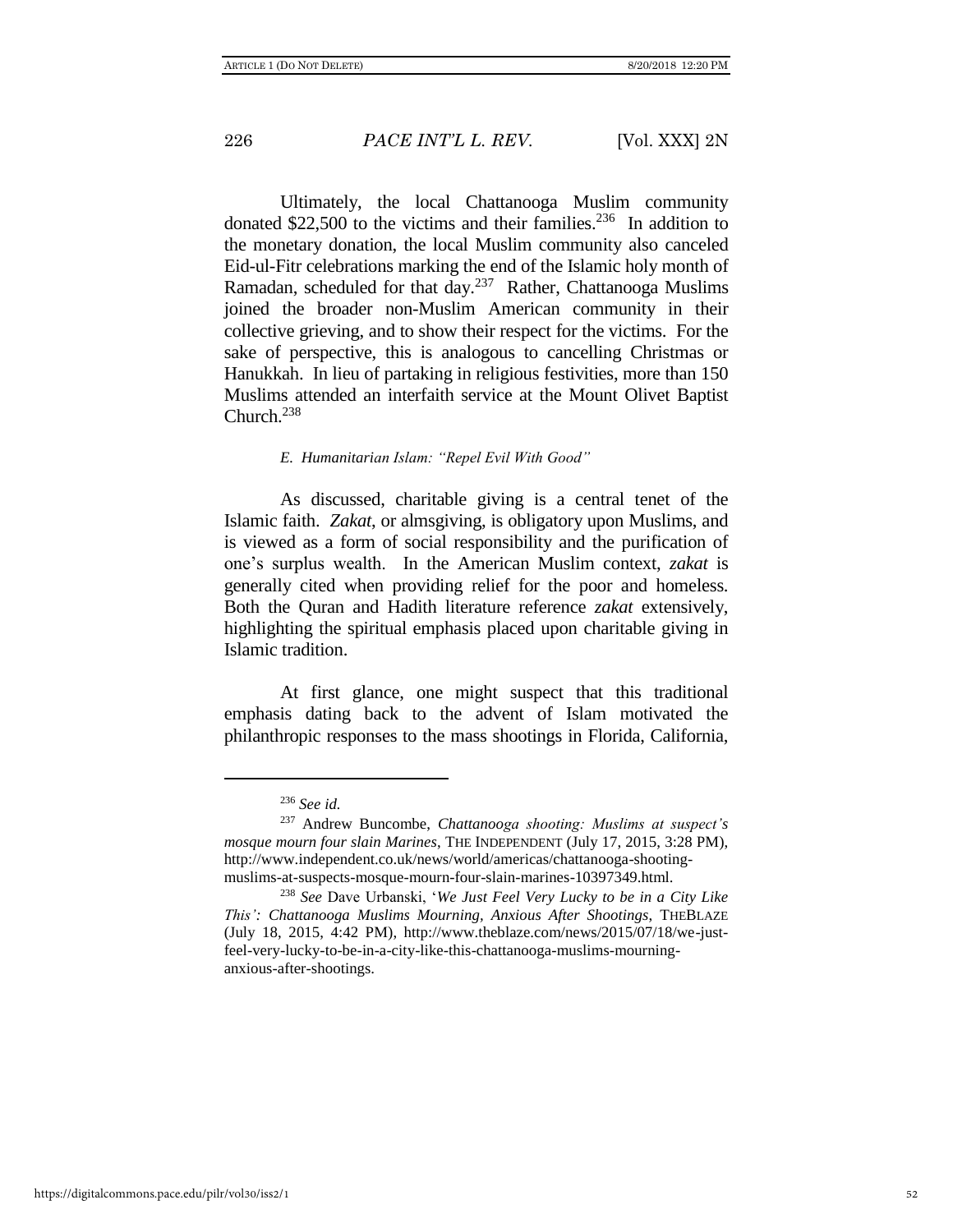and Tennessee. Interestingly, at least two of these initiatives rely upon distinct Islamic legal authority that makes no explicit mention of *zakat* or even *sadaqa*. This suggests that the organizers, and perhaps even the contributors, viewed their philanthropy through an alternative or additional lens.

In Orlando and San Bernardino, for instance, organizers relied on a prophetic saying focused on *mercy*. Recall the discussion above contextualizing almsgiving, and philanthropy more generally, as culminating in divine mercy. Specifically, the campaigns enjoined: "Have mercy to those on earth, and the One in the Heavens (God) will have mercy upon you." $239$  One of the organizers articulated the underlying intention motivating the San Bernardino effort: "This campaign was about much more than charity. It was showing the American Muslim community was sharing in the grieving with the rest of America and so this helped frame the campaign not as a call to donations but 'Compassion to Action."<sup>240</sup>

Arguably, these sentiments counter stereotypes depicting Muslims as barbaric, subhuman, unfeeling, and un-American while also undermining the narrative that a strong American and Muslim identity is irreconcilable.<sup>241</sup> In addition, organizers have used the following verse from the Qur'an, regarded as the literal word of God and authoritative source for Muslims seeking moral—and legal guidance: "Repel evil by that which is better."<sup>242</sup> A closer examination of the text reveals that this is a partial quote. The Qur'anic verse reads in its entirety: "Good deeds are not equal to the evil ones. Repel *other's* evil deeds with *your* good deeds. You will see that he with whom you had enmity, will become as if he were

<sup>239</sup> *See Muslims United for Victims of Pulse Shooting, supra* note 190; *see also Muslims United for San Bernadino*, *supra* note 211.

<sup>&</sup>lt;sup>240</sup> Abdelkader, *supra* note 55 (quoting Interview with Chris Blauvelt, Organizer with the *Muslims United for San Bernardino* Campaign (June 26, 2016)).

<sup>241</sup> *See generally id.*

<sup>242</sup> *Id.*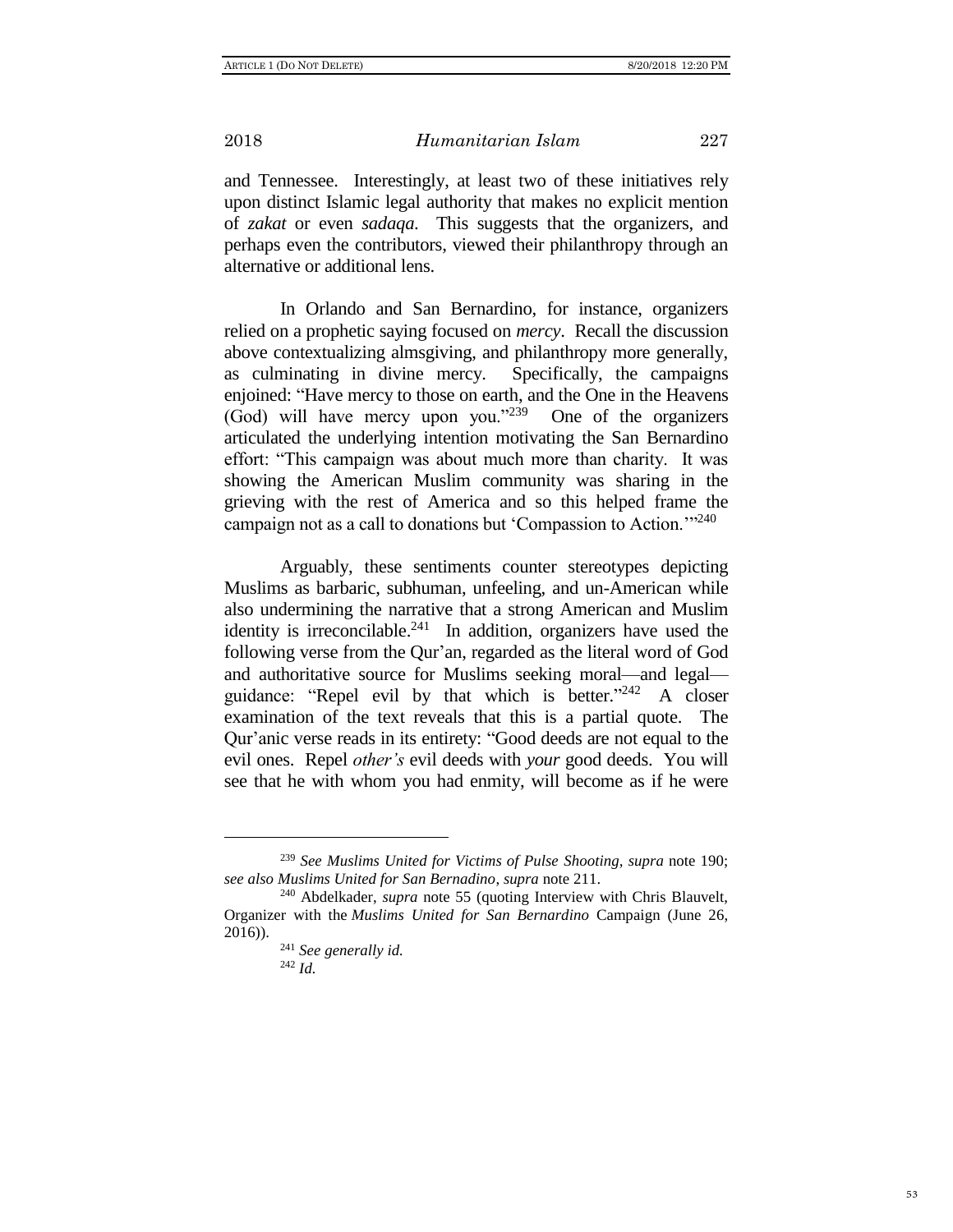your close friend.."<sup>243</sup>

According to the Qur'anic exegesis from 14th century Sunni scholar Ismail Ibn Kathir, the verse means that evil is distinct from good.<sup>244</sup> And, if one responds to mistreatment with kindness, it will lead to empathy, love, and friendship. $245$  Here, the clearest evil is arguably violent extremism. But are there additional evils? In an interview with Time, one of the San Bernardino organizers explained: "We're tired of being grouped together with extremists and people who commit these monstrous acts. . . . We wanted to show that American-Muslims are active contributors to society and that we want to build what the extremists are trying to destroy."<sup>246</sup>

American Muslims are actively countering violent extremism as well as anti-Muslim prejudice and discrimination. As discussed above, anti-Muslim sentiment has increased exponentially in public and private contexts. In response to the scourge of Islamophobia, Muslim Americans are becoming increasingly philanthropic.

## III. #FEEDTHEIRLEGACY

In 2015, Craig Hicks murdered his American Muslim neighbors, a young newlywed couple and a visiting family member, in their home near the University of North Carolina-Chapel Hill ("UNC") campus.<sup>247</sup> While local law enforcement authorities investigating the murders cited an allegedly long-standing parking dispute as the probable motive, the victims' families pointed to a particularized fear that at least one of them had previously

<sup>243</sup> MALIK, *supra* note 145, at 526.

<sup>244</sup> Abdelkader, *supra* note 55.

<sup>245</sup> *Id.*

<sup>246</sup> Abdelkader, *supra* note 55*;* Melissa Chan, *American Muslims Are Raising \$1,000 an Hour for San Bernardino Victims*, TIME (Dec. 9, 2015), http://time.com/4143416/san-bernardino-shooting-muslims-donald-trumpfundraising/.

<sup>247</sup> Amanda Holpuch, *Craig Hicks indicted over North Carolina shootings of three Muslim students*, THE GUARDIAN (Feb. 16, 2015, 3:44 PM), https://www.theguardian.com/us-news/2015/feb/16/craig-hicks-indicted-overnorth-carolina-shooting-of-three-muslim-students.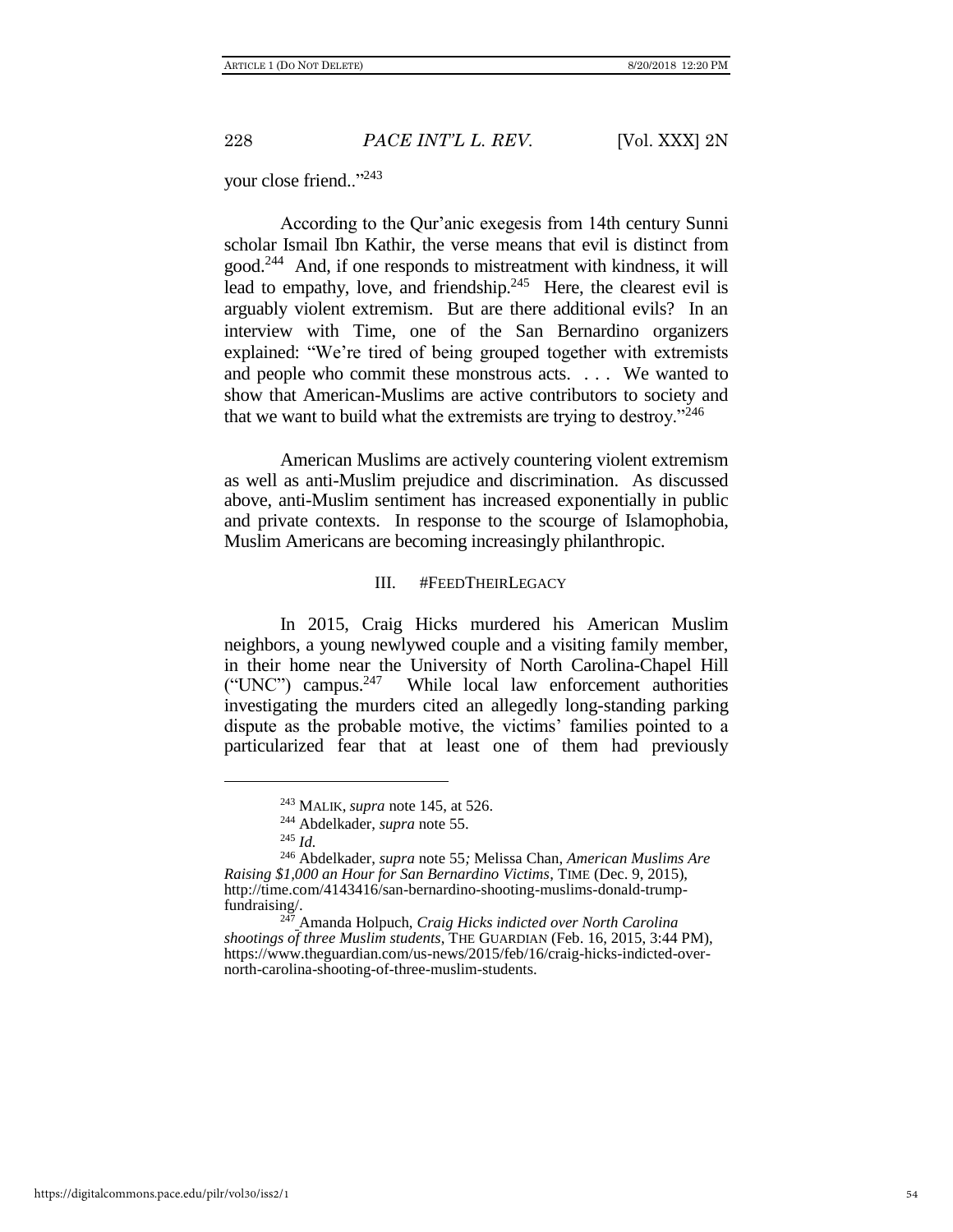$\overline{a}$ 

2018 *Humanitarian Islam* 229

articulated.<sup>248</sup> Many Muslim American advocates and activists highlighted the gruesome fashion in which the three youth, who volunteered with a number of humanitarian initiatives and inspired many more posthumously, were killed and argued that the triple homicide was an anti-Muslim hate crime. $249$  The Chapel Hill Shooting did not happen in isolation but rather is representative of intensifying anti-Muslim prejudice, discrimination, and violence in contemporary America. Though the event was a manifestation of Islamophobia in its most violent form, the American Muslim community's response to the tragedies was to further exemplify

### *A. Anatomy of a Hate Crime*

"He was a humanitarian. He had a passion for doing something greater than himself," explained Dr. Saleha Rehman about Deah Barakat.<sup>250</sup> Deah met his untimely demise when his neighbor, Craig Hicks, shot him execution-style in his home on February 10, 2015.<sup>251</sup> A dental student at the UNC, Deah volunteered at dental relief clinics to serve those in need.<sup>252</sup> In fact, prior to his murder, Deah launched an online fundraising campaign to return to Turkey

<sup>248</sup> Jonathan M. Katz, *In Chapel Hill, Suspect's Rage Went Beyond a Parking Dispute*, N.Y. TIMES, (Mar. 3, 2015), https://www.nytimes.com/2015/03/04/us/chapel-hill-muslim-student-shootingsnorth-carolina.html.

<sup>249</sup> Ben Brumfield, *Chapel Hill shooting: When is a crime a 'hate crime'*?, CNN (Feb. 13, 2015, 2:25 AM), http://www.cnn.com/2015/02/12/us/chapel-hill-shooting-hate-crimeexplainer/index.html.

<sup>250</sup> Kimber Solana, *After tragedy, honoring North Carolina shooting victims through charity*, AM. DENTAL ASS'N (Mar. 20, 2015), http://www.ada.org/en/publications/ada-news/2015-archive/march/after-tragedyhonoring-north-carolina-shooting-victims.

<sup>251</sup> *Man indicted on 3 counts of murder over North Carolina Muslim shootings*, AL JAZEERA AM., (Feb. 16, 2015, 1:58 PM), http://america.aljazeera.com/articles/2015/2/16/man-indicted-on-3-counts-ofmurder-in-nc-deaths-of-muslims.html.

<sup>252</sup> Michael Pizzi, *Deah Barakat's death brings Syria's dental health crisis to light*, AL JAZEERA AM., (Feb. 17, 2015, 5:00 AM), http://america.aljazeera.com/articles/2015/2/17/a-tragic-death-brings-light-tosyrias-dental-health-crisis.html.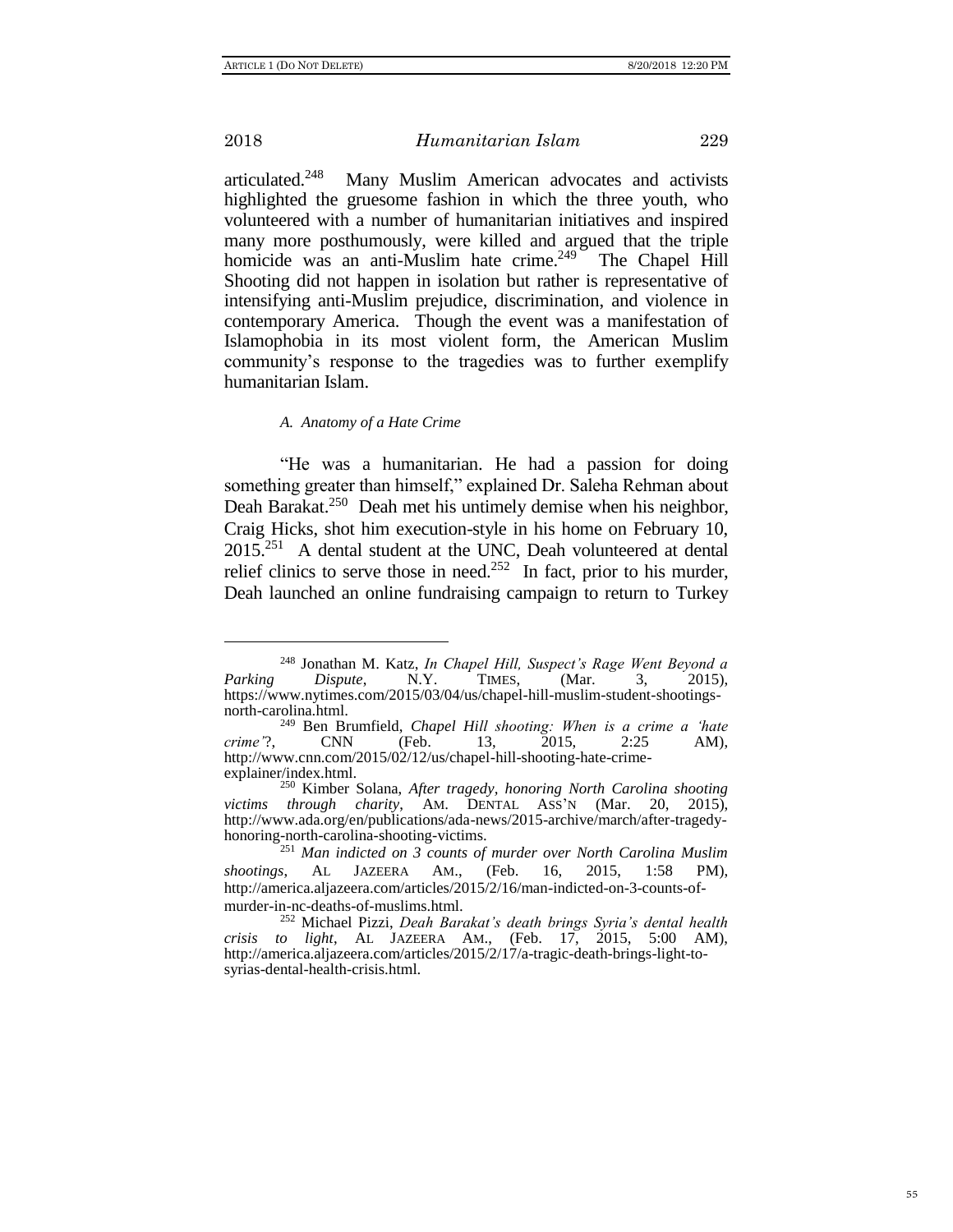on a dental relief mission.<sup>253</sup> He was collaborating with the Miswak Foundation, a nonprofit founded by American Muslim dentists and dental students that serve underprivileged patients through oral health education, prevention, and service.<sup>254</sup>

Deah, who was only twenty-three-years-old, was with his new bride, Yusor Abu-Salha, and sister-in-law, Razan, when they were murdered.<sup>255</sup> Deah and Yusor had just married in December, approximately two months prior to what became known nationally and internationally as the Chapel Hill Shooting.<sup>256</sup> Yusor, who was twenty-one-years-old, was a member of UNC's incoming dentistry class.<sup>257</sup> After Deah organized a fundraiser for the Syrian refugees in Turkey, Yusor traveled with her mother to assist with the dental relief clinic, as well.<sup>258</sup> Her experience solidified her intention to pursue a career in dentistry.<sup>259</sup> Yusor and her friends had also worked with Deah on other humanitarian initiatives, such as feeding the homeless and coordinating a health  $fair<sup>260</sup>$  Additionally, she

<sup>253</sup> *American Student Dental Association Saddened by Murder of Dental Student Deah Barakat,* ASDA (Feb. 2015), https://www.asdanet.org/utility-navigation/about-asda/asda-101/press-

releases/press-release/american-student-dental-association-saddened-by-murderof-dental-student-deah-barakat.

<sup>254</sup> *Id.*

<sup>255</sup> Margaret Talbot, *The Story of a Hate Crime*, NEW YORKER (June 22, 2015), https://www.newyorker.com/magazine/2015/06/22/the-story-of-ahate-crime.

<sup>256</sup> *See* Mike Hayes, *Chapel Hill Shooting Victims: A Tale Of Love, Marriage, And Tragedy*, BUZZFEED (Feb. 11, 2015, 10:56 PM), https://www.buzzfeed.com/mikehayes/the-love-story-of-yusor-anddeah?utm\_term=.mgEEp0d7Y#.pb93vJDMn**.**

<sup>257</sup> *Dental community mourn victims of Chapel Hill, N.C. shooting,* ADANEWS (Feb. 11, 2015), https://www.ada.org/en/publications/adanews/2015-archive/february/ada-dental-community-mourn-victims-of-chapelhill-nc-shooting.

<sup>258</sup> *See Family and friends remember Chapel Hill shooting victims as heroes*, AL JAZEERA AM. (Feb. 11, 2015, 1:44 PM),

http://america.aljazeera.com/articles/2015/2/11/chapel-hill-shooting-victimsremembered-as-selfless.html.

<sup>259</sup> *Id.*

<sup>260</sup> *Id.*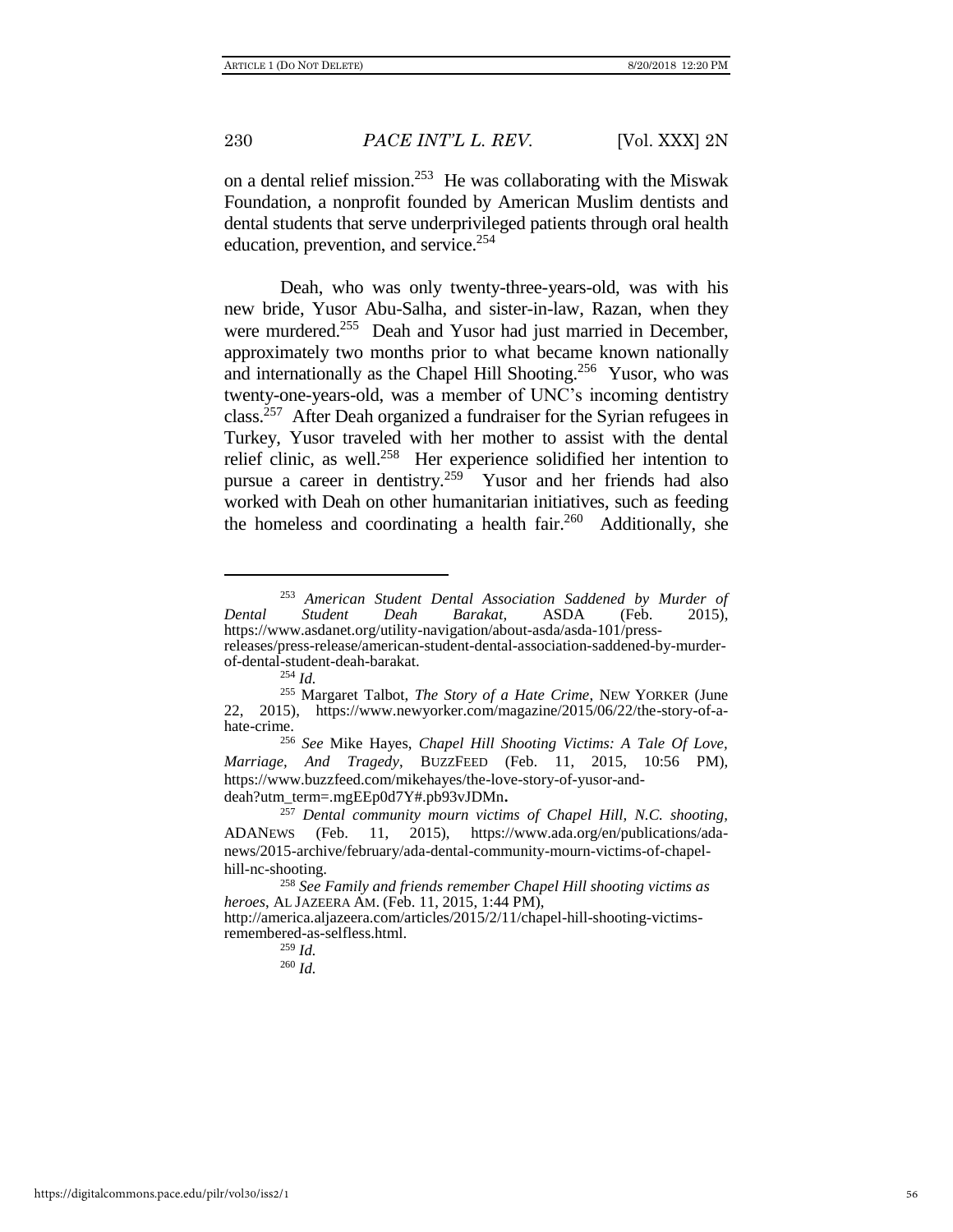volunteered for Habitat for Humanity and tutored children.<sup>261</sup> A college friend observed:

> Yusor was the meaning of her name, 'ease.' Everything she embodied was simple, yet powerful. . . . [She] helped everyone she could. My freshman year, we were both involved in United Muslim Relief. Yusor . . . would meet me in the library once a week to discuss how she wanted to start a health bus that would travel to impoverished communities.<sup>262</sup>

Razan, Yusor's younger sister, was also committed to serving others. At nineteen years old, she would often volunteer in downtown Raleigh to make sandwiches for the homeless.<sup>263</sup> Razan, a sophomore design student at North Carolina State University, had been training for her first marathon—Raleigh Rock 'n' Roll Half Marathon—at the time of the shooting.<sup>264</sup> Both sisters wore hijabs. 265

All three—Deah, Yusor, and Razan—had attended Al-Iman School, a private Islamic school that strives to follow the Qur'an and Sunnah (or Prophetic model) and works to cultivate high morals and exemplary citizenship through its curriculum.<sup>266</sup> In addition to learning math, social studies, and science, Deah, Yusor, and Razan

<sup>261</sup> *Feeding Their Legacy: Charity Efforts Honor Chapel Hill Shooting Victims*, WUNC N.C. PUB. RADIO (Mar. 5, 2015), http://wunc.org/post/feedingtheir-legacy-charity-efforts-honor-chapel-hill-shooting-victims#stream/0.

<sup>262</sup> Humaira Siddiqui, *For Who We Are and How We Look* 35, ISLAMIC HORIZONS, May 4, 2015, at 35.

<sup>263</sup> *Our Three Winners*, OUR THREE WINNERS FOUND., https://www.ourthreewinners.org/d-y-r (last visited Dec. 2017). <sup>264</sup> *Id*.

<sup>265</sup> *Id*.

<sup>266</sup> *See Brief History of Al-Iman School*, AL-IMAN SCH., http://alimanschool.org/about-us/ (last visited Dec. 2017).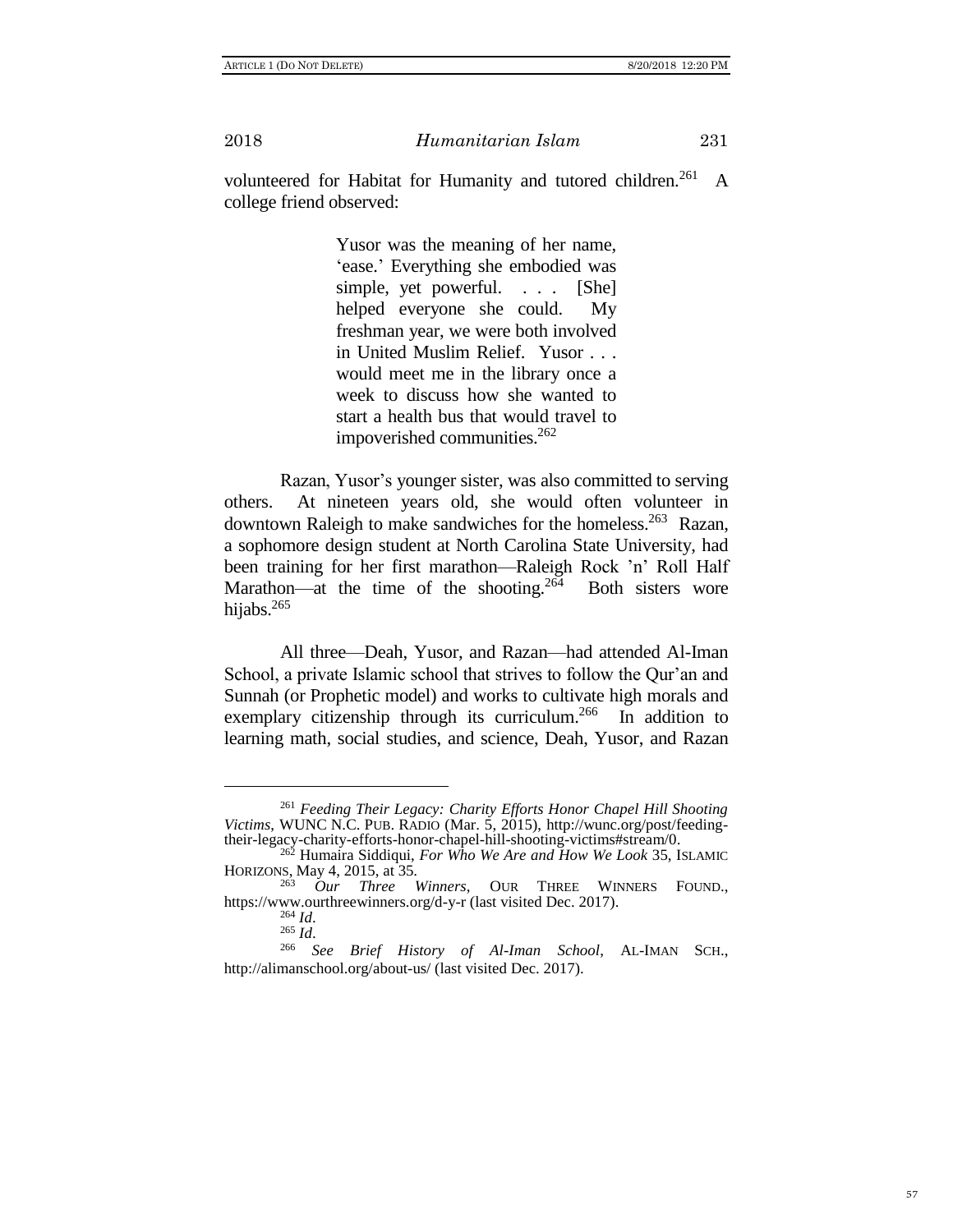also studied Arabic, Qur'an, and Islamic studies as children.<sup>267</sup> Mussarut Jabeen, the school's principal who knew all three for more than a decade, observed: "They did not go around talking about Islam. They lived it. It's the way they led their lives that showed their Islamic values. They were always involved in community service and helping others, and they did charitable work for both non-Muslims and Muslims alike."<sup>268</sup>

Deah had been a resident in the apartment complex for about two years prior to the shooting.<sup>269</sup> He was aware of Hicks' parking sensitivities and had even distributed a map of the parking lot that highlighted permissible spaces to visiting friends and family.<sup>270</sup> Deah was also aware that Hicks carried a holstered gun at his belt, attended Durham Tech Community College as an aspiring paralegal, and was an "anti-theist" who wanted "religion to go away."<sup>271</sup> In December of 2015, Yusor moved in with Deah and Hicks began to visit their home and complain with increased intensity.<sup>272</sup> Yusor believed that Hicks hated them. Prior to the triple homicide, she confided in her father, "Daddy, I think it is because of the way we look and the way we dress."<sup>273</sup>

On February 10, 2015, a neighbor telephoned 911 reporting that she heard shots fired and "kids screaming."<sup>274</sup> When law enforcement arrived, Deah, Yusor and Razan's lifeless bodies were found inside their home.<sup>275</sup> Hicks later turned himself into local law enforcement.<sup>276</sup> Police found more than a dozen guns, including four

<sup>267</sup> *Id*.

<sup>268</sup> Siddiqui, *supra* note 262, at 35.

<sup>269</sup> Talbot, *supra* note 255.

<sup>270</sup> *Id.*

<sup>271</sup> Catherine Thompson, *5 Points To Know About Craig Hicks, Man Accused Of Killing 3 Muslim Students,* TPM (Feb. 11, 2015, 12:57 PM), https://talkingpointsmemo.com/fivepoints/craig-stephen-hicks-guns-anti-theism.

<sup>272</sup> Talbot, *supra* note 255.

<sup>273</sup> *Id.*

<sup>274</sup> *Id.*

<sup>275</sup> *Id.*

<sup>276</sup> *Id.*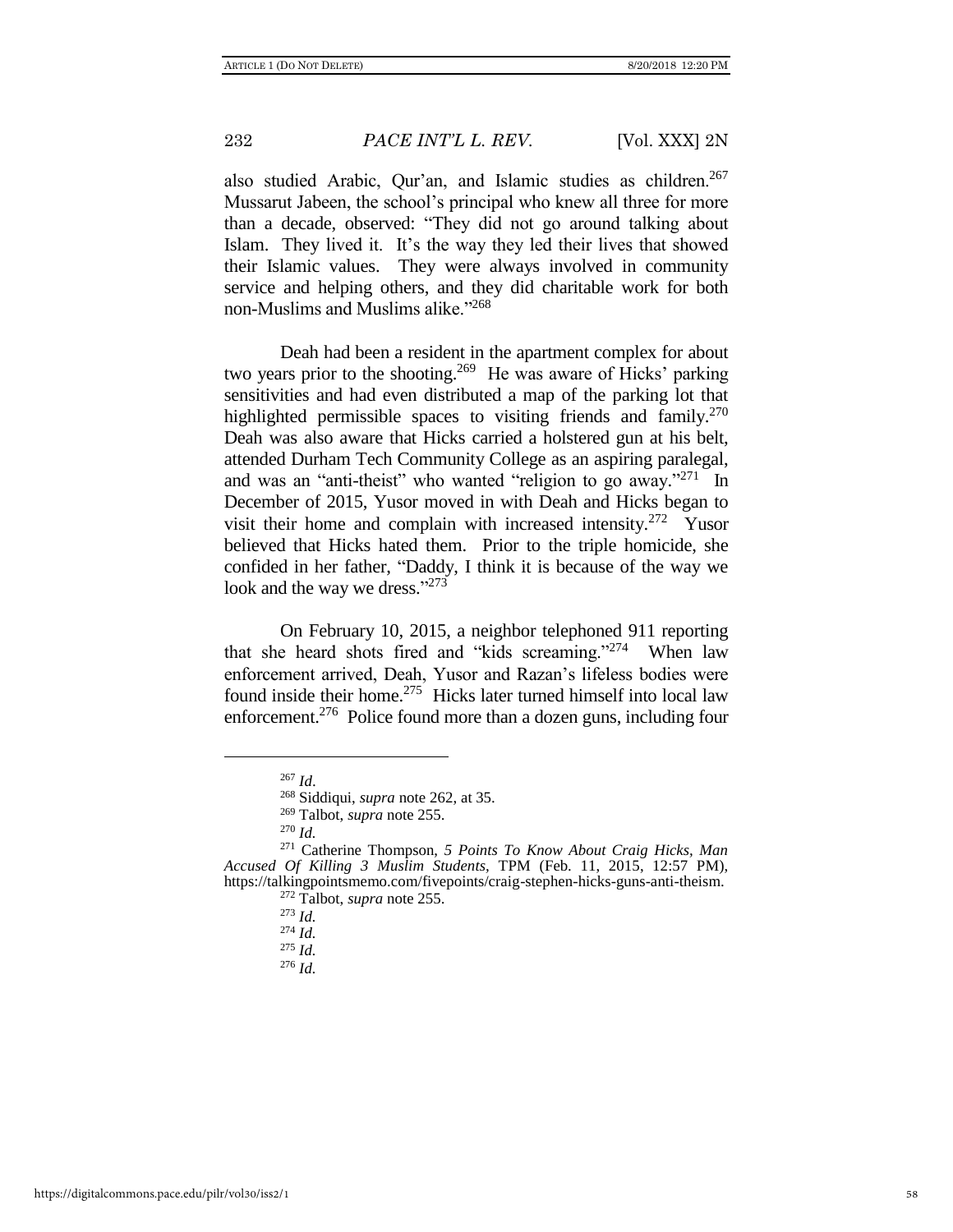handguns, two shotguns, and six rifles, including a military-style AR-15 carbine.<sup>277</sup> They would eventually issue a public statement claiming that the triple homicide was likely "motivated by an ongoing neighbor dispute over parking."<sup>278</sup> The victims' families were convinced it was a hate crime, however. Deah's sister, Suzanne, a resident physician at San Francisco General Hospital, explained: "It's time people started talking about how real Islamophobia is – that it's not just a word tossed around for political purposes but that it has literally knocked on our doorstep and killed three of our American children." 279

In North Carolina, American Muslims were familiar with anti-Muslim prejudice and discrimination. At Wake Forest University, alumnus had accused the chaplain for Muslim life of being a "radical jihadist."<sup>280</sup> At Duke University, an announcement that the Muslim call to prayer would be broadcast from the university chapel's bell tower met with a firestorm of controversy, including death threats, leading the university to reverse its decision.<sup>281</sup> At North Carolina State University, following the Chapel Hill Shooting, many students who observed hijab reported feeling unsafe.<sup>282</sup>

At the funeral services, where more than five thousand mourners were in attendance, Razan and Yusor's father insisted that intensifying anti-Muslim prejudice played a role in the shooting:

> We have no doubt why they died. We are not seeking any revenge. Our children are much more valuable than any revenge. When we say that this was a hate crime, it's all about

<sup>277</sup> *See id.*

<sup>278</sup> *Id.*

<sup>279</sup> *Id.*

<sup>280</sup> Madeline Will, *Across North Carolina, Muslim Students Take Stock of a Trying Semester*, CHRON. HIGHER EDUC. (Mar. 11, 2015),

https://www.chronicle.com/article/Across-North-Carolina-Muslim/228327. <sup>281</sup> *Id.*

<sup>282</sup> *Id.*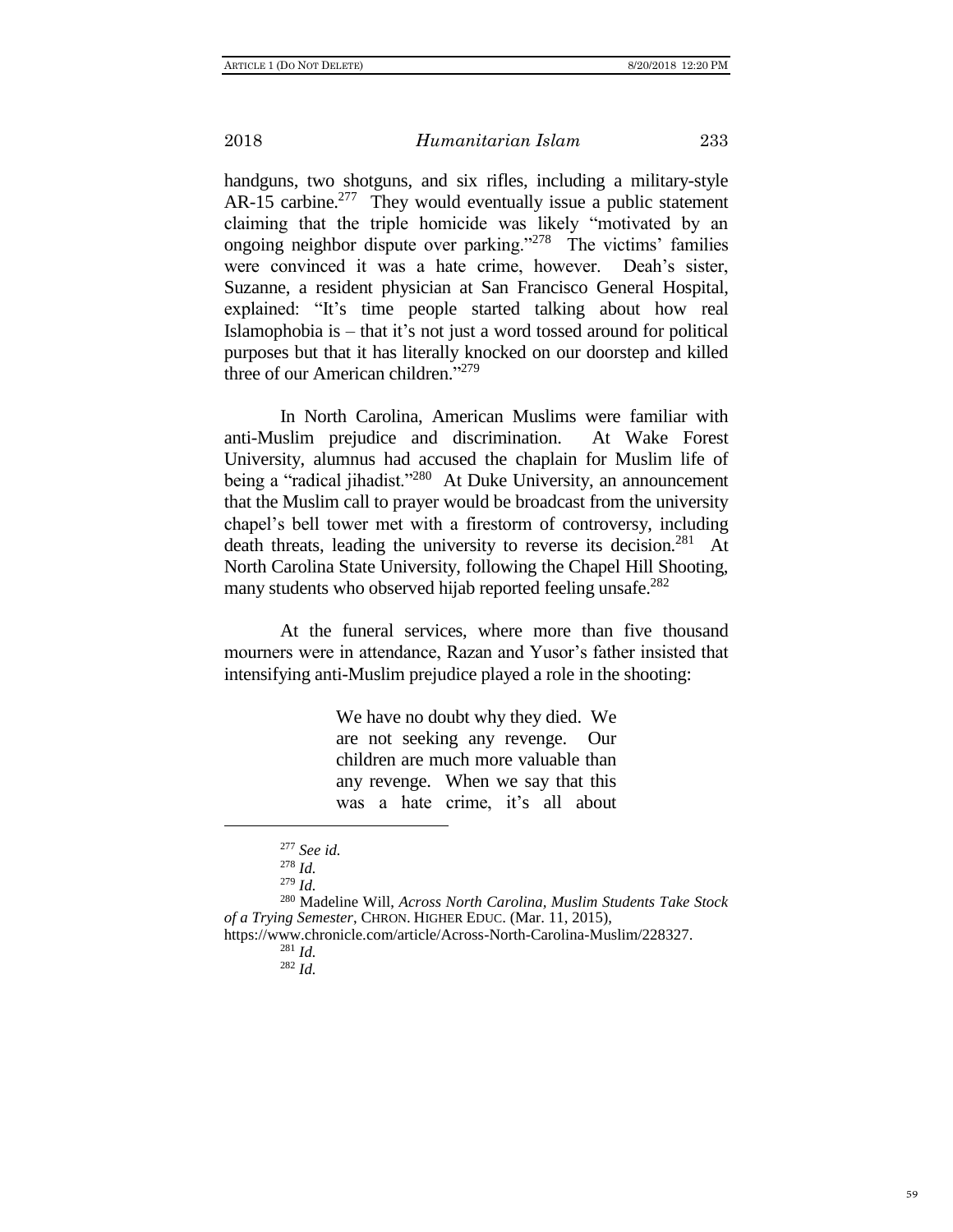## 234 *PACE INT'L L. REV.* [Vol. XXX] 2N

protecting all other children in the  $U.S.A. - it is all about making this$ country that they loved and where they lived and died peaceful for everybody else. We need to identify things as they really are.<sup>283</sup>

The alleged motive was not the only point of controversy. News media coverage of the triple homicide was woefully lacking, causing tens of thousands of people to tweet using the hash tags #MuslimLivesMatter and #ChapelHillMurders.<sup>284</sup> Some criticized what they viewed as a double standard—if the perpetrator had been Muslim, such violence would have received considerable coverage as an act of terrorism. Noted journalist Glenn Greenwald tweeted: "Unknown what motivated Chapel Hill murders, but it's obviously striking how this would be talked about - quickly - if identities were reversed."<sup>285</sup> As a result of the social media firestorm, journalists began reporting on the shooting while citing the motive provided by law enforcement, a long-standing parking dispute. For instance, FOX News claimed: "UNC shooting deaths sparked by parking dispute." 286

Three days later, President Obama made a statement about the murders. Echoing Yusor's sentiments to her father, while intimating the bias motive underlying the triple homicide, Obama

<sup>283</sup> Talbot, *supra* note 255.

<sup>284</sup> *See, e.g., Chapel Hill Triple Murder Sends #MuslimLivesMatter Trending*, NBC NEWS (Feb. 11, 2015, 10:53 AM), https://www.nbcnews.com/news/asian-america/chapel-hill-triple-murder-sendsmuslimlivesmatter-trending-n304401; *see also Why is #ChapelHillShooting trending worldwide?* (BBC television broadcast, Feb. 11, 2015) http://www.bbc.co.uk/programmes/p02jcqng.

<sup>285</sup> Siddiqui, *supra* note 262, at 41.

<sup>286</sup> *U.S. gunman kills three young Muslims in parking spat – police*, FIRSTPOST (Feb. 12, 2015), http://www.firstpost.com/world/u-s-gunman-killsthree-young-muslims-in-parking-spat-police-2094117.html; *Police: UNC shooting deaths sparked by parking dispute*, FOX NEWS (Feb. 2015), http://video.foxnews.com/v/4045216906001/?#sp=show-clips.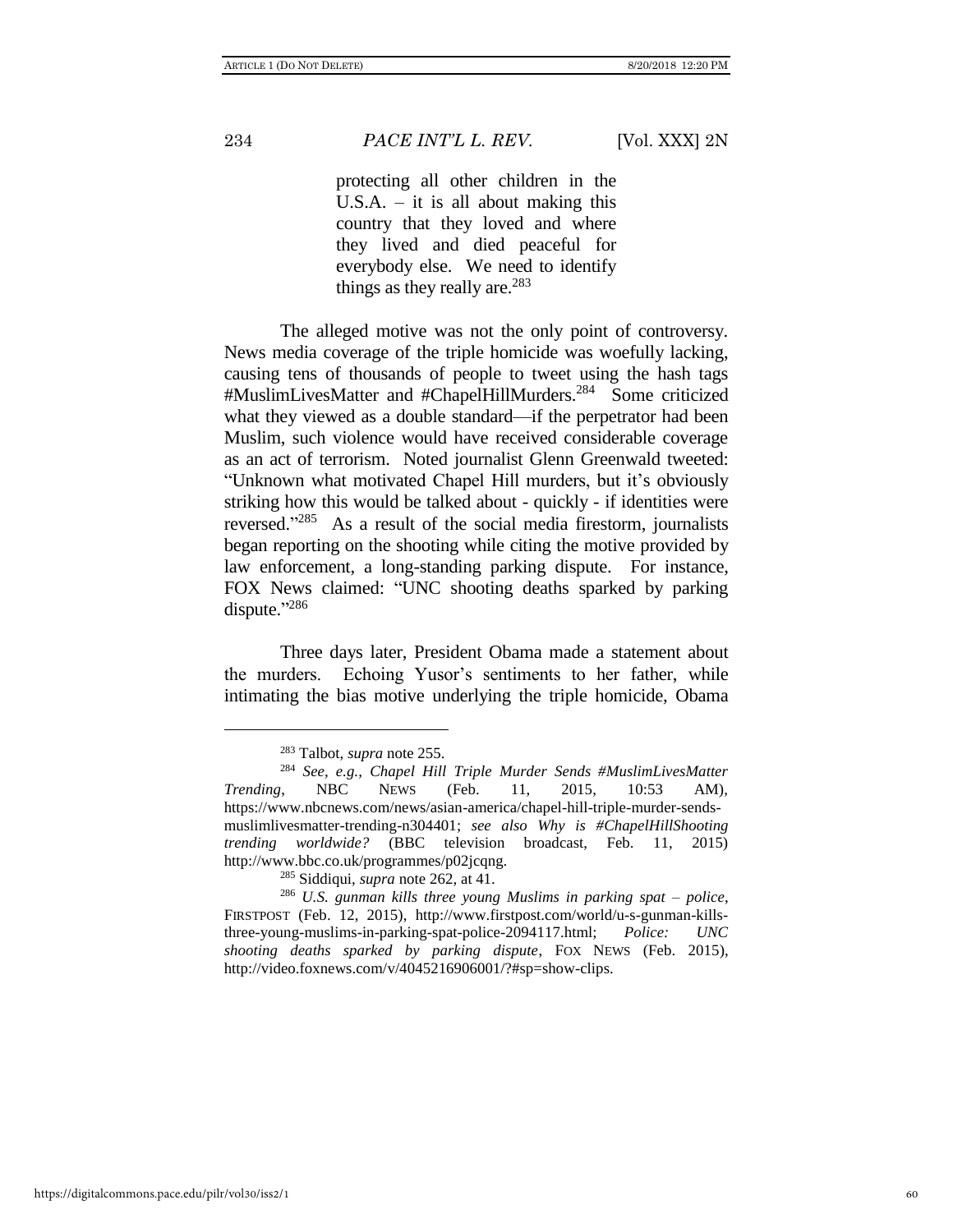2018 *Humanitarian Islam* 235

informed the nation: "No one in the United States of America should ever be targeted because of who they are, what they look like or how they worship."<sup>287</sup>

In addition to the controversy surrounding the glacial pace at which journalists reported on the Chapel Hill Shootings, there was also broader criticism of the media discourse surrounding Muslims and terrorism, respectively. People complained that consistently unrepresentative portrayals of Muslims culminated in their dehumanization.<sup>288</sup> It is significant to note again that according to research from the University of Pennsylvania and Northwestern University, Muslims are the most dehumanized group in the nation today.<sup>289</sup> Yusor and Razan's father, Mohammad Abu-Salha, a psychiatrist, accused news media outlets of feeding Americans a toxic dosage of images related to "Islamic terrorism" that helps create anti-Muslim hatred.<sup>290</sup> He told the media: "So if somebody has any conflict with you, and they already hate you, you get a bullet in the head." 291

As discussed above, media discourse contributes to public anxieties about Islam as well as anti-Muslim bigotry and prejudice.

<sup>&</sup>lt;sup>287</sup> Press Release, Statement by the President, The White House Off. of the Press Sec'y (Feb. 13, 2015), https://obamawhitehouse.archives.gov/thepress-office/2015/02/13/statement-president.

<sup>288</sup> *See, e.g*., Mohamad Elmasry, *Chapel Hill shooting, bigotry and the media*, MUSLIM VILLAGE (Feb. 12, 2015) https://muslimvillage.com/2015/02/12/62900/chapel-hill-shooting-bigotrymedia/.

<sup>289</sup> *Study Finds Troubling Consequences for Anti-Muslim and Anti-Mexican Attitudes and Actions*, U. PA. ANNENBERG SCH. COMM. (Feb 6, 2017), https://www.asc.upenn.edu/news-events/news/troubling-consequences-of-antimuslim-and-anti-mexican-attitudes (citing Nour Kteily & Emile Bruneau, *Backlash: The Politics and Real-World Consequences of Minority Group Dehumanization*, 43 SAGE JOURNALS 87 (2016)).

<sup>290</sup> Crimesider Staff, *Alleged N.C. shooter had prior armed run-ins with neighbors*, CBS NEWS (Feb. 12, 2015, 10:56 AM), https://www.cbsnews.com/news/alleged-north-carolina-shooter-had-priorarmed-run-ins-with-neighbors/.

<sup>291</sup> *Id.*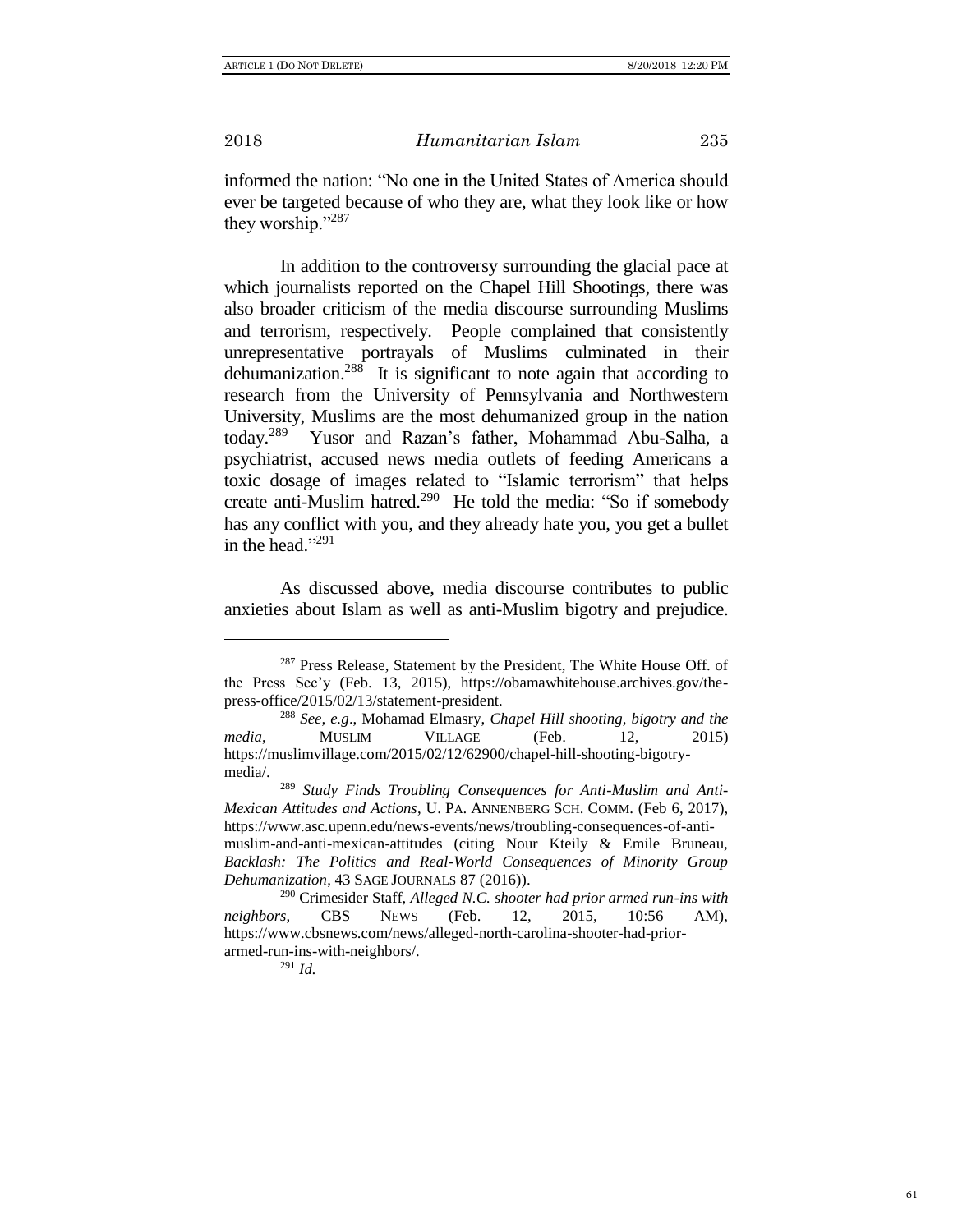# 236 *PACE INT'L L. REV.* [Vol. XXX] 2N

While some Muslims may be able to recognize stereotypical depictions and narratives surrounding their faith and community, many non-Muslim Americans may not. Rather, it may seem that news stories about Muslims and Islam are generally contextualized in violence because journalists are simply "doing their job" and conveying information accurately even when research evidence suggests such portrayals are unrepresentative of the vast majority of Muslim Americans.

In North Carolina, Hicks was charged with and indicted for first-degree multiple murder and, if convicted, the Durham County prosecutor intends to pursue the death penalty.<sup>292</sup> Notably, local prosecutors did not bring hate crime charges.<sup>293</sup> Federal law enforcement officials initiated an inquiry into the possibility that Hicks violated the Shepard Byrd Hate Crimes Prevention Act, a federal law rendering homicides committed on account of racial or religious bias a hate crime.<sup>294</sup> Since local county prosecutors already intend to pursue the death penalty against Hicks, some experts have questioned the utility of a hate crime conviction.<sup>295</sup> But, as Yusor's father noted at the funeral: "We need to identify things as they really are."<sup>296</sup>

While officials cited an alleged long-standing parking dispute as the probable motive, friends and family of the victims pointed to other facts to support their claim that the triple homicide was nothing short of an anti-Muslim hate crime. First, Hicks' complaints

<sup>292</sup> Mary Ann Georgantopoulos, *Prosecutors Will Seek Death Penalty For Craig Hicks In Shooting Deaths Of UNC Students*, BUZZFEED NEWS (Apr. 6, 2015, 2:47 PM), 6, 2015, 2:47 PM), https://www.buzzfeed.com/maryanngeorgantopoulos/prosecutors-will-Seekdeath-penalty-aginst-craig-hickscharg?utm\_term=.sanMZMV5M#.kl5bObKNb.

<sup>293</sup> *See* Siddiqui, *supra* note 262, at 35–36; Talbot, *supra* note 255.

<sup>294</sup> *See FBI examining 3 slain in NC after Muslims claim hate crime*, S.C. PUB. RADIO (Feb. 12, 2015), http://www.scpr.org/news/2015/02/12/49763/parking-dispute-sparks-3-northcarolina-killings-p/.

<sup>295</sup> Siddiqui, *supra* note 262, at 35.

<sup>296</sup> Talbot, *supra* note 255.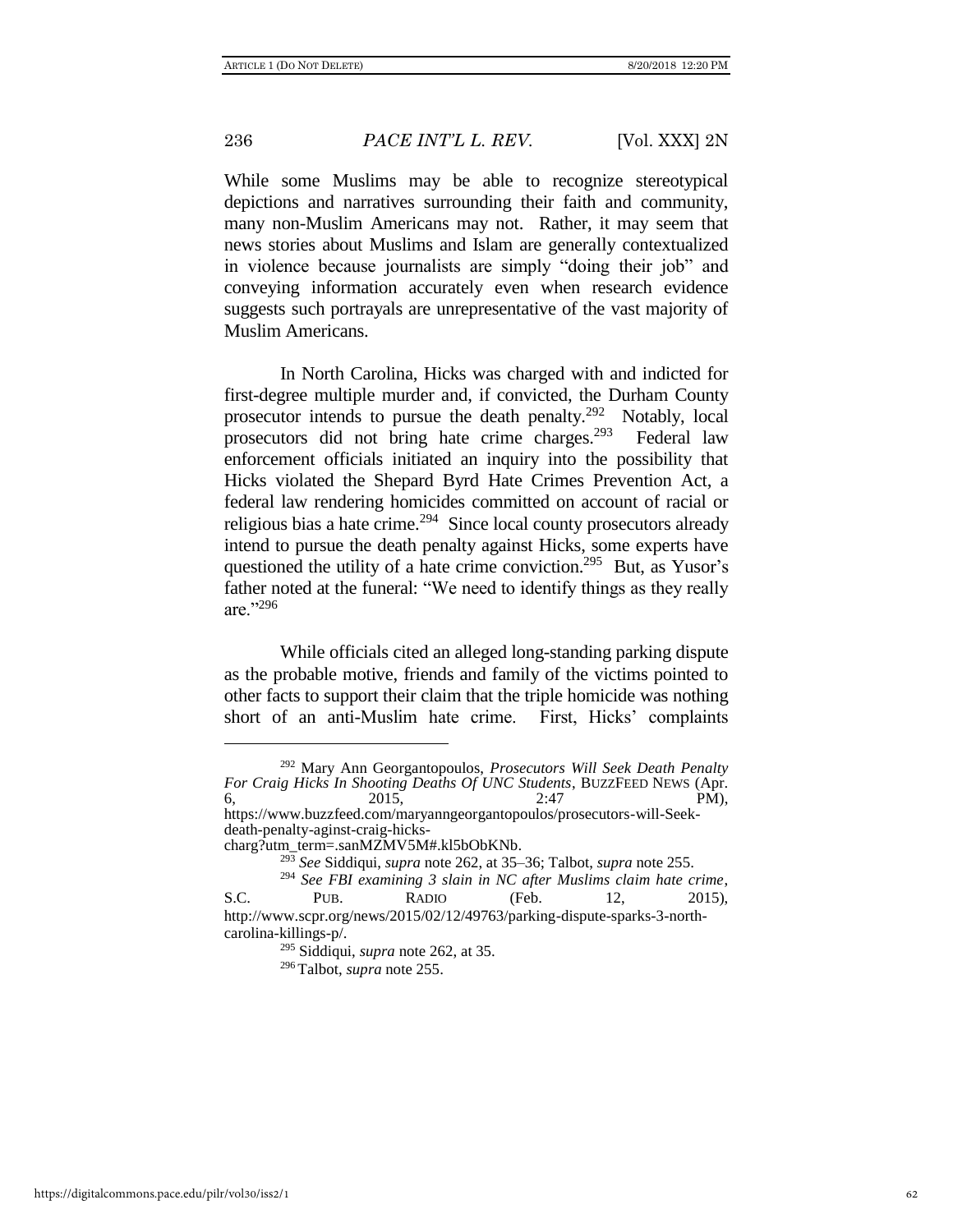increased after Yusor moved in with her new husband, with half a dozen visits in the month preceding the shootings.<sup>297</sup> He even left a note on the hijab-clad student's car, they argue, while he had never done so for Deah.<sup>298</sup> Second, none of the victims were parked in Hicks's spaces at the time of the shooting making the motive posited by local police implausible.<sup>299</sup> In fact, his parking space was empty. $300$  Third, many argued, the manner in which the youth were murdered—prompting Obama to describe the tragedy as "brutal" and "outrageous"—evidenced excessive violence reflective of a bias motive.<sup>301</sup> He shot them all in the head and eight shell-casings were recovered at the scene.<sup>302</sup> Fourth, neighbors reported similar parking disputes with Hicks but he only murdered three Muslim American students, and he did so shortly after Yusor, who observes conspicuous religious attire, relocated to the neighborhood.<sup>303</sup> Still, at the time of publication of this Article, no state or federal hate crime charges have been brought against Hicks.

In the aftermath of the Chapel Hill Shootings, thousands of UNC students gathered for a vigil on campus in remembrance of their fallen classmates.<sup>304</sup> Around the country, American Muslim and Arab American community groups responded to the tragedy claiming the incident was a hate crime and representative of increasing Islamophobia in contemporary America.<sup>305</sup> Furthermore, across the nation, Muslim Americans organized numerous initiatives —from launching food drives to creating scholarship funds—to help ensure that the humanitarian causes that Deah, Yusor, and Razan valued continued to live.<sup>306</sup>

<sup>297</sup> Siddiqui, *supra* note 262, at 34.

<sup>298</sup> Talbot, *supra* note 255.

<sup>299</sup> *Id*.; Siddiqui, *supra* note 262, at 34.

<sup>300</sup> Talbot, *supra* note 255.

<sup>301</sup> *See* Statement by the President, *supra* note 287.

<sup>302</sup> Siddiqui, *supra* note 262, at 34.

<sup>303</sup> *See id*.

<sup>304</sup> Will, *supra* note 280.

<sup>305</sup> *Id.*

<sup>306</sup> *Id.*; Talbot, *supra* note 255.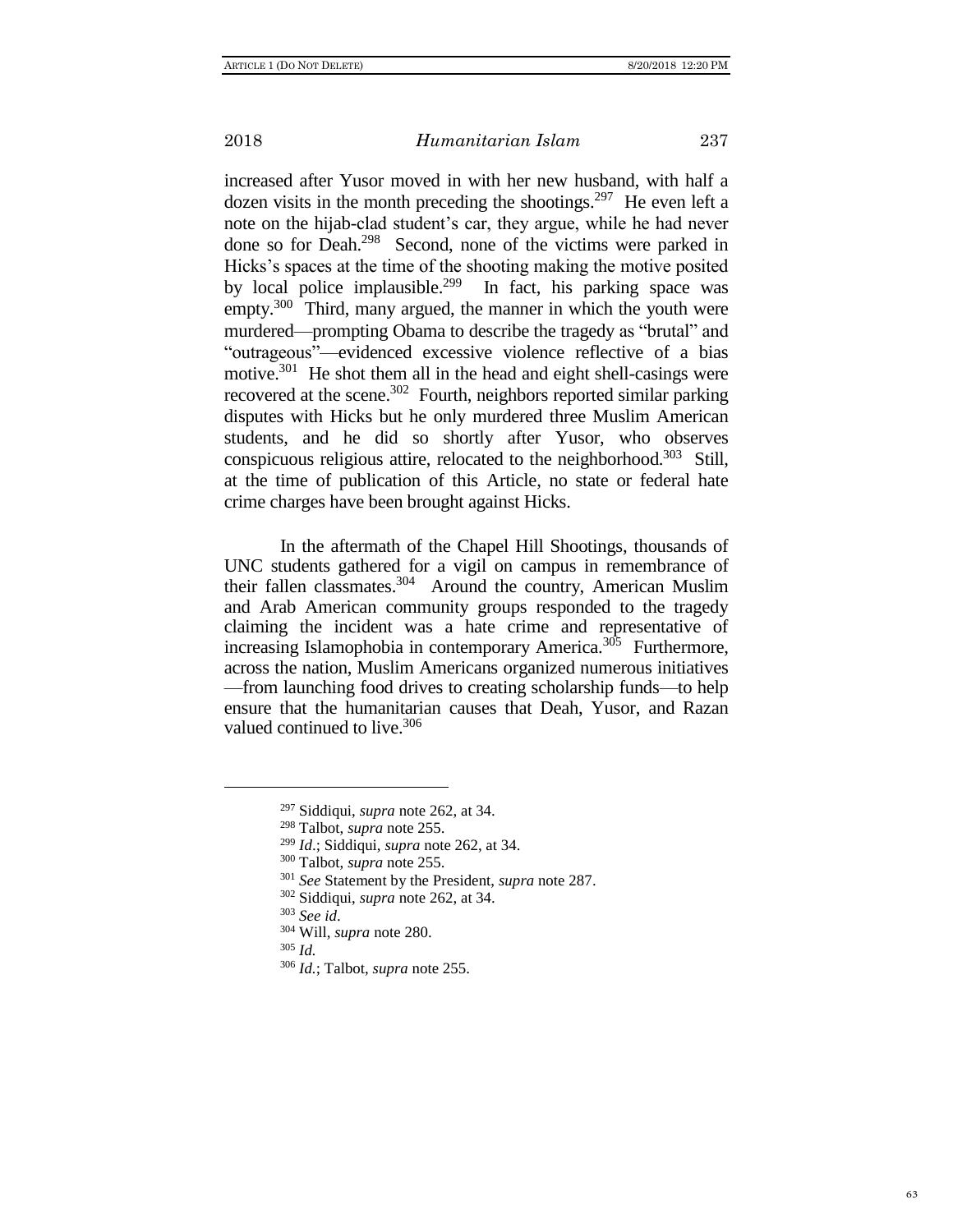*B. Worsening Anti-Muslim Prejudice and Discrimination*

On February 3, 2016, during his first presidential visit to an American mosque in his last year in office, President Obama observed:

> There are voices who are constantly claiming you have to choose between your identities. . . . Do not believe them. . . . You fit in here. Right here. You're right where you belong. You're part of America, too. You're not Muslim or American, you're Muslim and American. And don't grow cynical.<sup>307</sup>

His speech at the large Islamic Society of Baltimore came in the midst of increasing anti-Muslim political rhetoric from largely Republican candidates during the 2016 U.S. presidential election cycle. As he celebrated American Muslim contributions in a historic speech that some criticized as overdue, the minority faith community was experiencing increased discrimination: increased opposition to mosque construction projects, increased bias-based bullying in schools, increased religious employment discrimination, and increased anti-Muslim hate crimes.<sup>308</sup>

Suzanne Barakat, Deah's older sister, attended the historic event and pre-speech roundtable at the mosque where she sat next to President Obama.<sup>309</sup> Since the Chapel Hill Shooting, which Obama

<sup>307</sup> Michelle Boorstein, *At Baltimore mosque, President Obama encourages U.S. Muslims: 'You fit in here'*, WASH. POST (Feb. 3, 2016), https://www.washingtonpost.com/news/acts-of-faith/wp/2016/02/03/presidentobamas-mosque-visit-will-spotlight-a-new-generation-of-muslimamericans/?utm\_term=.81ef7e84dda3.

<sup>308</sup> *Id.*

<sup>&</sup>lt;sup>309</sup> Staff Report, *Obama visits U.S. mosque for first time as president*,<br>1AN (Feb. 3, 2016). TECHNICIAN (Feb. 3, 2016), http://www.technicianonline.com/news/article\_94ae1f66-caf8-11e5-ba97- 9baacf52afd1.html.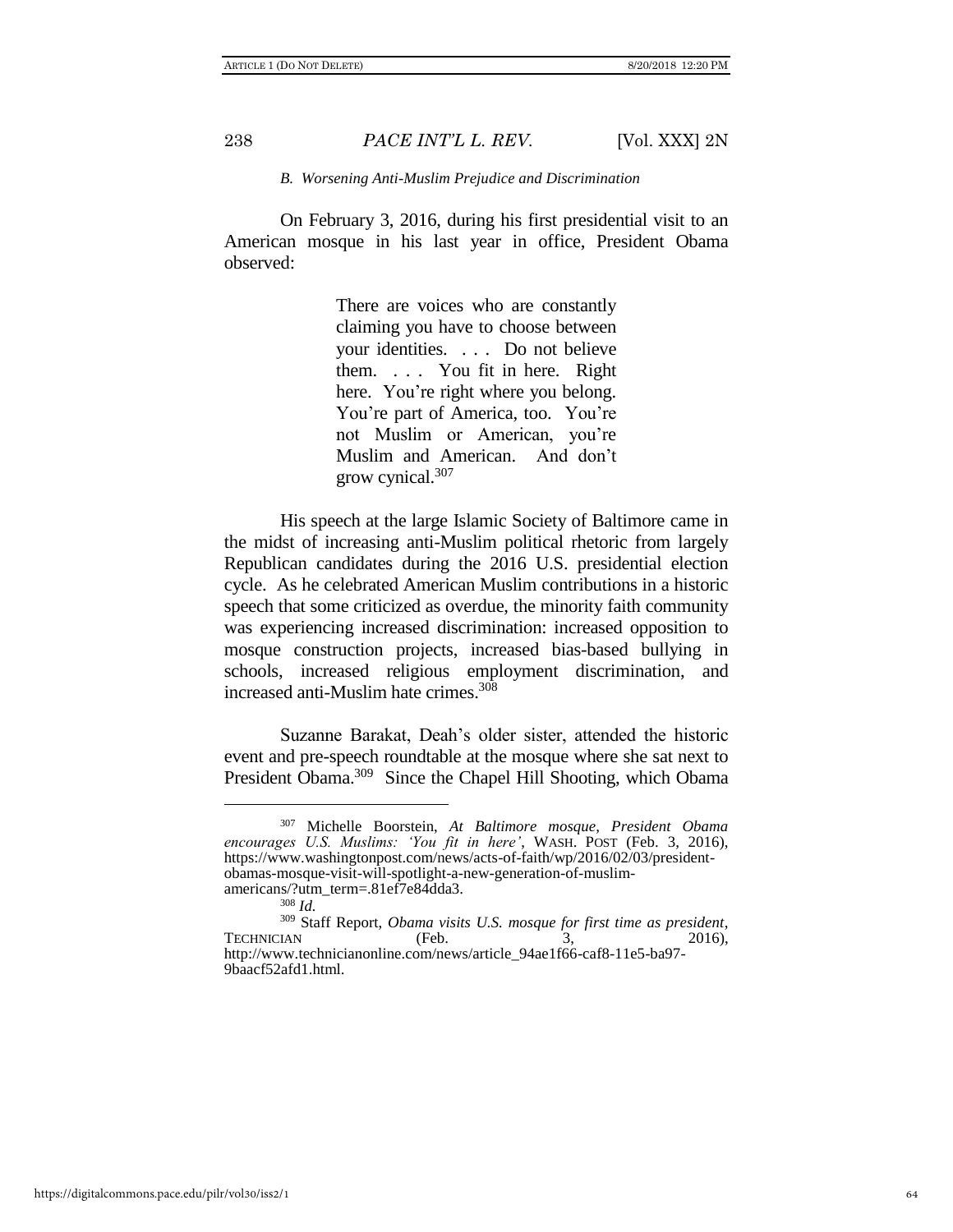mentioned in his address, she has become a vocal advocate against Islamophobia.<sup>310</sup> At a candlelight vigil, Suzanne spoke to those in attendance, saying: "These were three all-American kids who were taken from us. They were model examples of American citizens who were doing good things for other people. Their all-Americanness did not save them<sup>"311</sup>"

Later in the election cycle, Suzanne challenged then GOP presidential candidate Donald J. Trump to a meeting after he spoke of killing "Islamic terrorists" with bullets dipped in pigs' blood.<sup>312</sup> According to that debunked myth, told and retold by Trump on the presidential campaign trail, shortly after the Spanish-American War, U.S. General John J. Pershing purportedly used bullets dipped in pigs' blood to execute Muslim prisoners in the Philippines and eradicated terrorism.<sup>313</sup> Trump delivered his remarks at a South Carolina rally the day prior to winning the state's Republican primary.<sup>314</sup> What is more, he repeated it at rallies across the country and even after transitioning to the White House despite knowing that the story is fabricated. $315$ 

The twenty-eight-year-old physician believed that such political vitriol dehumanized Muslims and left them vulnerable to

<sup>310</sup> Tim Peeler, '*A Day of Light' Honors Slain Students,* N.C. STATE NEWS (Feb. 4, 2016), https://news.ncsu.edu/2016/02/a-day-of-light/.

<sup>311</sup> *Id.*

<sup>312</sup> Liam Stack, *Trump's Remarks on Pigs' Blood Elicit Challenge from Sister of Chapel Hill Victim*, N.Y. TIMES (Feb. 22, 2016),

https://www.nytimes.com/2016/02/23/us/politics/trump-pigs-blood-sisterchapel-hill-victim-barakat.html.

<sup>313</sup> Louis Jacobson, *Donald Trump cites dubious legend about Gen. Pershing, pig's blood and Muslims*, POLITIFACT (Feb. 23, 2016, 4:02 PM), http://www.politifact.com/truth-o-meter/statements/2016/feb/23/donaldtrump/donald-trump-cites-dubious-legend-about-gen-pershi/.

 $314$  *Id.* 

<sup>315</sup> Louis Jacobson & Aaron Sharockman, *Donald Trump retells Pants on Fire claim about Gen. Pershing ending terrorism for 35 years*, POLITIFACT (Aug. 17, 2017), http://www.politifact.com/truth-o-

meter/statements/2017/aug/17/donald-trump/donald-trump-retells-pants-fireclaim-about-gen-pe/; Tessa Berenson, *Trump Repeats False Pig's Blood Story at California Rally*, TIME (Apr. 29, 2016), http://time.com/4312131/donald-trumppigs-blood-muslim-story/.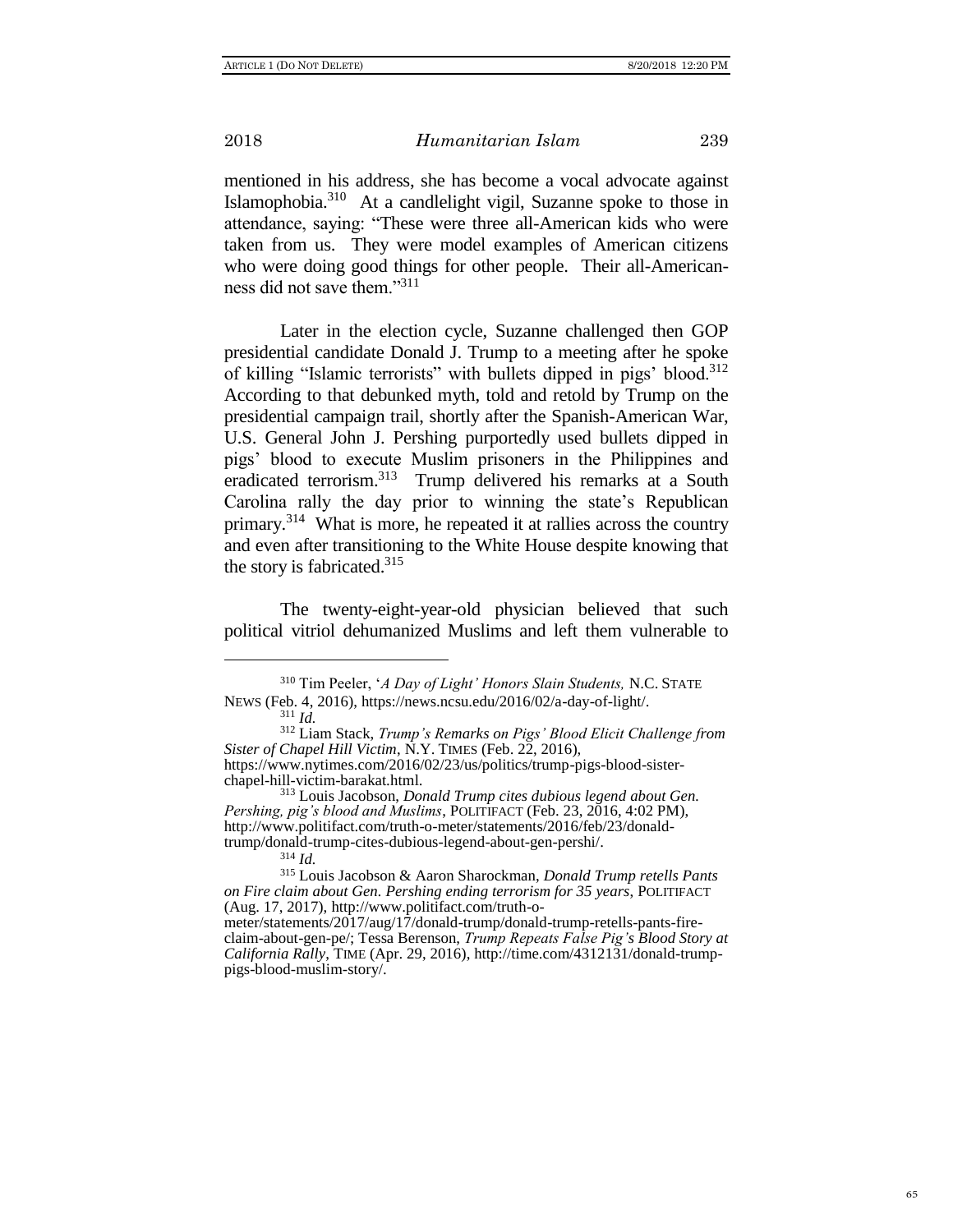violent attacks. Academic research shows that acts and threats of violence against real or perceived Muslims during the presidential contest, strife with such anti-Muslim political rhetoric, were three to five times higher than pre-election cycle levels.<sup>316</sup> Suzanne would later note in a speech regarding the Chapel Hill Shooting: "They were murdered by their neighbor because of their faith, because of a piece of cloth they chose to don on their heads, because they were visibly Muslim."<sup>317</sup>

Suzanne's reference to the religious attire worn by Yusor and Razan is notable because it highlights the gendered dimension to anti-Muslim prejudice and discrimination. According to 2017 research, Muslim women are more likely to report experiencing discrimination as well as fear for their safety from white supremacist groups than their male counterparts.<sup>318</sup> Yet, they are no more likely to alter their physical appearance to be less identifiably Muslim.<sup>319</sup> Of course, not all discrimination claims are reported due to a host of reasons. Consider workplace discrimination, for instance, research surrounding which also demonstrates the differentiated experience of Muslim American women.<sup>320</sup> Research from Carnegie Mellon found that Americans who are conspicuously Muslim, such as those observing a hijab or headscarf, on Facebook and LinkedIn are less likely to receive an interview than Christian counterparts with identical credentials.<sup>321</sup> Relatedly, University of Hawaii researchers found that observing hijab in the same manner as Yusor and Razan,

<sup>318</sup> *See* MOGAHED & CHOUHOUD, *supra* note 13, at 4.

<sup>316</sup> ENGY ABDELKADER, WHEN ISLAMOPHOBIA TURNS VIOLENT: THE 2016 U.S. PRESIDENTIAL ELECTIONS 3 (Bridge Initiative 2016), http://bridge.georgetown.edu/wp-content/uploads/2016/05/When-Islamophobia-Turns-Violent.pdf.

<sup>317</sup> *After A Horrible Hate Crime, How Do You Not Hate Back?,* NPR (Dec. 16, 2016, 8:45 AM), https://www.npr.org/templates/transcript/transcript.php?storyId=505579486.

<sup>319</sup> *Id.*

<sup>320</sup> ALESSANDRO ACQUISTI & CHRISTINA M. FONG, AN EXPERIMENT IN HIRING DISCRIMINATION VIA ONLINE SOCIAL NETWORKS 1 (Carnegie Mellon Univ. 2015), http://dx.doi.org/10.2139/ssrn.2031979.

<sup>321</sup> *Id.*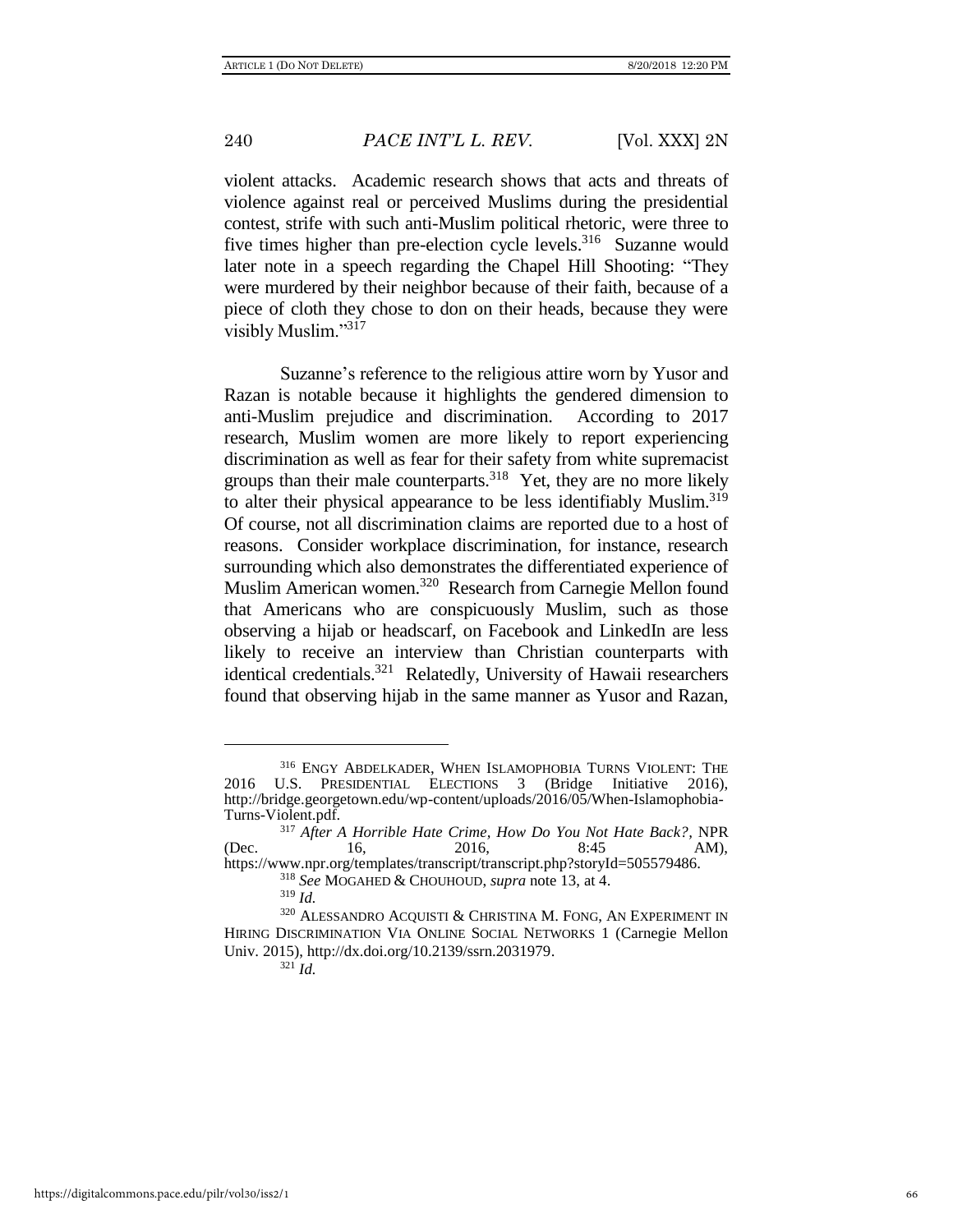negatively impacts all aspects of the hiring process.  $322$  Those Americans will never have the opportunity to avail themselves of equal protection under local, state, and federal anti-discrimination laws. While they may suspect that their stagnant employment status is related to religious animus, for instance, they simply lack the evidence to proceed.

Research suggests that Islamophobia adversely impacts Muslim youth, as well. $323$  According to 2017 research, approximately forty-two percent of American Muslims with children enrolled in public schools reported bias-based bullying compared to twenty-three percent of Jews, twenty percent of Protestants, and six percent of Catholics.<sup>324</sup> In one in four such cases, a teacher or school official was the perpetrator.<sup>325</sup>

Intensifying anti-Muslim discrimination discussed here and above also mirrors increasingly unfavorable public opinion polling on Islam and Muslims. According to PRRI poll from 2015, the year of the Chapel Hill shootings, fifty-six per cent of Americans believed that "Islamic values" conflict with the American way of life.<sup>326</sup> The following section examines those values.

#### *C. Case Study: #FeedTheirLegacy*

In the wake of the Chapel Hill Shooting, Muslim Americans across the nation organized numerous initiatives—from launching food drives to creating scholarship funds—to help ensure that even in the face of senseless violence and anti-Muslim hatred, the humanitarian causes that Deah, Yusor, and Razan valued continued

<sup>323</sup> MOGAHED & CHOUHHED, *supra* note 13, at 4.

<sup>322</sup> *See Study finds Muslim women wearing headscarfs face job discrimination*, UNIV. OF HAW. (May 2013), http://www.manoa.hawaii.edu/news/article.php?aId=5783.

*<sup>324</sup> Id.*

<sup>325</sup> *Id.*

<sup>326</sup> BETSY COOPER ET AL., ANXIETY, NOSTALGIA, AND MISTRUST: FINDINGS FROM THE 2015 AMERICAN VALUES SURVEY 4 (PRRI 2015), https://www.prri.org/research/survey-anxiety-nostalgia-and-mistrust-findingsfrom-the-2015-american-values-survey/.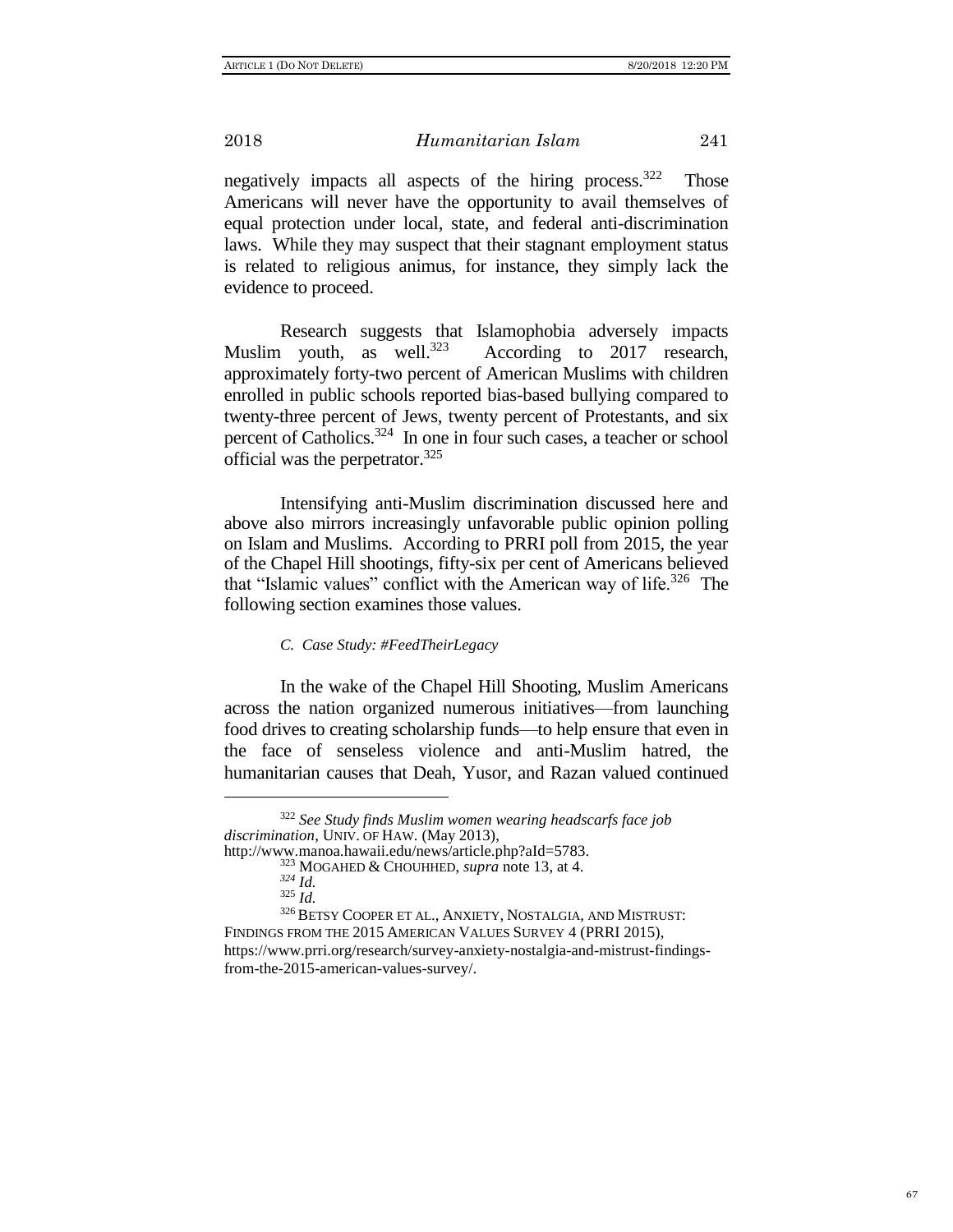to live.

Prior to their deaths, the three students had volunteered their time to both Muslim and non-Muslim charities. One of Deah's last social media posts included a photo he had taken while providing dental supplies to the homeless.<sup>327</sup> He also made a video about the dental relief clinic he was organizing to serve Syrian refugees in Turkey.<sup>328</sup> He named it *Project Refugee Smiles*. 329 Within a month of his death, his initial fundraising goal of \$20,000 was met, and by the end of the campaign, donations exceeding half a million dollars had been accumulated in his memory.<sup>330</sup> The funds were used to open new dental clinics in the Middle East as well as Raleigh.<sup>331</sup> The families have since come together and founded the *Our Three Winners Endowment Fund* to help fund similar projects that will preserve and honor their legacy of dedication to service and education for years to come.<sup>332</sup>

UNC, where Deah and Yusor were students, created the *Our Three Winners* scholarship fund—endowed in perpetuity—for students who personify their values.<sup>333</sup> The local Muslim Student Association there continues to host their annual *Dunking for Deah*

<sup>327</sup> *See* Sasha Goldstein, *Chapel Hill triple-murder victims were newlyweds and a sister well-known for good works in Raleigh-Durham area*, N.Y. DAILY NEWS (Feb. 11, 2015, 11:43 AM), http://www.nydailynews.com/news/national/chapel-hill-murder-victimsnewlyweds-sister-good-article-1.2110944.<br>  $R_{\text{res}}$ 

<sup>328</sup> *Project Refugee Smiles*, YOUCARING, https://www.youcaring.com/medical-fundraiser/syrian-dental-relief/206249 (last visited Dec. 2017).

<sup>329</sup> *Id.*

<sup>330</sup> *See generally id.*

<sup>331</sup> Anne Blythe, *Food drive honors legacy of Chapel Hill shooting victims*, NEWS & OBSERVER (Mar. 7, 2015, 7:36 PM, http://www.newsobserver.com/news/local/counties/wakecounty/article12959363.html.

<sup>332</sup> *Our Three Winners Endowment Fund*, OUR THREE WINNERS FOUND., https://www.ourthreewinners.org/programs-1 (last visited Dec. 2017).<br>
Rastnerships OUP TURE WINNERS FOUND

Partnerships, OUR THREE WINNERS FOUND., https://www.ourthreewinners.org/partnerships (last visited Dec. 2017).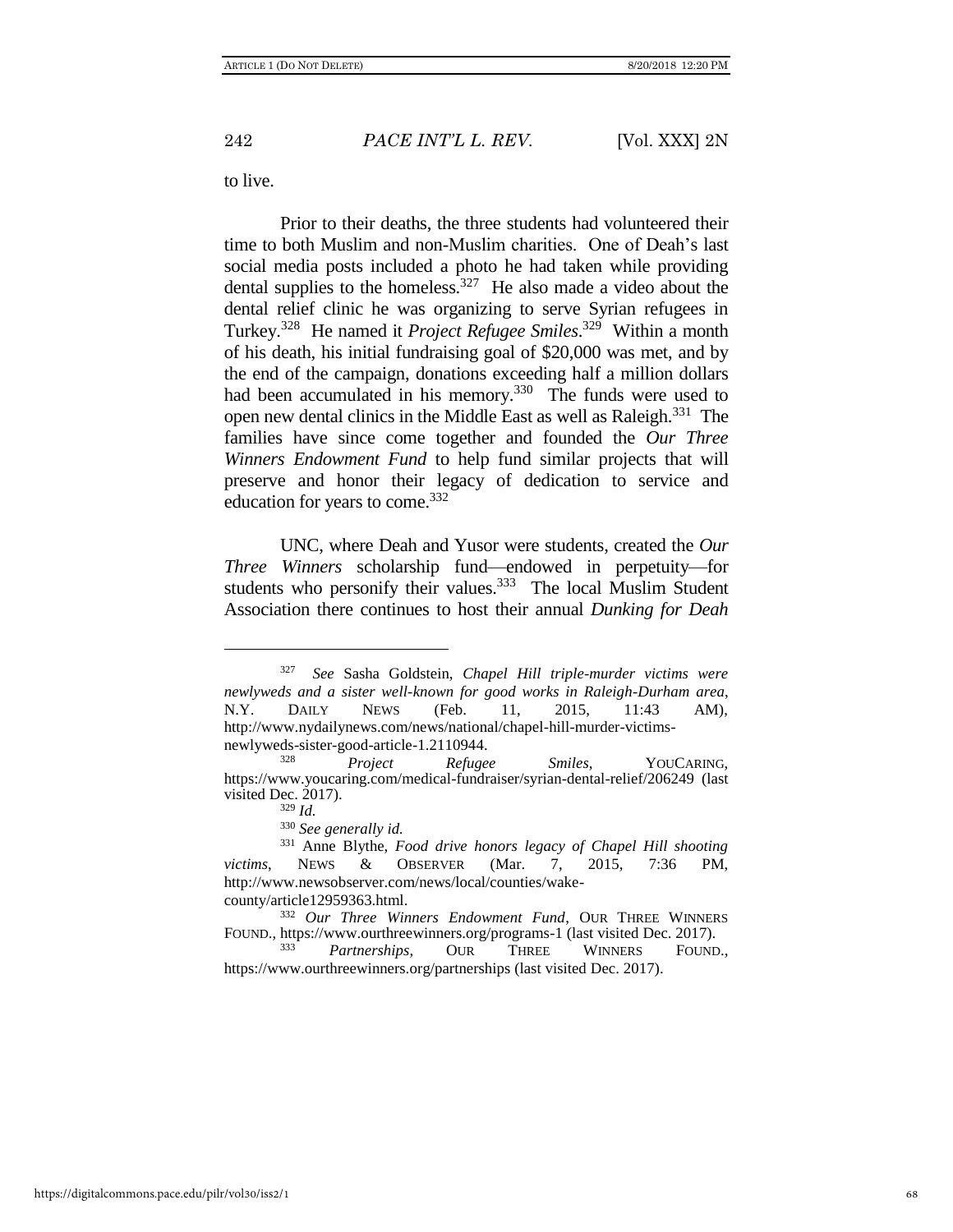event, a basketball tournament that raises funds for *Project Refugee*  Smiles.<sup>334</sup> Deah created the tournament years earlier when he was an *Multicultural Student Affairs* member at UNC. <sup>335</sup> In addition, the college's student government coordinated *Run for Razan*, a 5K fundraiser that honors the former student who was training for her first half marathon at the time of her murder.<sup>336</sup> Proceeds from donations are given to the *Our Three Winners Foundation*. Lastly, every year, the UNC School of Dentistry now holds an annual day of service for Deah and Yusor.<sup>337</sup> A university official told Fox News: "[W]e all still deeply feel Deah's absence. As a school we strive to continue his spirit of service and giving back, and have adopted a mantra of 'Live like Deah."<sup>338</sup>

But the impact of the tragedy was not just felt by the victims' families or the local schools Deah, Yusor, and Razan attended. It reverberated well beyond. To honor the youth's legacy, some Muslim American organizational representatives discussed how one of Deah's final posts on Facebook showed him feeding the homeless and distributing dental supplies in Durham.<sup>339</sup> The humanitarian sentiment embodied in that moment inspired a national grassroots campaign, *FeedTheirLegacy*, to care for the homeless and to counter anti-Muslim hatred with kindness, compassion, and community support. $340$  A campaign representative explained:

While we mourn the loss of three

<sup>334</sup> Inez Nicholson, *Vigil to honor Our Three Winners, other events to come*, **TECHNICIAN** (Feb. 10, 2016), http://www.technicianonline.com/news/article\_85d63282-cfba-11e5-8a27- 3b8cd4e7cc4b.html.

<sup>335</sup> *Id.*

<sup>336</sup> *Partnerships, supra* note 333*.*

<sup>337</sup> *Id.*

<sup>&</sup>lt;sup>338</sup> Terace Garnier, *Suspect in Muslim college students' killings faces relatives in court*, FOX NEWS (Mar. 15, 2017), *victims' relatives in court*, FOX NEWS (Mar. 15, 2017), http://www.foxnews.com/us/2017/03/15/suspect-in-muslim-college-studentskillings-faces-victims-relatives-in-court.html.

<sup>339</sup> *About¸* FEED THEIR LEGACY, http://www.feedtheirlegacy.com/ (last visited Dec. 2017).

<sup>340</sup> *Id.*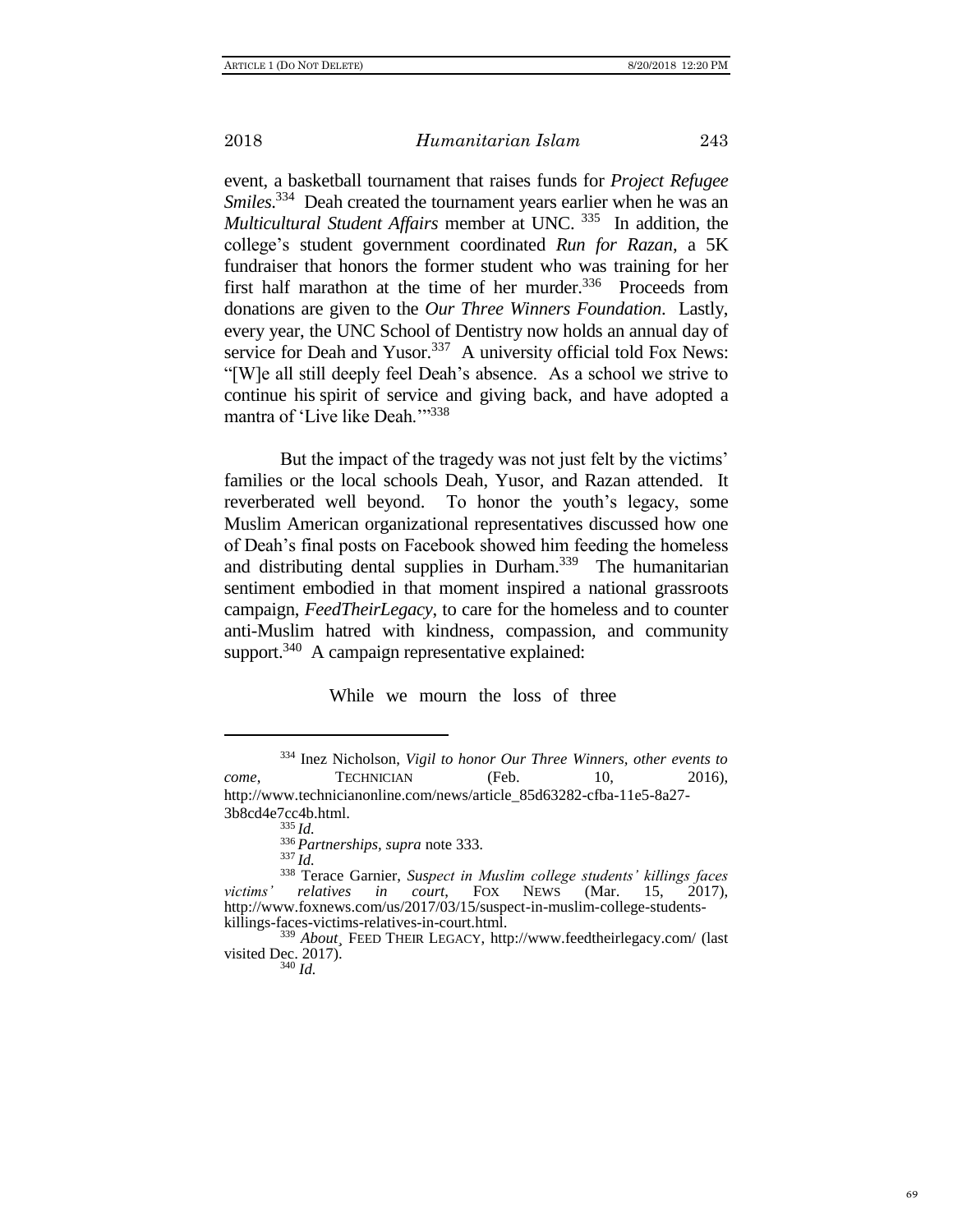young and extraordinary American Muslims and the brutal way they were killed, the Quran instructs us to respond to evil with good. With extremists like ISIS dominating headlines daily, we want America to see that it's Muslims like Deah, Yusor and Razan who truly represent us. They were killed by a neighbor, but we'll respond by feeding our neighbors. By doing so, we feed their legacy of serving others. $341$ 

In approximately one month, the national campaign resulted in 90,000 meals for food pantries through 290 food drives with more than  $172,000$  cans in thirty-three states.<sup>342</sup> It has raised more than \$20,000 with almost 300 mosques and Muslim student organizations participating.<sup>343</sup> The can and financial contributions were enough to feed the entire homeless population of North Carolina eight times over. <sup>344</sup>

One year later, the victims' families were continuing to heal from the tragedy that took loved ones from their life. remembrance that year, U.S. Congressman Keith Ellison, the first American Muslim elected to Congress, delivered a statement on the House floor, remarking:

### These murders are heartbreaking and

<sup>344</sup> Dado, *supra* note 341.

<sup>341</sup> Natasha Dado, *Michigan Muslims participate in food drive to honor Chapel Hill victims*, ARAB AM. NEWS (April 17, 2015, 2:01 AM), http://www.arabamericannews.com/2015/04/17/Michigan-Muslims-participatein-food-drive-to-honor-Chapel-Hill-victims/.

<sup>342</sup> *#FeedTheirLegacy*, FEED THEIR LEGACY, http://www.feedtheirlegacy.com/ (last visited Dec. 2017).

<sup>343</sup> *Feed Their Legacy Canned Food*, LAUNCHGOOD, https://www.launchgood.com/project/feedtheirlegacy\_national\_charity\_food\_dri ve#!/ (last visited Dec. 2017).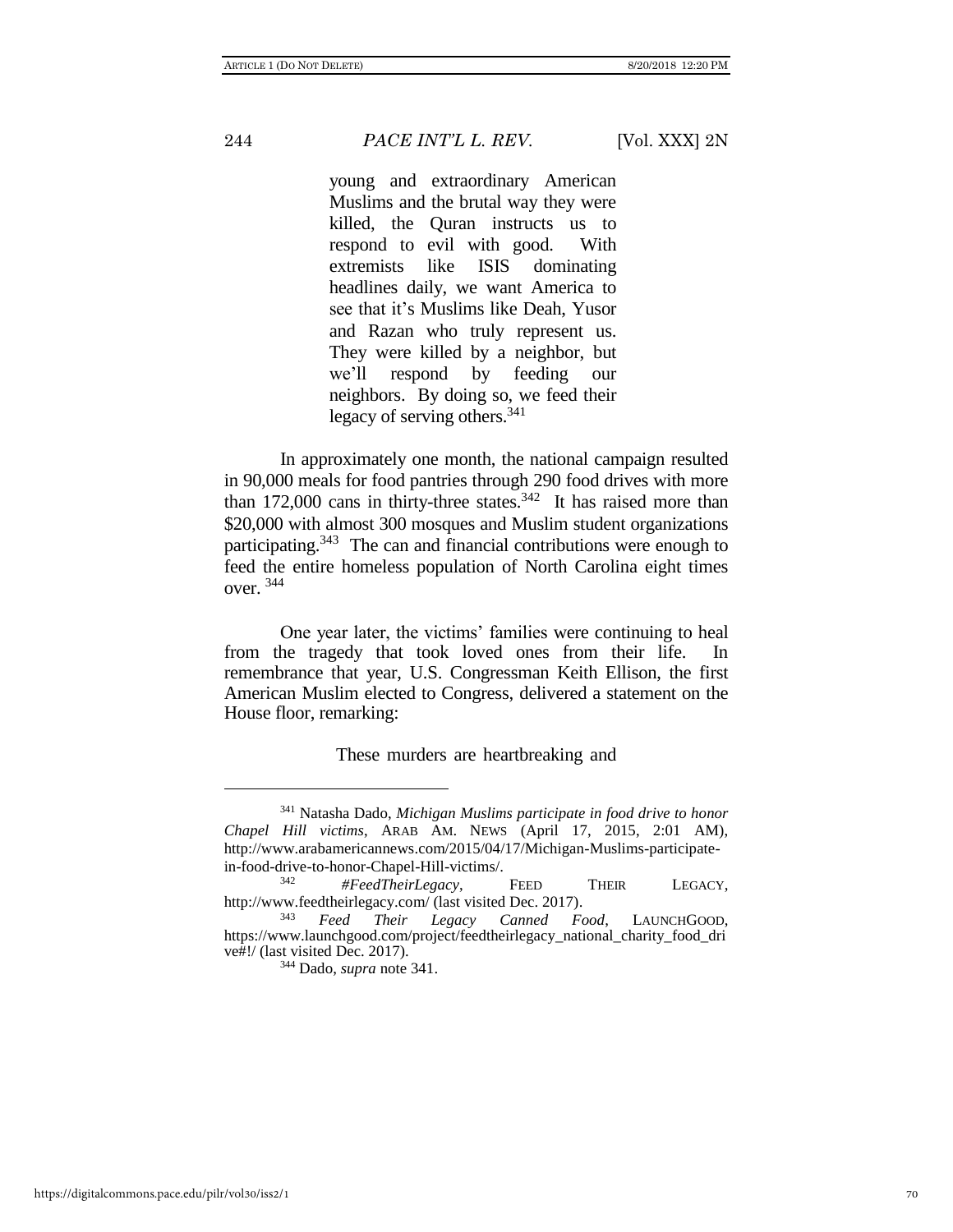# 2018 *Humanitarian Islam* 245

they should be heartbreaking to every American. They show us a stark reality that bigotry is alive and well and that good people have to stand against it. That hate speech and scapegoating have real life consequences. Children are bullied in school, houses of worship are vandalized, and people are killed for the way they dress and how they pray.<sup>345</sup>

On the shooting's two year anniversary, in the midst of President Trump's First 100 Days tainted by a de facto Muslim ban, the *Our Three Winners Foundation* called on Americans to #LoveThyNeighbor by performing "an act of kindness, service, or solidarity for a neighbor - on your street, where you work, at school, on the bus or train . . . anywhere."<sup>346</sup> The campaign asked people "to stand against hatred, xenophobia and prejudice" and shared talking points for imams, priests, and rabbis to use during prayer services throughout the weekend. $347$ 

## *D. Humanitarian Islam*

In the days, weeks and months following the Chapel Hill Shooting, family, friends, and members of the broader Muslim American community responded to the tragedy not with the anger, violence, or hatred with which they are so often stereotypically associated, but rather with patience, kindness, and charity. For example, a prominent theme that emerged in response to the Chapel Hill Shooting emphasized generosity to neighbors. As highlighted by the *FeedTheirLegacy* organizers, the Muslim American response

<sup>345</sup> Becky Ceartes, *Rep. Ellison Floor Statement on 1 Year Anniversary of Chapel Hill Shooting*, N. CAROLINIANS AGAINST GUN VIOLENCE (Feb. 13, 2016),

http://www.ncgv.org/rep\_ellison\_floor\_statement\_on\_1\_year\_anniversary\_of\_c hapel\_hill\_shooting.

<sup>346</sup> See *Our Three Winners*, FACEBOOK (Feb. 13, 2017) https://www.facebook.com/ourthreewinners/posts/847841978687103.

<sup>347</sup> This information is contained in the author's email correspondence.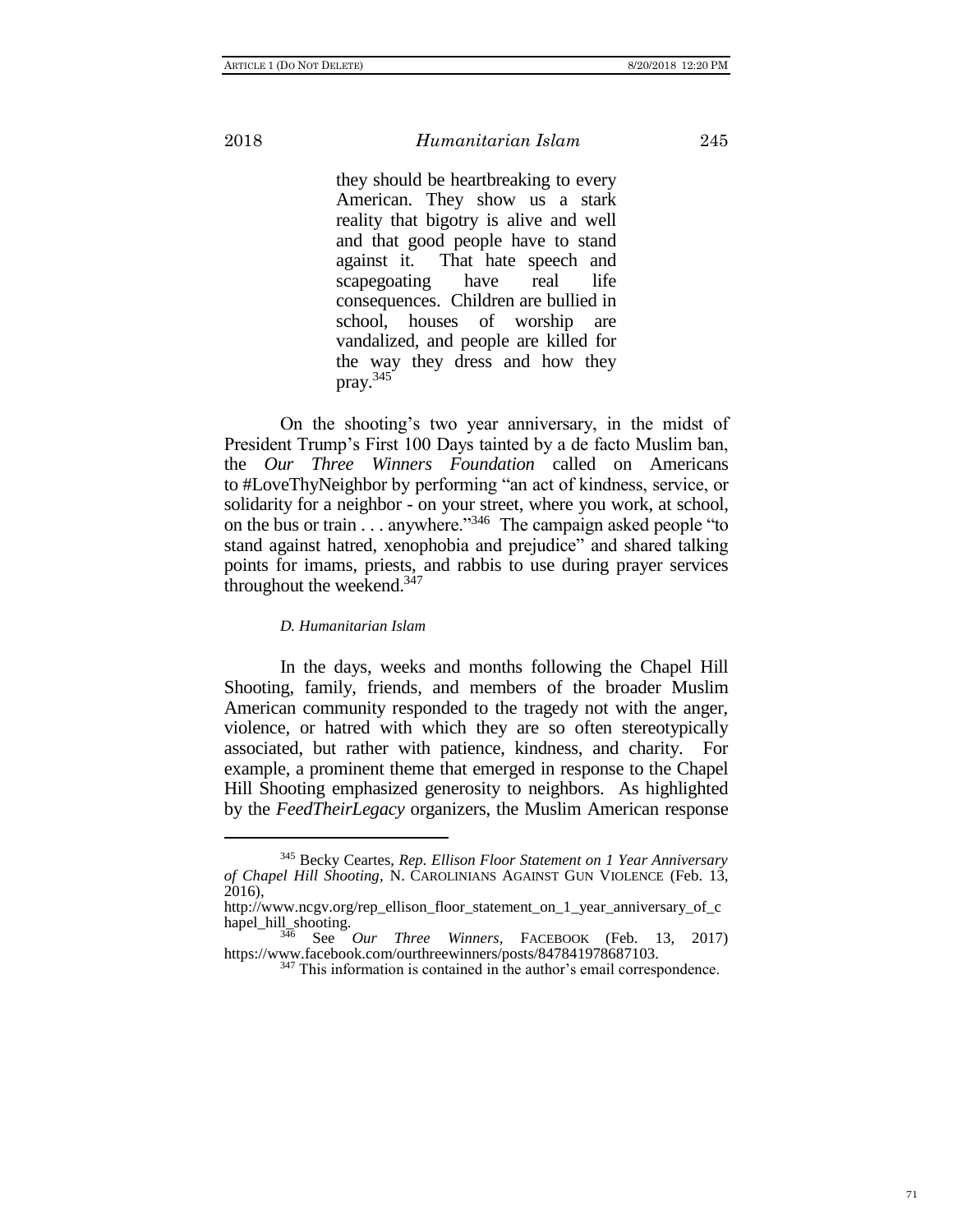to a hate crime by a non-Muslim American neighbor was to feed non-Muslim American neighbors across the nation. It is significant to note that both the Qur'an and Hadith literature stress the importance of such benevolent conduct: "[A]nd be good to your parents, relatives, orphans, the helpless, near and far neighbors who keep company with you  $\ldots$   $\frac{1}{348}$  The Prophet Muhammad said: "Gabriel impressed upon me (kind treatment) towards the neighbour (so much) that I thought as if he would confer upon him the (right) of inheritance."<sup>349</sup> The Prophet Muhammad also said to Abu Dharr: "Abu Dharr, if you cook some stew, make a lot of it and fulfil your duty to your neighbors."350

In fact, the *FeedTheirLegacy* campaign organizers utilized several such Prophetic traditions to galvanize national support for their philanthropic initiative, including: "A man is not a believer who fills his stomach while his neighbour is hungry."<sup>351</sup> As illustrated above, Islam's primary textual sources teaches Muslims to treat their neighbors with kindness. When a neighbor becomes ill, for example, one is encouraged to visit them. When a neighbor seeks assistance, a Muslim should provide it. While encounters and exchanges between Muslims and non-Muslim Americans are commonly contextualized in violence—acts of terrorism or anti-Muslim hate crimes—the Muslim American response to the Chapel Hill Shooting reveals an alternative narrative depicting Islamic humanitarianism toward non-Muslim Americans. Here, the philanthropic initiatives inspired by humanitarian Islam promoted social peace, compassion, and interreligious understanding, themes revisited in the forthcoming case studies, as well.

# IV. RAMADAN CHALLENGE

On July 4th, 2016, as other Americans celebrated the nation's birthday at barbeques, parks, and beaches, some Muslims—while observing a Ramadan fast—gathered at one of New Jersey's largest

<sup>348</sup> MALIK,*supra* note 145, at 177.

<sup>&</sup>lt;sup>349</sup> SAHĪH MUSLIM, BOOK 45, HADITH 182.

<sup>350</sup> AL-ADAB AL-MUFRAD, BOOK 6, HADITH 14.

<sup>351</sup> AL-ADAB AL-MUFRAD, BOOK 6, HADITH 112.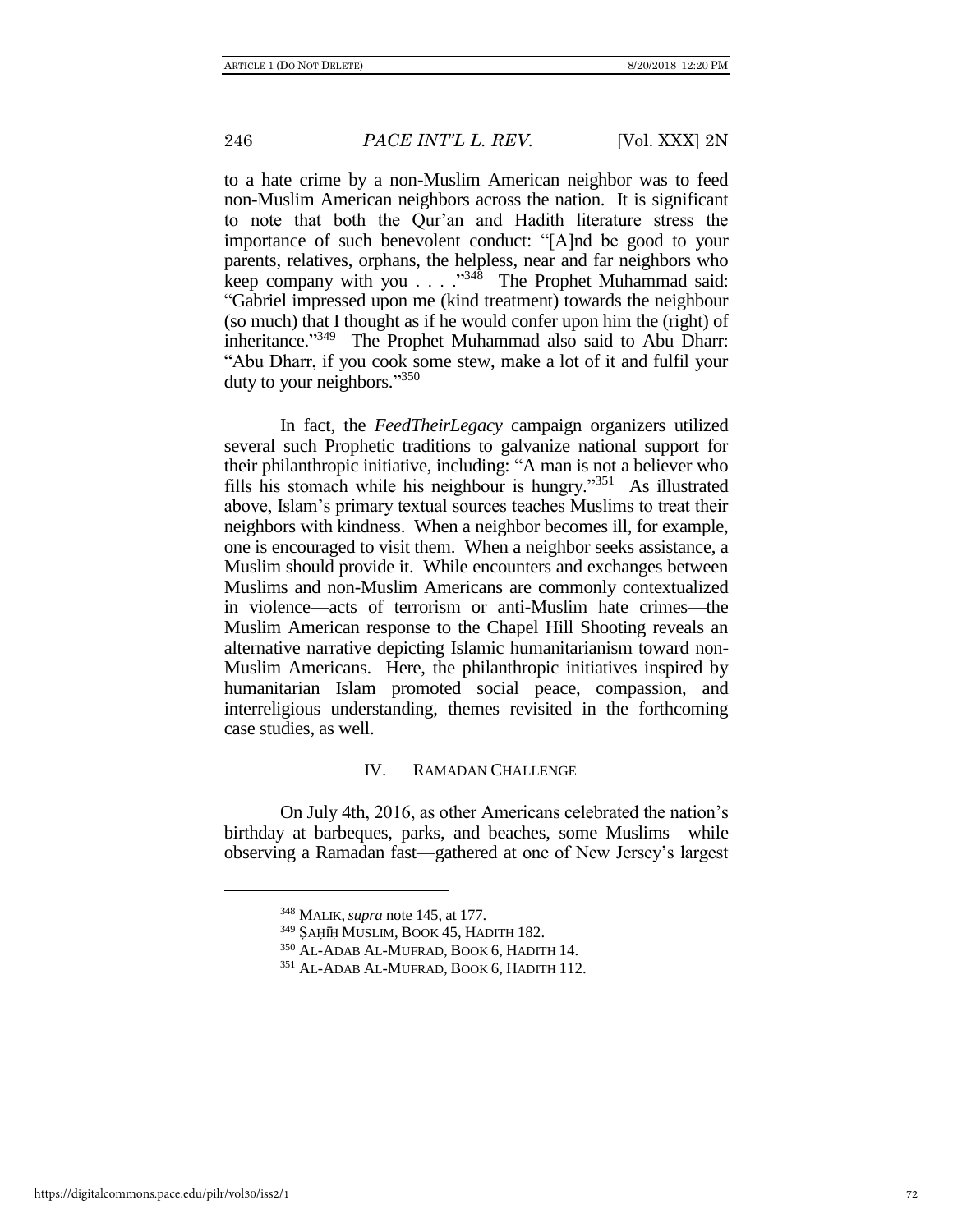mosques to prepare six hundred meals subsequently delivered to the hungry and homeless nearby.<sup>352</sup> In Michigan, where the nation's most populous Muslim community resides, a number of those fasting volunteered at community food banks and collected canned donations at their local mosque to benefit food insecure households.<sup>353</sup> By month's end, Michigan Muslims had distributed over forty tons of food to community members.<sup>354</sup> In recent years, tens of thousands of Muslim Americans across the nation participated in LaunchGood's annual *Ramadan Challenge*, an international crowd funding initiative encouraging philanthropy throughout the Islamic holy month.<sup>355</sup> Most recently, in 2017, the platform's faith-based campaign culminated in excess of one million dollars in charitable giving in the span of thirty days.<sup>356</sup> This section explores humanitarian efforts by American Muslims during the Islamic holy month of Ramadan, the ninth month of the Muslim lunar calendar.

# *A. Ramadan*

One of the Five Pillars of Faith or core tenets of Islam, *sawm* or fasting, means to abstain.<sup>357</sup> In the context of Ramadan, Muslims abstain from food, drink, and marital relations from the break of

<sup>352</sup> Pamela MacKenzie, *Celebrating Ramadan and Independence Day*, MYCENTRALJERSEY (July 4, 2016, 5:58 PM), https://www.mycentraljersey.com/story/news/local/outreach/caringcommunities/2016/07/04/celebrating-ramadan-and-independenceday/86614234/.

<sup>353</sup> Niraj Warikoo, *During Ramadan month, local Muslims help feed the hungry*, DETROIT FREE PRESS (June 5, 2016, 12:07 AM), https://www.freep.com/story/news/local/michigan/2016/06/05/ramadanmuslims-feed-hungry/85337748/.

<sup>354</sup> *See id.*

<sup>355</sup> *See Ramadan Challenge 2017*, LAUNCHGOOD, https://www.launchgood.com/community/ramadan\_challenge\_2017#!/ (last visited Dec. 2017).

 $\frac{356}{357}$  *Id.* 

<sup>357</sup> *See Pillars of Islam*, OXFORD ISLAMIC STUD. ONLINE, http://www.oxfordislamicstudies.com/article/opr/t125/e1859 (last visited Apr. 21, 2018).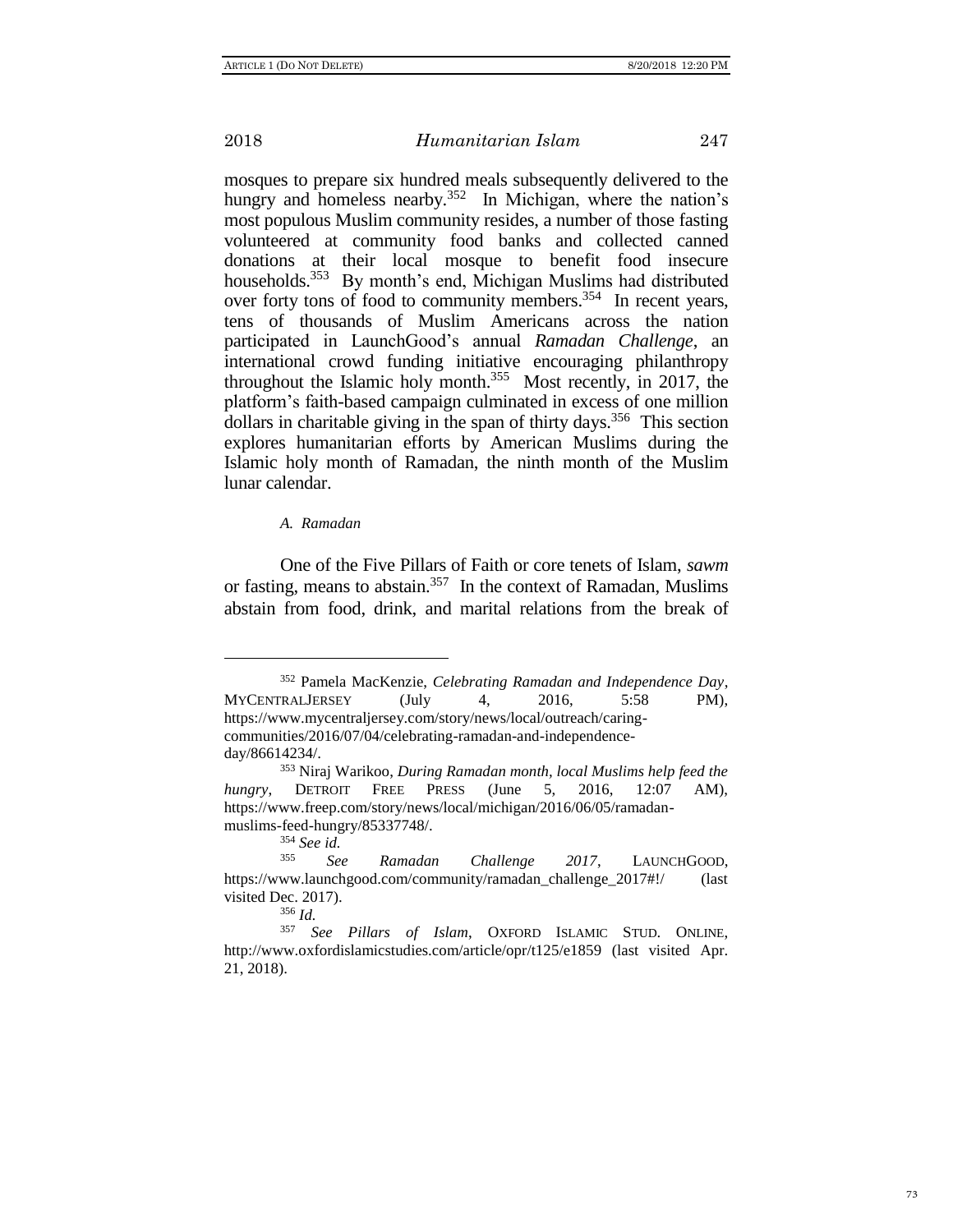dawn through dusk.<sup>358</sup> In the Qur'an and according to the Hadith literature, Muslims who are healthy and not traveling, menstruating, pregnant, breastfeeding, or on medication are required to observe the annual month-long fast.<sup>359</sup> These primary textual sources provide in relevant part: "Therefore, anyone of you who witnesses that month should fast therein . . . . "<sup>360</sup> The Prophet Muhammad stated: "Islam was built upon five [pillars]: The testimony that none has the right to be worshipped except God and Muhammad is the Messenger of God, the establishment of the prayer, paying Zakah, pilgrimage [Hajj] to the House [the Ka'bah] and fasting Ramadan."<sup>361</sup>

Pursuant to the Islamic teachings, Ramadan enjoys privileged status on the lunar calendar for a number reasons. Muslims believe God revealed the Qur'an's first words to the Prophet Muhammad through the Archangel Gabriel in that month. The Qur'an itself elaborates:

> It was the month of Ramadan in which the Qur'an was revealed, a guidance for mankind with clear teachings showing the Right Way and a criterion *of truth and falsehood.* Therefore, anyone of you who witnesses that month should fast therein, and whoever is ill or on a journey shall fast a similar number of days later on. Allah intends your well-being and does not want to put you to hardship. He wants you to complete the prescribed period so that you should glorify His Greatness and render thanks to Him for giving you

<sup>358</sup> *See id.*

<sup>359</sup> *See, e.g., Reasons for which one may be excused from fasting during Ramadan*, ISLAMQ, https://islamqa.info/en/23296 (last visited Apr. 24, 2018).

<sup>360</sup> MALIK,*supra* note 145, at 133.

<sup>361</sup> SAHIH AL-BUKHARI, VOL. 1, BOOK 2, HADITH 8.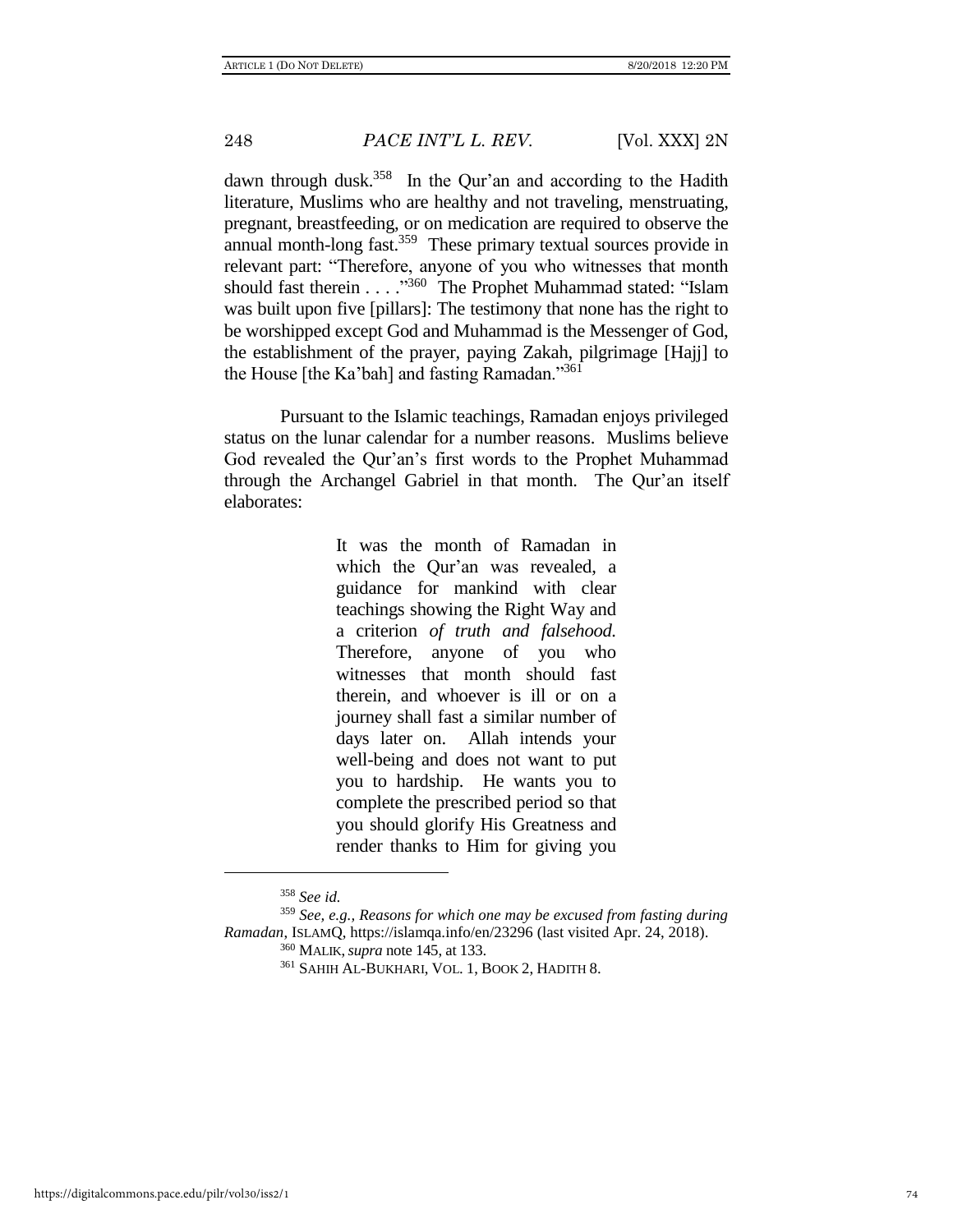guidance.<sup>362</sup>

Regarding the month's sanctity, the Prophet Muhammad similarly emphasized in a sermon to the nascent Muslim community:

> Indeed, ahead of you is the blessed month of God. A month of blessing, mercy and forgiveness. A month, which is the best of months, with God. Its days; the best of days; its nights; the best of nights, and its hours; the best of hours. It is the month, which invites you to be guests of God and invites you to be one of those near Him. Each breath you take glorifies Him; your sleep is worship, your deeds are accepted and your supplications are answered. So ask God, your Lord; to give you a sound body and an enlightened hear so you may be able to fast and recite His book, for only he is unhappy who is devoid of God's forgiveness during this great month. . . . Repent to God for your sins and raise your hands in supplication during these times, for they are the best of times and God looks toward [H]is creatures with kindness, replying to them during the hours and granting their needs if He is asked.<sup>363</sup>

<sup>362</sup> MALIK, *supra* note 145, at 133.

<sup>363</sup> *The Sermon of the Holy Prophet (pbuh) on the Last Friday of Sha'ban*, IMAM AHDI ASS'N MARJAEYA (May 26, 2017, 11:00 AM), https://www.imam-us.org/sermon-prophet-last-friday-shaban/.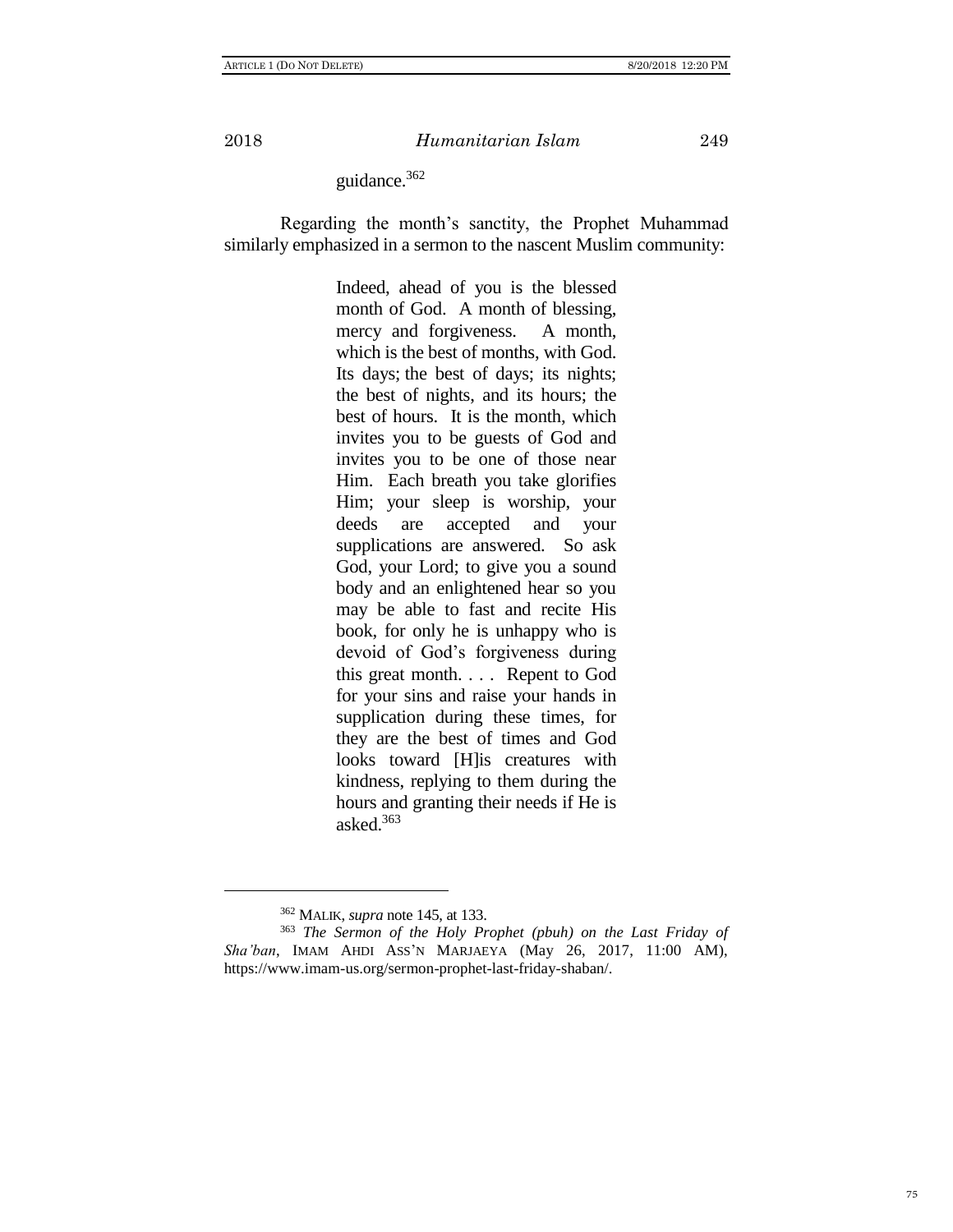The fast's purpose is manifold. Significantly, it is intended to cultivate self-discipline and self-restraint. Indeed, the Qur'an specifically states: "O believers! Fasting is prescribed for you as it was prescribed for those before you, so that you may become pious." 364

The fast is intended as a means of spiritual rejuvenation and self-purification. Commonly associated with abstaining from food and drink, the Ramadan fast also includes important spiritual dimensions. According to the medieval Islamic scholar Abu Hamid al Ghazzali, abstention from carnal pleasures is the most basic level of the prescribed fast.<sup>365</sup> The spiritually superior fast also entails abstaining from all sights, sounds, and utterances that may earn God's displeasure.<sup>366</sup> In fact, a Prophetic tradition admonishes that the following acts compromise their Ramadan fast: falsehood, backbiting, slander, abusive speech, obscenity, hypocrisy, and enmity.<sup>367</sup> Illustrative Hadith include:

> Whoever does not give up false statements (i.e. telling lies), and evil deeds, and speaking bad words to others, Allah is not in need of his (fasting) leaving his food and drink.

> Fasting is a shield. When any one of you is fasting on a day, he should neither indulge in obscene language, nor raise the voice; or if anyone reviles him or tries to quarrel with him he should say: I am a person

(2012).

<sup>364</sup> MALIK, *supra* note 145, at 133.

<sup>365</sup> AL GHAZALI, THE INNER DIMENSIONS OF ISLAMIC WORSHIP ch. 3

*<sup>366</sup> See id.*

<sup>367</sup> *See id.*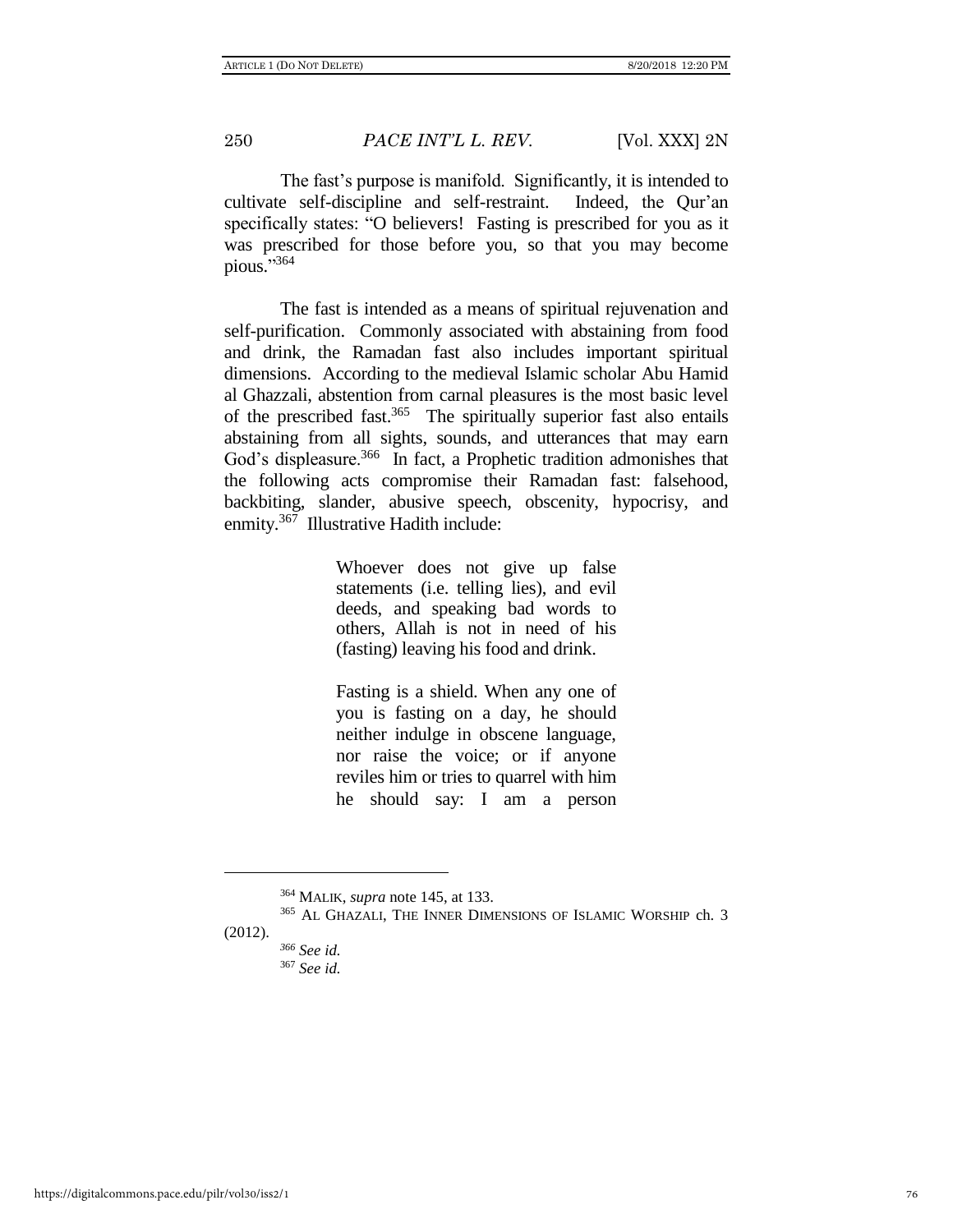$\overline{a}$ 

fasting.<sup>368</sup>

Muslims learn that abstaining from the full spectrum of one's desires and base inclinations helps cultivate patience and selfrestraint. Both are character traits that facilitate the Godconsciousness and self-discipline necessary to observe Divine commandments faithfully during the remainder of the year.

According to the Pew Research Center, approximately ninety-three percent of Muslims observe Ramadan across the globe, while seventy-seven percent of those in the U.S. describe the sacred month as "very important to them."<sup>369</sup> In addition to the fast, Muslims are also instructed to increase other devotional acts, such as charitable giving during the sacred month. In fact, many pay their *zakat*, the obligatory poor tax during this time, while others engage in increased *sadaqa*, or voluntary charitable giving. The Hadith literature provides the following related prophetic instruction: "The best charity is given during Ramadan."<sup>370</sup> The literature further instructs:

> Whoever feeds a person who is breaking his fast with food and drink from that which is lawful, the angels pray for blessings upon him during the hours of the month of *Ramadan*  and *Jibril* prays for blessings upon him during the Night of Decree

<sup>368</sup> SAHIH AL-BUKHARI, BOOK 78, HADITH 87; SAHIH MUSLIM, BOOK 13, HADITH 212.

<sup>369</sup> *Most Muslims say they fast during Ramadan*, PEW RES. CTR. (July 9, 2013), http://www.pewresearch.org/fact-tank/2013/07/09/global-median-of-93 of-muslims-say-they-fast-during-ramadan/.<br> $V_3^{370}$  Charity  $V_2^{370}$ 

<sup>370</sup> *Charity In Ramadhan*, MISSION ISLAM, https://www.missionislam.com/ramadan/charity.htm (last visited May 5, 2018).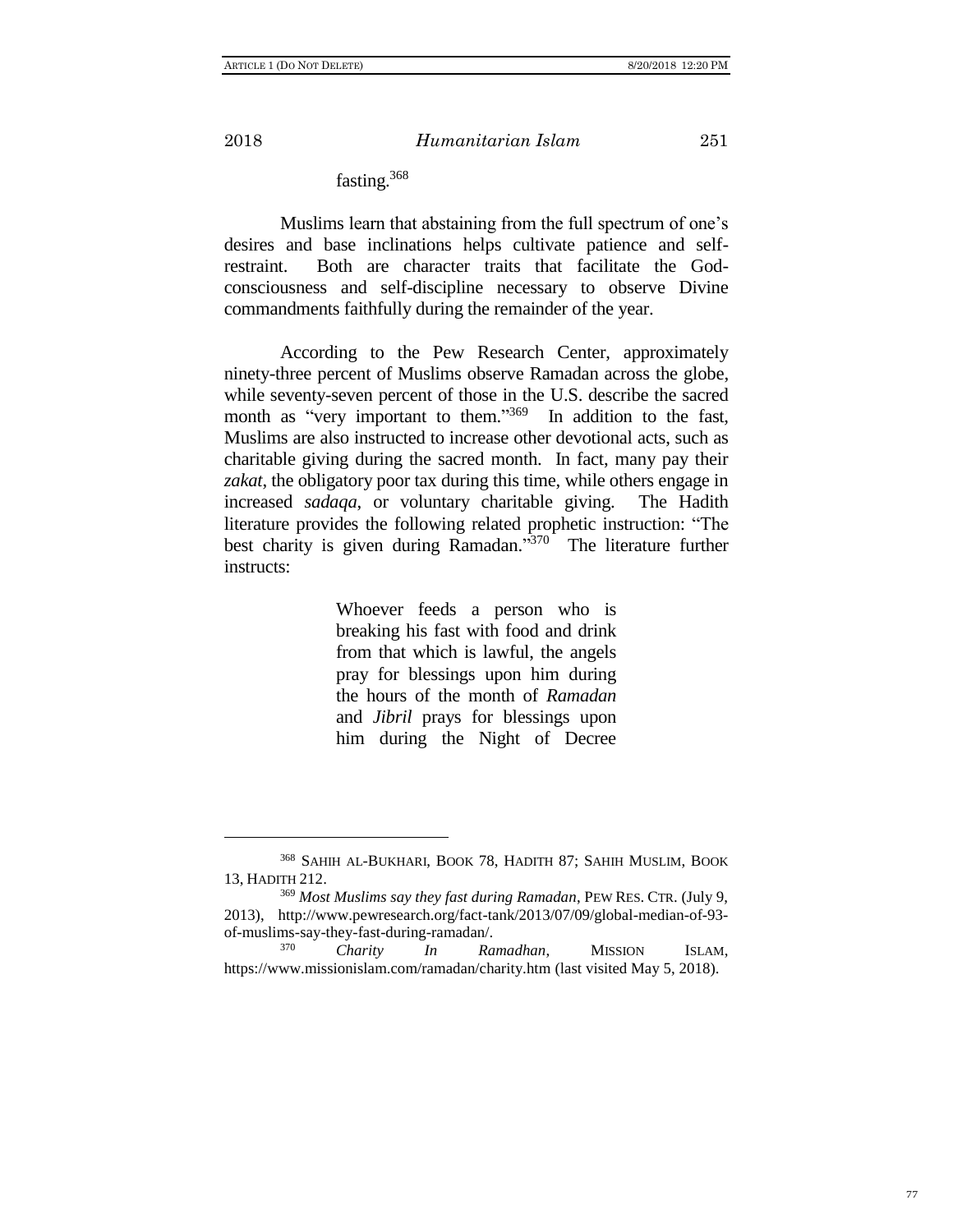(laylatul qadr). 371

Whoever relieves a believer's distress of the distressful aspects of this world, God will rescue him from a difficulty of the difficulties of the Hereafter. Whoever alleviates [the situation of] one in dire straits who cannot repay his debt, God will alleviate his lot in both this world and in the Hereafter. Whoever conceals [the faults of] a Muslim, God will conceal [his faults] in this life and the Hereafter. God is helping the servant as long as the servant is helping his brother. $372$ 

These statements underscore the significance of charitable acts, not merely in monetary terms but also with respect to serving and fulfilling the needs of others. In fact, one of the benefits of fasting is the cultivation of empathy for the poor and hungry. As a result of such teachings, many Muslims engage in increased philanthropy in hopes that such an act of kindness will result in blessings. According to Islamic Relief, the largest Muslim American charitable entity in the nation, fifty percent of all monetary donations it receives throughout the year derive from those made in the single month of Ramadan.<sup>373</sup>

<sup>371</sup> *The virtue of Righteousness and Goodness During Ramadhan*, WORLD PRESS (Aug. 14, 2009),

https://uncoveredtreasures.wordpress.com/2009/08/14/the-virtue-ofrighteousness-and-goodness-during-ramadhan/.

<sup>372</sup> *Hadith 36: Alleviating Debt*, WORLD PRESS (July 10, 2011), https://honeyfortheheart.wordpress.com/2011/07/10/hadith-36-alleviating-debt/.

<sup>373</sup> *See* Sachi Hujimori, *Withstanding Scrutiny, Islamic Relief Funnels Donations to the Needy*, ISLAMIC RELIEF USA, http://irusa.org/withstandingscrutiny-islamic-relief-funnels-donations-to-the-needy/ (last visited Apr. 24, 2018).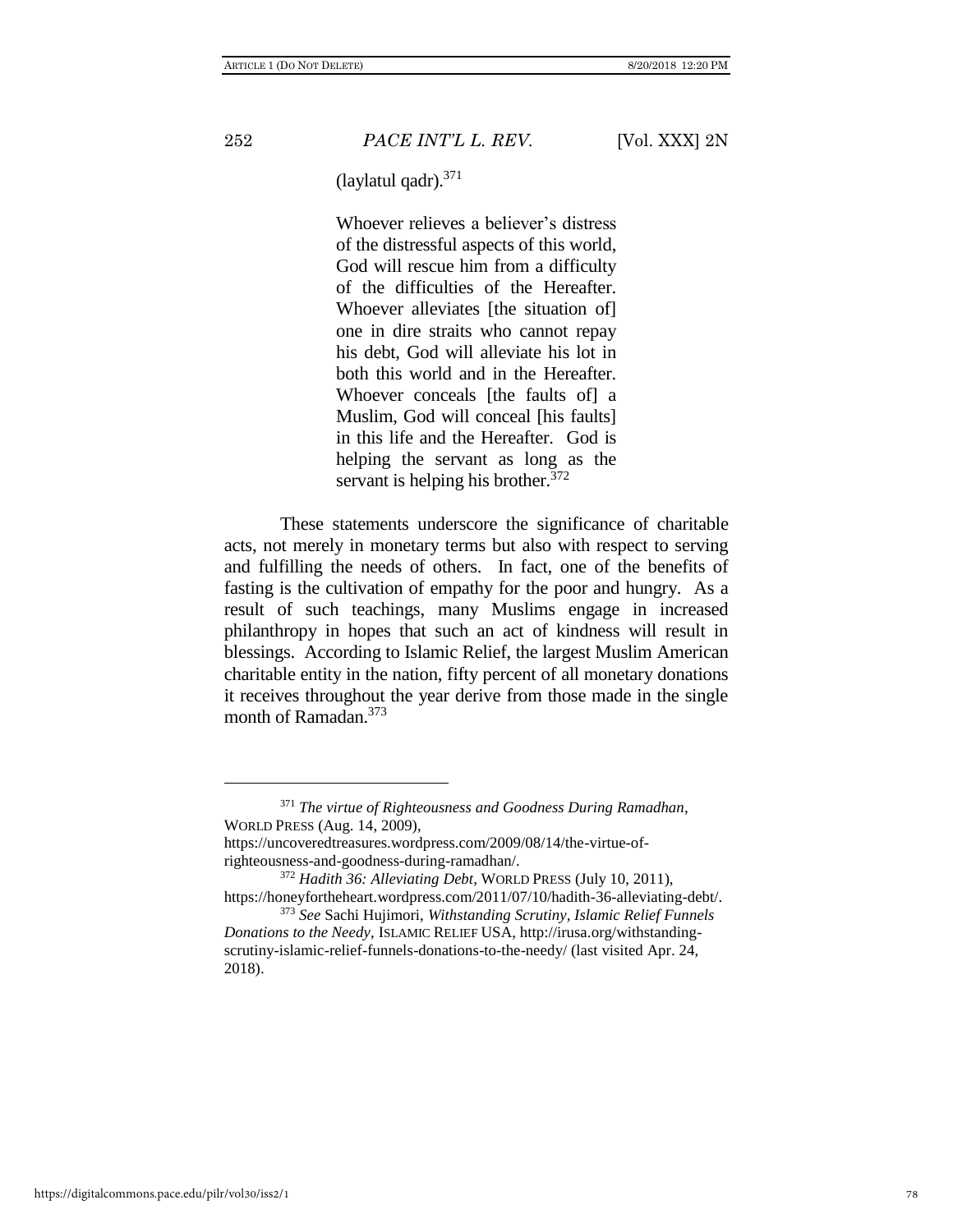In fact, it is through the lens of Muslim American charitable giving during the Islamic holy month that one attains deeper insight into communal relations between and among Muslim and non-Muslim Americans as well as the role of *humanitarian Islam* in America. Specifically, this section examines campaigns led by the Muslims Against Hunger Project, Michigan Muslim Community Council, and the ILM Foundation.

## *B. Case Study: Muslims Against Hunger Project*

The *Muslims Against Hunger Project* is a community based not-for-profit organization based in New Jersey that strives to alleviate hunger among Americans irrespective of religious identity or affiliation.<sup>374</sup> With a network of more than five thousand volunteers in twenty cities around the country, its mission is to educate the Muslim American and broader community about poverty, hunger, and homelessness while facilitating enhanced community engagement *vis-à-vis* direct services.<sup>375</sup>

To that end, it coordinates a daily soup kitchen for senior citizens and those living on a fixed income where they serve halal cuisine—prescribed in accordance to Islamic law—that is also hot and nutritious.<sup>376</sup> Its Hunger Van, a mobile soup kitchen, makes warm nutritious meals accessible to hundreds who may not otherwise be able to avail themselves of a shelter or distribution center due to an absence of reliable transportation.<sup>377</sup>

The van's volunteers generally convene at a mosque, church, or home where they assemble healthy vegan meals subsequently distributed to local populations.<sup>378</sup> The diverse cuisine enables them

<sup>374</sup> *About MAH*, MUSLIMS AGAINST HUNGER, http://mahop.org/about/ (last visited Dec. 2017).

<sup>375</sup> *Id.*

<sup>376</sup> *Id.*

<sup>377</sup> *Id.*

<sup>378</sup> *Zamir Hassan - Hunger Warrior - Engaging Good People to Do Good Together*, ZAMIAR HASSAN.ORG, https://www.zamirhassan.org/ (last visited Apr. 28, 2018).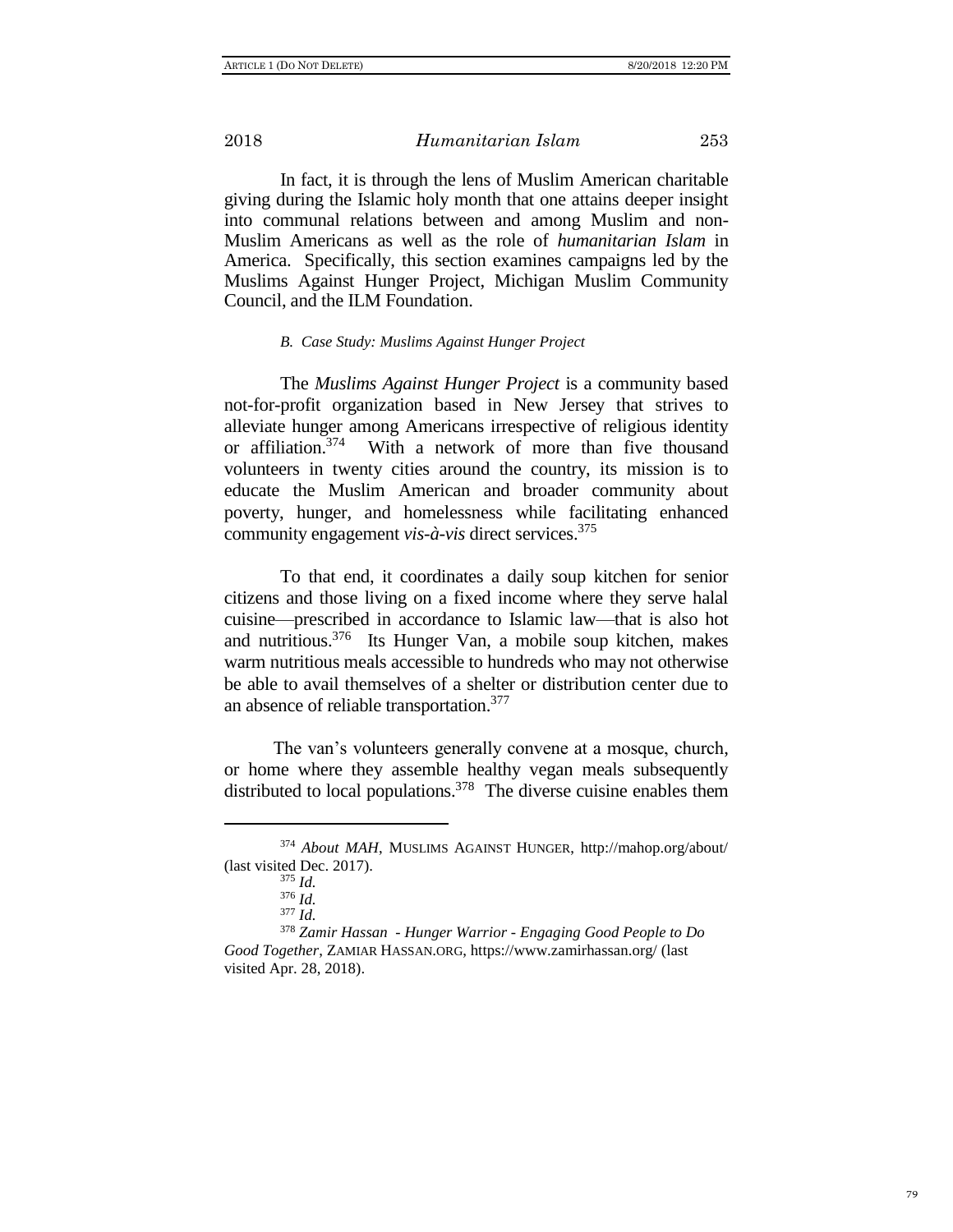to bridge a cultural divide. Significantly, the program has expanded internationally to Canada, India, Pakistan, Haiti, and Nigeria.<sup>379</sup> Additionally, *Muslim Against Hunger Project* volunteers also coordinate with *Faiths Against Hunger*, an interfaith movement that provides those living in poverty with a means and path to selfsufficiency.<sup>380</sup> Volunteers, many of whom are Muslims of Arab, Indian, and Pakistani heritage, visit interfaith soup kitchens on a monthly basis where they may cook ethnic cuisine which they subsequently serve to guests. $381$ 

The organization's founder, Zamir Hassan, cites his Islamic faith beliefs as the primary motivation informing his decision to establish the entity in 2000.<sup>382</sup> Hassan emigrated from Pakistan to the U.S. in 1973 and pursued graduate studies at Cornell University.<sup>383</sup> Growing up in Pakistan, he recalls how his mother would prepare additional meals for an indigent widow who resided nearby.<sup>384</sup> He now resides in an affluent New Jersey suburb where hunger and homelessness remain invisible. One day he chaperoned his son's elementary school excursion to a community soup kitchen.<sup>385</sup> The experience deeply impacted him and, together with his Islamic beliefs, inspired the *Muslims Against Hunger Project*. 386

Specifically, regarding the organization's founding, he references the following Prophetic narrations:

<sup>379</sup> *See About MAH, supra* note 374.

<sup>380</sup> *See id.*

<sup>381</sup> *See About MAH, supra* note 374.

<sup>382</sup> Johanna Ginsberg, *Muslims and Jews band to fight hunger*, N.J. JEWISH NEWS (Sept. 18, 2013), http://njjewishnews.com/article/18457/muslimsand-jews-band-to-fight-hunger#.WteeLNiWyUk.

<sup>383</sup> Lisa Rose*, N.J. Islamic food bank prepares Thanksgiving feast with halal turkey*, NJ.COM (Nov. 24, 2010, 8:00 AM), http://www.nj.com/news/index.ssf/2010/11/islamic\_food\_bank\_of\_somerset.ht ml.

<sup>384</sup> *See id.*

<sup>385</sup> *See About MAH, supra* note 374.

<sup>386</sup> *See id.*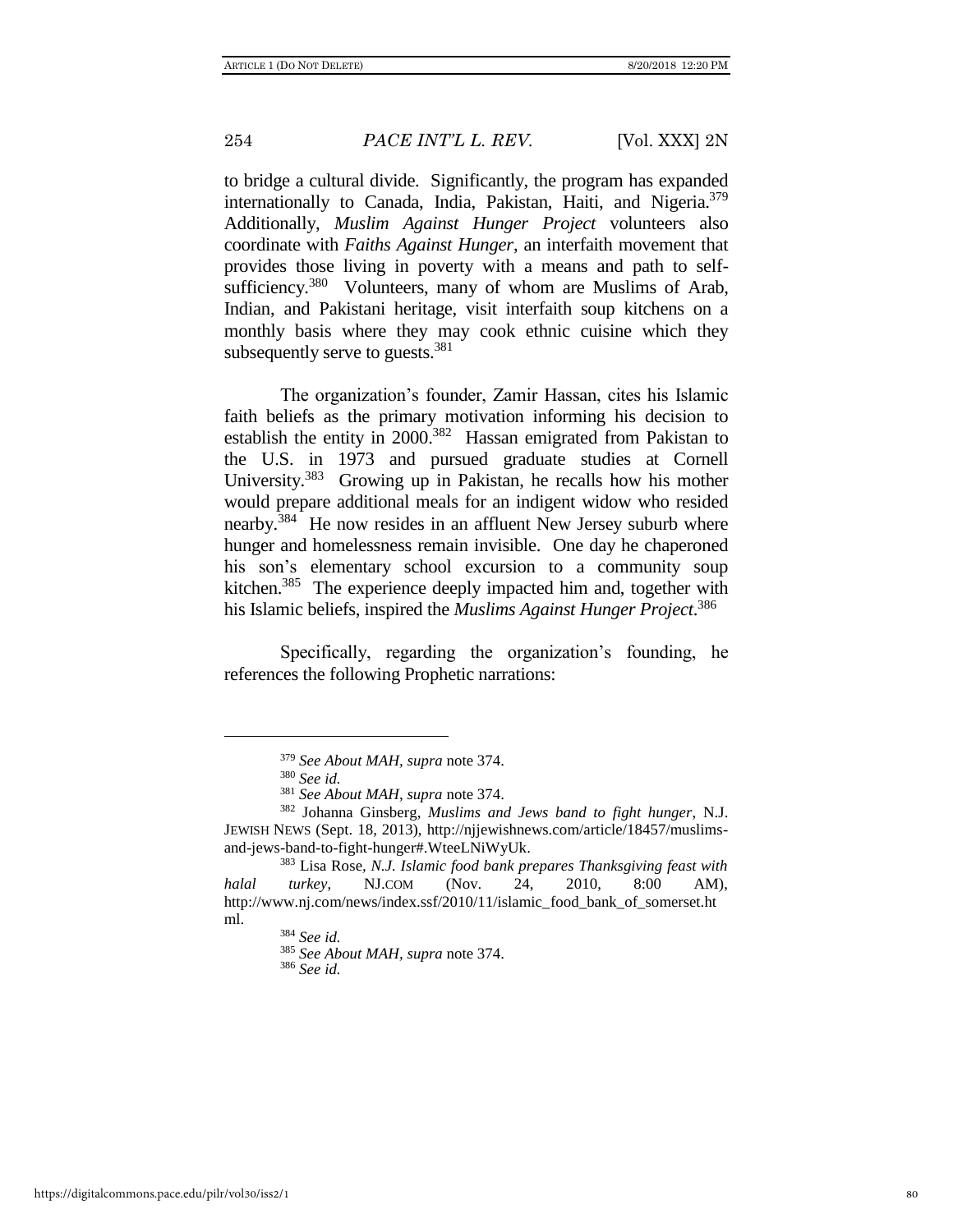He is not a Muslim who goes to bed satiated while his neighbor goes hungry.  $\ldots^{387}$ 

Now retired and in his sixties, the father of three children incorporates these traditions into his speeches at myriad feeding events.

While the organization remains operational throughout the year, it coordinates initiatives during the month of Ramadan specifically while attempting to capitalize upon fasting Muslims' heightened spiritual sense of charity. In 2016, for instance, when the Fourth of July coincided with observance of the sacred month, *Muslims Against Hunger Project* coordinated a New Jersey feeding event culminating in 1500 meals prepared by fasting Muslims for the homeless.<sup>388</sup> Approximately 250 American Muslims convened at the Islamic Society of Central Jersey.<sup>389</sup> While the event coincided with the Fourth of July in 2016, *Muslims Against Hunger Project* has been sponsoring the Ramadan *Sharing Initiative* at the mosque annually for almost a decade.<sup>390</sup> Organizers decided to conduct the event on the date of the national holiday so as to celebrate both American and Islamic values.<sup>391</sup>

## *C. Case Study: Michigan Muslim Community Council*

Michigan is home to the *Michigan Muslim Community Council* ("*MMCC*") and America's largest Muslim population. 392 A large umbrella organization representing the state's numerous Muslim religious, civic, and educational institutions, the *MMCC* 

warrior/amp/ (last visited Apr. 24, 2018).

 $\overline{a}$ 

<sup>392</sup> *See History,* MICH. MUSLIM CMTY COUNCIL, https://www.mimuslimcouncil.org/ (last visited Dec. 2017).

<sup>387</sup> Alia Abdullah, *Zamir Hassan the Hunger Warrior*, EXTRAORDINARY MUSLIMS, https://extraordinarymuslims.com/2016/06/20/zamir-hassan-the-hunger-

<sup>388</sup> MacKenzie, *supra* note 352.

<sup>389</sup> *Id.*

<sup>390</sup> *See id.*

<sup>391</sup> *Id.*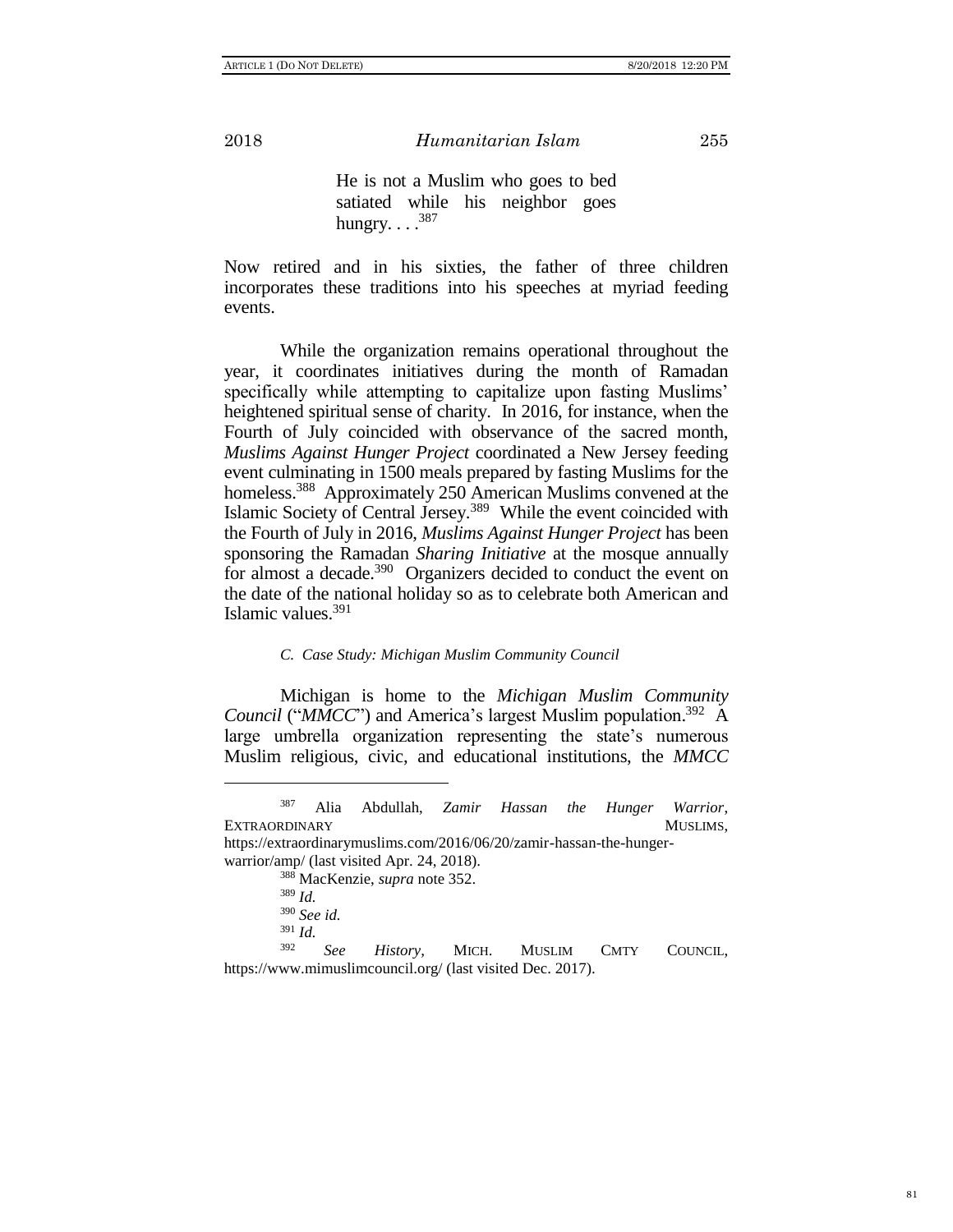coordinates activities, initiatives, and programs that serve disadvantaged populations.<sup>393</sup> Illustrative is *MMCC*'s Ramadan program. A number of *MMCC* members not only abstain from food and drink from the break of dawn through dusk, but also strive to feed the poor by organizing food drives at their local mosque and volunteering at soup kitchens.<sup>394</sup>

To alleviate the plight of those living in poverty, volunteers have worked in partnership with a variety of organizations, such as the *Forgotten Harvest*, a nonprofit dedicated to relieving hunger, to re-pack nutritious meals in family-sized containers for low-income families.<sup>395</sup> Additionally, *MMCC* member mosques have organized canned food drives and provided dinner every evening at the end of the daily fast.<sup>396</sup> Still, others packed hundreds of boxes of food for at-risk families at *MMCC* member institution, *Zaman International Hope for Humanity* ("*Zaman*")*,* a not-for-profit organization that has served marginalized women and their children, including those who are homeless, live in cars, or reside in food insecure households.<sup>397</sup> In past years, *Zaman* has purchased \$25,000 in food donations that volunteers have helped package and distribute to impoverished women.<sup>398</sup>

### *D. Case Study: ILM Foundation*

Over the course of two decades, ILM Foundation has

<sup>393</sup> *Id.*

<sup>394</sup> *See* Press Release, Mich. Muslim Cmty Council, Michigan Muslims Welcome Ramadan by Fighting Hunger Across Michigan (June 2, 2016) (on file with author).

<sup>395</sup> Mark Hicks, *Metro Detroit Muslims give back during Ramadan*, DETROIT NEWS (June 9,  $2017$ ,  $8:04$  PM), https://www.detroitnews.com/story/news/local/michigan/2017/06/09/metrodetroit-muslims-give-back-ramadan/102689430/;

https://www.nbcnews.com/news/asian-america/michigan-muslims-use-ramadanfight-hunger-n590006.

<sup>396</sup> Warikoo, *supra* note 353.

<sup>397</sup> *Id*.; *see also Bayt Al-Zahra: The House of Light and Hope Urgent Needs Program*, ZAMAN INT'L HOPE FOR HUMANITY, http://www.zamaninternational.org/programs.php?p=4 (last visited Dec. 2017). <sup>398</sup> Warikoo, *supra* note 353.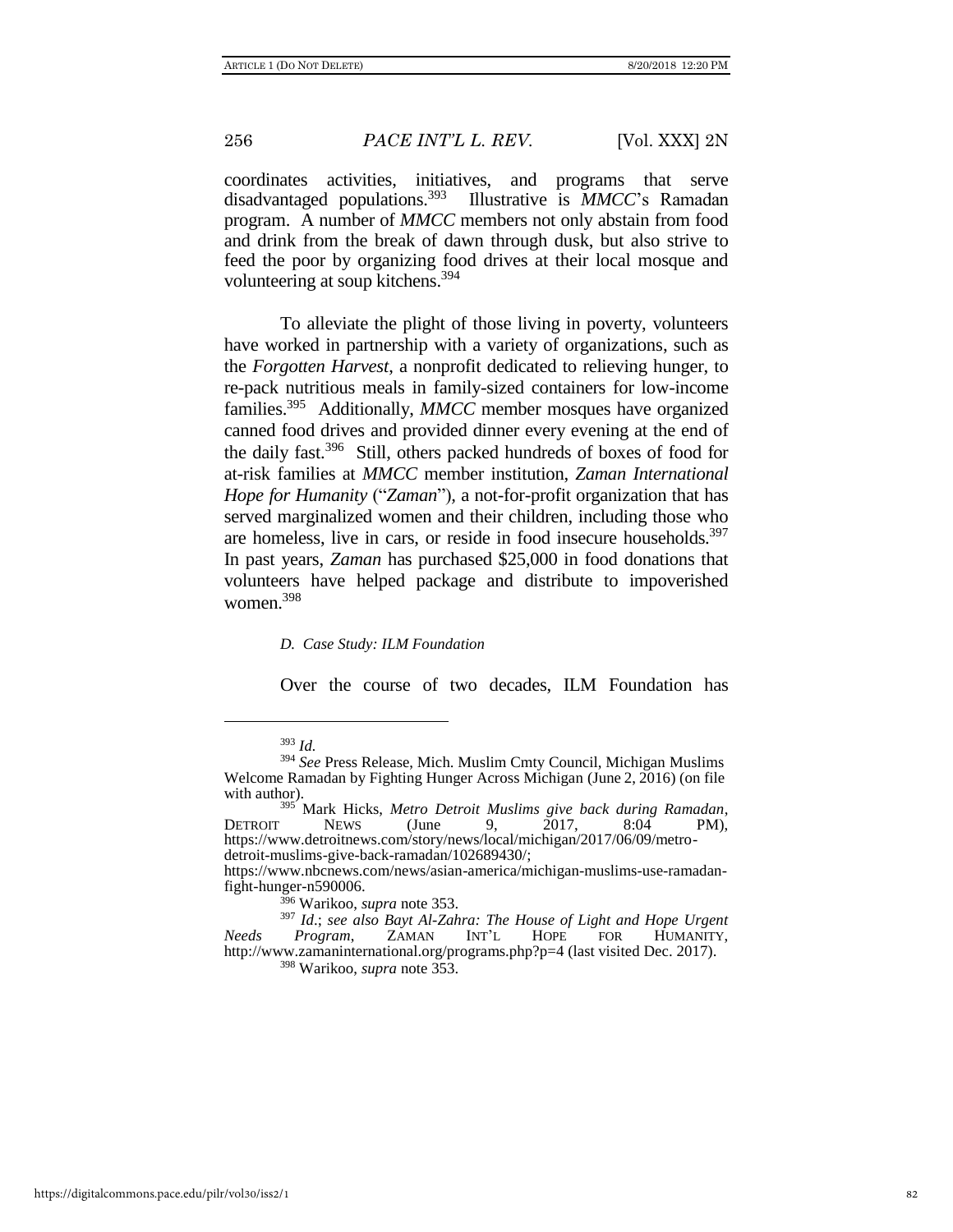sponsored an annual *Humanitarian Day* in Los Angeles, California to provide direct and social services to low-income families and the county's homeless population irrespective of race, religion, and social identity.<sup>399</sup> ILM Foundation is a faith-based not-for-profit that strives to facilitate intellectual and economic empowerment to underprivileged youth and adults.<sup>400</sup> Scheduled during Ramadan by design, organizers work to "convert charity into health fairs."<sup>401</sup> During *Humanitarian Day*, characterized by organizers as "a pious effort to serve," volunteers provided meals, hygiene kits, backpacks, school supplies, and clothing to those who requested assistance.<sup>402</sup> Additionally, volunteer physicians from the University Muslim Medical Association ("UMMA") Community Clinic performed medical screenings for indigent participants while others provided pediatric dental services to children.<sup>403</sup> Umar Hakim, who serves as ILM Foundation's executive director and coordinates the annual event, explained his motivations: "We are Angelenos, we are Americans, we are Muslims and we are goodwill ambassadors living the values of our Islamic faith through service to those in need."<sup>404</sup>

In addition to Los Angeles, ILM Foundation concurrently hosts *Humanitarian Day* in six cities around the state.<sup>405</sup> Beyond *Humanitarian Day*, since 1998, the ILM Foundation has worked to

<sup>399</sup> *ILM Foundation*, HUMANITARIAN DAY, http://www.h219umanitarianday.com/ilm-foundation/ (last visited Dec. 2017).

<sup>400</sup> *ILM Foundation Mission/Vision/Values*, HUMANITARIAN DAY, http://www.humanitarianday.com/ilm-foundation/mission-vision-values/ (last visited Dec. 2017).

ILM Foundation About, HUMANITARIAN DAY, http://www.humanitarianday.com/about/ (last visited Dec. 2017).

<sup>402</sup> Brittny Mejia, *L.A.-area Muslims to help homeless on skid row in final days of Ramadan*, L.A. TIMES (June 17, 2017, 12:55 PM), http://www.latimes.com/local/lanow/la-me-ln-humanitarian-day-20170617 story.html.

<sup>403</sup> *Id.*

<sup>404</sup> *Id.*

<sup>405</sup> *See* Frances Kai-Hwa Wang, *Michigan Muslims Use Ramadan to Fight Hunger*, NBC NEWS (June 10, 2016, 5:55 PM), https://www.nbcnews.com/news/asian-america/michigan-muslims-use-ramadanfight-hunger-n590006.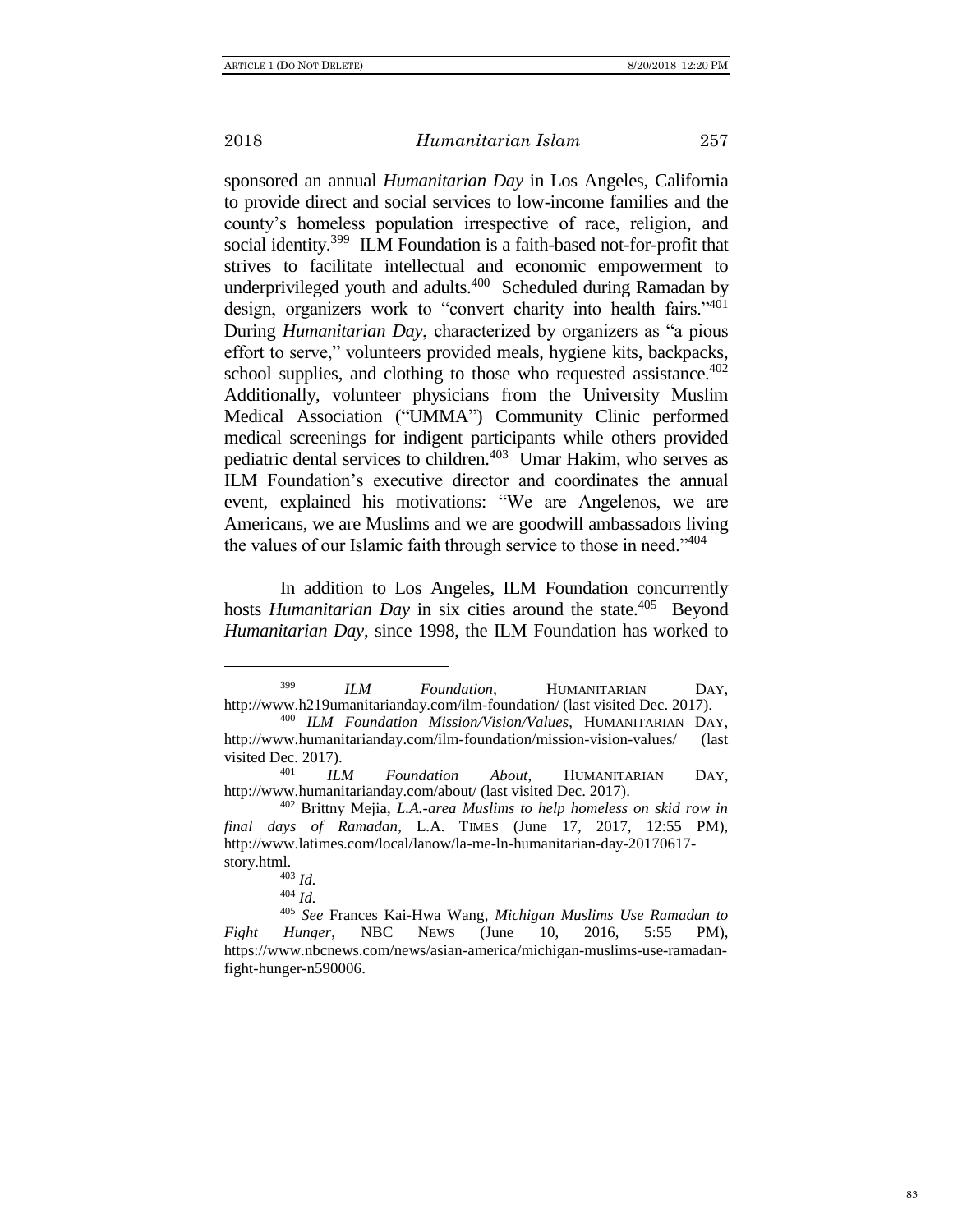serve the local population in Los Angeles by developing career or entrepreneurial skills and providing them with necessary resources and educational opportunities.<sup>406</sup> Its core founding Islamic values, according to its website, include intellect, love, and mercy.<sup>407</sup> These values inform programming, such as an athletic mentorship program designed to prepare inner city students for college by emphasizing self-respect and integrity.<sup>408</sup> Every summer, the program caters to approximately 150 high school students who engage former and current NFL athletes as mentors.<sup>409</sup> Additionally, *Social Empowerment Educational Development* ("*SEED*") is a distinct personal development and character building program that caters to African American, Latino, and Muslim youth who are underperforming academically.<sup>410</sup> By augmenting middle and high school instruction, *SEED* volunteers facilitate college admissions and sustainable employment for such struggling students.

It is significant to note that similar to the *Muslims Against Hunger Project* and *MMCC*, ILM Foundation's *Humanitarian Day* exemplifies the role of Islam in America and provides a lens through which to view communal relations between Muslim and non-Muslim Americans. Here, too, we identify Islam's influence in motivating charitable actions and programs particularly during the holy month of Ramadan but throughout the year as well.

## *E. Humanitarian Islam*

The role of *humanitarian Islam* in inspiring charitable giving to Muslim and non-Muslim Americans during the Islamic holy month is evident. While Muslim Americans are often perceived as

<sup>406</sup> *ILM Foundation Mission/Vision/Values*, *supra* note 400.

<sup>407</sup> *See ILM Foundation*, *supra* note 399.

<sup>408</sup> *ILM Foundation Go Beyond The G.A.M.E*., HUMANITARIAN DAY (Apr. 21, 2015), http://www.humanitarianday.com/ilm-foundation/programs/gobeyond-the-g-a-m-e/.

<sup>409</sup> *Id.*

<sup>410</sup> *ILM Foundation Social Empowerment Educational Development* (SEED), HUMANITARIAN DAY, http://www.humanitarianday.com/ilmfoundation/programs/s-e-e-d/ (last visited Dec. 2017).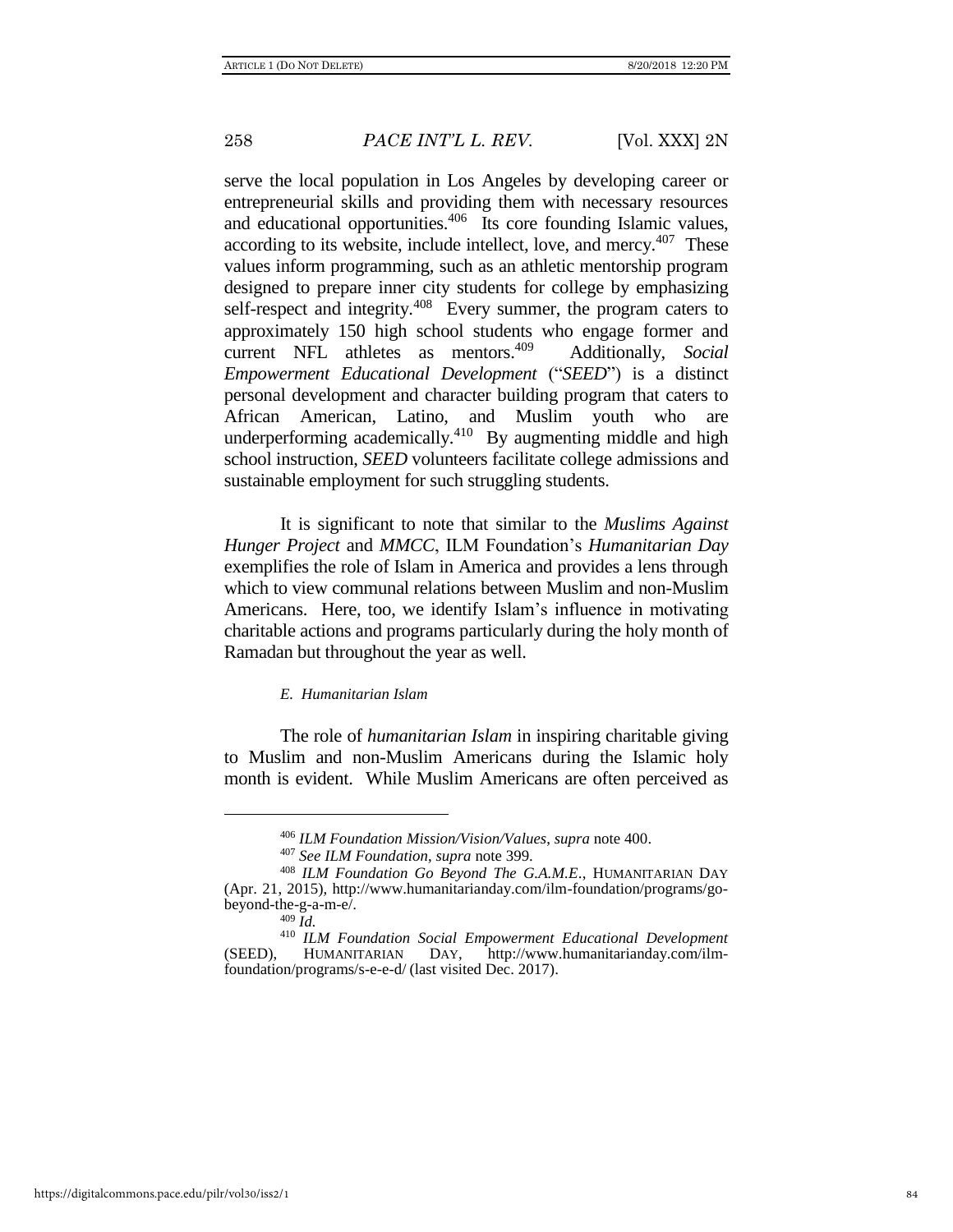making positive social contributions despite faith beliefs, these vignettes demonstrate the positive relationship between Islam's primary textual legal sources and philanthropy that benefits diverse causes.

As discussed, charitable giving is a central tenet of the Islamic faith. *Zakat*, or almsgiving, is obligatory upon Muslims, and is viewed as a form of social responsibility and the purification of one's surplus wealth. In the American Muslim context, *zakat* is generally cited when providing relief for the poor and homeless. Both the Quran and Hadith literature reference *zakat* extensively, highlighting the spiritual emphasis placed upon charitable giving in Islamic tradition. Significantly, many of the philanthropic initiatives described in this section were characterized as "*zakat* eligible" donors could satisfy their religious obligation by making a qualifying contribution. Still, many of these initiatives emphasized distinct Islamic legal authority.

In New Jersey, for instance, *Muslims Against Hunger Project* founder Zamir Hassan repeatedly referenced the following Prophetic narrations to contextualize the inspiration for his public service, to cultivate compassion in and volunteerism among co-religionists and to educate non-Muslim Americans concerning related Islamic values: "He is not a Muslim who goes to bed satiated while his neighbor goes hungry." 411

The consistent references to and reliance upon Islam's primary textual legal sources highlights the influential role religion plays in the lives of Muslim Americans who seek the pleasure of the Divine even in acts of benevolence, charity, and volunteerism that benefit diverse populations. This is the essence of *humanitarian Islam*.

<sup>411</sup> Abdullah, *supra* note 387.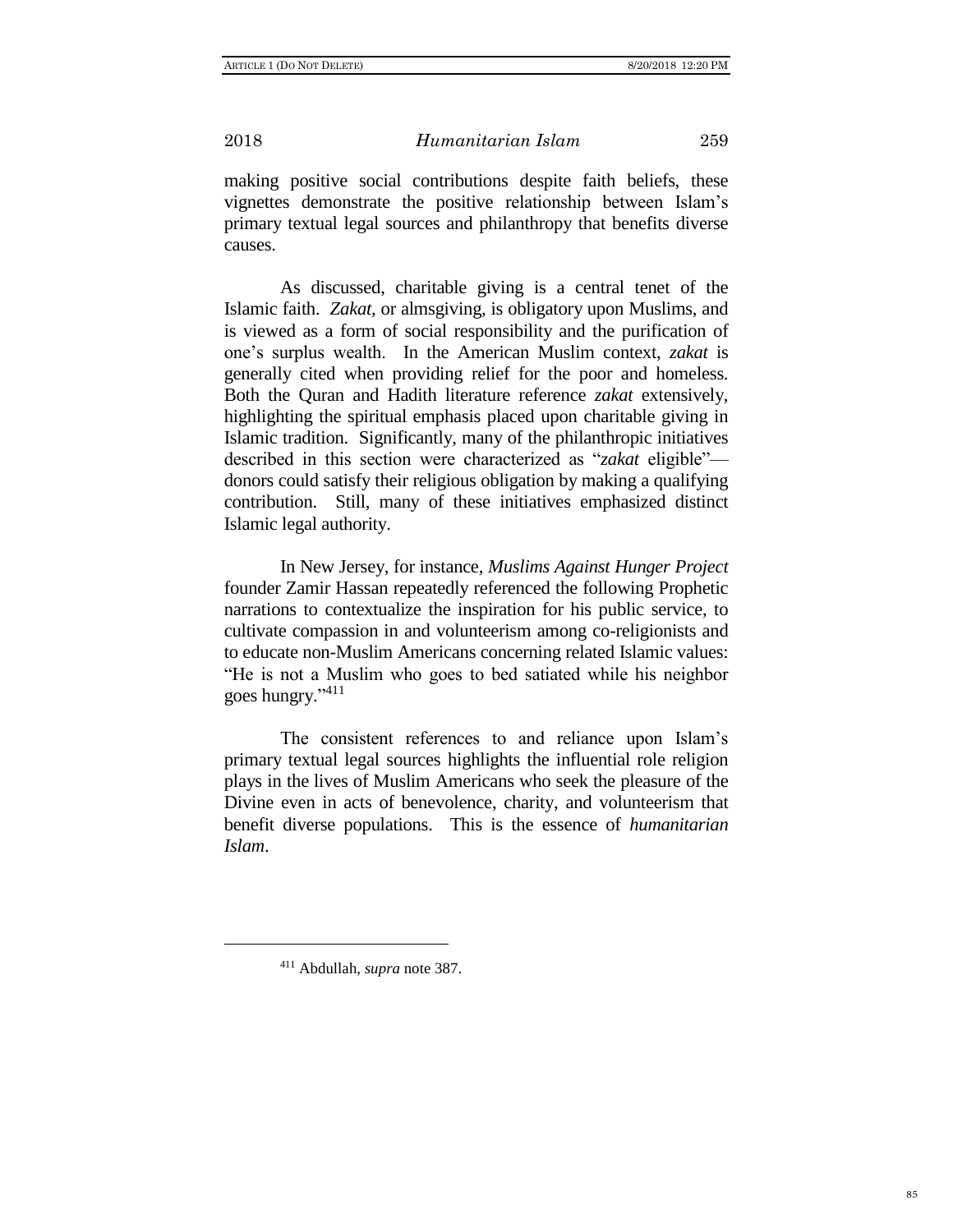## V. "REBUILD WITH LOVE"

In June and July of 2015, half a dozen fires of predominantly black churches erupted in the South following a mass shooting by a white supremacist at a bible study meeting in Charleston, South Carolina. In response, American Muslims initiated a fundraising campaign to rebuild the churches explaining that: "All houses of worship are sanctuaries – a place where all should feel safe  $\dots$  . . . . <sup>412</sup> This section examines Muslim American humanitarian responses to the enduring scourge of racism through the lens of this campaign.

## *A. An Act of Hate and Terror*

On June 17, 2015, a white supremacist murdered nine people—including a state senator—at the Emmanuel African American Episcopal Church in Charleston, South Carolina, with the intention of fomenting a "race war." <sup>413</sup> Dylann Roof,  $414$  who was only twenty-one-years-old, was a stranger to the church but on that fateful summer day parishioners welcomed the young white man warmly with a Bible, sheet of scripture, and a seat next to a senior pastor.<sup>415</sup> Approximately forty-five minutes later, following the completion of study, Roof employed a semiautomatic weapon to wreak mayhem and havoc on the group of unsuspecting worshippers.<sup>416</sup> After Roof's relatives subsequently identified him on account of related news media reports, law enforcement officials

<sup>412</sup> Faatimah Knight, *Rebuild with Love: Rebuild Black Churches & Support Victims of Arson across the South*, LAUNCHGOOD (July 2015), https://www.launchgood.com/project/rebuild\_with\_love\_rebuild\_black\_churche s support victims of arson across the south#!/.

<sup>413</sup> Polly Mosendz, *Dylann Roof Confesses: Says He Wanted to Start 'Race War*,*'* NEWSWEEK (June 19, 2015, 9:38 AM), http://www.newsweek.com/dylann-roof-confesses-church-shooting-says-hewanted-start-race-war-344797.

<sup>414</sup> Ray Sanchez & Ed Payne, *Charleston church shooting: Who is Dylann Roof?* CNN (Dec. 16, 2016 3:13 PM), http://www.cnn.com/2015/06/19/us/charleston-church-shootingsuspect/index.html.

<sup>415</sup> Mosendz, *supra* note 413.

<sup>416</sup> *Id.*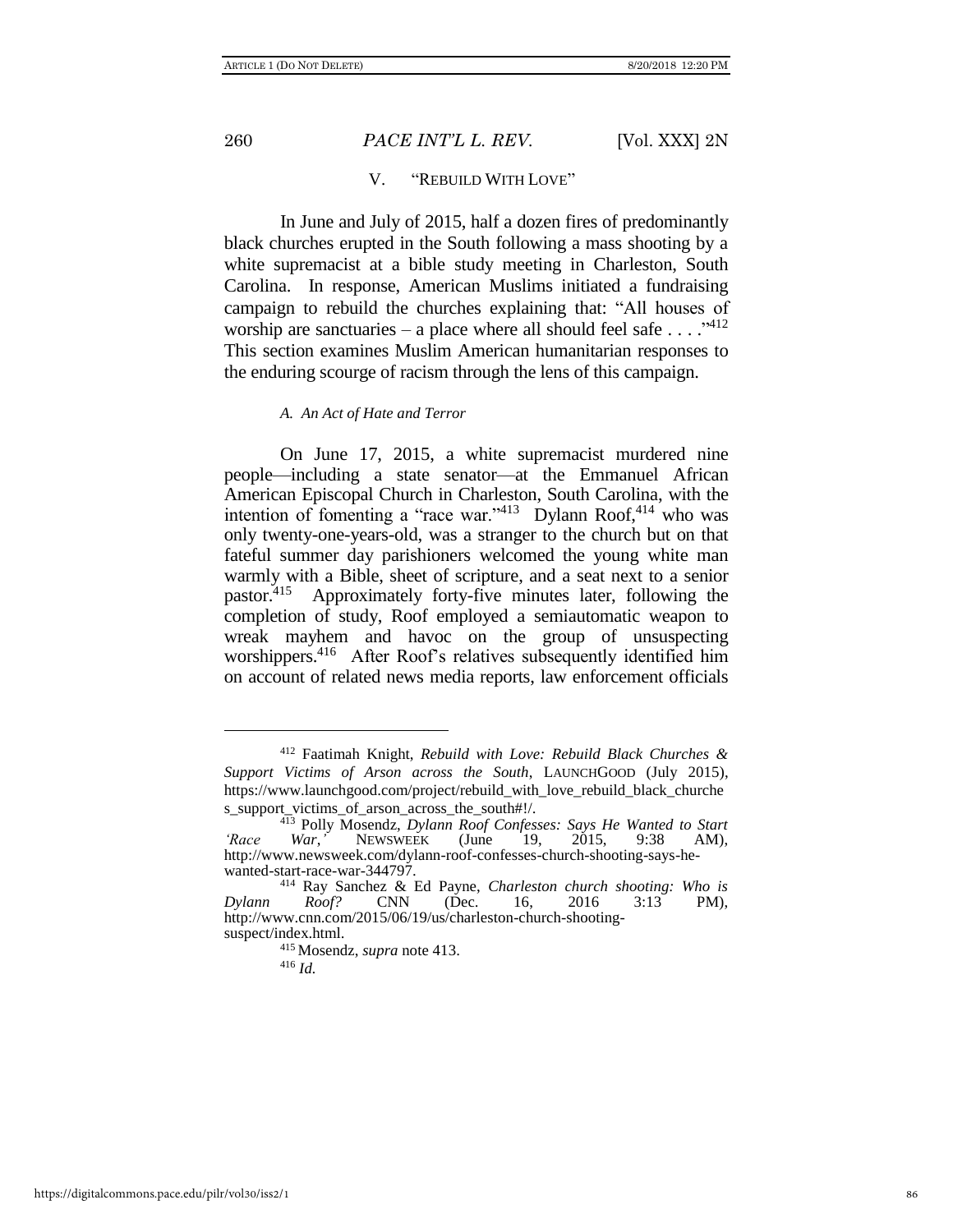## arrested him.<sup>417</sup>

The assault on a historic Black church following the ascension of the first African American to the U.S. presidency served as a traumatic reminder that the U.S. is far from being a post-racial society. During President Obama's first term, from 2008 to 2012, the number of anti-government "Patriot" organizations increased in excess of 800 to 1,360 percent.<sup>418</sup> The attack against Mother Emanuel inspired renewed debate around racism as well as public discourse at the intersection of terrorism, race, and religion. In addition to this national conversation, civil rights activism and related litigation ensued, striving to remove government-sanctioned Confederate symbols from public spaces across the South.<sup>419</sup> At the time of the Charleston shooting, more than seven hundred monuments honoring the legacy of white supremacy stood across the country.<sup>420</sup> In regards to the intersection of terrorism, race, and religion, advocates, academics, journalists, and others were critical of the disparity in treatment between Roof, who happened to be Christian, and similarly situated extremists who self-identified as Muslim.<sup>421</sup> They not only highlighted the politics surrounding the perpetrators' identity—where "terrorist" is synonymous with "Muslim"—but of the victims, as well. $422$ 

<sup>417</sup> Sanchez & Payne, *supra* note 414.

<sup>418</sup> *New Report: Radical Antigovernment Movement Continues Explosive Growth; SPLC Urges Government to Review Resources Devoted to Domestic Terrorism*, S. POVERTY L. CTR. (Mar. 4, 2013), https://www.splcenter.org/news/2013/03/05/new-report-radical-antigovernmentmovement-continues-explosive-growth-splc-urges-government.

<sup>419</sup> *Whose Heritage? Public Symbols of the Confederacy*, S. POVERTY L. CTR. (Apr. 12, 2016), https://www.splcenter.org/20160421/whose-heritagepublic-symbols-confederacy.

 $420$  *Id.* 

<sup>421</sup> *See, e.g.,* Anthea Butler, *Shooters of color are called 'terrorists' and 'thugs.' Why are white shooters called 'mentally ill'?,* WASH. POST (June 2015), https://www.washingtonpost.com/posteverything/wp/2015/06/18/call-thecharleston-church-shooting-what-it-is-terrorism/?utm\_term=.28584ee1ab86

<sup>422</sup> *Id.*; Elijah T. Ezeji-Okoye, *Terrorism is Terrorism, Period*, HARV. CRIMSON (Oct. 10, 2017), http://www.thecrimson.com/article/2017/10/10/ezejiokoye-terrorism-is-terrorism-period/; Jenna McLaughlin, *Why Wasn't Dylann Roof Charged with Terrorism*, THE INTERCEPT (July 22, 2015, 5:43 PM), https://theintercept.com/2015/07/22/department-justice-didnt-charge-dylan-roofdomestic-terrorism/.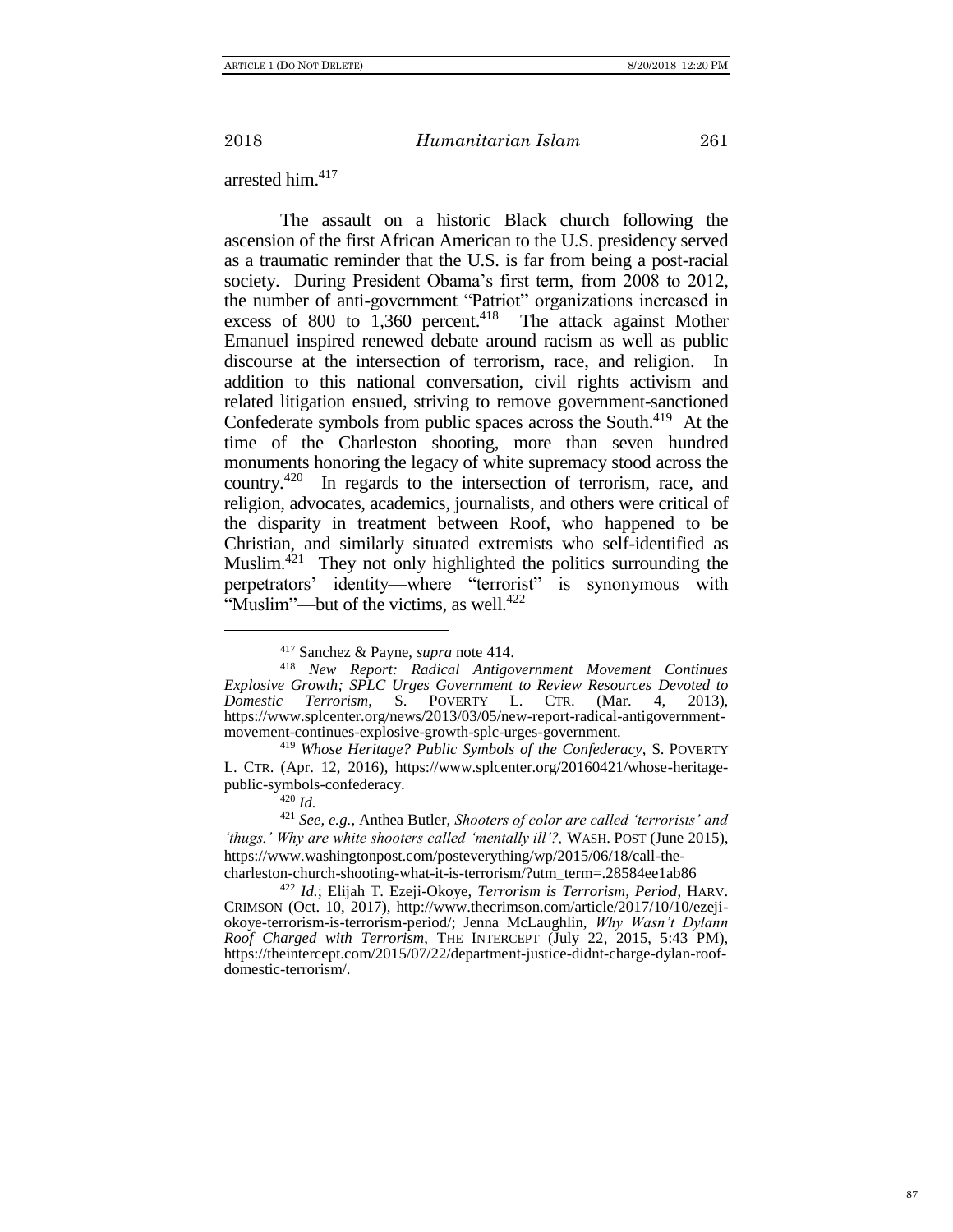$\overline{a}$ 

# 262 *PACE INT'L L. REV.* [Vol. XXX] 2N

Indeed, violent assaults against Muslims and African-Americans are rarely characterized as acts of terrorism. Officials described the attack on Mother Emanuel, for instance, as a hate crime despite the political motivations, violent extremist ideology, and innocence of civilians involved. $423$  On news media, the public posted related observations, such as: "#CharlestonShooting terrorist wore an Apartheid flag on his jacket. If a Muslim man wore an ISIS flag, he wouldn't get past mall security;"<sup>424</sup> and "A white supremacist massacres 9 black people in Charleston. It is a hate crime, it is terrorism, it is America 2015."<sup>425</sup>

As previously discussed, terrorism is frequently associated with international organizations or non-state actors, such as ISIS and al-Qaeda, but here many, including civil rights advocates, argued that the church shooting qualified as terrorism and reflected a history of white supremacist groups, such as the Ku Klux Klan, "terrorizing" African-Americans.<sup>426</sup> Richard Cohen, president of the Southern Poverty Law Center, observed: "[Roof] represents the modern face of domestic terrorism: the extremist who acts alone after being radicalized online."<sup>427</sup> And, Cornell William Brooks, then National Association for the Advancement of Colored People's President, stated: "This was an act of racial terrorism and must be treated as

<sup>423</sup> Sanchez & Payne, *supra* note 414.

<sup>424</sup> Samuel Sinyangwe (@samswey), TWITTER (June 18, 2015, 10:49 AM), https://twitter.com/samswey/status/611591634065555457.

 $425$  Remi Kanazi (@Remroum), TWITTER (June 17, 2015, 10:05 PM), https://twitter.com/Remroum/status/611399391103066112; Rick Gladstone, *Many Ask, Why Not Call Church Shooting Terrorism?* N.Y. TIMES (June 18, 2015), https://www.nytimes.com/2015/06/19/us/charleston-shooting-terrorismor-hate-crime.html?mtrref=undefined (quoting Remi Kanazi).

<sup>426</sup> *See, e.g.,* Ezeji-Okoye, *supra* note 422.

<sup>427</sup> Nick Valencia et al., *Dylann Roof trial: Will he get the death penalty?*, CNN (Dec. 16, 2016, 3:07 http://www.cnn.com/2016/12/15/us/dylann-roof-murder-trial/index.html (last updated Jan. 10, 2017, 7:52 PM).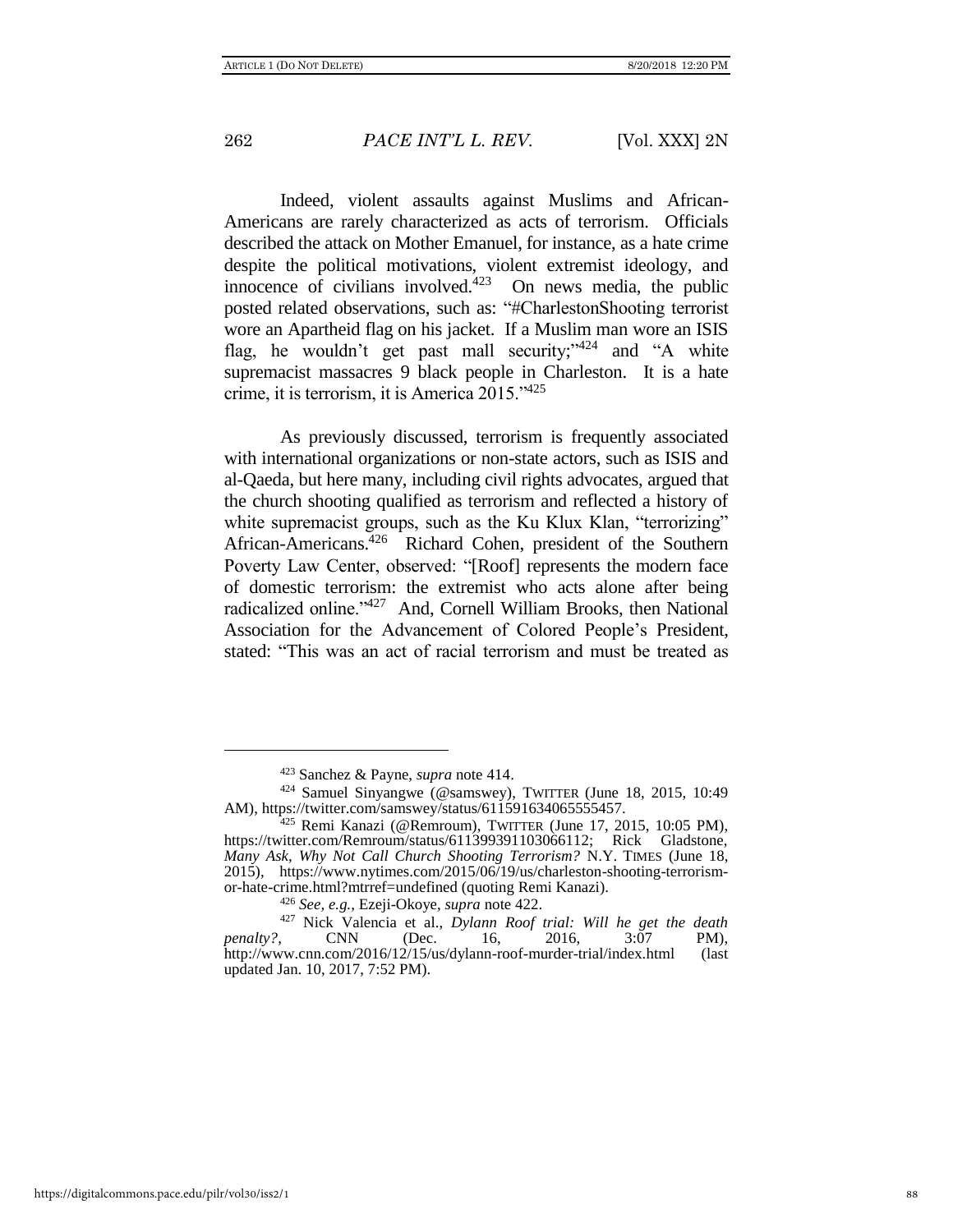such."428

According to Professor Jelani Cobb, "[t]he first anti-terrorism law in U.S. history was the Klan Control Act, so really, this has been the definition of terrorism."<sup>429</sup> In 1871, in fact, Congress passed the Act in a series known as the Enforcement Acts protecting the civil rights of African Americans.<sup>430</sup> The Act authorized President Ulysses S. Grant to declare martial law, levy penalties against terrorist organizations, and use military force to suppress the KKK.<sup>431</sup> President Grant stated in relevant part: "[I]nsurgents were in rebellion against the authority of the United States."<sup>432</sup> As a result of the new legislation, martial law was declared in nine counties of South Carolina, where Mother Emmanuel was attacked, and Klansmen were tried. $433$  Still, it is intriguing that a massacre of parishioners at an African American church by a white supremacist also inspired debate in the media, political, and public discourse surrounding Muslims and terrorism, a popular subject revisited throughout these sections.

Ultimately, a state grand jury indicted Roof for murder and attempted murder charges; subsequently, he pled guilty to the state

<sup>428</sup> Hailey Branson-Potts, *NAACP president calls Charleston shooting*  'an act of racial terrorism,' L.A. TIMES (June 19, 2015, 2:37 PM), http://www.latimes.com/nation/la-na-naacp-charleston-shooting-20150619 story.html.

 $429$  Jelani Cobb (@jelani9), TWITTER (June 18, 2015, 2:21 AM), https://twitter.com/jelani9/status/611418560947208193?ref; *see also* Dara Lind, *Why calling the Charleston shooting terrorism is important to so many people*, VOX, https://www.vox.com/2015/6/18/8803721/charleston-terrorism-racism (last updated June 19, 2015, 2:52 PM) (quoting Jelani Cobb).

<sup>430</sup> *Landmark Legislation: The Enforcement Acts of 1870 and 1871,* U.S. SENATE,

https://www.senate.gov/artandhistory/history/common/generic/EnforcementActs .htm (last visited Dec. 2017).

<sup>431</sup> *Id*.

<sup>432</sup> RICHARD WORMSER, THE RISE AND FALL OF JIM CROW 25 (St. Martin's Press 2004).

<sup>433</sup> *Ku Klux Act passed by Congress*, HISTORY, https://www.history.com/this-day-in-history/ku-klux-act-passed-by-congress (last visited May 5, 2018).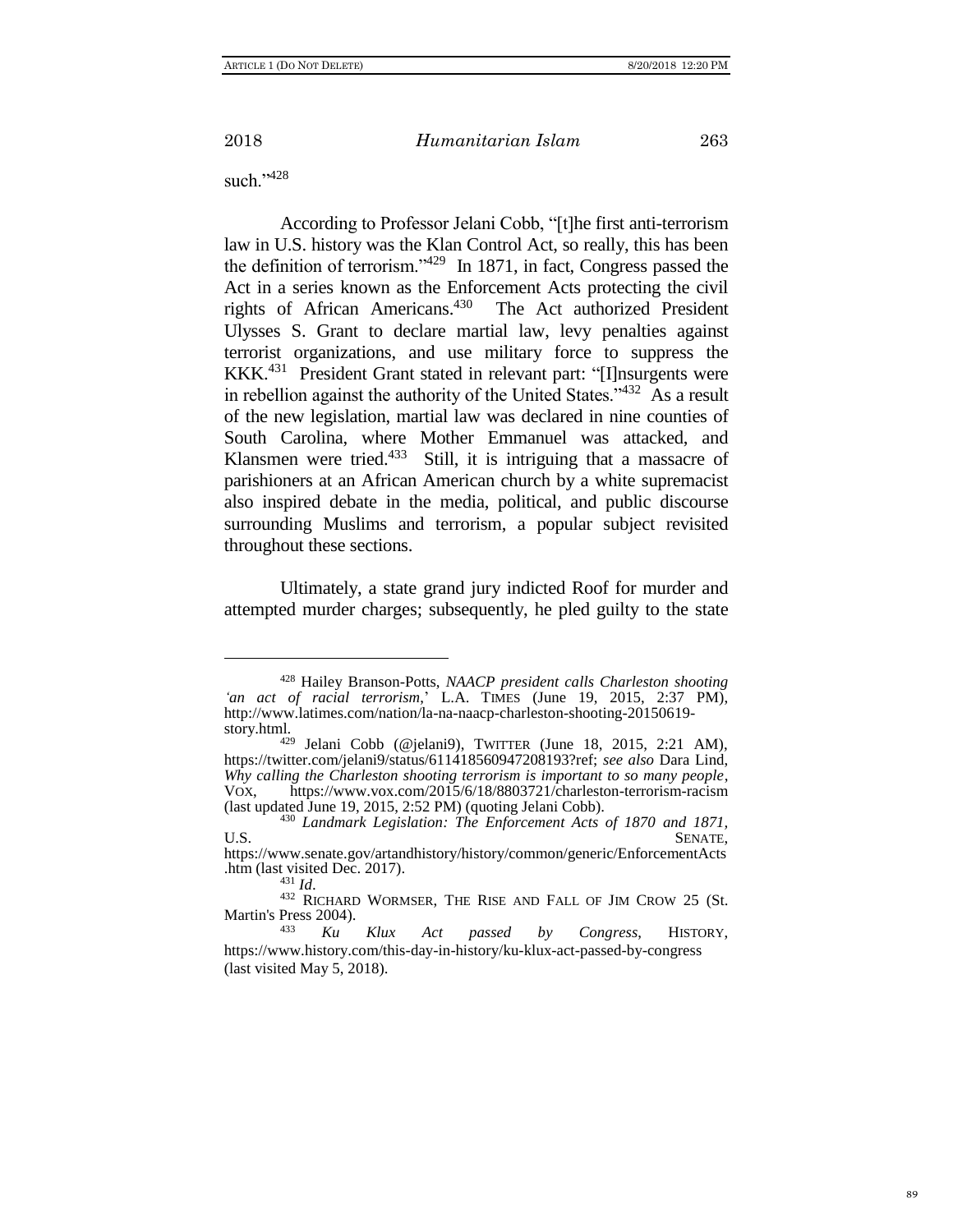murder charges.<sup>434</sup> Since South Carolina is one of half a dozen states without a hate crimes statute, Roof was also prosecuted pursuant to the federal hate crimes law, Shepard Byrd Hate Crimes Prevention Act.<sup>435</sup> A federal grand jury charged him with thirty-three counts, including hate crimes, obstruction of exercise of religion, and use of firearm to commit murder.<sup>436</sup> He is the first person to be sentenced to death pursuant to the federal hate crimes statute signed into law by the nation's first African American president in 2009.<sup>437</sup>

## *B. Burning Black Churches*

Around the country, a number of white supremacists publicly applauded Dylann Roof's attempt to foment a "race war."<sup>438</sup> Morris Gulett, the leader of the Aryan Nations, for instance, approved of the mass shooting and encouraged others to model Roof's behavior:

> I, for one, am very glad to see young people like Dylan Roof acting like men instead of the old 60's era hippies stoned on weed and interracial love. We had better see much more of this

<sup>434</sup> *See* Jay Croft & Tristan Smith, *Dylan Roof pleads guilty to state charges in church massacre*, CNN, http://www.cnn.com/2017/04/10/us/dylannroof-guilty-plea-state-trial/index.html (last updated Apr. 10, 2017).

<sup>435</sup> Jenny Jarvie, *Jurors find Dylann Roof guilty of all 33 counts in hatecrime shootings at South Carolina church*, L.A. TIMES (Dec. 15, 2016), http://www.latimes.com/nation/la-na-south-carolina-dylann-roof-20161215 story.html.

<sup>436</sup> Dustin Waters & Kevin Sullivan, *Dylann Roof guilty on 33 counts of federal hate crimes for Charleston church shooting*, WASH. POST, https://www.washingtonpost.com/national/dylann-roof-guilty-on-33-counts-offederal-hate-crimes-for-charleston-church-shooting/2016/12/15/0bfad9e4-c2ea-11e6-9578-0054287507db\_story.html?utm\_term=.5dfba1767810.

<sup>437</sup> Emily Shapiro et al., *Dylann Roof Sentenced to Death*, *1st to Get Death Penalty for Federal Hate Crimes*, ABC NEWS (Jan. 10, 2017, 6:01 PM), http://abcnews.go.com/US/charleston-church-shooter-dylann-roof-sentenceddeath/story?id=44674575.

<sup>438</sup> Bill Morlin, *Aryan Nations Throws Its Racist Support Behind Dylann Roof*, S. POVERTY L. CTR. (June 24, 2015), https://www.splcenter.org/hatewatch/2015/06/24/aryan-nations-throws-itsracist-support-behind-dylann-roof.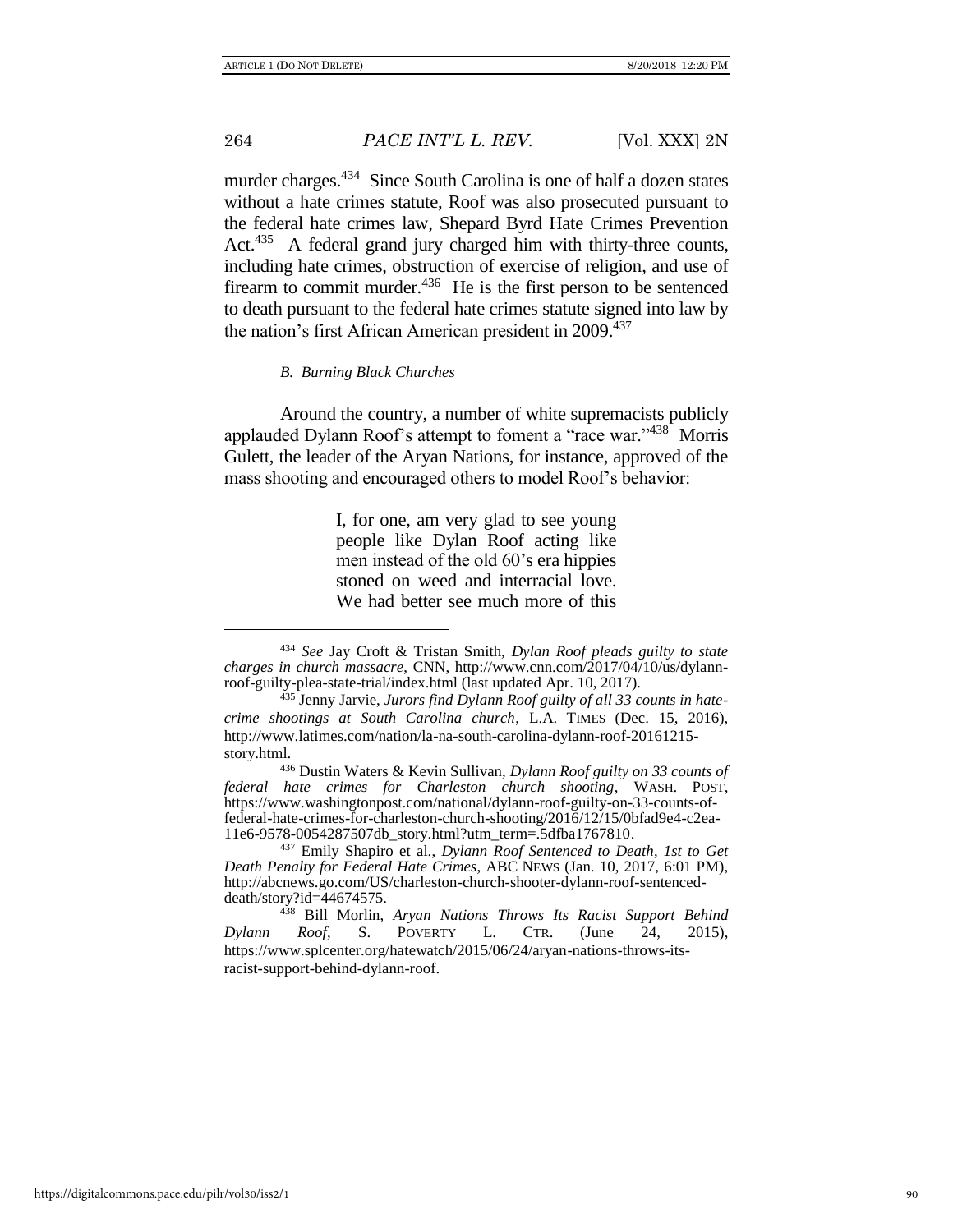type of activism if we ever expect to see our America return to it's [sic] rightful place in the world and our children grow up in a clean safe healthy enviroment [sic]. $439$ 

In the week following the mass shooting at Mother Emmanuel, and against a backdrop of popular discourse regarding the removal of state-sanctioned symbols of the Confederacy from public spaces, a number of black churches were set ablaze across the South in the span of days, including College Hill Seventh Day Adventist Church in Knoxville, Tennessee; God's Power Church of Christ in Macon, Georgia; Briar Creek Road Baptist Church in Charlotte, North Carolina; Glover Grove Baptist Church in Warrenville, South Carolina; Fruitland Presbyterian Church in Gibson County, Tennessee; and Mount Zion AME Church in Greeleyville, South Carolina.<sup>440</sup> Prior to exploring the Muslim American response, it is important to first note briefly the historical significance of such violent attacks directed against the Black church.

It is important to note that black churches have enjoyed a powerful role in African American history. From laboring as slaves to mobilizing around civil rights, religious sermons incorporated Biblical stories that related to African American experiences of and

<sup>439</sup> *Id.*

<sup>440</sup> *See* Lindsey Bever, *Five predominantly black Southern churches burn within a week; arson suspected in at least three*, WASH. POST (June 29, 2015), https://www.washingtonpost.com/news/morning-mix/wp/2015/06/29/sixpredominately-black-southern-churches-burn-within-a-week-with-arsonsuspected-in-at-least-three/?utm\_term=.b25a9563c3dc; Alissa Greenberg, *Another Black Church Burns in the South*, *the 8th in 10 Days*, TIME (July 1, 2015), http://time.com/3942688/black-church-burning-mount-zion-ame-southcarolina/; Sam Sanders & Will Huntsberry, *Investigators Probe Fires At 6 Black Churches In 5 Southern States, NPR* https://www.npr.org/2015/06/29/418490411/arsonists-hit-6-black-churches-in-5 southern-states; Joy-Ann Reid, Why are black churches burning?, MSNBC (July 1, 2015, 7:03 PM), http://www.msnbc.com/msnbc/south-carolina-blackresidents-ask-whos-burning-black-churches.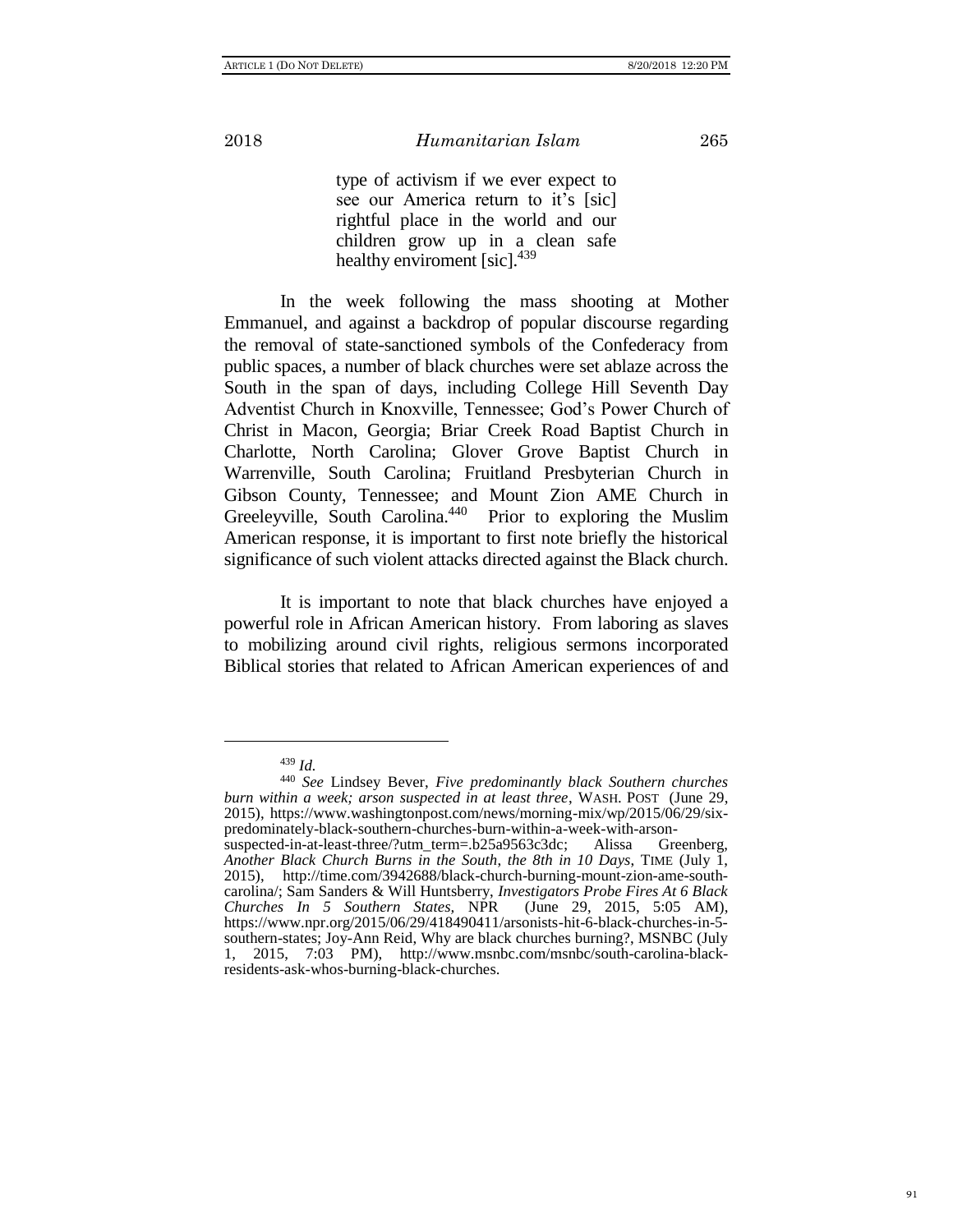struggles against inequality. $441$  During the initial period of slavery, many white Americans opposed religious gatherings because they were fearful of and felt threatened by the potential consequences of the African American religious experience.<sup>442</sup> As such, many African Americans were prohibited from participation in church or meetings. Even after Emancipation, the Black church represented community, a place of potential political empowerment and a refuge from the racial oppression with which members continued to struggle.<sup>443</sup> As black churches flourished and worked to empower their members to counter systemic oppression, racially motivated arsons became a popular tactic.<sup>444</sup> Employed to terrorize the African-American community, they were used as a tool of suppression and control.<sup>445</sup>

But, church arsons are not simply remnants of a distant past. Between 1954 and 1968, approximately one hundred black churches, considered spaces for activism during the civil rights movement, were set ablaze in racially motivated arsons or bombings.<sup>446</sup> Such racial animus was similarly visible in the 1990s when arsonists attacked black churches again. $447$  In 1996, Congress held hearings that examined increased arsons at houses of worship, found that such extra-legal violence disproportionately impacted black churches in the South, and enacted legislation enhancing related criminal penalties.<sup>448</sup> U.S. President Bill Clinton signed into law the Church Arson Prevention Act and established the National Church Arson

 $\overline{a}$ 

<sup>448</sup> *Id*.

<sup>441</sup> Michele M. SimmsParris, *What Does It Mean to See a Black Church Burning? Understanding the Significance of Constitutionalizing Hate Speech*, 1 U. PA. J. CONST. L. 127, 135 (1998).

<sup>442</sup> *Id.* at 136.

<sup>443</sup> *Id* at 133-35.

<sup>444</sup> *Id.* at 139.

<sup>445</sup> *Id.* at 139-42.

<sup>446</sup> *Id*.

<sup>447</sup> Moira Lavelle, *The Fire Last Time: The 1990s wave of 145 church burnings — Map*, PRI'S THE WORLD, https://www.pri.org/stories/2015-07- 02/fire-last-time-1990s-wave-145-church-burnings-map (last updated July 3, 2015, 8:15 AM).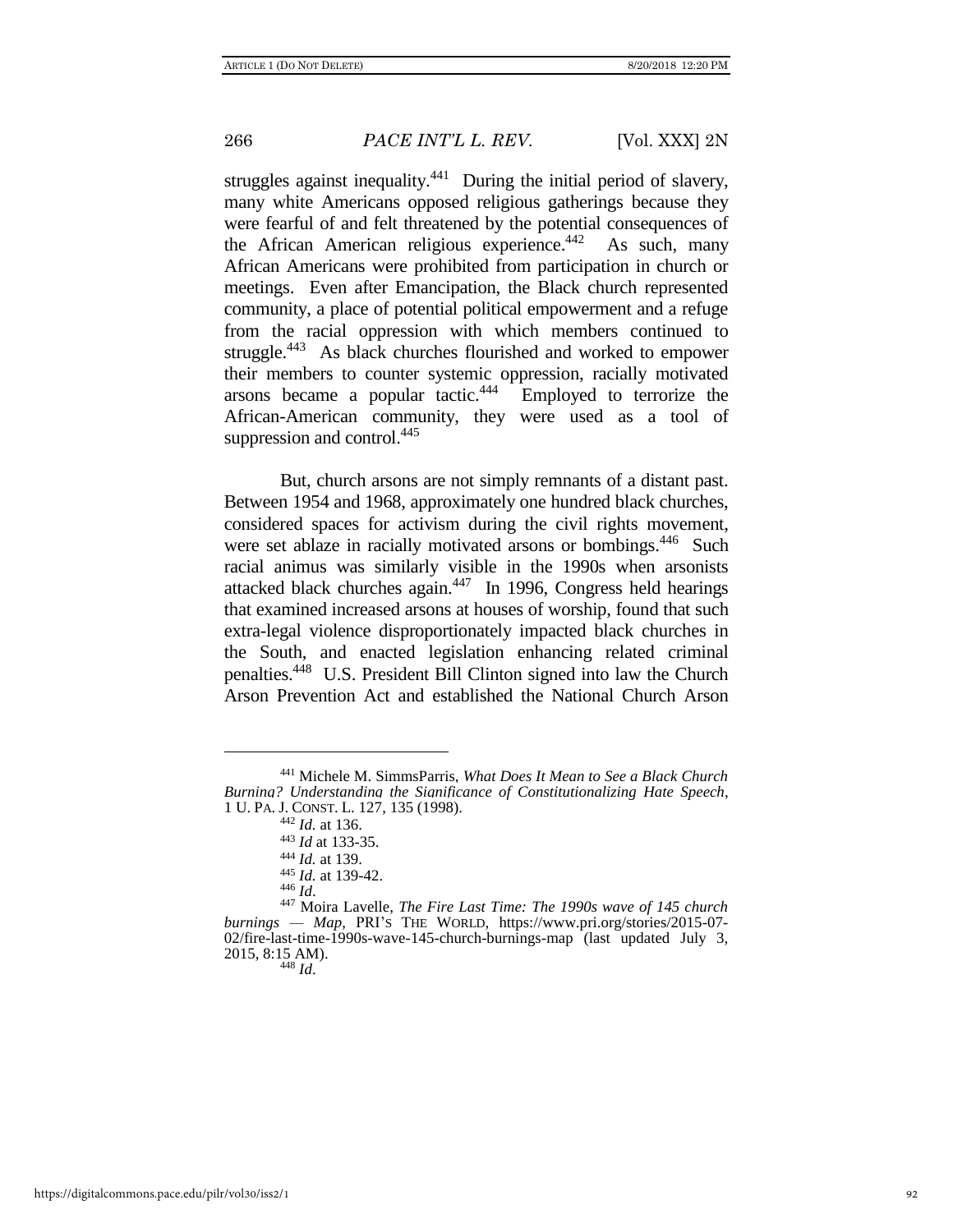Task Force ("NCTAF").<sup>449</sup> Between 1995 and 1998, the task force investigated "670 arsons, bombings [and] attempted bombings" on "houses of worship."450

As such, when white nationalists set fires at black churches in the aftermath of the Charleston Shooting, they did not merely engage in the physical destruction of property but revivified a history of racial violence and oppression.

*C. Case Study: "Rebuild with Love"*

The Charleston Shooting occurred during the Islamic holy month of Ramadan, commonly described as the "Month of Mercy," during which increased charitable giving is encouraged among Muslims, as discussed in the preceding section. Notably, in response to the tragedy that fatally injured nine Christians, the Muslim Anti-Racism Collaborative ("MuslimARC"), a faith-based community group described in greater detail below, led a crowd funding campaign titled *Rebuild With Love: Rebuild Black Churches & Support Victims of Arson Across the South.*<sup>451</sup>

On July 2, they created the initiative on LaunchGood with an initial monetary goal of \$10,000 and concluded on July 18, which coincided with the communal celebration of Eid-ul-Fitr, marking the end of the Islamic holy month. $452$  The campaign by the minority faith community, comprising just one to two percent of the U.S. population, collected in excess of \$100,000.<sup>453</sup> For the sake of perspective, a distinct interfaith campaign by churches, synagogues,

<sup>449</sup> *Id.*; H.R. 3525, 104th Cong. (1996) (enacted).

<sup>450</sup> JANET RENO & ROBERT E. RUBIN, SECOND YEAR REPORT FOR THE PRESIDENT, U.S. DEP'T. OF JUSTICE, U.S. DEP'T. OF TREASURY, BUREAU OF ALCOHOL, TOBACCO, AND FIREARMS, FED. BUREAU OF INVESTIGATION (Oct. 1998), https://www.justice.gov/crt/image-report-cover.

<sup>451</sup> Knight, *supra* note 412.

<sup>452</sup> *See id.*

<sup>453</sup> *See* Carol Kuruvilla, *Muslims Raise Over \$100,000 to Help Rebuild Black Churches in the South*, HUFFINGTON POST (Jan. 5, 2017) https://www.huffingtonpost.com/entry/muslims-raise-over-100000-to-helprebuild-black-churches-in-the-south\_us\_55ad4be7e4b0d2ded39fac57.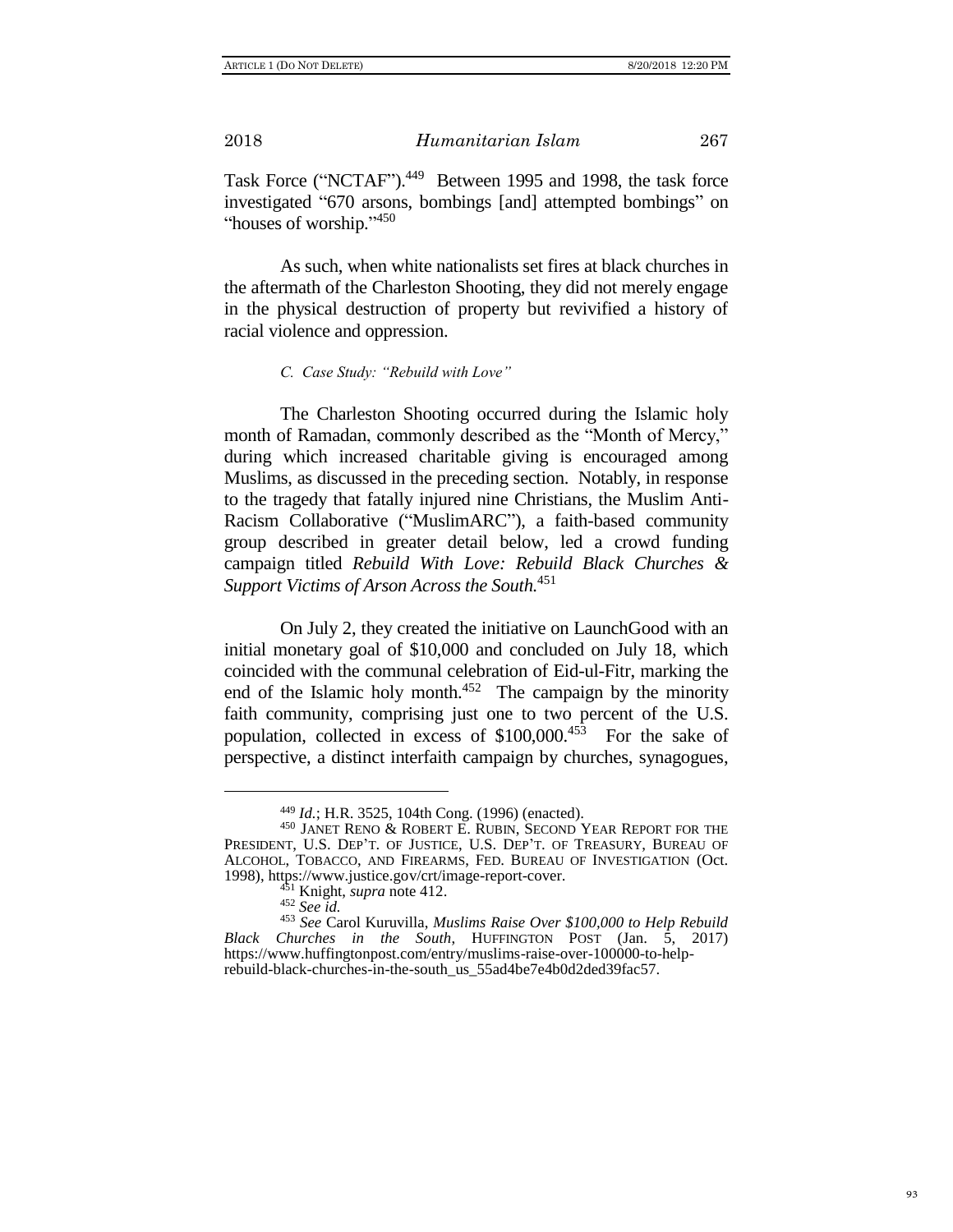and others raised \$200,000.<sup>454</sup>

Faatimah Knight, who led the initiative on behalf of MuslimARC, is a young African American Muslim woman who was pursuing a graduate degree at the Chicago Theological Seminary at that time.<sup>455</sup> Then twenty-three years old, she described the church arsons on the campaign site as "attacks on Black culture, Black religion and Black lives," and asked President Obama to reconvene the National Church Arsons Taskforce, originally established by President Clinton, as depicted above.<sup>456</sup> Notably, Faatimah had previously persuaded the Muslim American community to donate hundreds of dollars in monetary donations to send collective condolences to Mother Emmanuel in the aftermath of the Charleston shooting.<sup>457</sup>

The Charleston shooting and subsequent arsons impacted many Muslims due to the multiple dimensions of their identity as it relates to social categories, such as race, class, gender, to name a few. Note the following statement from Faatimah expressing this to the news media about the *Rebuild With Love* campaign, for instance: "I'm a black person and I do identify with the wider black community at that level. Historically, the black community has been vulnerable."<sup>458</sup>

In fact, the organizers explicitly highlighted (and emphasized with bold-faced type) this intersectionality on the *Rebuild With Love*  campaign site:

# **We must always keep in mind that the Muslim community and the**

<sup>454</sup> *Id.* 

<sup>455</sup> *Id*.

<sup>456</sup> Knight, *supra* note 412.

<sup>457</sup> Faatimah Knight, *From Muslims to Emanuel AME Church, With Love*, **LAUNCHGOOD** (July 2015), https://www.launchgood.com/project/from\_muslims\_to\_emanuel\_ame\_church\_ with\_love#!/.

<sup>458</sup> Knight, *supra* note 412.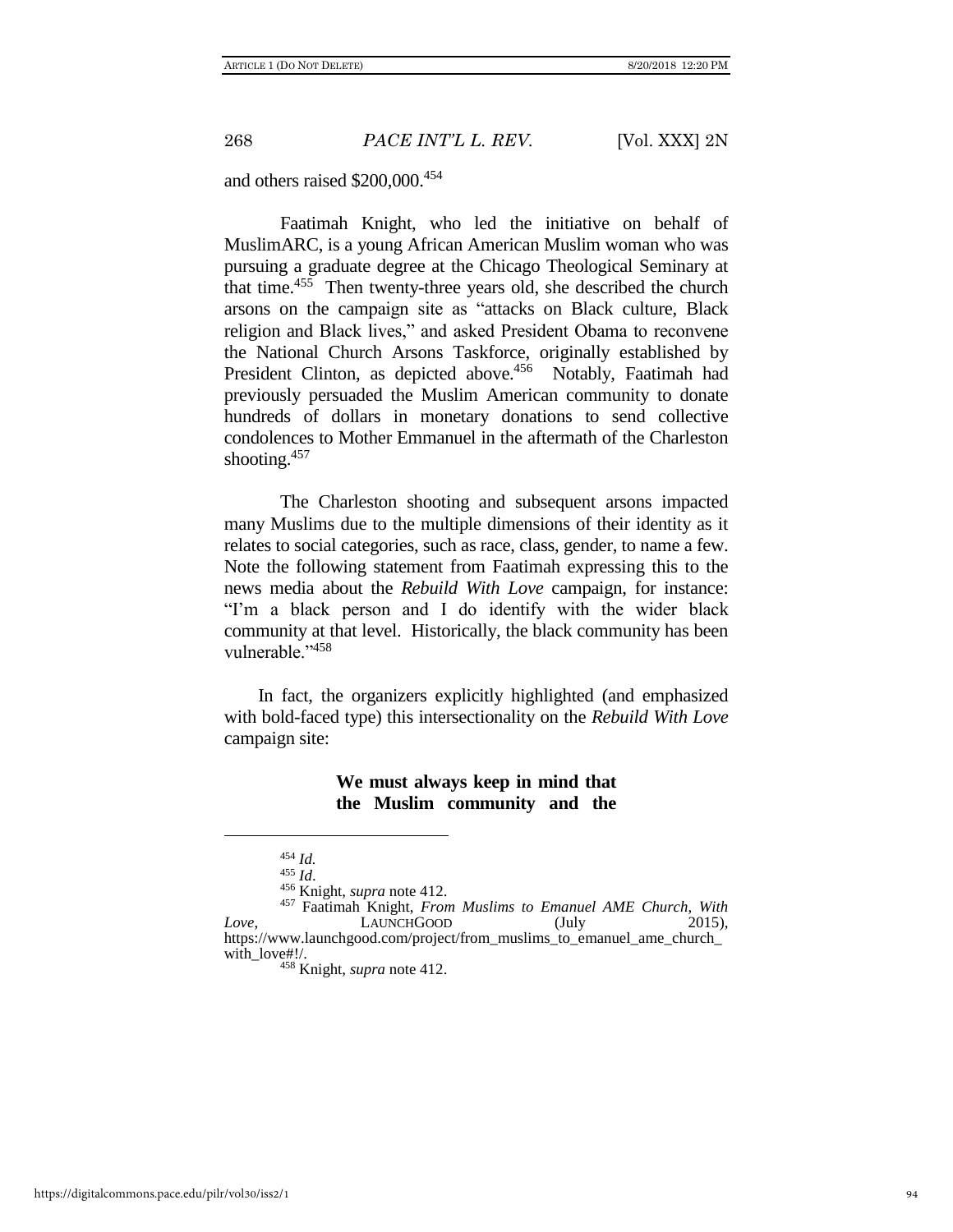**black community are not different communities. We are profoundly integrated in many ways, in our overlapping identities and in our relationship to this great and complicated country. We are connected to Black churches through our extended families, our friends and teachers, and our intertwined histories and convergent present.**<sup>459</sup>

In fact, whereas references to Muslim Americans and Arab Americans are often employed interchangeably, African Americans comprise approximately twenty percent of the minority faith group.<sup>460</sup> Muslim Americans trace their presence to even before this country's founding as well as myriad contributions throughout American history through Black Muslims. In *A History of Islam in America*, for example, scholar Kambiz Ghanea Bassiri notes:

> From the time Christopher Columbus crossed the Atlantic, West and North Africans served as involuntary servants to Europeans arriving in the Americas. The most notable of them in early American history was Estevanico de Dorantes, "a black Arab originally from Azamor," Morocco. He is recognized as possibly the first African and the first person of Muslim heritage to travel in the Southwest U.S. and the first nonnative to enter the Zuni Pueblos in

<sup>459</sup> *Id.*

<sup>460</sup> *Demographic portrait of Muslim Americans*, PEW RESEARCH CTR. (July 26, 2017), http://www.pewforum.org/2017/07/26/demographic-portrait-ofmuslim-americans/.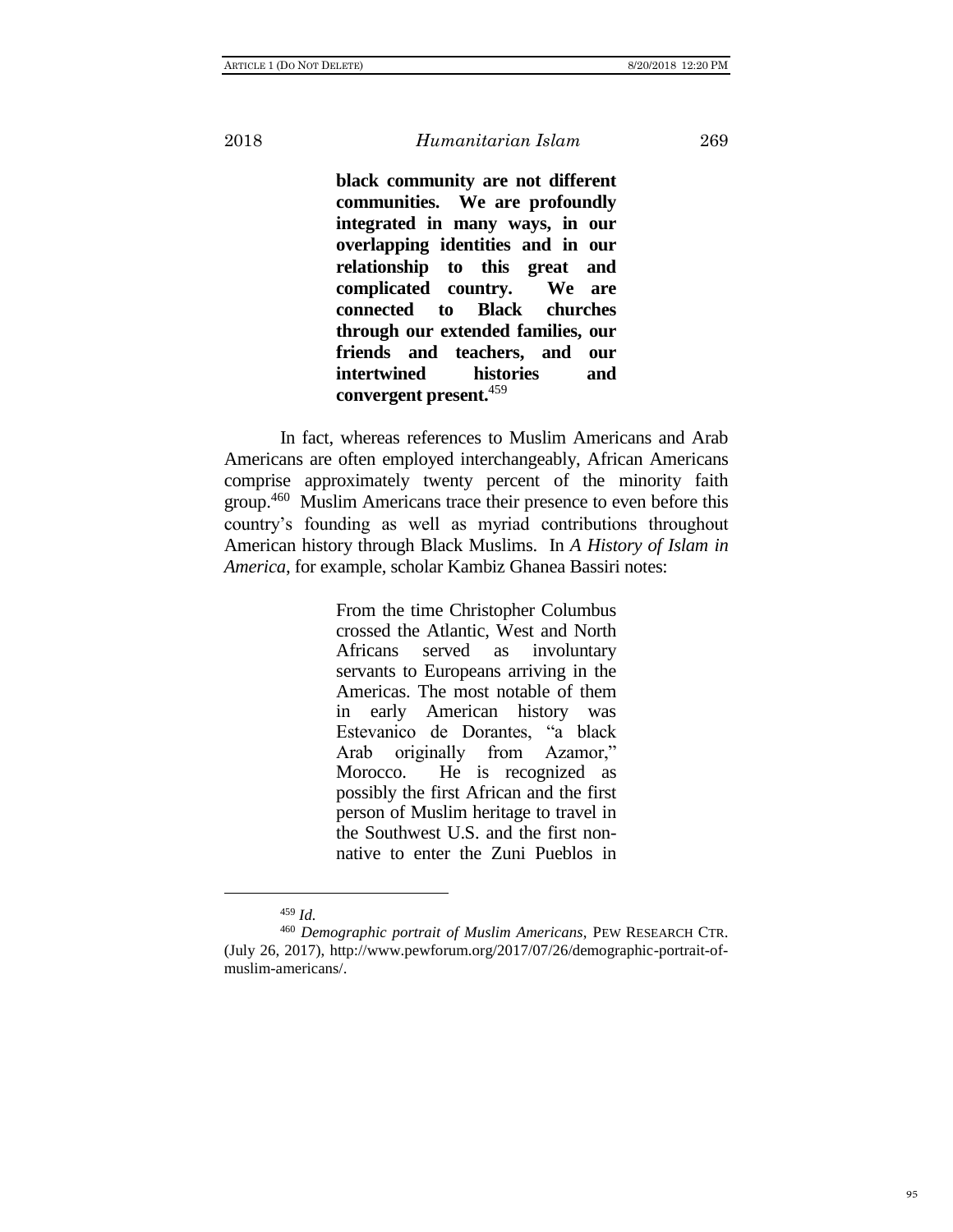# New Mexico and Arizona.<sup>461</sup>

Additionally, a significant segment of African slaves—from 600,000 to 1.2 million—in Antebellum South subscribed to the Islamic faith.<sup>462</sup> Many were originally from West Africa, where numerous tribes and groups had adopted the religion as early as the ninth century, and were forcibly removed to the Americas.<sup>463</sup> According to historians, these early Muslim slaves practiced the tenets of their faith, such as observing the daily prayer and Ramadan fast, but privately.<sup>464</sup>

More recently, many Black Muslims embraced Islam as converts during the civil rights movement. Bassiri explains the development:

> Within African American Muslim communities, the chasm between the realities of discrimination and the democratic ideals through which America self-identified after WWII was a powerful example not only of hypocrisy but also of the fact that nearly a century after the Civil War, black Americans still remained outside America's national narrative. In this context, black nationalist Muslim movements' critique of Christianity as a "white man's religion" and their appropriation of Islam as the national religion of

<sup>461</sup> KAMBIZ GHANEA BASSIRI, A HISTORY OF ISLAM IN AMERICA 10 (Cambridge Univ. Press 2010).

<sup>462</sup> Khaled A. *Beydoun, African Slaves Were the 1st to Celebrate Ramadan in America*, THE ROOT (July 3, 2014, 3:01 AM), https://www.theroot.com/african-slaves-were-the-1st-to-celebrate-ramadan-iname-1790876253.

<sup>463</sup> *See id.*

<sup>464</sup> *See id.*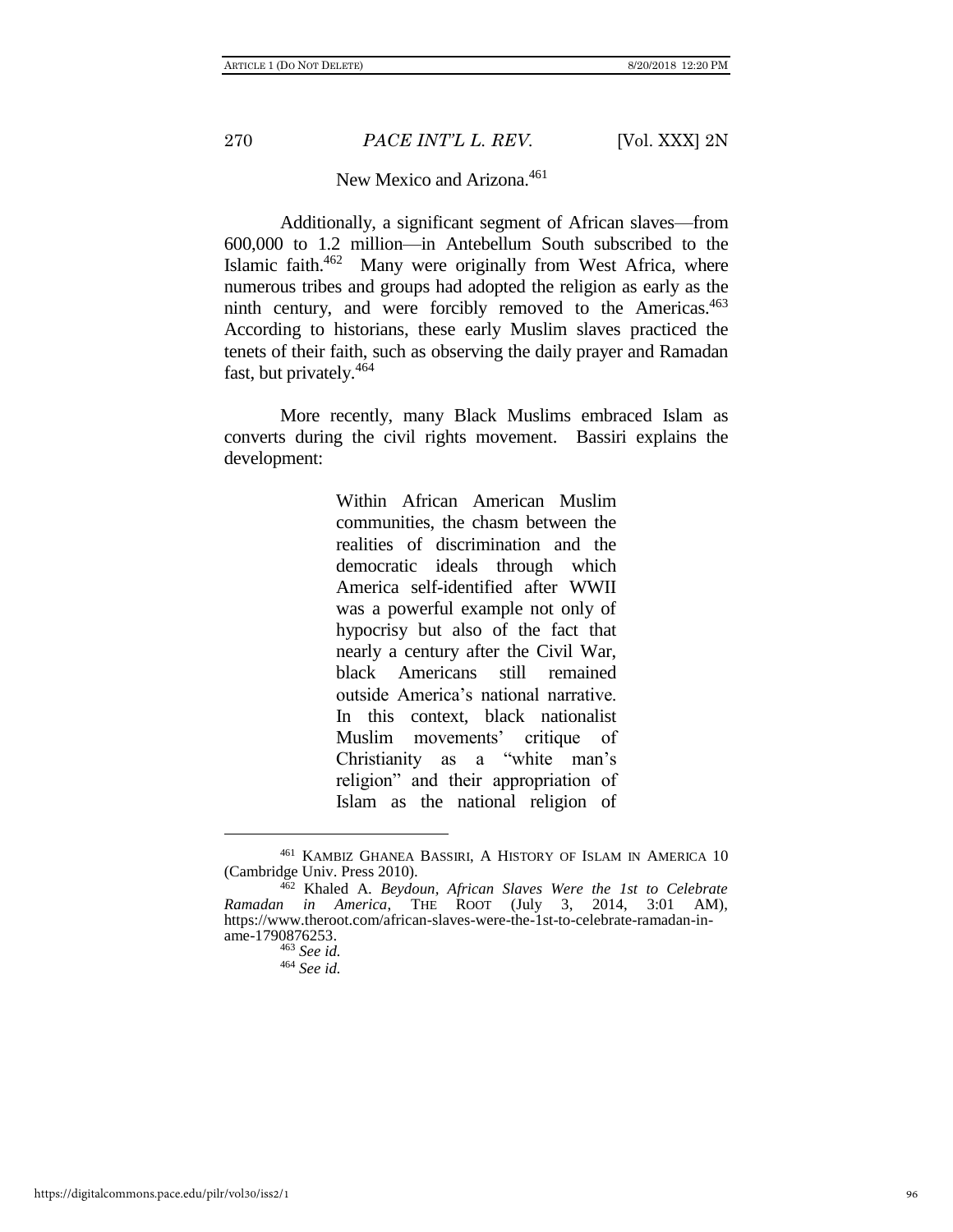African America proved very appealing. It attracted numerous converts and ensconced Islam in black America as a religion of liberation. During the Civil Rights Movement, it Islamicized a significant segment of African America.<sup>465</sup>

To better understand the significance of racial equality in Muslim American discourse and activism, and the resonance that *Rebuild With Love* would have within the minority community, one must understand the place of race in Islamic law and history. According to both the Qur'an and Sunnah, all human beings enjoy equality and the single differentiating factor between them in the sight of the Divine is piety (as reflected in the spiritual status of one's heart as opposed to outward appearances which may prove deceptive). Illustrative is the following Qur'anic verse, for instance:

> O mankind! We created you from a single *pair of* a male and a female, and made you into nations and tribes that you might get to know one another. Surely the noblest of you in the sight of Allah is he who is the most righteous. Allah is All-Knowledgeable, All-Aware.<sup>466</sup>

Further, during his final sermon to the first community of Muslims preceding his ultimate demise some 1400 years ago, the Prophet Muhammad specifically stressed the significance of racial equality: "All mankind is from Adam and Eve, an Arab has no superiority over a non-Arab nor a non-Arab has any superiority over an Arab; also a white has no superiority over black nor a black has any superiority over white except by piety (taqwa) and good

<sup>465</sup> BASSIRI, *supra* note 460, at 228.

<sup>466</sup> MALIK, supra note 145, at 573.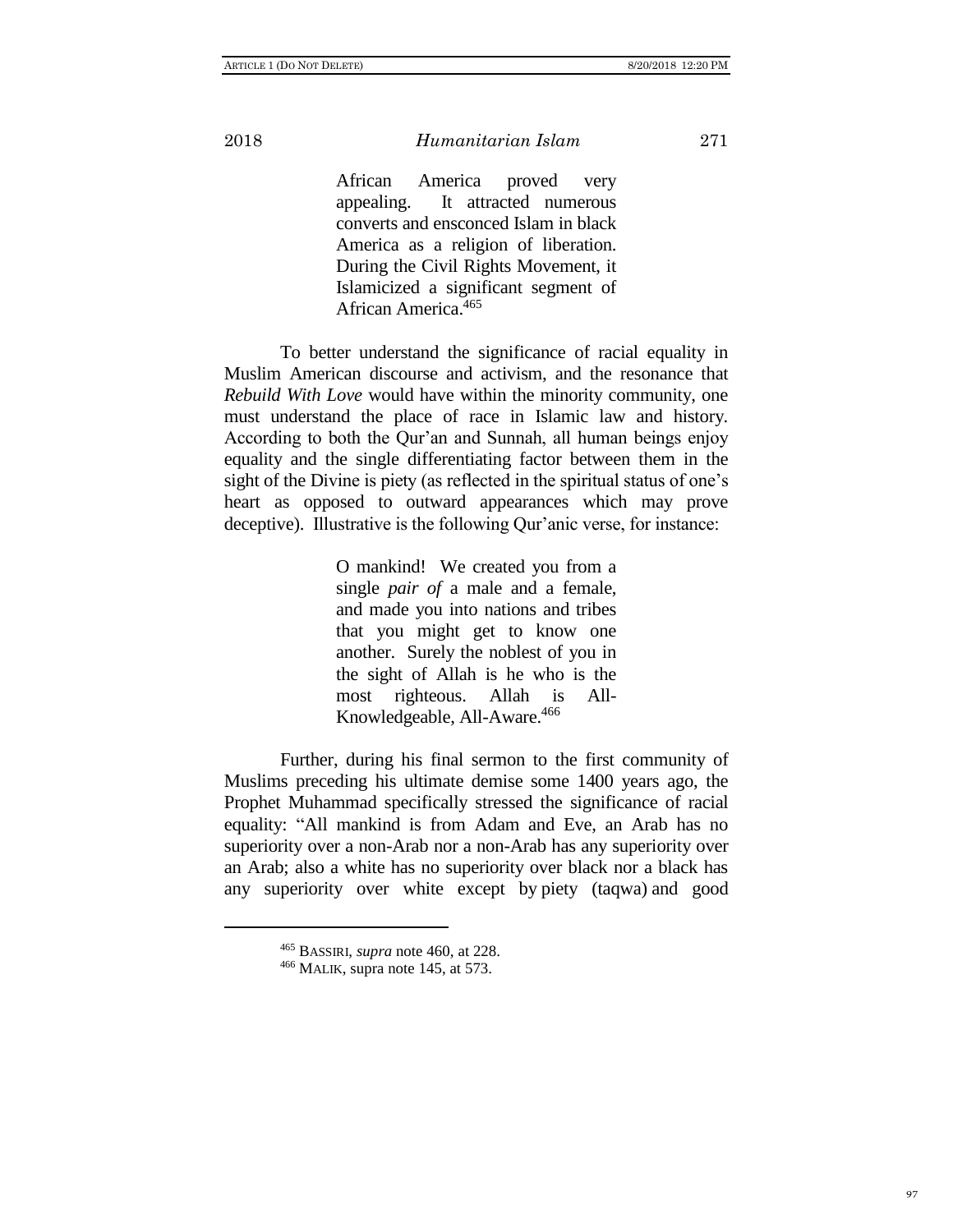action." 467

Still, in contemporary America, Black Muslims continue to struggle against bigotry and discrimination at the intersection of race, religion, gender, socio-economic status, among other markers of identity. In response to the realities of such lived experiences, they have established institutions to fulfill spiritual, cultural, and political needs. MuslimARC, through which Faatimah Knight led the *Rebuild With Love* crowd funding campaign, is one such organization.

Established in 2014, MuslimARC focuses on human rights education "to uproot racism" by "raising awareness and training Muslim communities" about "internalized, interpersonal and institutional racism."<sup>468</sup> They seek to do so by drawing upon Islamic law and tradition and the historical legacy of Black empowerment.<sup>469</sup> Among its substantive areas of concentration are mass incarceration and police brutality, criminalization of immigrants, and inner city poverty, to name a few.<sup>470</sup> Representative educational initiatives include a series of new media campaigns featuring the positive contributions of Black Muslims during Black History Month as well as guidance to the larger Muslim American community about the Black Lives Matter movement.<sup>471</sup>

It is within this context that MuslimARC sponsored the *Rebuild with Love* campaign to assist the Black churches set ablaze in the South with monetary donations. $472$  In its appeal to the

<sup>467</sup> *See, e.g., The Last Sermon (Khutbah) of Prophet Muhammad (Farewell Sermon)*, IQRASENSE, http://www.iqrasense.com/about-islam/the-lastsermon-khutbah-of-prophet-muhammad-farewell-sermon.html (last visited Apr. 24, 2018).

<sup>468</sup> *Areas of Focus*, MUSLIM ANTI-RACISM COLLABORATIVE (Feb. 10, 2014), http://www.muslimarc.org/.

<sup>469</sup> *See id.*

<sup>470</sup> *Id.*

<sup>471</sup> *See id.*

<sup>472</sup> *Rebuild With Love*, MUSLIM ANTI-RACISM COLLABORATIVE (July 8, 2015), http://www.muslimarc.org/respondwithlove/.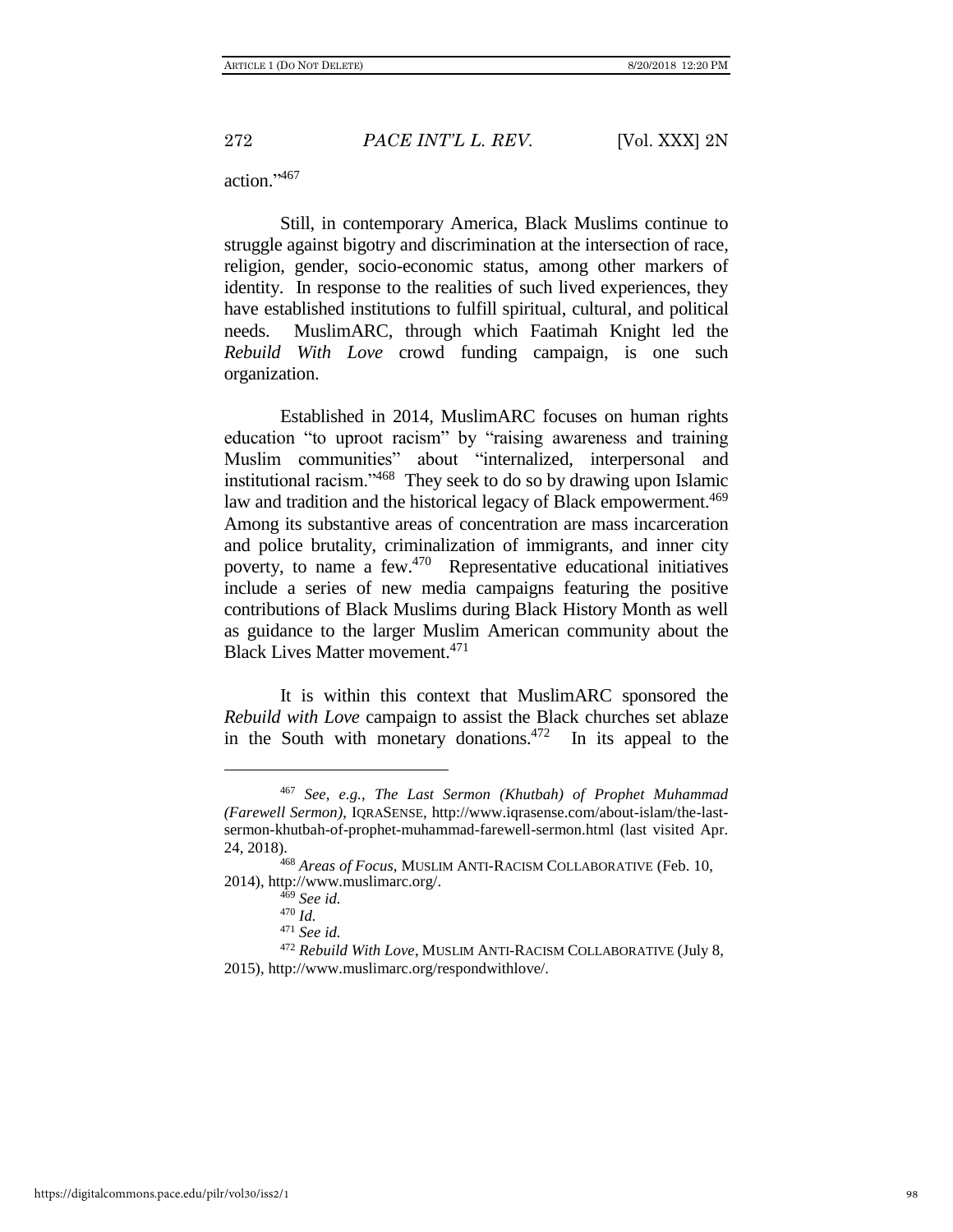American Muslim community, they highlighted the historic significance of Black church arsons, as discussed. While noting the role that mosques play during the holy month of Ramadan as spaces for fast breaking, worship and congregation, the site asserted: "ALL houses of worship are sanctuaries, a place where all should feel safe, a place we can seek refuge when the world is too much to bear."<sup>473</sup>

Previous sections discussed the increasing anti-Muslim prejudice and discrimination. Arguably, such experiences with bigotry and religiously motivated violence may have cultivated an enhanced sense of empathy towards Christians and African Americans in the context of the Charleston Shooting. Indeed, the organizers noted on the site: "As Muslims we know the importance of protecting the vulnerable and respecting people who call on God in their various tongues. We want for others what we want for ourselves: the right to worship without intimidation, the right to safety, and the right to property."<sup>474</sup>

The *Rebuild With Love* campaign is significant for a number of reasons. First, it reflects the nature of Muslim and Christian encounter and exchange in the U.S. While Islam and the West are often viewed as oppositional, *Rebuild With Love* exemplifies Islam *in* the West and how each influences the other. For instance, sociopolitical movements against structural racism—such as the Black Lives Matter movement—have resulted in organizations like MuslimARC leveraging Islamic textual legal and moral sources to highlight how such injustices undermine religious precepts surrounding racial equality and to mobilize related support and activism. Conversely, the use of Islamic texts to engender such support and humanitarian aid has positively impacted non-Muslims and their institutions, such as Black Christians, in America.

Second, the *Rebuild With Love* campaign is a lens through which to understand the historic contributions and presence of

<sup>473</sup> Knight, *supra* note 412.

<sup>474</sup> *Id.*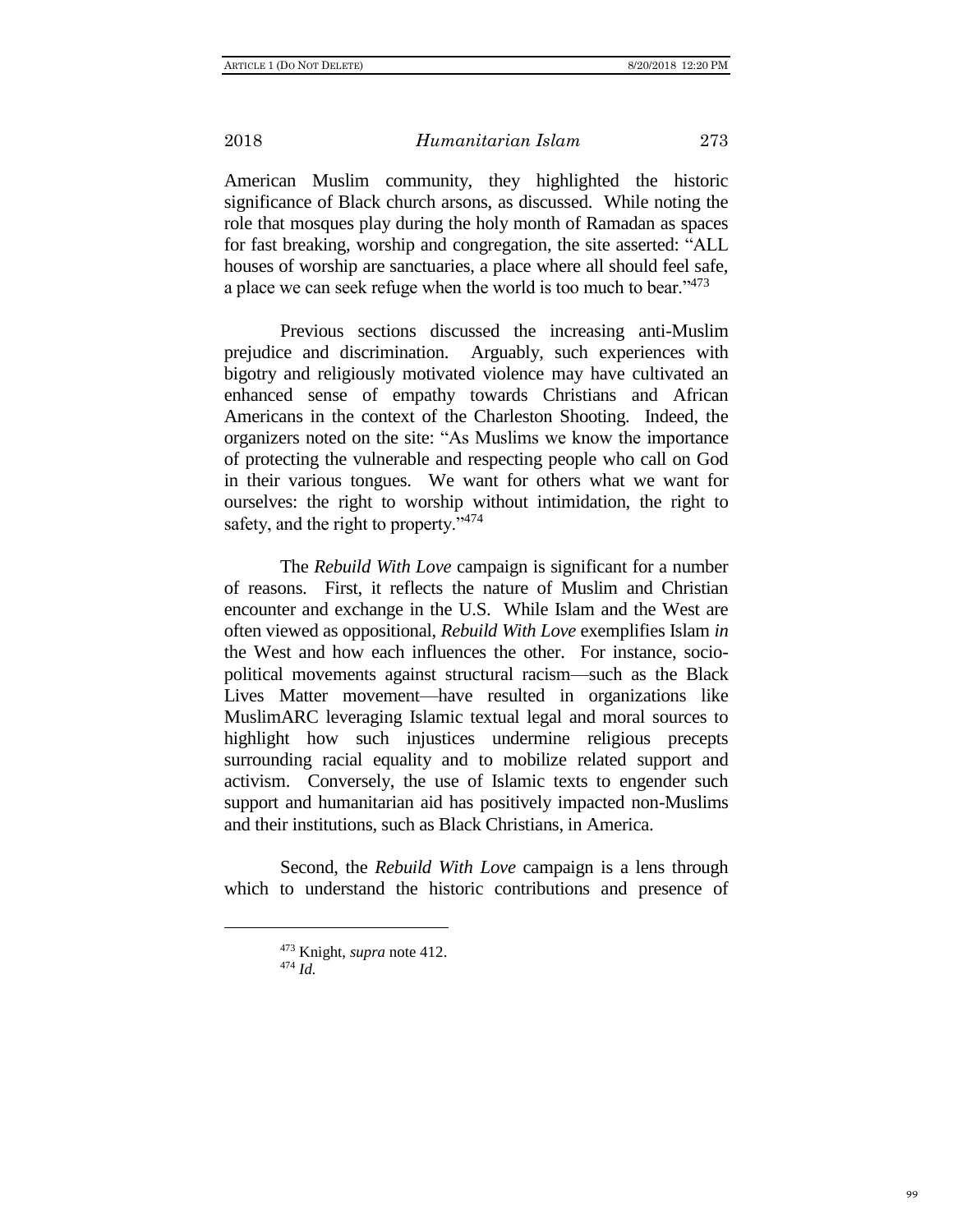Muslims in America, the complexity of contemporary Muslim American identity and the mixed experiences informed by intersectionality. Third, such intersectionality influenced the founding of and activities by Muslim American institutions, such as MuslimARC, in an ongoing dialectic. *Rebuild With Love* is a representative result of that process. Finally, the fact that the campaign successfully collected in excess of \$100,000 from the Muslim American community highlights the common thread—a commitment to compassion, mercy and benevolence—found in each of these sections.

## *D. Humanitarian Islam*

On July 15, 2015, in a published presidential statement extending celebratory greetings to the Muslim community on the occasion of Eid-ul-Fitr, an Islamic holiday marking the end of Ramadan, then President Obama described the *Rebuild With Love* campaign.<sup>475</sup> More specifically, he recognized Faatimah Knight's leadership in coordinating the successful crowd funding initiative for Black churches while noting, "Americans of all faiths and beliefs must stand together to protect our democracy and strengthen our country as a whole."<sup>476</sup>

To better understand how faith beliefs influenced the philanthropic endeavor, it is important to at least glimpse the African American Muslim woman responsible for it. Faatimah is a native of Brooklyn, New York, and a child to converts of Caribbean heritage.<sup>477</sup> She first began observing Islamic religious attire, hijab, voluntarily when she was nine-years-old and she describes it as "an act of love that eclipses feelings of obligation" as well as one of

<sup>475</sup> Press Release, Statement by the President on the Occasion of Eid-ul-Fitr, The White House (July 16, 2015) (on file with author).

<sup>476</sup> *Id.*

<sup>477</sup> Melanie Elturk, *Hijabi of the Month – Faatimah Knight*, HAUTE HIJAB (Apr. 3, 2016), https://www.hautehijab.com/blogs/hijabfashion/146397191-hijabi-of-the-month-march-faatimah-knight.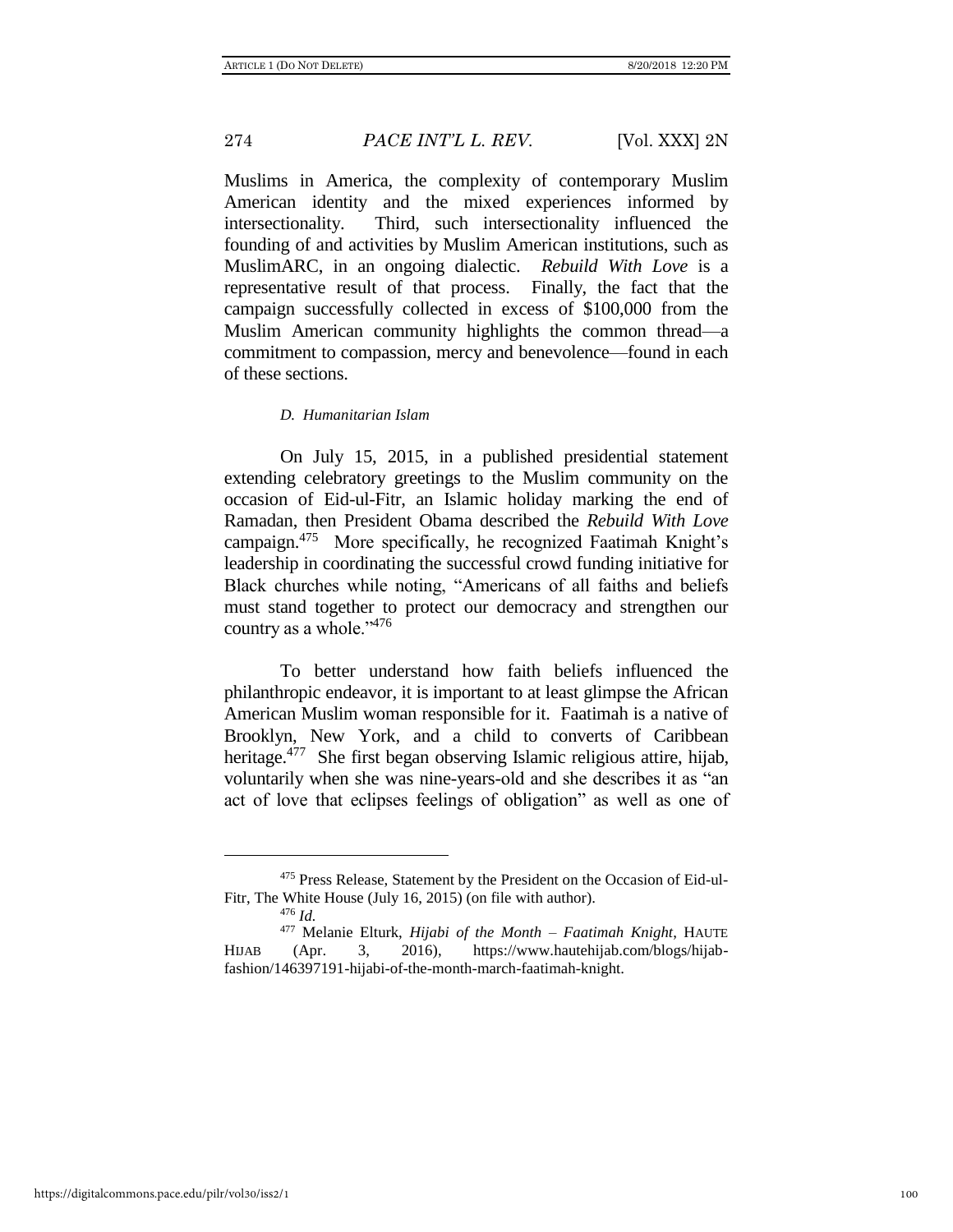many that draws her closer to God.<sup>478</sup>

After graduating high school, she attended a Muslim liberal arts college in the U.S. in 2008 but only after declining offers of admission from the University of Chicago and Smith College.<sup>479</sup> Ultimately, she graduated in 2014 with a major in Islamic Law and Theology, and left college inspired to study and teach Islam.<sup>480</sup> At the time of the *Rebuild With Love* campaign, she was pursuing a graduate degree in religious studies at the Chicago Theological Seminary.<sup>481</sup> Regarding the campaign, Faatimah explains:

> For me the initiative was about giving hope in a time of fear, and showing up for those who've suffered injustice. It was really moving to see the positive and loving responses I received from supporters of the project. It was also empowering to be a part of something that turned out so successfully. It gave me confidence to think about how I might move forward with other initiatives and I hope it gave other people confidence to take their ideas off the ground.<sup>482</sup>

The *Rebuild With Love* campaign site cited verses from the Qur'an, neither of which explicitly reference *zaka*t or *sadaqa*. <sup>483</sup> One verse states, for instance, "Had Allah repelled some people by the might of others, the monasteries, churches, synagogues, and mosques in which Allah's praise daily celebrated, would have been utterly demolished. Allah will certainly help those who help His cause;

<sup>478</sup> *Id.*

<sup>479</sup> *Id.*

<sup>480</sup> *Id.*

<sup>481</sup> *Id.* 

<sup>482</sup> *Id.* 

<sup>483</sup> Knight, *supra* note 412.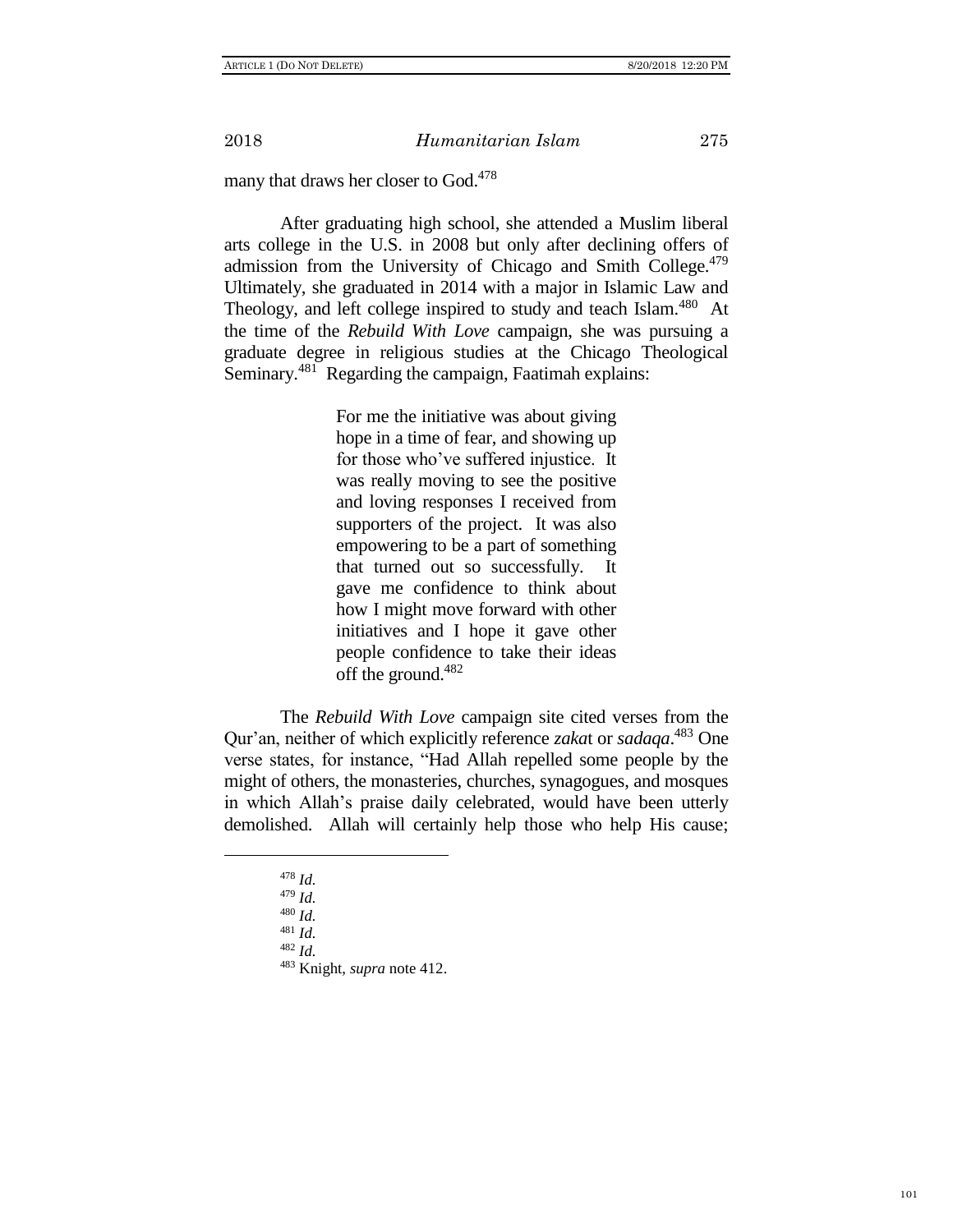most surely, Allah is Mighty, Powerful." 484

In explanation, the Qur'anic exegesis or interpretation from 14th century Sunni scholar Ismail Ibn Kathir elaborates on the verse's meaning: "God repels one group of people by means of another and restrains the evil of some towards others through means by which He creates, and had this not been so, corruption would prevail and those of superior strength would vanquish the weak."485 Here, Muslims Americans are being alluded to as a potential force of good that may choose to assist Black Churches so as to stop evil and corruption.

It is important to note that the *Rebuild With Love* campaign was not only focused on communal relations with non-Muslims. In various interviews with news media, Faatimah stressed that the campaign was also designed as an oppositional response to racism or what she previously depicted as "attacks on Black culture, Black religion and Black lives."<sup>486</sup>

As discussed, the primary legal sources—Qur'an and Sunnah —provide for racial equality as a matter of faith. Here, the humanitarian impulse in Islam and Muslim communities is arguably clear. Faatimah, who studied Islamic Law and Theology at a Muslim American liberal arts college, leveraged religious textual sources to encourage philanthropy that benefited non-Muslims during a period of despair created by racially motivated violence. That positive Muslim American contribution, similar to others inspired by humanitarian Islam and explored elsewhere in this Article, earned presidential recognition.

## **CONCLUSION**

In exploring American Muslim philanthropy, this Article reveals *humanitarian Islam's* influence and impact in America as

<sup>484</sup> MALIK, *supra* note 145, at 384.

<sup>485</sup> TAFSIR IBN KATHIR (ABR.), Vol. 6 at 585 (Darrusalam 2000).

<sup>486</sup> Knight, *supra* note 412.